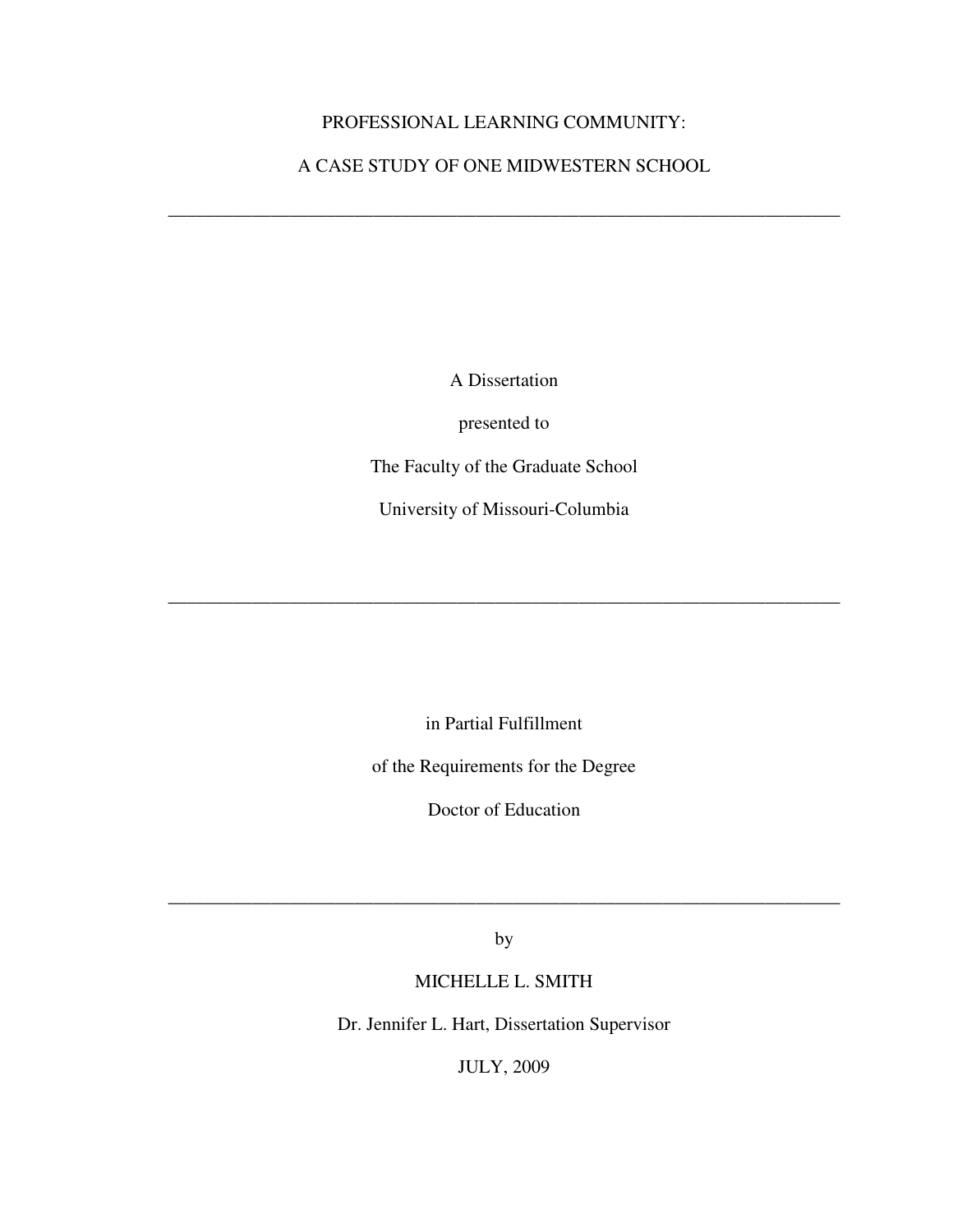The undersigned, appointed by the Dean of the Graduate School, have examined the

dissertation entitled

# PROFESSIONAL LEARNING COMMUNITITES: A QUALITATIVE CASE STUDY OF ONE MIDDLE SCHOOL

Presented by Michelle L. Smith A candidate for the degree of Doctor of Education And hereby certify that in their opinion it is worthy of acceptance.

 $\overline{\phantom{a}}$  ,  $\overline{\phantom{a}}$  ,  $\overline{\phantom{a}}$  ,  $\overline{\phantom{a}}$  ,  $\overline{\phantom{a}}$  ,  $\overline{\phantom{a}}$  ,  $\overline{\phantom{a}}$  ,  $\overline{\phantom{a}}$  ,  $\overline{\phantom{a}}$  ,  $\overline{\phantom{a}}$  ,  $\overline{\phantom{a}}$  ,  $\overline{\phantom{a}}$  ,  $\overline{\phantom{a}}$  ,  $\overline{\phantom{a}}$  ,  $\overline{\phantom{a}}$  ,  $\overline{\phantom{a}}$ 

 $\overline{\phantom{a}}$  ,  $\overline{\phantom{a}}$  ,  $\overline{\phantom{a}}$  ,  $\overline{\phantom{a}}$  ,  $\overline{\phantom{a}}$  ,  $\overline{\phantom{a}}$  ,  $\overline{\phantom{a}}$  ,  $\overline{\phantom{a}}$  ,  $\overline{\phantom{a}}$  ,  $\overline{\phantom{a}}$  ,  $\overline{\phantom{a}}$  ,  $\overline{\phantom{a}}$  ,  $\overline{\phantom{a}}$  ,  $\overline{\phantom{a}}$  ,  $\overline{\phantom{a}}$  ,  $\overline{\phantom{a}}$ 

 $\overline{\phantom{a}}$  ,  $\overline{\phantom{a}}$  ,  $\overline{\phantom{a}}$  ,  $\overline{\phantom{a}}$  ,  $\overline{\phantom{a}}$  ,  $\overline{\phantom{a}}$  ,  $\overline{\phantom{a}}$  ,  $\overline{\phantom{a}}$  ,  $\overline{\phantom{a}}$  ,  $\overline{\phantom{a}}$  ,  $\overline{\phantom{a}}$  ,  $\overline{\phantom{a}}$  ,  $\overline{\phantom{a}}$  ,  $\overline{\phantom{a}}$  ,  $\overline{\phantom{a}}$  ,  $\overline{\phantom{a}}$ 

\_\_\_\_\_\_\_\_\_\_\_\_\_\_\_\_\_\_\_\_\_\_\_\_\_\_\_\_\_\_\_\_\_\_\_\_\_\_\_\_\_\_\_\_

\_\_\_\_\_\_\_\_\_\_\_\_\_\_\_\_\_\_\_\_\_\_\_\_\_\_\_\_\_\_\_\_\_\_\_\_\_\_\_\_\_\_\_\_

Dr. Jennifer Hart, Advisor

Dr. Brad Curs

Dr. Joe Donaldson

Dr. Brendan Maxcy

Dr. Jay Scribner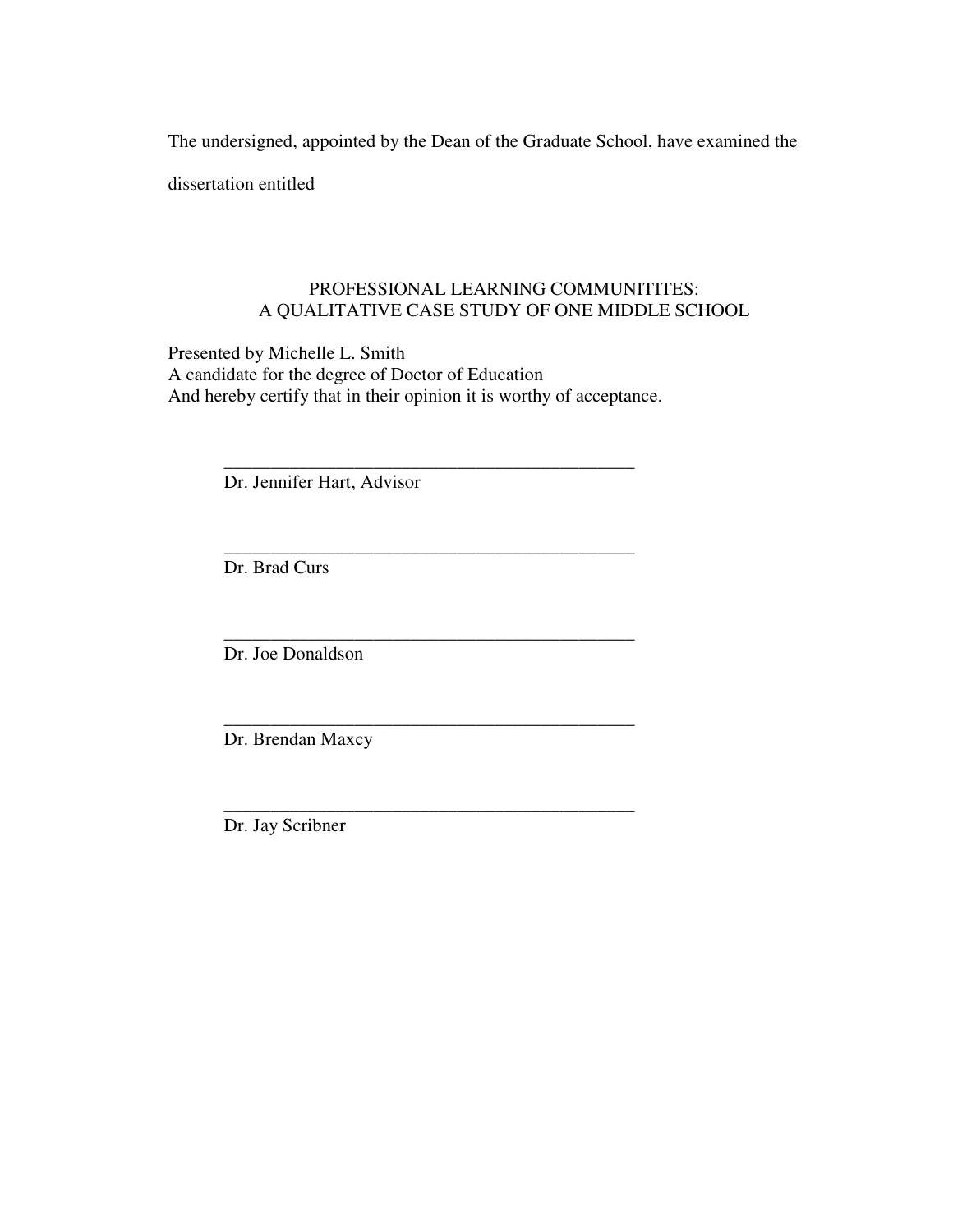## ACKNOWLEDGEMENTS

 I am extremely grateful to the many people who have supported me in this endeavor. To my husband, Jim, and my daughters, Lauren and Claire, thank you for your support, encouragement, and understanding. You mean more to me than I can ever convey. Thanks also to my parents for continuing to support and encourage my learning as an adult as they did in my youth.

 Thank you to my advisor, Jeni Hart, for never failing to challenge and encourage me in a thoughtful, caring, and timely manner. Your attention to detail and ability to respond as needed is invaluable, as well as your understanding and insight. I also wish to thank my committee: Brad Curs, Joe Donaldson, Brendan Maxcy, and Jay Scribner. You brought immeasurable insight to this process. My thanks also go to those members of my cohort in Rolla, and the network of other EdD students around the state.

 This work would not have been possible without the support of my colleagues, both present and past, who graciously supported me in this work. You have enabled me to take the time needed to complete this project, and helped me continue to be optimistic. I owe a special thanks to Doris Ridder, who encouraged me to begin this journey, seeing possibilities in me that I couldn't imagine. Your spirit continues to inspire me.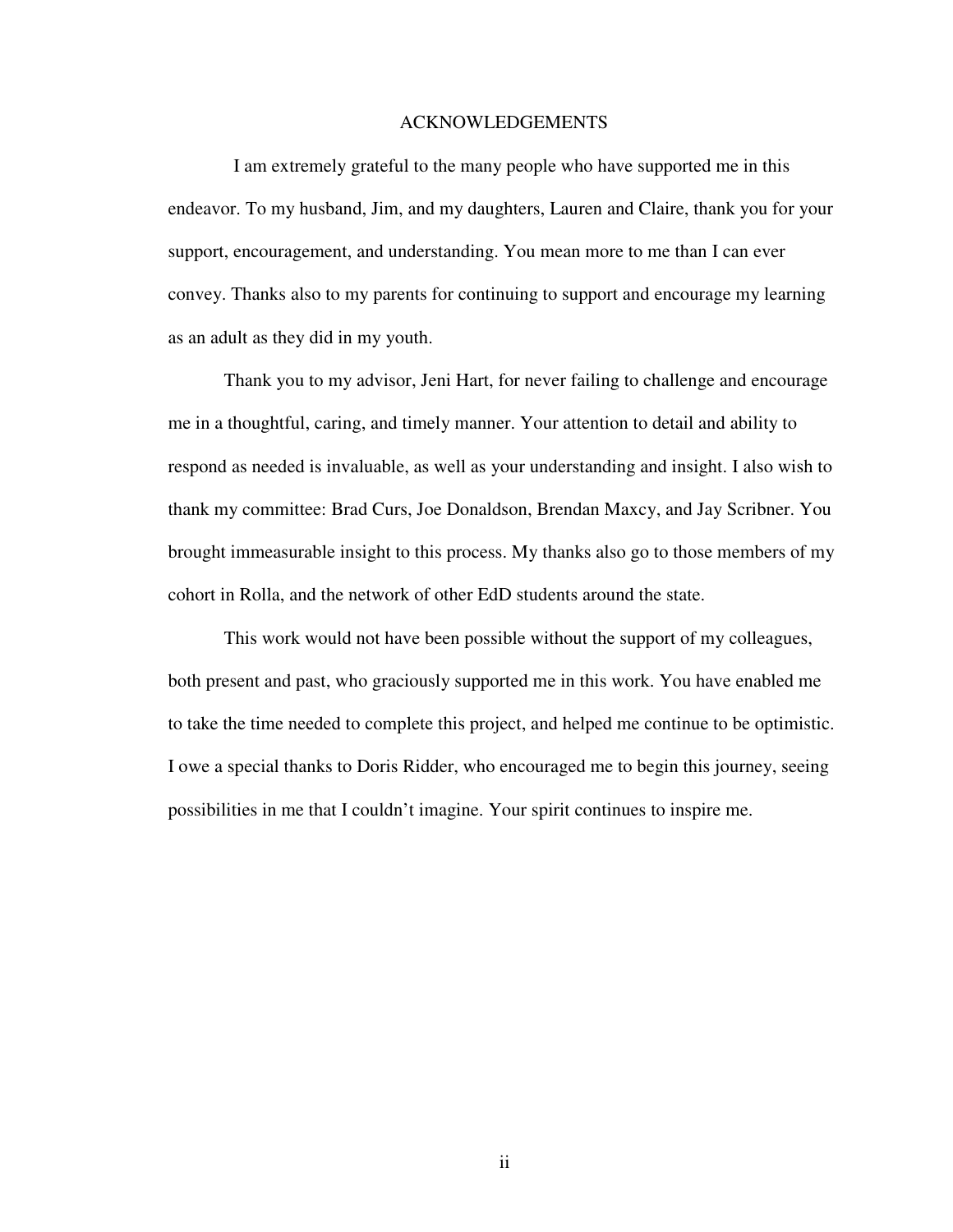# TABLE OF CONTENTS

| <b>ACKNOWLEDGEMENTS</b>                          |              |
|--------------------------------------------------|--------------|
| <b>TABLE OF CONTENTS</b>                         |              |
| <b>ABSTRACT</b>                                  |              |
| <b>CHAPTER ONE: INTRODUCTION</b>                 |              |
| Background                                       | $\mathbf{1}$ |
| <b>Statement of the Problem</b>                  | 5            |
| Purpose of the Study                             | 6            |
| <b>Research Questions</b>                        | 7            |
| Overview of the Literature                       | 7            |
| Learning Organization                            | 9            |
| <b>Culture of Collaboration</b>                  | 10           |
| <b>Results Orientation</b>                       | 11           |
| Shared Leadership                                | 12           |
| <b>Study Design</b>                              | 13           |
| <b>Limitations and Assumptions</b>               | 14           |
| Definitions                                      | 14           |
| Summary                                          | 15           |
| <b>CHAPTER TWO: REVIEW OF RELATED LITERATURE</b> |              |
| Learning Organization                            | 19           |
| <b>Culture of Collaboration</b>                  | 25           |
| <b>Results Orientation</b>                       | 30           |
| Shared Leadership                                | 32           |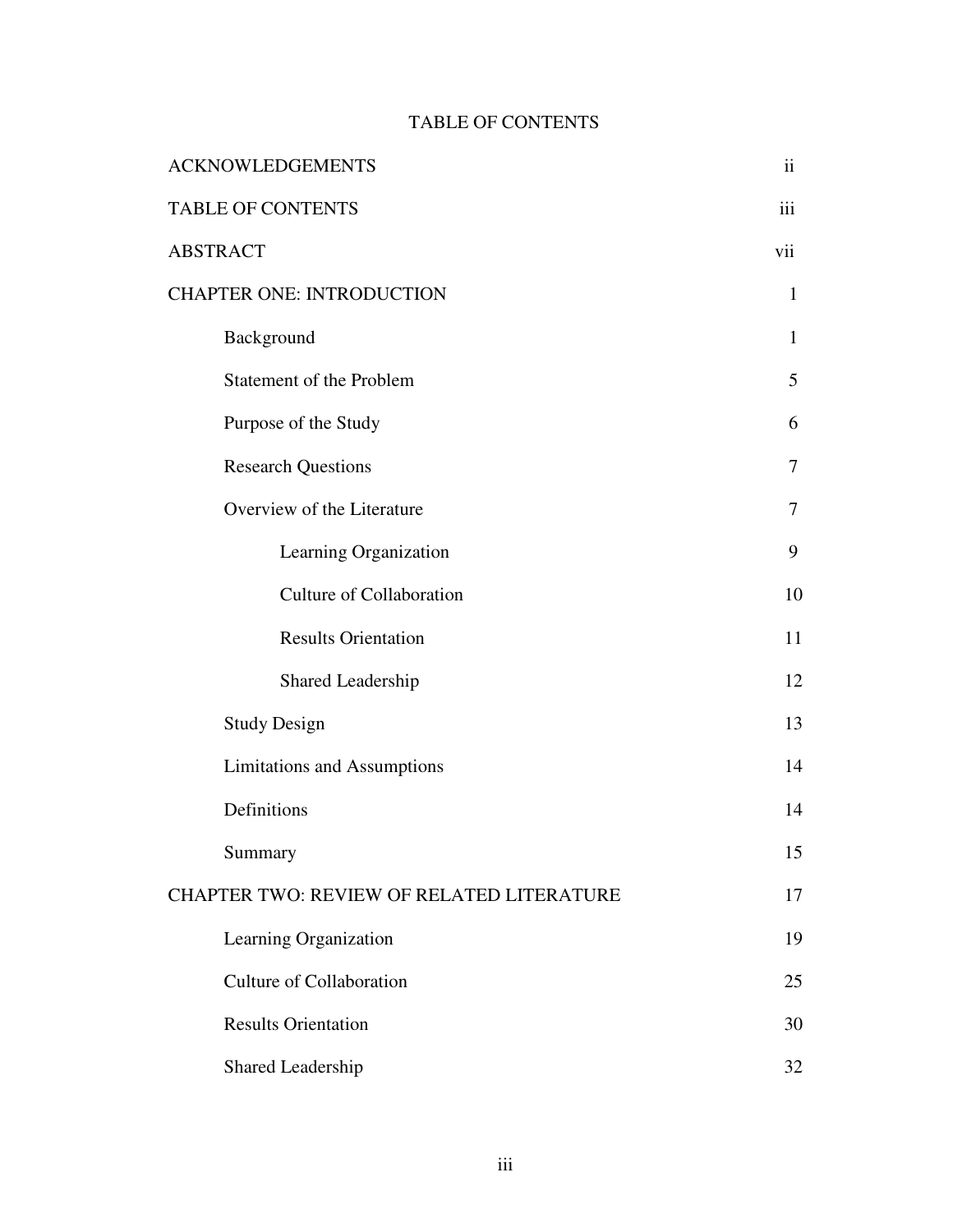|                               | Conclusion                              | 38 |
|-------------------------------|-----------------------------------------|----|
| <b>CHAPTER THREE: METHODS</b> |                                         | 40 |
|                               | Methodology                             | 40 |
|                               | Methods of Preparation                  | 42 |
|                               | Formulating the Question and Topic      | 42 |
|                               | <b>Participant Selection Background</b> | 43 |
|                               | Participant Information                 | 45 |
|                               | Data Collection                         | 47 |
|                               | <b>Interview Questions</b>              | 47 |
|                               | <b>Individual Interviews</b>            | 48 |
|                               | Focus Group Interviews                  | 49 |
|                               | Observations                            | 50 |
|                               | <b>Document Collection</b>              | 51 |
|                               | Data Analysis                           | 52 |
|                               | Dependability and Trustworthiness       | 52 |
|                               | <b>Ethical Principals</b>               | 54 |
|                               | Summary                                 | 55 |
|                               | CHAPTER FOUR: RESULTS OF THE STUDY      |    |
|                               | Setting for the Case Study              | 56 |
|                               | Description of the School               | 56 |
|                               | Context for Implementation              | 58 |
|                               | Themes Emerging from Data               | 59 |
|                               | <b>District Influences</b>              | 59 |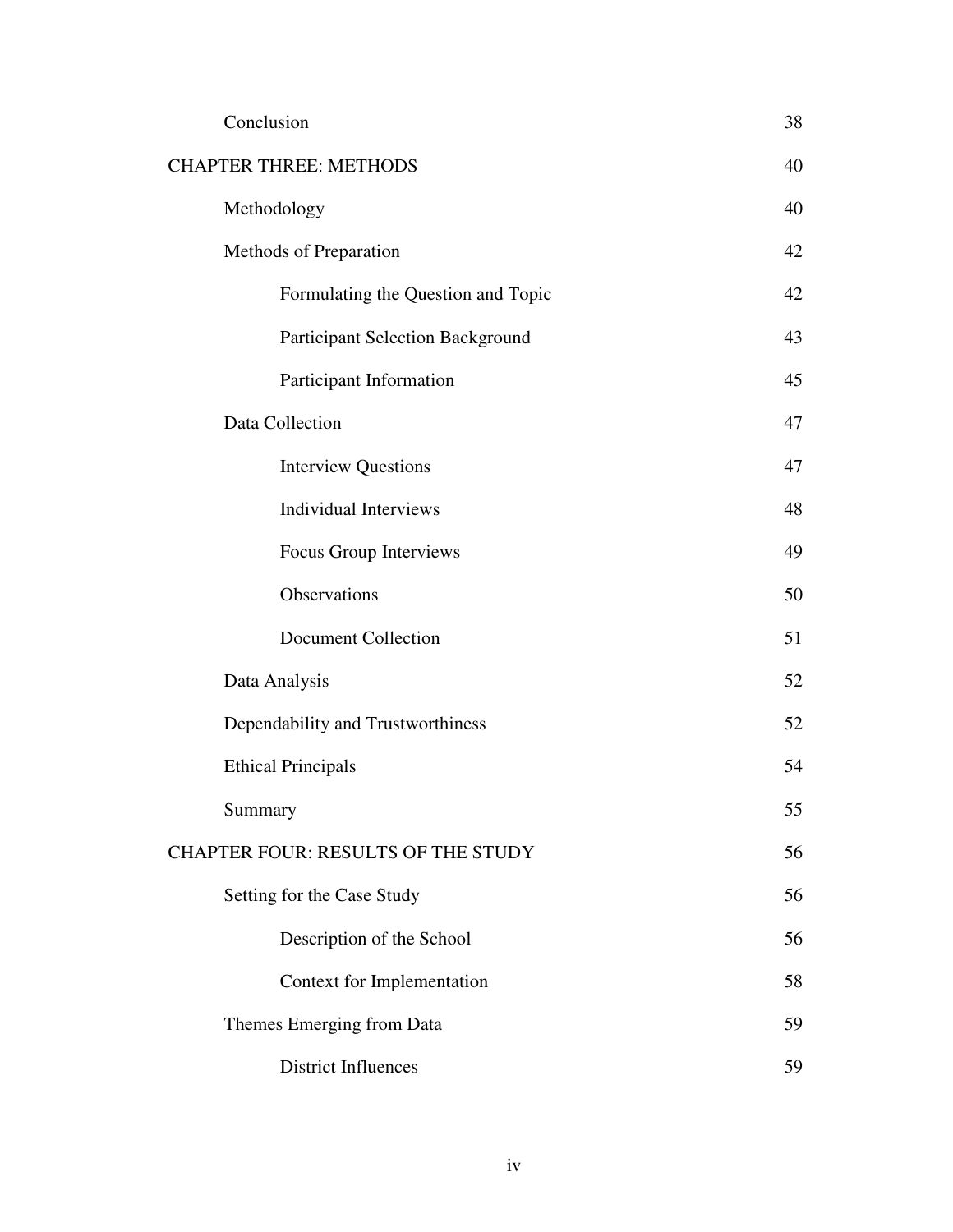| Principal Leadership                                             | 63  |
|------------------------------------------------------------------|-----|
| Teacher Leadership                                               | 67  |
| <b>Focused Professional Learning</b>                             | 70  |
| Figure 1.                                                        | 71  |
| <b>School Culture</b>                                            | 76  |
| <b>School Structures</b>                                         | 81  |
| <b>Negativity in Collaborative Groups</b>                        | 85  |
| Conclusion                                                       | 87  |
| <b>CHAPTER FIVE: DISCUSSION OF FINDINGS</b>                      | 89  |
| What is the Nature of this School as a PLC?                      | 89  |
| Teacher Leadership                                               | 89  |
| Focused, Comprehensive Professional Learning                     | 91  |
| <b>Structural Changes</b>                                        | 92  |
| <b>Cultural Changes</b>                                          | 94  |
| Negativity                                                       | 96  |
| What Factors Influenced the Development of This School as a PLC? |     |
| District Level Influences                                        | 97  |
| Principal Leadership                                             | 99  |
| Culture and Implementation                                       | 100 |
| PLC Guidance and Implementation                                  | 101 |
| Limitations of the Study                                         | 102 |
| Implications                                                     | 103 |
| <b>Research Implications</b>                                     | 103 |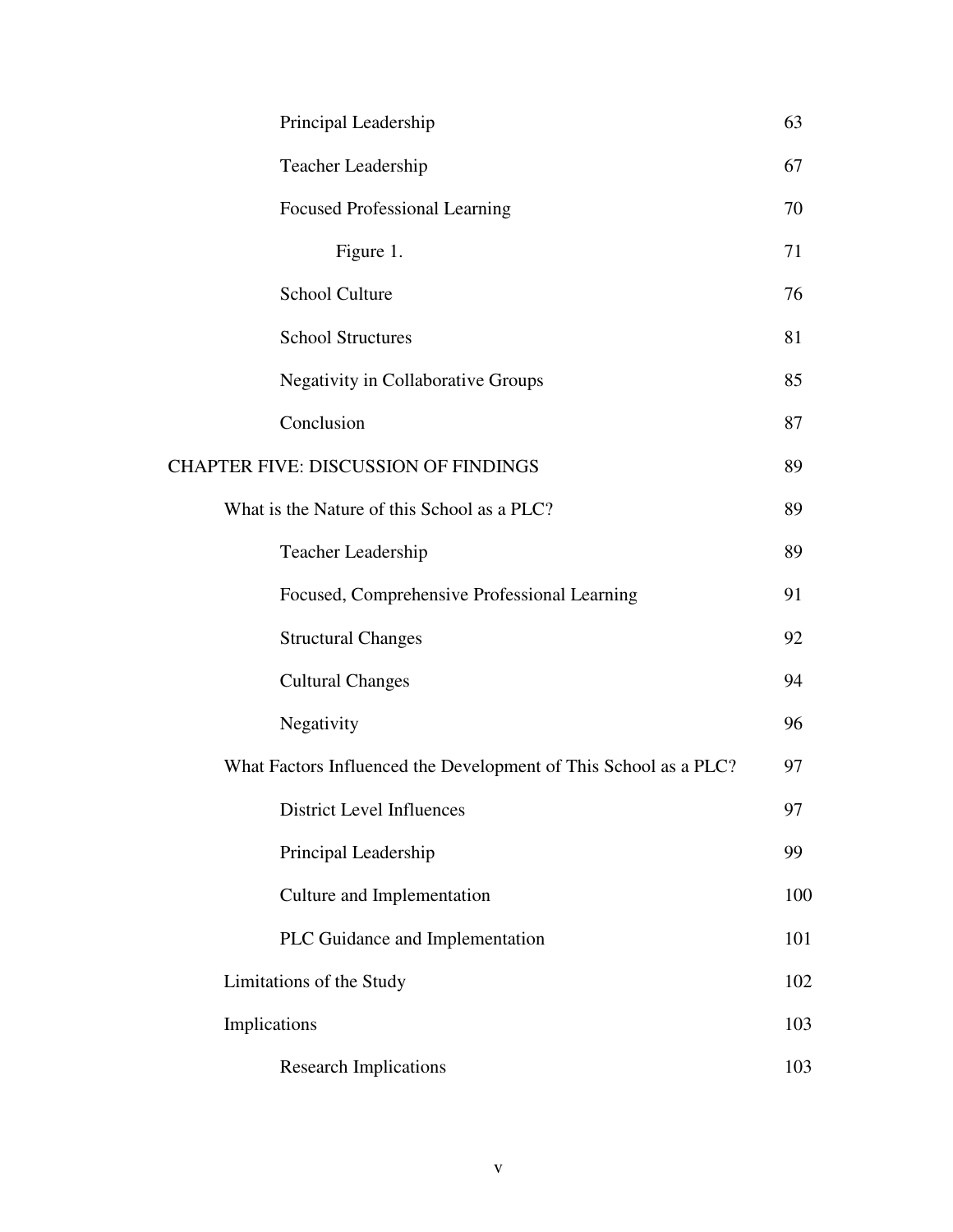| <b>Implications for Practice</b> |                                                                | 105 |
|----------------------------------|----------------------------------------------------------------|-----|
| Conclusion                       |                                                                | 106 |
| <b>REFERENCES</b>                |                                                                | 107 |
| <b>APPENDICES</b>                |                                                                | 117 |
|                                  | Appendix A Preliminary E-mail to PLC Consultants               | 117 |
|                                  | Appendix B District Permission for School Participation Letter | 118 |
|                                  | Appendix C Participant Consent Form                            | 119 |
| Appendix D                       | <b>Interview Questions</b>                                     | 122 |
| Appendix E                       | <b>Observation Protocol</b>                                    | 123 |
|                                  | Appendix F List of Documents Reviewed                          | 124 |
|                                  | Appendix G Collaboration Recording Form                        | 125 |
|                                  | Appendix H Statewide PLC Project Training Outline              | 127 |
| <b>VITA</b>                      |                                                                | 128 |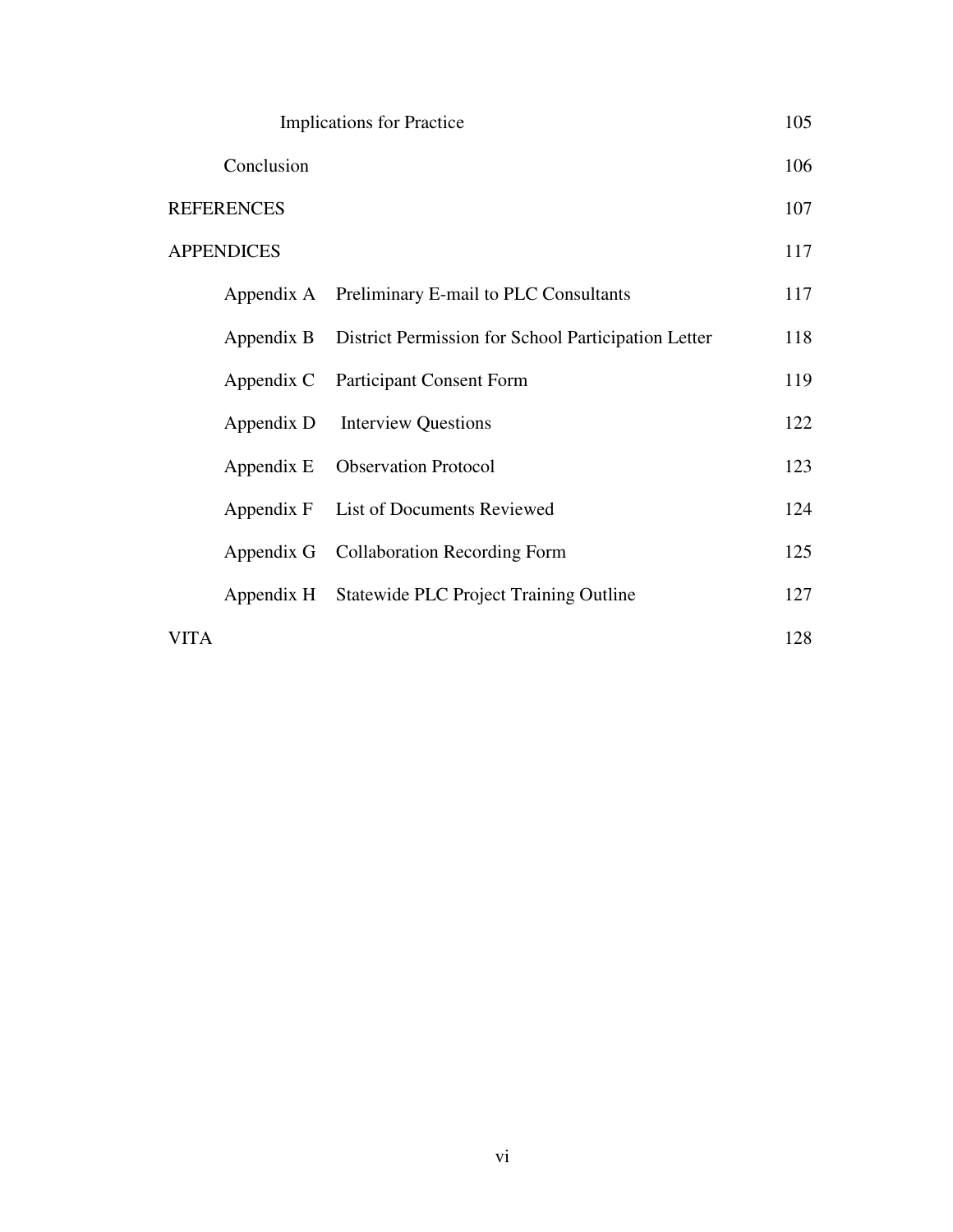# PROFESSIONAL LEARNING COMMUNITY: A CASE STUDY OF ONE MIDWESTERN SCHOOL

Michelle L. Smith

Dr. Jennifer L. Hart, Dissertation Supervisor

# ABSTRACT

 The concept of school faculty collaborating as a professional learning community has garnered widespread support and is the subject of much research and discussion. This qualitative case study was designed for the purpose of providing deeper insight into the establishment of professional learning communities from the perspective of a school which had been implementing PLCs for several years. One middle school was selected for this study based on its appearance as a highly functioning PLC.

 Data collected included observations of small group collaborative work sessions as well as whole faculty staff development, individual interviews with the principal and select teachers, a focus group interview with department chairs, and document analysis of related artifacts. Several themes emerged from the data, specifically regarding the school as a PLC and factors that impacted the implementation process. Barrett Middle School does appear to be a highly functioning PLC, characterized by embedded teacher leadership and focused, comprehensive professional learning, and a culture based on collaboration and student success. Factors contributing to this include involvement from the district level, including ongoing support and training, as well as efficacious principal leadership and a climate which favored implementation.

 Implications from this study include the value of embedded teacher leadership, as well as the need to support and develop the skills of principals involved in such efforts. In

vii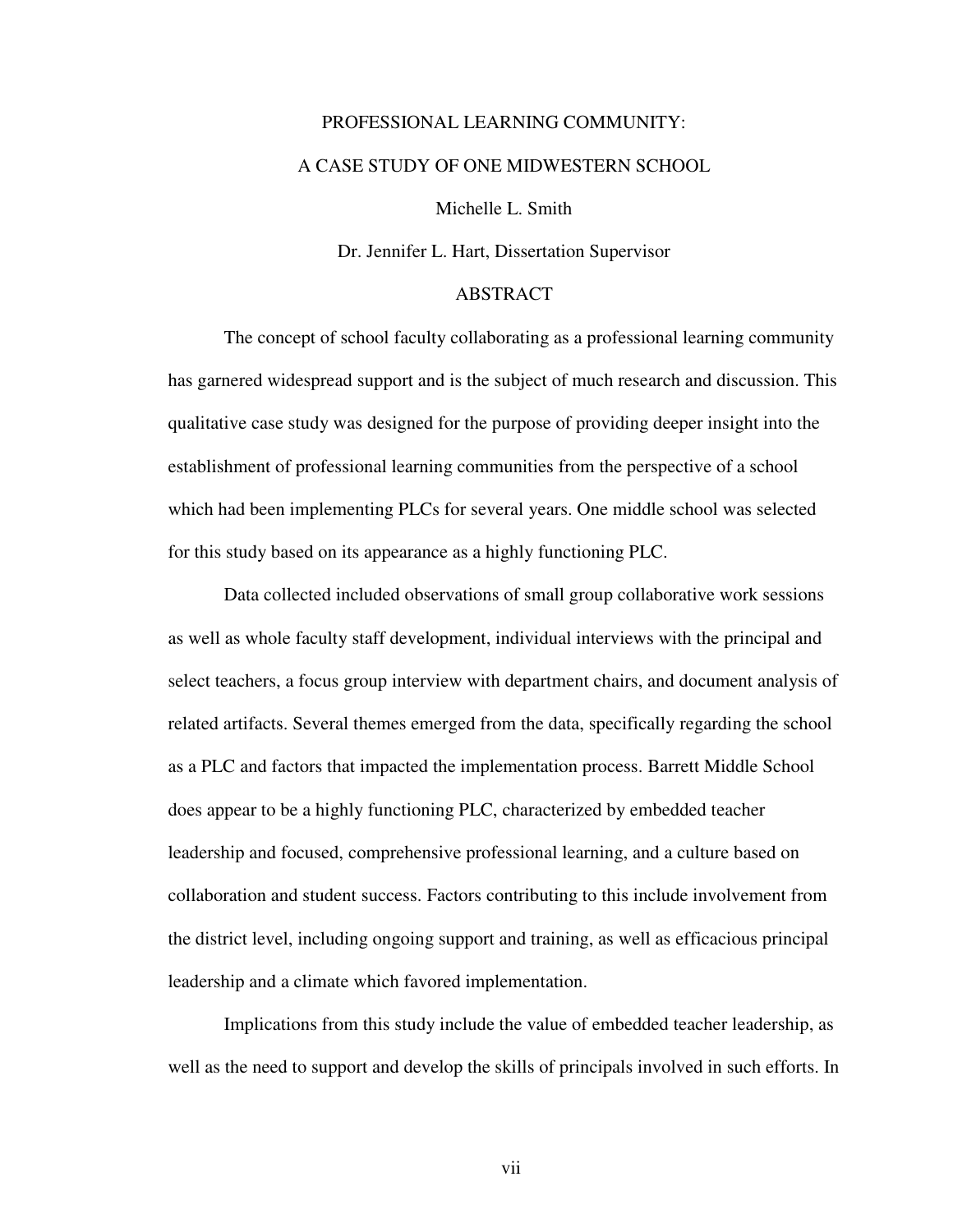addition, the value of district involvement should be given significant consideration. Finally, schools like Barrett that seek to implement PLCs should consider the range and scope of the guidance they utilize.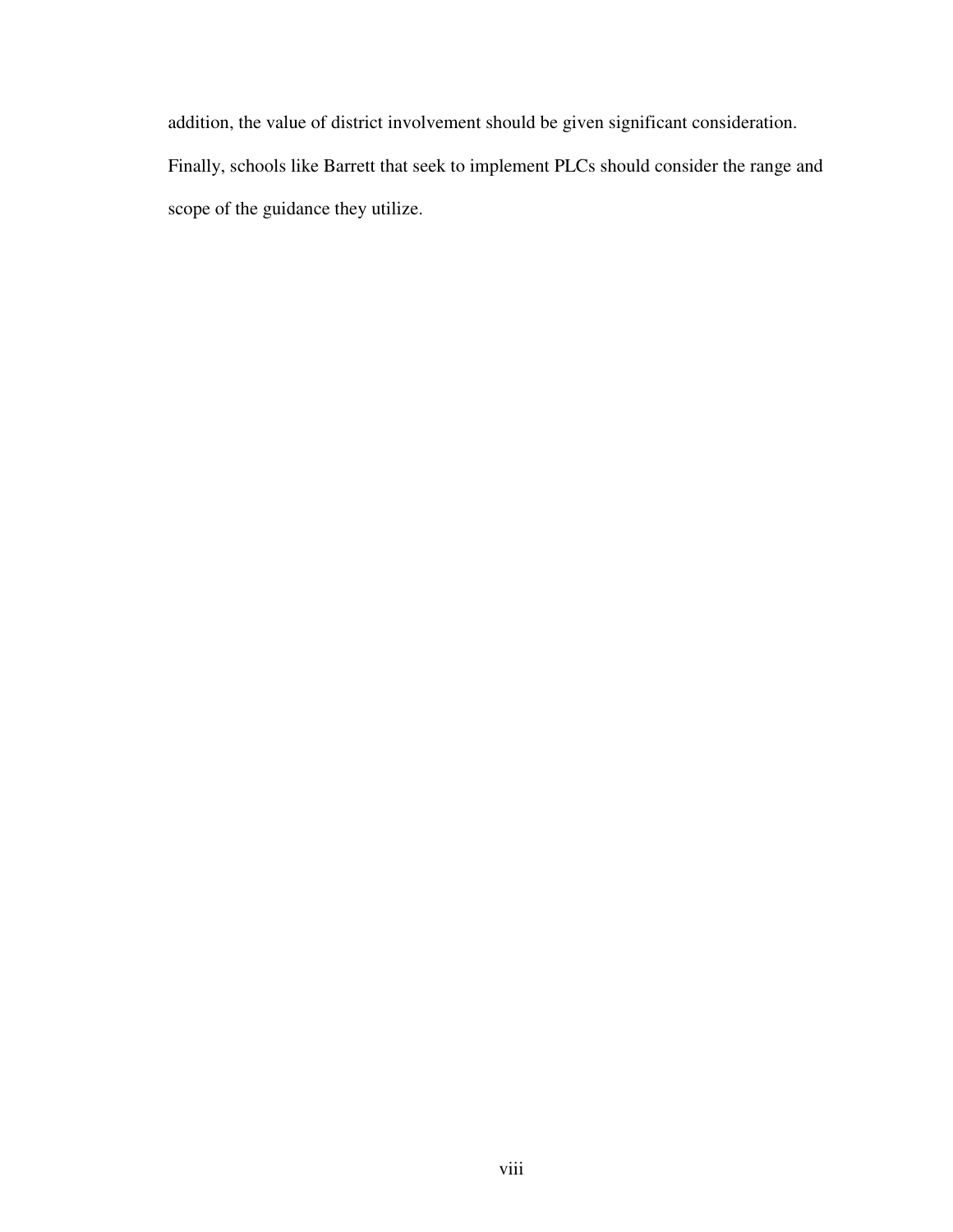#### CHAPTER ONE

#### Introduction to the Study

#### *Background*

 Changes to the educational landscape over the past several decades have presented challenges for schools. In response to both societal changes and governmental mandates, school improvement initiatives have focused attention on the education of all children and the need to close the achievement gaps that persist among demographic and socioeconomic groups (Jennings, 2006). In particular, the *No Child Left Behind* (NCLB) legislation has changed the definition of a successful school. Gone are the days when schools are judged by the average achievement of their overall population. Now, success is measured by how many individuals or subgroups have met a certain benchmark. Even schools that previously were perceived as successful are now being called to reexamine the fundamental beliefs and structures under which they have operated.

 Changes in both laws and society have resulted in increased attention to teacher quality, as well as an increased focus on the alignment of curriculum and instruction, and the implementation of instructional practices (Jennings, 2006). Marzano led a group of researchers in conducting a meta-analysis of research on classroom instruction (Marzano, Pickering, & Pollack, 2001). They concluded that individual teachers can have a powerful effect on student achievement through instructional strategies, and even one individual teacher can be a catalyst for the quality of instruction in the entire school (Marzano et al., 2001).

While experts recognize the significance of quality instruction, they also recognize traditional methods of professional development have had little impact with

- 1 –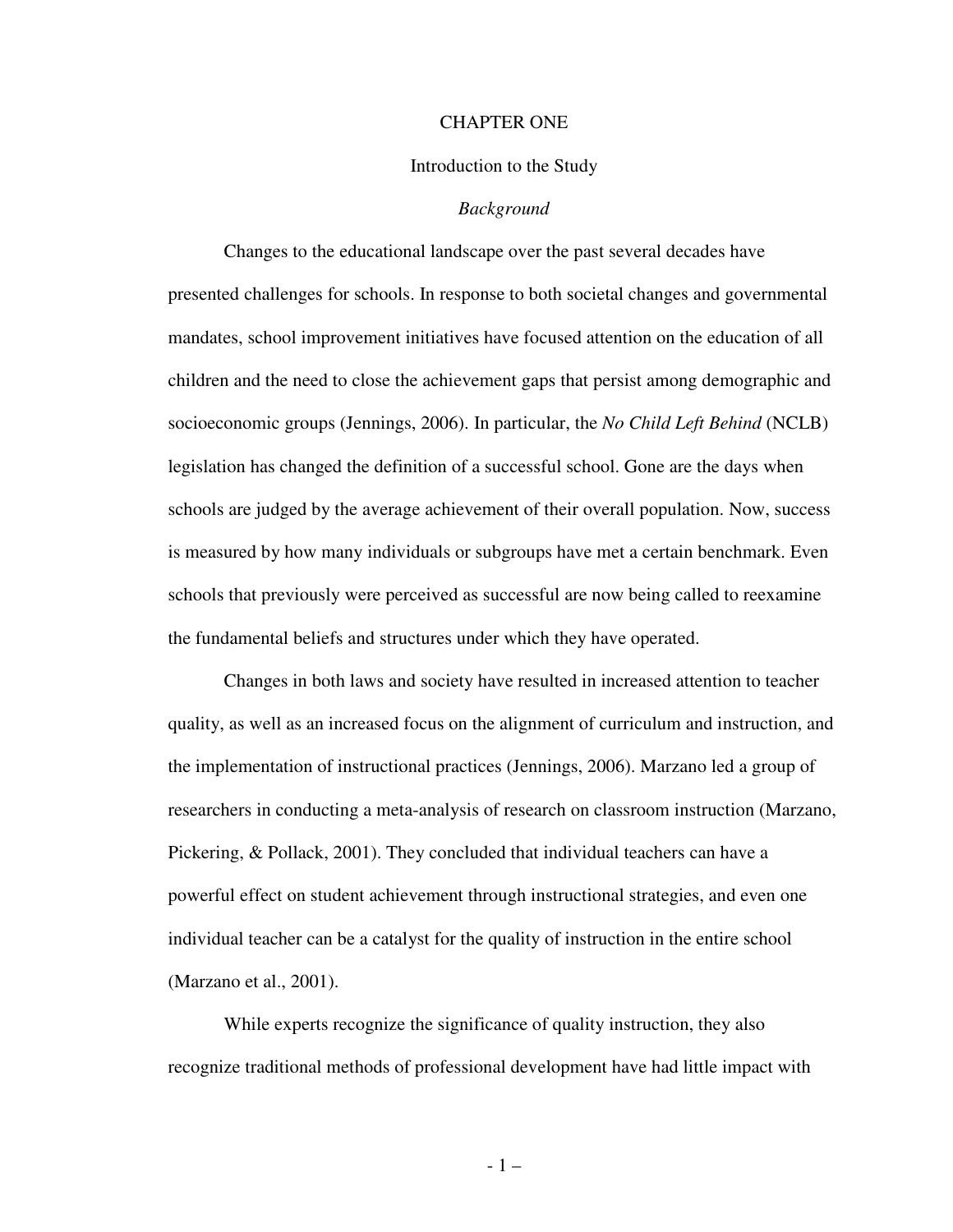regard to changing the instructional practices of individual teachers (Reeves, 2006; Sparks, 2005). Traditionally, professional development directed at improving instructional practices occurred in the form of workshops reserved for certain days of the year. Outsiders provided expert advice to teachers as passive recipients of information and effectiveness was generally determined by measures of participants' satisfaction with the training (Sparks & Hirsch, 1997). For many schools, structures such as these have been replaced. Now, planning for professional development begins with student outcomes and works backward to the "knowledge, skills, and attitudes required of educators" (Sparks & Hirsch, 1997, p. 41).

 The standard for ideal staff development is now daily, job-embedded, and research based (National Staff Development Council, 2001). As Sparks (2005) has said "sustained, action oriented professional learning by all principals and teachers is essential in creating schools with quality teaching in every classroom" (p. xiv). Schools are challenged to develop comprehensive systems that are driven by student data, centered on appropriate instructional strategies, and grounded in an understanding of how adults learn. While this transition is slow, traditional methods of staff development are becoming less prominent as schools shift to site-based methods, such as school based coaches and leadership teams (Killion & Harrison, 2006; Sparks & Hirsch, 1997).

 The concept of organizing schools as learning communities has been the subject of much research in recent years (e.g., Bryk & Schneider, 2003; Louis, Marks, & Kruse, 1996; Neumann & Wehlage, 1995; Scribner, Cockrell, Cockrell, & Valentine, 1999; Scribner, Hager, & Warne, 2002; Vescisco, Ross, & Adams, 2007). Policy makers and advocates have built upon this research to call for the use of learning communities in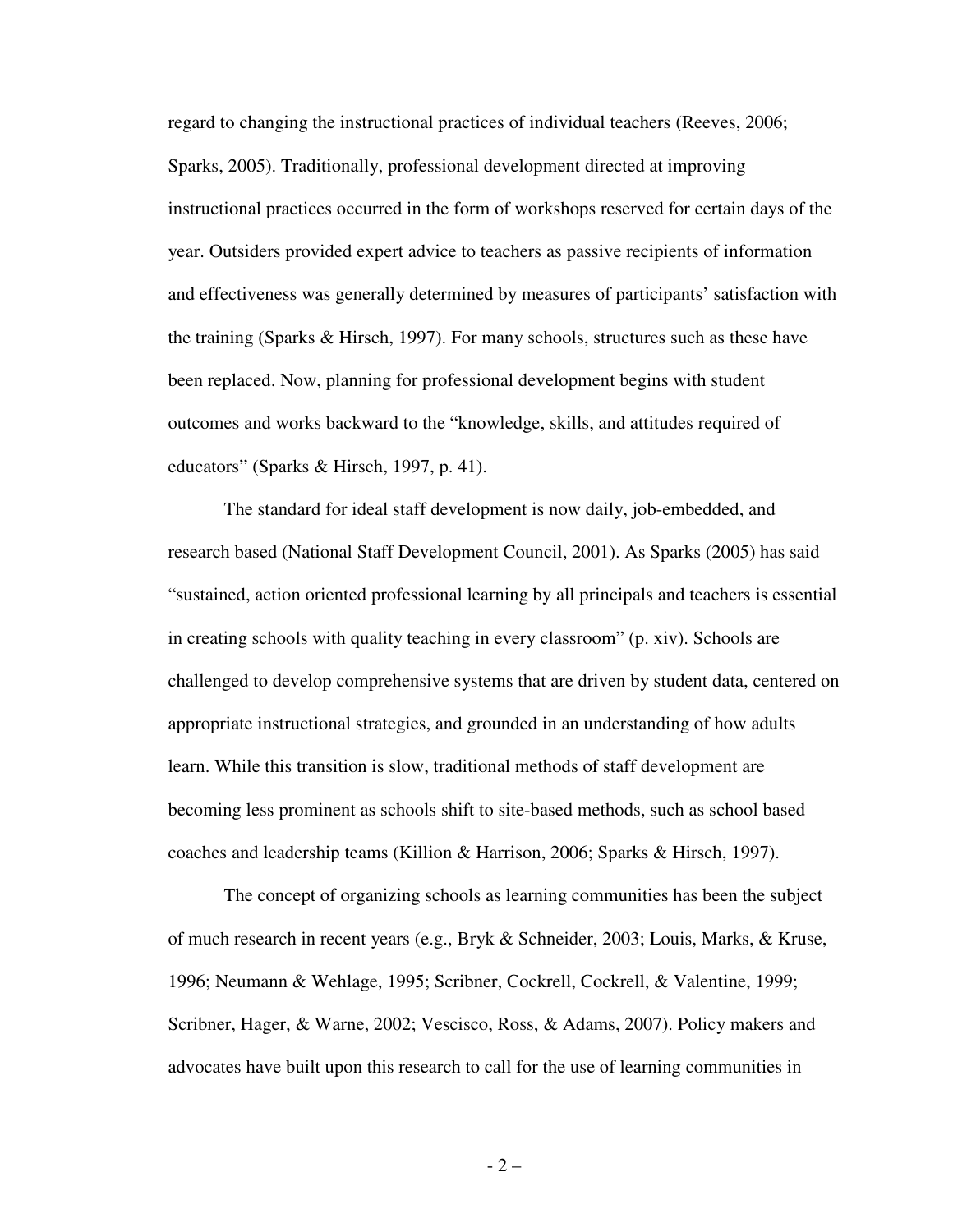schools (Fullan, 2001, 2002; Garmston & Wellman, 1999; Hord, 1994, 1997; Lambert, 1998, 2003, 2005; Schmoker, 2006). These advocates call for schools to be organized for adult as well as student learning in order to meet the needs of today's students. As Costa has said "if staff were not in a mentally stimulating environment, there is no reason we should believe they would create such an environment for their students" (as cited in Hord & Sommers, 2008, p. 30). In addition, there is growing acknowledgement that today's principal must be willing to learn along with everyone in the building, to be the lead learner, (DuFour, DuFour, Eaker, & Many, 2006; Fullan, 2006; Hord & Sommers, 2008; Reeves, 2006). The school leader, then, plays a significant role in staff development and is often responsible for its implementation.

The term professional learning communities, or PLCs, has become a catch phrase for this concept. Professional learning communities have been articulated and defined by a multitude of authors, each with significant variations, but also with many commonalities (DuFour, 2005; DuFour & Eaker, 1998; Eaker, DuFour, & DuFour, 2002; Fullan, 2006; Garmston & Wellman, 1999; Hord, 1994, 1997; Lambert, 1998, 2003, 2005; Louis, Marks & Kruse, 1996; Schmoker, 2006). In a call to action authored by Mike Schmoker (2004) and endorsed by 20 other recognized leaders in the field, he advocated for the PLC process as the most effective means to bring about school improvement. School leaders were encouraged to heed the research and establish continual learning groups focused on "explicit, common learning goals, [whose] collaboration pays off richly in the form of higher quality solutions to instructional problems, increased teacher confidence, and …remarkable gains in achievement" (Schmoker, 2004, p. 49).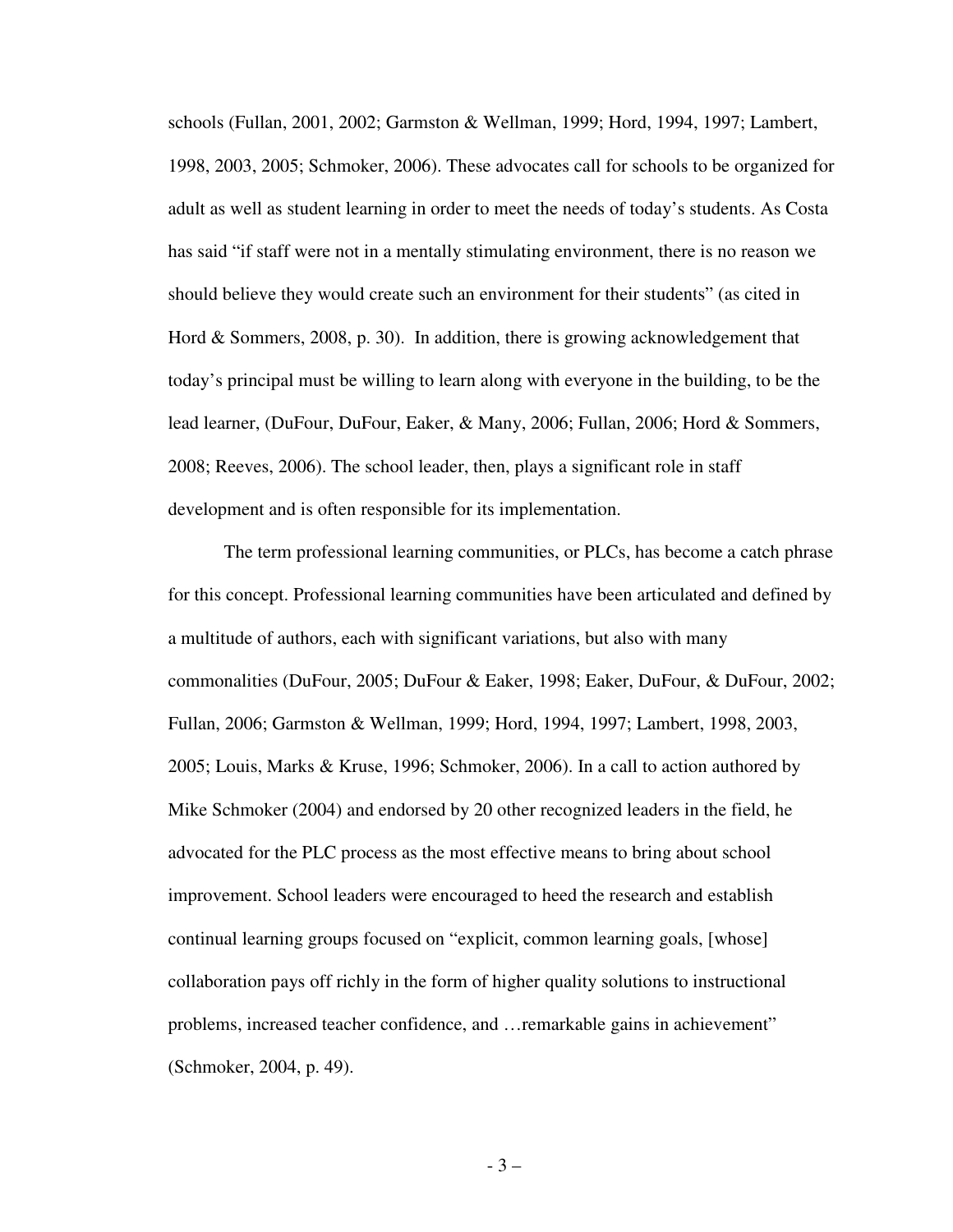In addition, the National Staff Development Council (2001) recognized the potential impact of professional learning communities when they developed ten standards for staff development and focused one standard wholly on professional learning communities. In encouraging the use of PLCs, the organization says: "The most powerful staff development experiences occur in ongoing teams that meet on a regular basis… for adult learning, joint lesson planning, and problem solving" (Learning Communities Standard, 2001, ¶ 1).

 PLCs are built upon the concept of shared leadership (Garmston & Wellman, 1999; Hord, 1997) and leadership within a school that considers itself a PLC is a specific consideration for this study. Leaders have a significant impact on their school when they set direction, develop people within the organization and actively engage in redesigning the organization (Leithwood, Louis, Anderson, & Walstrom, 2004; Marzano, 2005). Specifically, the concepts of teacher leadership (Barth, 2001; Killion & Harrison, 2006) as well as the leadership capacity of the organization overall (Lambert, 1998; 2003; 2005) significantly influence the work of schools as learning organizations.

 While many advocate for the PLC process (Hord & Sommers, 2008; Lezotte, 2005; Schmoker, 2006), it is widely acknowledged that to transform a school into a professional learning community is challenging. Currently there exists a significant gap between what we know about how schools can best be structured and how they actually are structured (Fullan, 2001; Schmoker, 2006), as it relates to PLCs.

 Assuming that professional learning communities are a powerful way to influence student achievement and overall school success (NSDC, 2001), how do schools effectively implement professional learning communities? In order to develop greater

- 4 –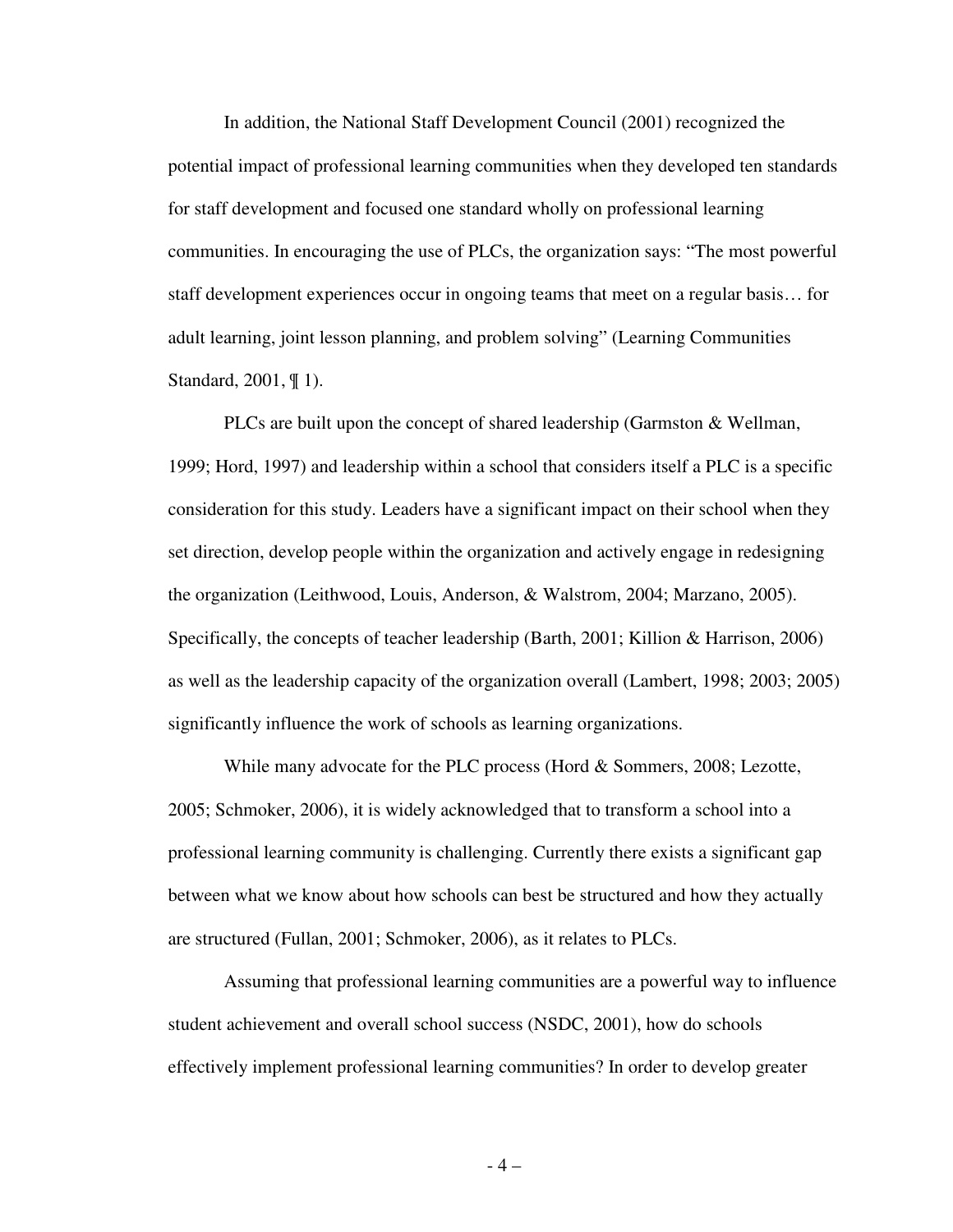internal capacity, schools may seek assistance from outside specialists and other schools that have implemented the process. For example, the Statewide Professional Learning Communities Project is a structured 3year training process for building level leadership teams. As a part of a cohort group, each leadership team participates in ongoing training designed to facilitate their school's growth as a professional learning community. Training is designed from a *train the trainer* perspective and focuses on developing the leadership capacity of those team members to then work with teams of teachers in each of their buildings. My study will focus on one school that has participated in this particular training process and has been implementing professional learning communities for five years. By examining the work of this school, I hope to add to the body of work related to successful implementation of the PLC process. I hope this study will benefit schools undertaking such reforms through knowledge gained by examining another school that has already implemented the PLC process.

# *Statement of the Problem*

 Today's schools face increasing pressure to ensure all students meet certain levels of proficiency (Jennings, 2006). This shift to standards based education has led to fundamental changes in the way schools are evaluated and consequently, in the way they are structured (Marzano & Kendall, 1997). Because of NCLB, schools are focusing efforts on subgroups of their student populations who have traditionally struggled. Given the knowledge base surrounding the characteristics of effective schools (Lezotte, 2005) as well as current emphasis on the PLC process as an effective means of school improvement (NSDC, 2001; Schmoker, 2004), there is some agreement regarding how to redesign schools. As part of implementing PLCs, there is also the expectation that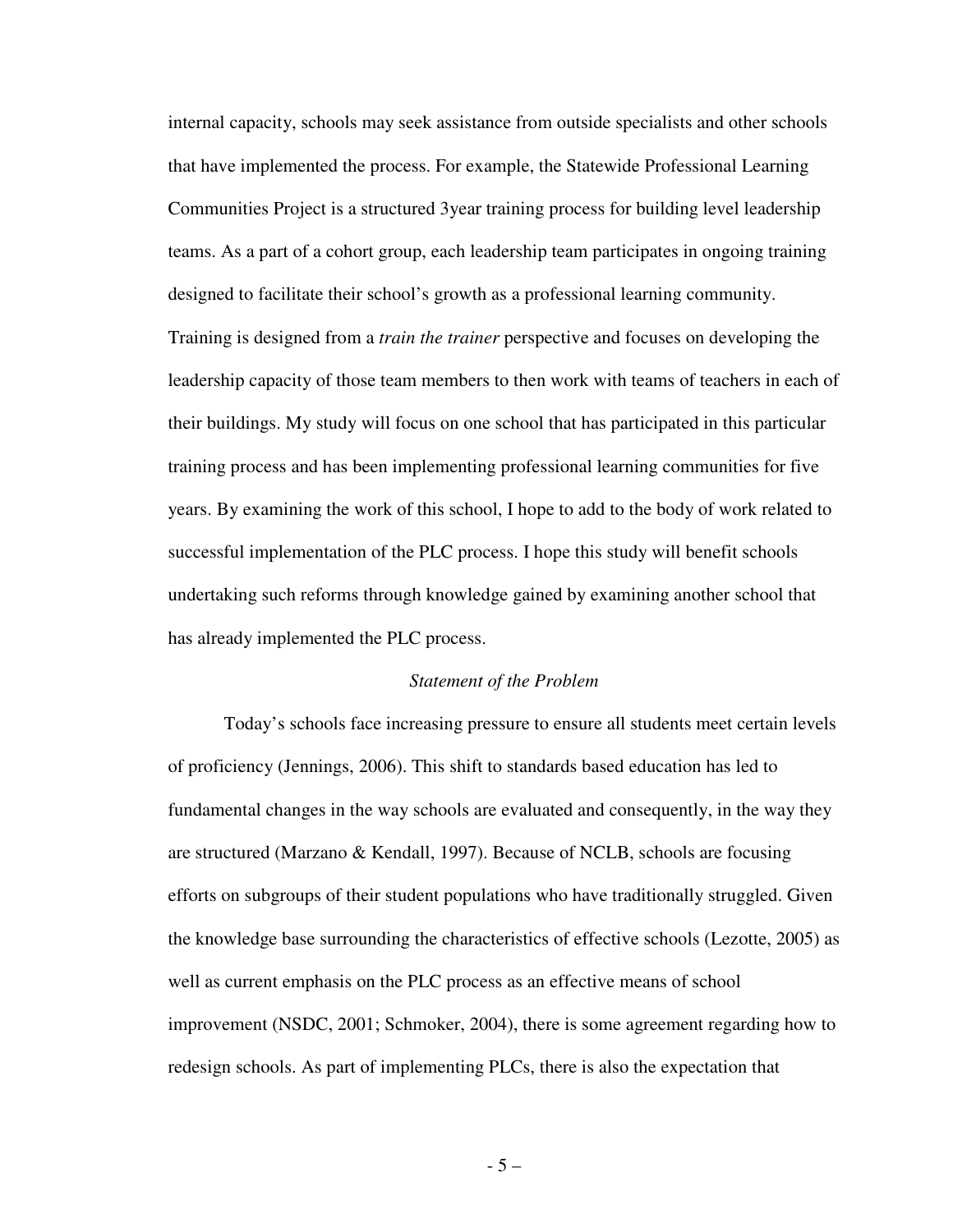leadership within the school will shift from formal positions of authority and become dispersed throughout the organization, increasing the overall leadership capacity of the school (Lambert, 2005).

 Given this, there still exists a tremendous discrepancy between what is known about best practices and what is implemented in schools (DuFour, 2005; Eaker et al., 2002; Schmoker, 2006). Pfeffer and Sutton (2000) first coined the phrase, the "knowingdoing gap" (p. 4) to refer to the problem organizations face when they fail to change actions based on knowledge of what should be done. Additionally, several authors have contributed to the body of literature to assist schools in bringing these ideas regarding professional learning communities to action (DuFour, DuFour, Eaker, & Many, 2006; Cozemius & O'Neill, 2002; Hord & Sommers, 2008). Particularly for those implementing the PLC process, guidance from schools implementing this process can be helpful, yet the current PLC literature lacks empirical evidence about how PLCs are implemented and how the PLC experience influences leadership.

# *Purpose of the Study*

 The fundamental question addressed in this study is: given the challenges facing schools when implementing Professional Learning Communities, what can be learned from one school that has restructured and recultured itself in this manner over the last 5 years. The purpose of this qualitative case study is to add to the body of knowledge concerning the changes that take place in schools that implement PLCs, particularly regarding what factors might have influenced this development. One school that has been implementing PLCs for several years was selected for in depth study through individual and group interviews, observations, as well as document analysis. I will explore both the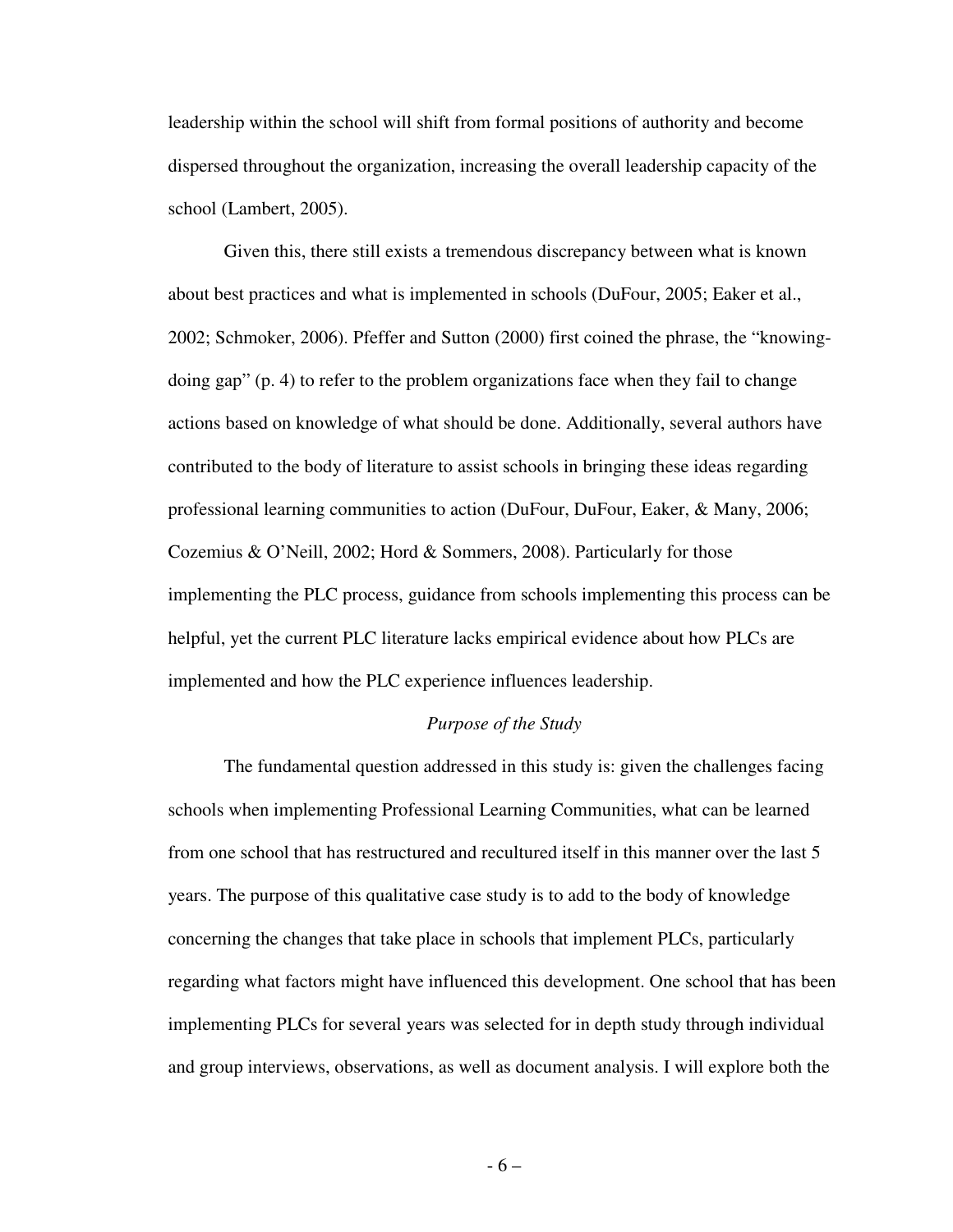overall efficacy of established PLCs, as well as possible changes in how leadership works within the organization. Findings from the study may be useful to those implementing PLCs in other settings.

# *Research Questions*

The research questions addressed in the study are:

- 1. What is the nature of this school as a PLC?
- 2. What factors influenced the development of this school as a PLC?

#### *Overview of the Literature*

 This study will focus on a PLC and what influence the implementation of a PLC has had on the school. As part of the framework guiding this study it is important to understand the PLC process, how it has evolved, and its importance in school improvement. Its early roots come from the effective schools research, which dates back over 40 years (Lezotte, 2005). This research was in response to an Equal Educational Opportunity study, also known as the *Coleman Report*, which essentially declared students' achievements are directly tied to family background, with school differences having a significantly small contribution to students' overall success (Coleman et al...) 1966). The report sparked a backlash from the educational research community. Following this, there was a greater focus on research which examined schools that were succeeding with minority and/or economically disadvantaged children (Lezotte, 2005).

 Through many independent studies, schools that were effective with such student populations were identified and studied. From these studies seven correlates were eventually identified: "1). Instructional leadership; 2). Clear and focused mission; 3). Safe and orderly environment; 4). Climate of high expectations for success; 5). Frequent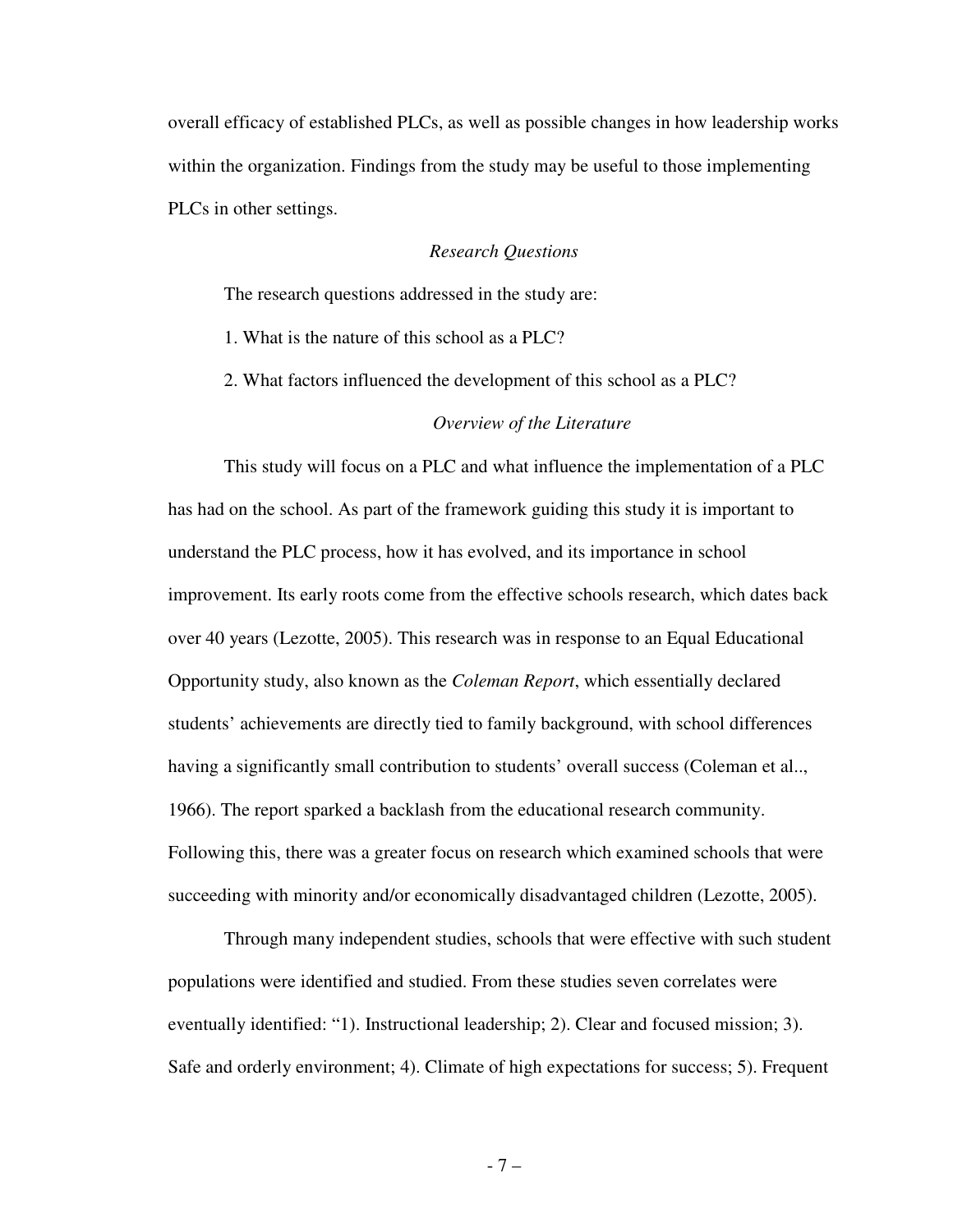monitoring of student progress; 6). Positive home-school relations; 7). Opportunity to learn and time on task" (Lezotte, 2005, p. 179). After identifying these correlates, researchers set out to describe how ineffective schools could become effective schools, focusing on changes in the behaviors of those who worked in schools through staff development, systemic changes in the organizations themselves, and characteristics associated with the change process.

I have organized literature relevant to this study into three groups. The first category includes investigational literature which examined professional learning communities or related topics, (e.g., Bryk & Schneider, 2003; Louis, Marks, & Kruse, 1996; Neumann & Wehlage, 1995; Scribner, Cockrell, Cockrell, & Valentine, 1999; Scribner, Hager & Warne, 2002; Vescisco et al., 2007) and is best described as research. The second category, advocacy, seeks both to substantiate and encourage the development of PLCs (Fullan, 2001, 2002; Garmston & Wellman, 1999; Hord, 1994, 1997; Lambert, 1998, 2003, 2005; Schmoker, 2006). Finally, a body of literature I refer to as interpretive is designed to make connections between research, policy and practice (e.g., Conzemius & O'Neill, 2003; DuFour, 2005; DuFour et al., 2006; Eaker et al., 2002; Hord, 1994, 1997; Lambert, 1998, 2003, 2005). When viewed collectively, this literature provides a comprehensive picture of a professional learning community, which contextualizes my case study examination of such an organization. For the purposes of my study, no one definition or framework is sufficient to inform the research questions. Instead, common characteristics from multiple authors are synthesized and examined for their relevance. In each of the following subsections, a defining characteristic of PLCs is described and these collectively form the conceptual framework for the study.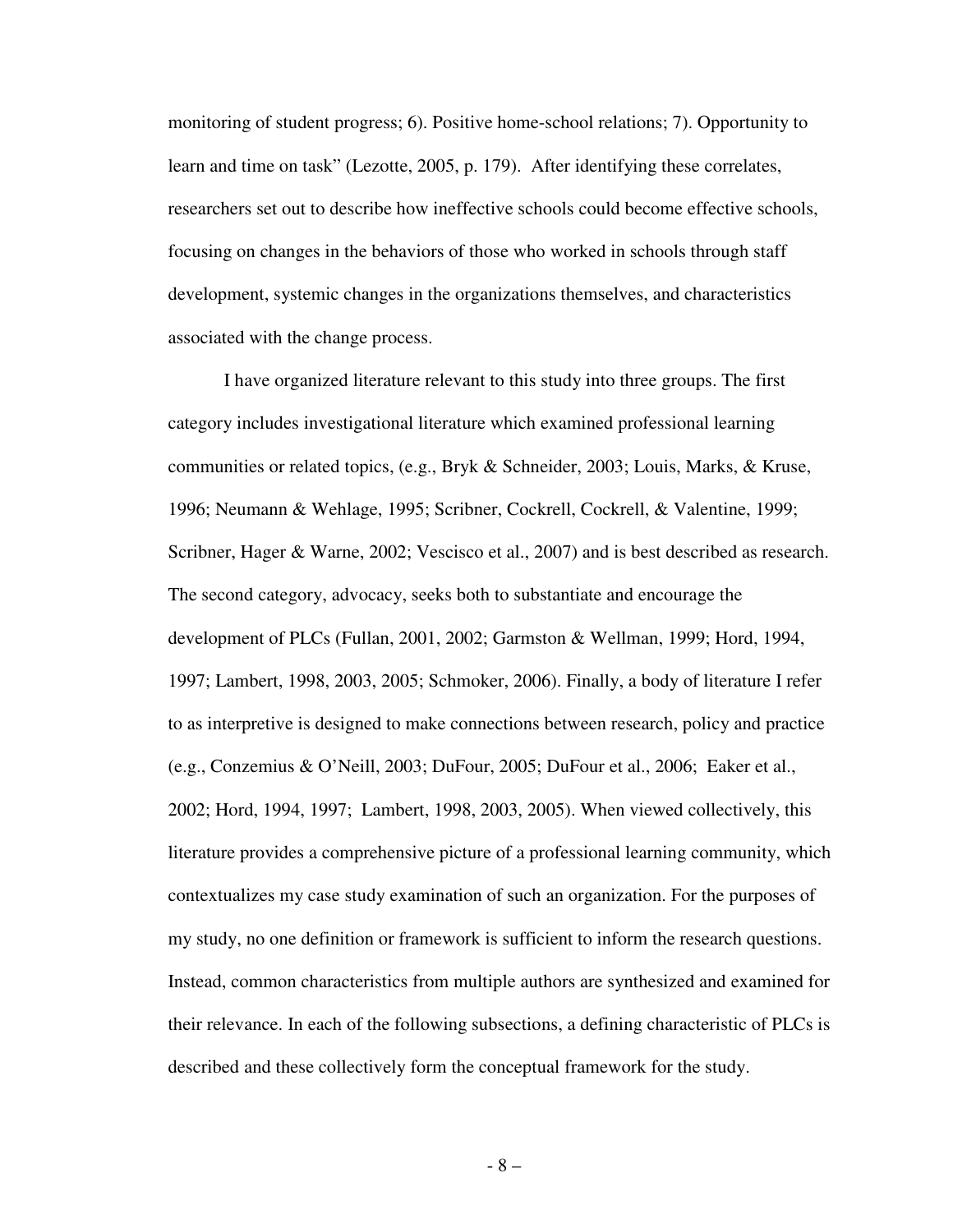#### *Learning Organization*

In order for a school to be a PLC, it must be an organization that learns. Senge (1990) defines a learning organization as one whose members have the ability to learn and adapt continuously. In addition to being adaptive, organizations are generative, able to create new knowledge. Rather than becoming a reform initiative itself, a professional learning community becomes the supporting structure for schools to continuously transform themselves through their own internal capacity, or to become a learning organization. Leithwood and Louis (1998) suggest that:

The task is not just to create a school organization capable of implementing the current set of reform initiatives . . . in the context of today's turbulent environments. Rather, the task is to design an organization capable of productively responding, not only to such current initiatives in today's environment, but to the number of initiatives, including new definitions of school effectiveness that inevitably will follow (p. 6).

 Members of a PLC engage in systematic processes to promote continuous school improvement (DuFour et al., 1998) and these processes form the foundation for their work as a learning organization (Hord, 1994, 1997; Schmoker, 2006). A common practice in becoming a learning organization is to develop a fully articulated purpose, or mission, along with a vision of what the organization is to become that is shared by those in the organization (DuFour et al., 2006; Hord, 1997; Lezotte, 1991; Reeves, 2006). The shared values of the organization then become more important than individual goals and priorities (Hord, 1997). These collective commitments form the foundation for the school's work. (DuFour et al., 1998).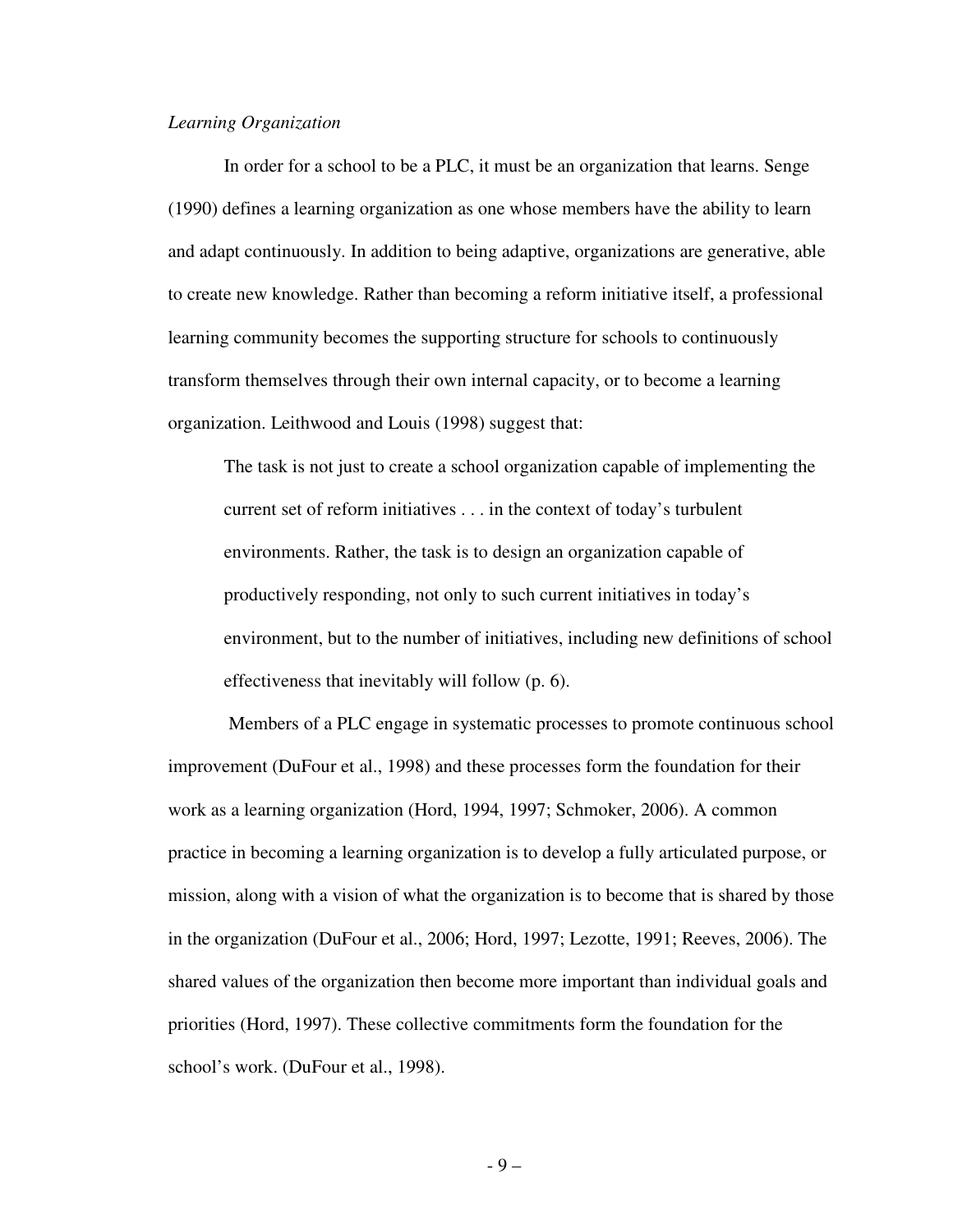Continuous evaluation and reflection of practice are also part of a learning organization (Argyris & Schon, 1996; Patton, 1997; Preskill & Torres, 1991). Learning organizations are in continuous conversations surrounding shared knowledge and best practices (DuFour, et al., 2005; Fullan, 2002; Garmston & Wellman, 1999; Hord & Sommers, 2008). This ongoing circle of knowledge sharing enables the school to solve specific problems distinctive to the school.

Knowledge of the change process and how individuals deal with change is another critical piece of a learning organization. Fullan (2002) asserts that knowledge of the change process is critical to successful leadership in today's educational organizations. The organizational context in which change is implemented is also key to sustaining reforms over time, with support from the district level having a significant impact (Andrews & Lewis; 2002; Chrisman, 2005; Fullan, 2002; Giles & Hargreaves, 2006; Togneri & Anderson, 2003; Wood, 2007).

#### *Culture of Collaboration*

Collaborative work is at the heart of ongoing staff development in schools organized as PLCs (DuFour et al., 1998, Hord, 1997); yet establishing collaboration as part of the school's culture is more significant change. Several authors associated with PLCs emphasize the importance of a strong culture centered on collaboration (DuFour et al., 1998; Hord, 1997; Schmoker, 2005). In recognizing the significance of collaboration, Louis et al.(1996) note "While individual professionalism is desirable, active work in a professional group is also important to increasing teachers' sense of craft and their overall commitment" ( p. 758).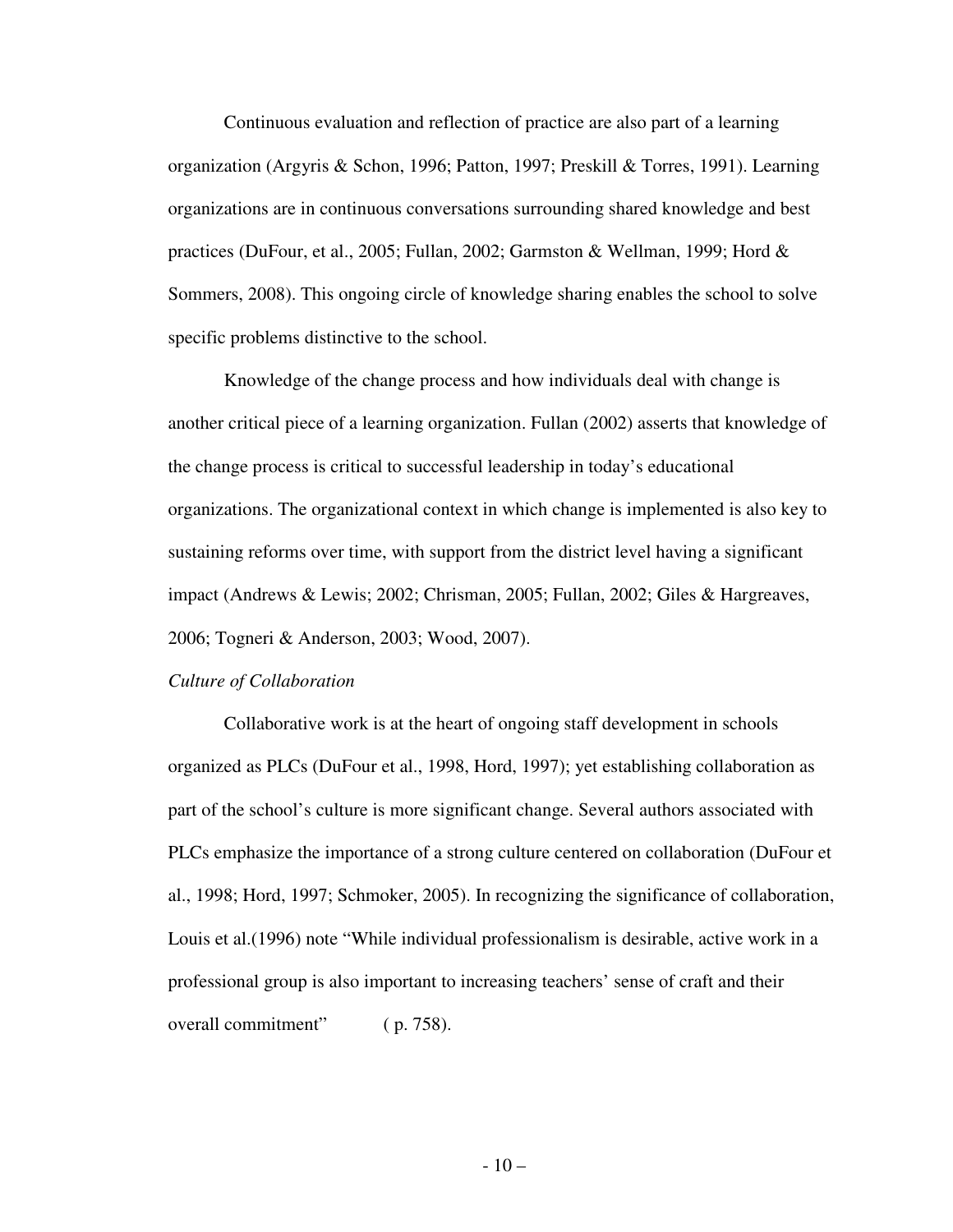As part of successful collaborative efforts, knowledge of team characteristics and development informs the work of professional learning communities. Hackman (2002) asserts "effective work teams operate in ways that build shared commitment, collective skills, and task-appropriate coordination strategies" (p. 28). PLCs apply knowledge of effective teamwork to their collaborative processes. In addition, trust has also been identified as a foundational element in successful teams and organizations (Bryk & Schneider, 2003; Fleming & Thompson, 2004; Lencioni, 2002). Research related to the development of trust in organizations indicates trust is instrumental in developing organizational conditions which are necessary for improvements, serves as a moral compass for the organization (Bryk & Schneider, 2003), and enables groups to deal openly with conflict (Lencioni, 2002).

# *Results Orientation*

A distinguishing element of a professional learning community is a consistent focus on student learning rather than teaching (DuFour, 2005, Eaker et al., 2002; Garmston & Wellman, 1999, Louis et al., 1996). Collaborative groups of professionals measure student achievement through varied means and use such data to guide their work. Marzano et al. (2001) asserts that a guaranteed and viable curriculum is fundamental to school success, and one task PLCs undertake is developing a shared understanding of what is most important for students to know and do (DuFour et al., 2005). Faculties also develop assessments for common use surrounding this curriculum, and spend extensive time examining the resulting student data (Eaker et al., 2002). Groups collaboratively develop measureable goals for student progress and utilize shared best practices to achieve those goals.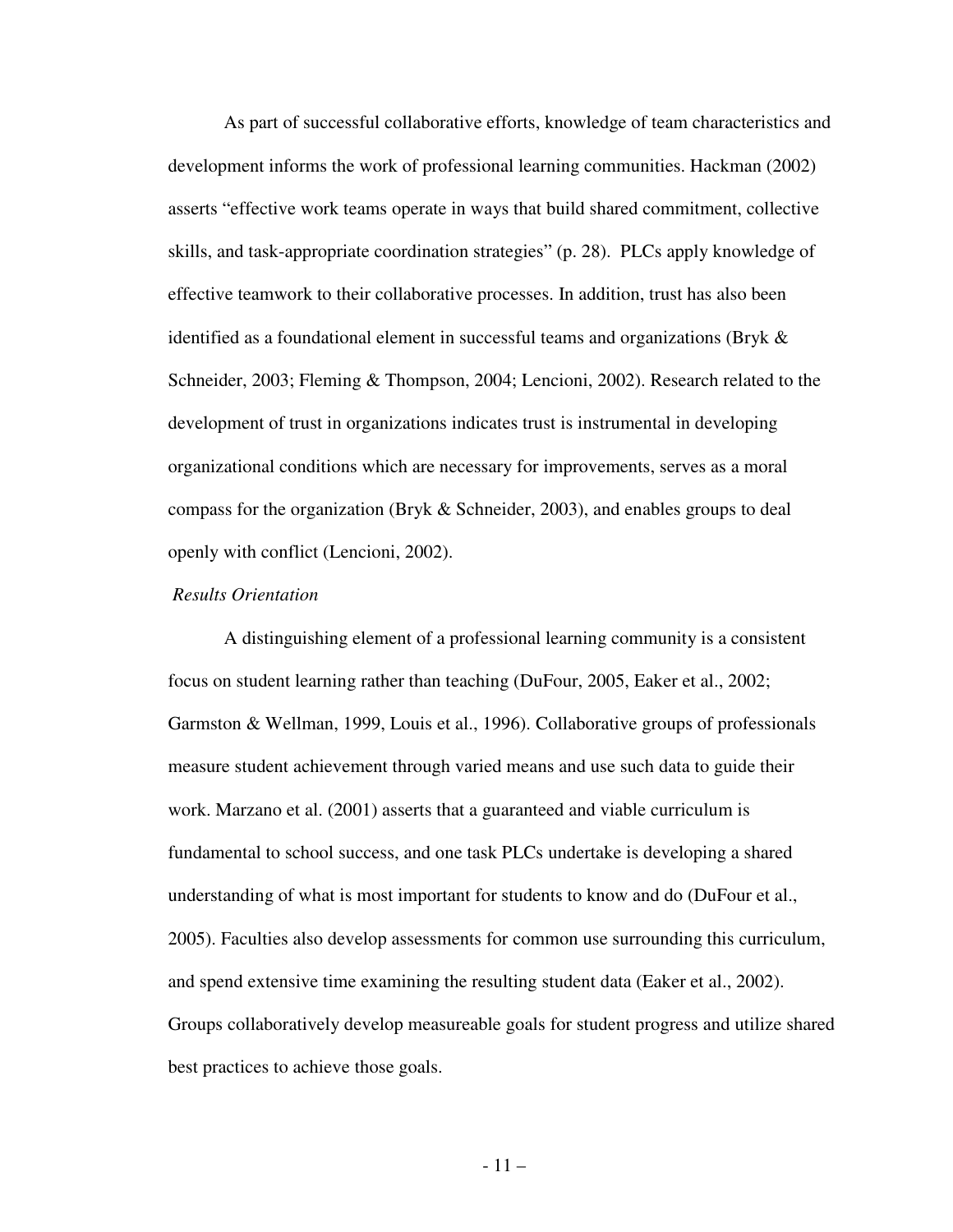#### *Shared Leadership*

The quest to define and describe leadership has taken many different forms in modern research literature and has produced a broad theoretical base with which to understand the many dimensions of leadership (Kezar, Carducci, & Contresras-McGavin, 2006; Leithwood, Jantzi, & Steinbach, 2000; Yukl, 2002). Traditional perspectives of leadership have often focused attention on leadership from the top, assuming that power and authority equates to leadership (Yukl, 2002). More recently, leadership has come to be conceptualized in more democratic forms, with a greater focus on the context and process within which leadership occur. This shift in how leadership has been conceptualized is linked, according to some, to the practice of leadership; and as leadership is viewed differently it is also practiced differently (Kezar et al., 2006). This shift in leadership perspectives is foundational to the theory and practice of PLCs. As a framework for viewing leadership within a school, distributed leadership characteristics are evident in the work of professional learning communities. Distributed, or participative, leadership centers on the leadership embedded throughout the school, regardless of formal position (Ogawa & Bossert, 1995). It emphasizes the role of the leader in developing the decision making processes of the group and empowering the group (Yukl, 2002).

Leadership in a PLC is viewed from the perspective that everyone in the organization is a leader and leadership takes on a new meaning (Barth, 2001; Hord, 1997; 2004). Given the complexities of today's educational world, it simply is not possible for a single, traditional leader to possess all the skills necessary to enable an organization to be successful (Neuman & Simmons, 2000). Those in formal leadership roles share authority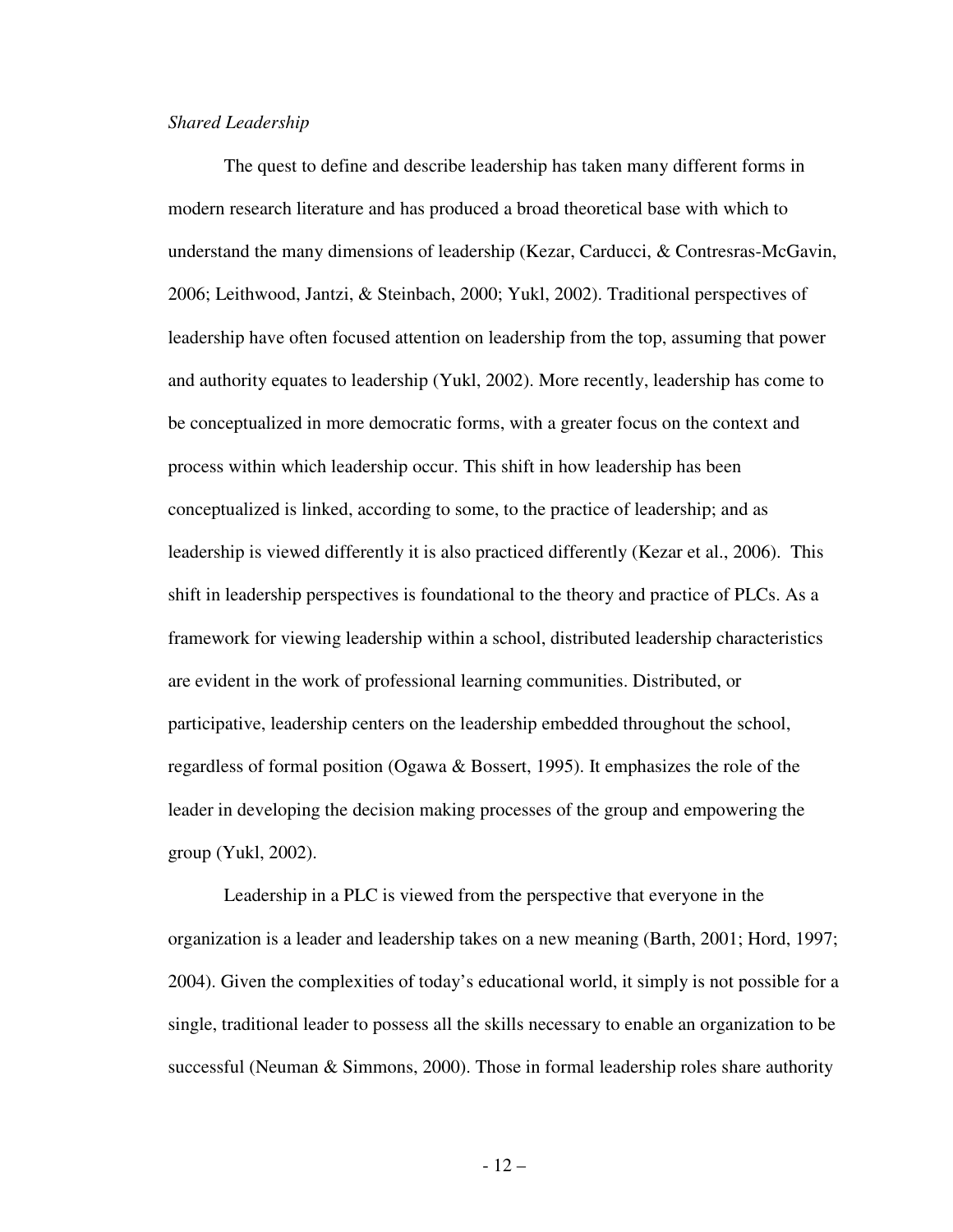and responsibility with others in the organization enabling "real improvements to take root and survive" (Neuman & Simmons, 2000, p. 10) and allow for an increase in students' opportunities to succeed.

Those in formal leadership are now charged with facilitating the growth and development of others and of the organization's vision (Hord, 1997, 2004; Senge, 1990). It is the formal leader's responsibility to facilitate the establishment of effective policies, procedures, and learning processes for the organization, not to impose these upon the organization. This leader must be able to nurture the development of the community and recognize when others, including teachers, are ready for greater leadership responsibility (Hord, 2004). Teachers lead in both formal and informal ways. This gradual cultural shift occurs when everyone in the organization envisions themselves as both a leader, whether formally or informally, and a learner (Lambert, 2002; Reeves, 2005, Senge, 1990).

#### *Study Design*

 This qualitative case study focused on one school in a midwestern state that has implemented the professional learning community process for 5 years. This school was selected from among those schools that have participated in the Statewide Professional Learning Communities Project. Both individual and focus group interviews were conducted with selected teachers and the principal. Individual teachers were selected based on their willingness to participate and included a broad cross section of participants. In addition, a separate focus group interview was conducted with teacher leaders who serve as department chairs. Responses to questions were analyzed for emerging patterns in the data. Further data was collected through document analysis of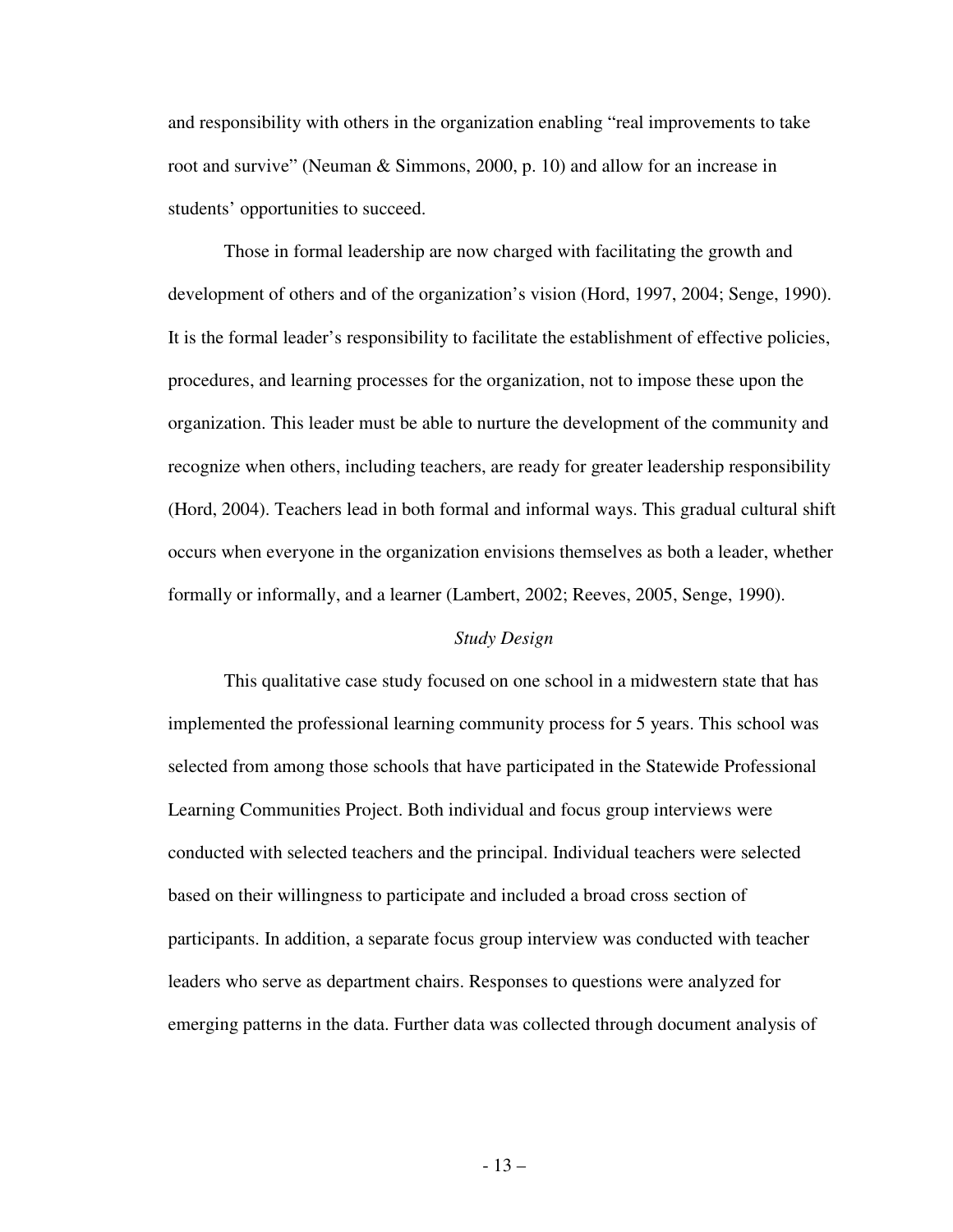artifacts such as meeting minutes, goals, action plans, and other collaborative work products.

# *Limitations and Assumptions*

 This study assumes a school that has participated in a 3 year training process has a high level of commitment to the PLC process and high efficacy regarding implementation. Focusing on one school allowed for an in depth analysis. Because only one school was studied, it may be difficult to generalize these results to other schools; however, aspects of the findings may be transferable to other settings.

# *Definitions*

*Collaboration.* The process in which a group engages wherein members become interdependent, share and create knowledge, and produce work they would not be able to independently (Bruffee, 1999).

*Distributed leadership.* The belief leadership may be present in all parts of the organizations, not simply those traditional positions of authority (Ogawa & Bossert, 1995). Also, from this perspective, and the formal leadership role is to develop the decision making processes of the group (Yukl, 2002).

*Learning organizations.* "Organizations where people continually expand their capacity to create the results they truly desire, where new and expansive patterns of thinking are nurtured, where collective aspiration is set free, and where people are continually learning to see the whole together" (Senge, 1990, p. 3).

*Leadership capacity.* "Broad-based, skillful participation in the work of leadership" (Lambert, 2003, p. 4). Broad-based means the involvement of a significant portion of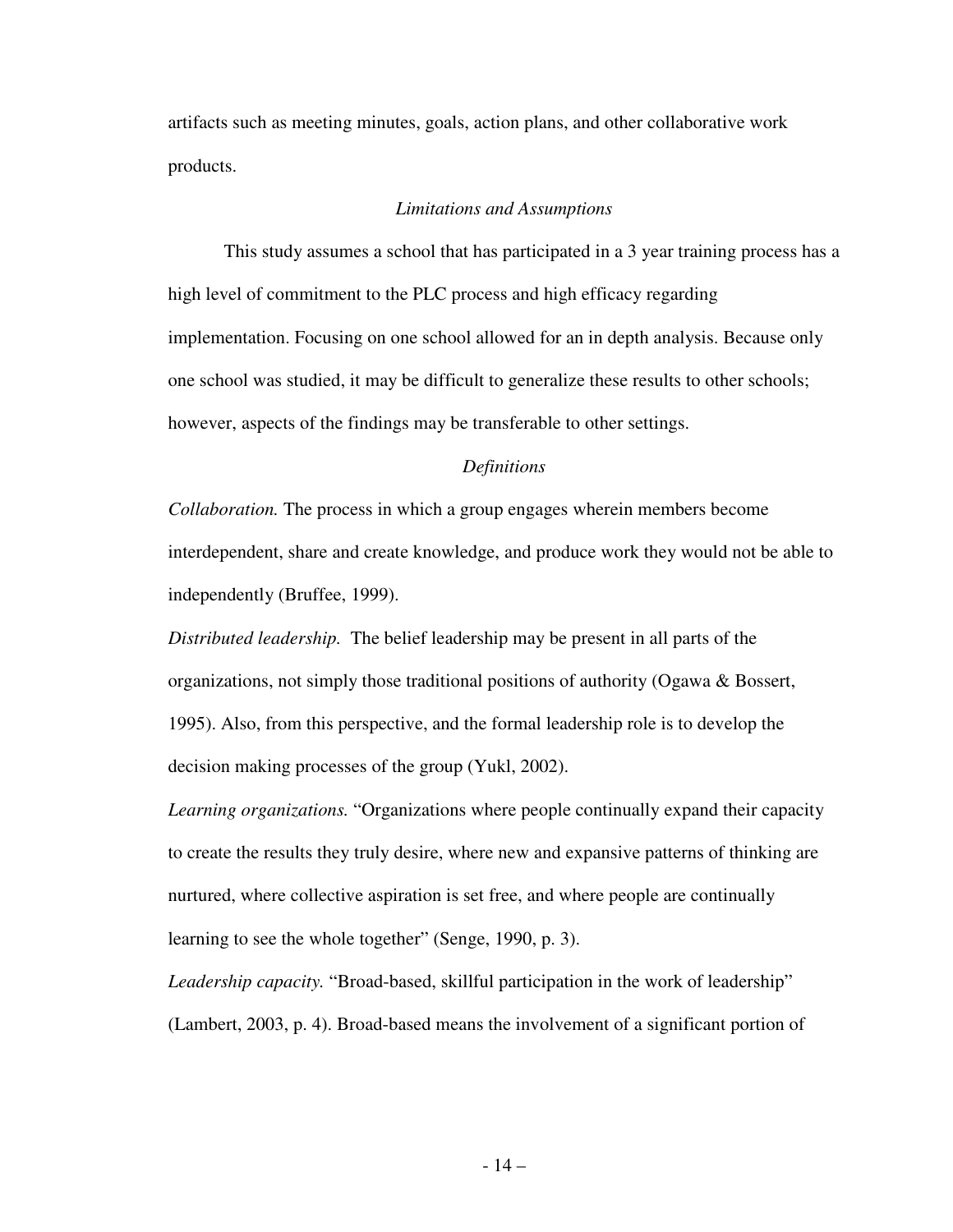organization members; skillful refers to those in the organization having the relational knowledge to work with each other effectively.

*Statewide PLC Project.* An initiative funded through the Statewide Department of Elementary and Secondary Education, as well as through fees charged to schools that participate in the Project. Specialists provide training and ongoing systemic support to participating schools over an initial 3 year period, and may provide support as needed in following years.

*Professional learning communities.* For the purposes of this study, PLCs have the following characteristics: they are learning organizations, have a culture of collaboration, focus on results, and share leadership throughout the school.

*Student achievement or student learning.* For the purposes of this study, student learning is measured by standardized achievement tests.

*Teacher leadership.* Teacher leadership is defined as formal or informal participation in leading the school by teachers, through participation in teacher leadership roles, as well as simply input and participation in activities to guide the work of the school.

*Train-the-trainer.* Train-the-trainer refers to a professional development structure in which a small group of teachers represent the whole faculty and attend trainings, with the goal of disseminating information and skills to the whole faculty. Statewide PLC Project training is presented in this manner.

#### *Summary*

 In this chapter I have presented introductory information about a qualitative case study that explored the professional learning community process as it is implemented in one school that was part of the Statewide Professional Learning Communities Project. I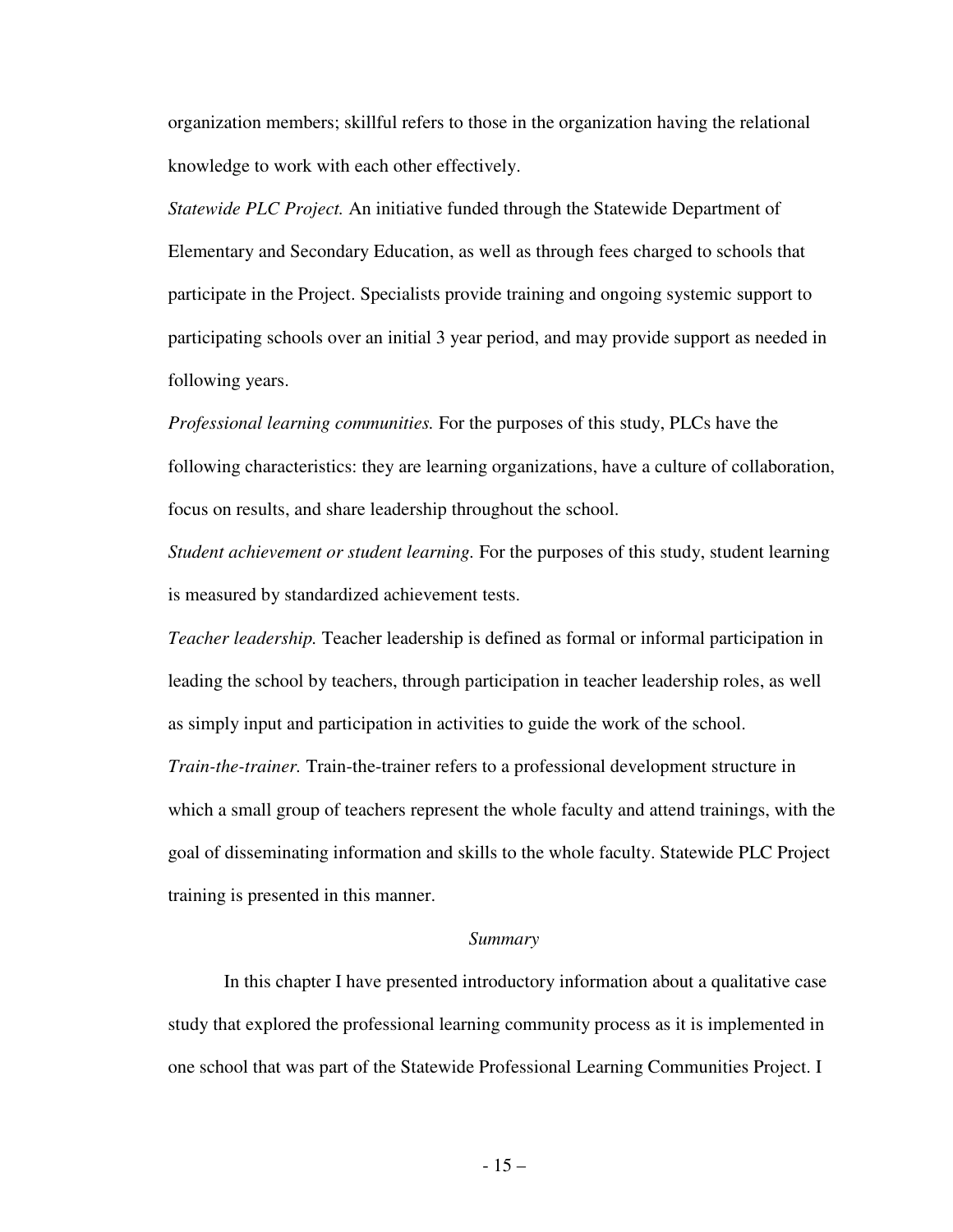described background information, conceptual underpinnings, specific information related to the study methodology, and relevant definitions. In Chapter 2, the related literature will be explored, to be followed by an explanation of the methodology in Chapter 3. Chapter 4 will present the results of the study, organized around themes which emerged from the data, and chapter 5 will include a discussion of the findings and conclusions. It is my hope that this study will add to the body of knowledge related to the PLC process, and school improvement, and assist those utilizing this framework to better organize schools to enhance student success.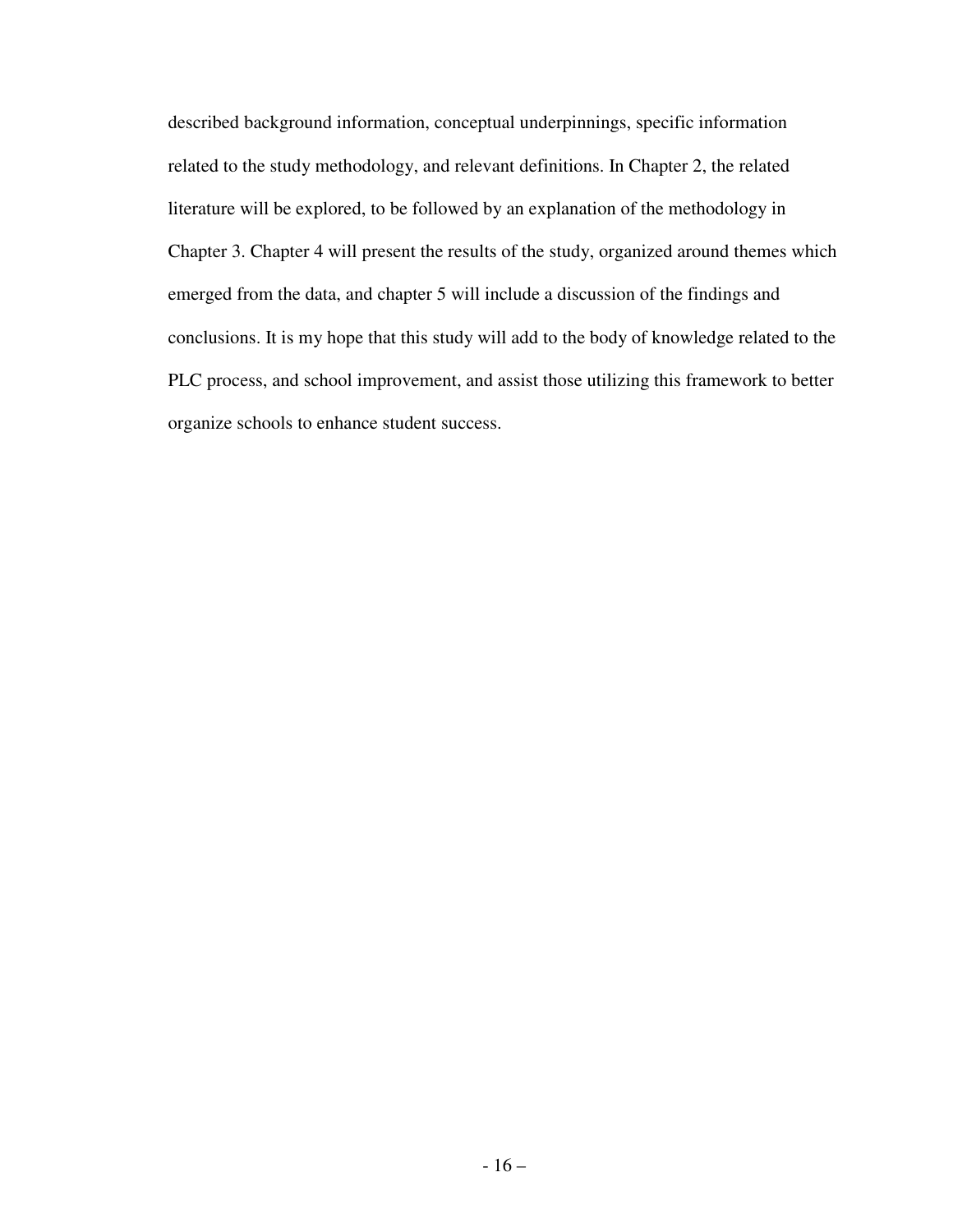#### CHAPTER TWO

## Review of Related Literature

 Literature relevant to this study can be categorized into three groups. First, there exists a significant body of scholarly research that has investigated the work of learning communities (e.g., Bryk & Schneider, 2003; Louis, Marks, & Kruse, 1996; Neumann & Wehlage, 1995; Scribner et al. 1999; Scribner et al. 2002; Vescisco et al., 2007). This research provides insight into both the potential benefits and drawbacks to schools. For the purposes of this study, this group of literature will be referred to as research.

Based upon this and other research, educational theorists and policy makers alike have called for schools to reorganize and reculture themselves into learning communities (Fullan, 2001, 2002; Garmston & Wellman, 1999; Hord, 1994, 1997; Lambert, 1998, 2003, 2005; Schmoker, 2006). This second body of literature, referred to as advocacy, seeks both to substantiate and encourage the development of schools as professional learning communities. As part of this effort, the characteristics of professional development have shifted toward daily, job embedded, collaborative learning (NSDC, 2001). Schools are challenged to develop comprehensive systems that are driven by student data, centered on appropriate instructional strategies, and grounded in an understanding of how adults learn. While this transition is slow, traditional methods of staff development are becoming less prominent as schools shift to site-based methods, such as school based coaches and leadership teams (Killion & Harrison, 2006; Sparks & Hirsch, 1997).

 Finally, a body of literature designed to make connections between research, policy and practice has emerged. Within this context is a group of advocates for

- 17 –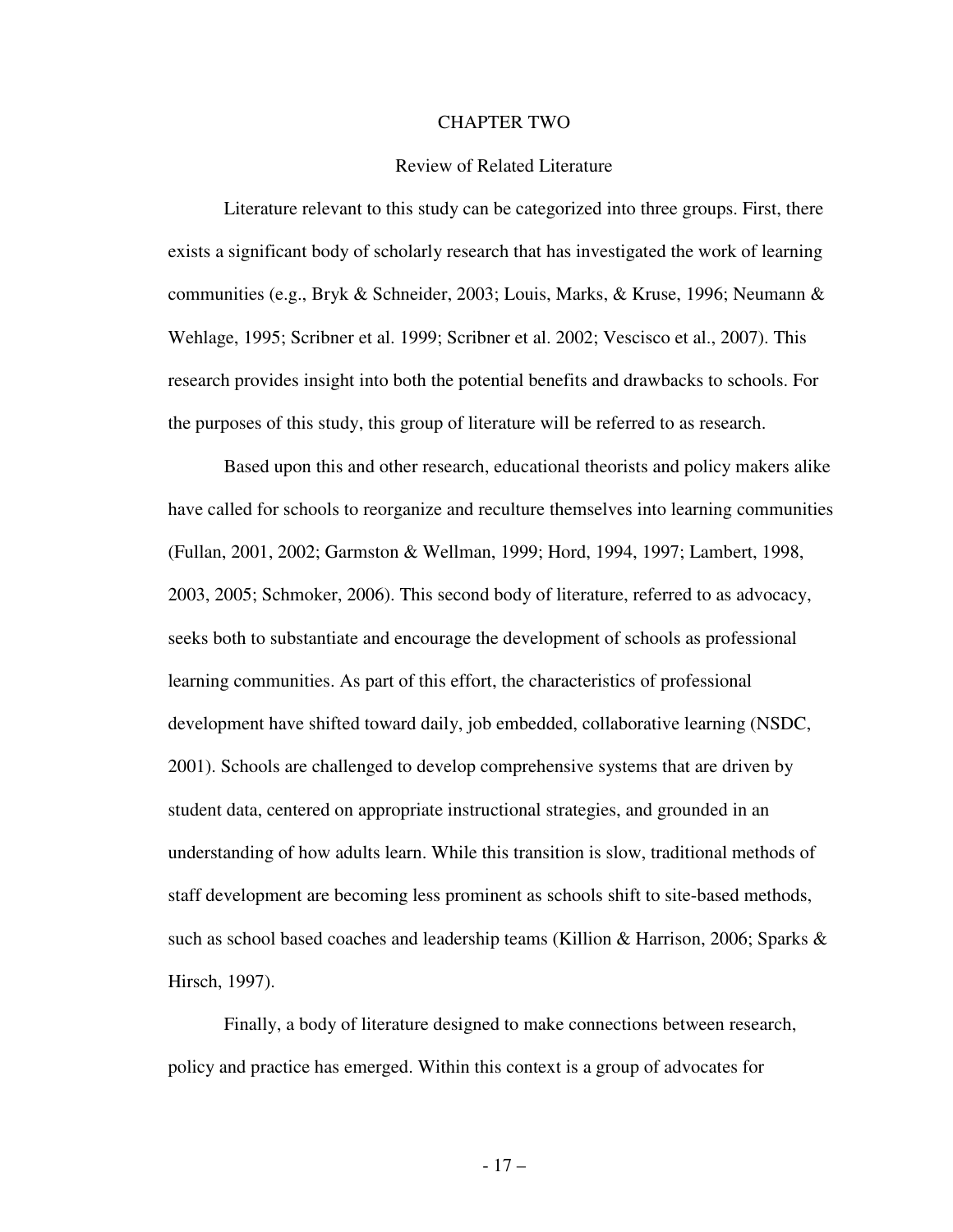professional learning communities who were often once practitioners (Cozemius  $\&$ O'Neill, 2003; DuFour, 2005; DuFour et al., 2006, Eaker et al., 2002) and also practitioners who have conducted research related to these practices (Hord, 1994, 1997; Lambert, 1998, 2003, 2005). Literature produced by this group, referred to as interpretive, is often designed to explicitly guide practitioners in the work of changing schools to become professional learning communities. While the work of researchers and advocates is intended for practitioners, it may often go unnoticed by educators. By design, interpretive literature seeks to bridge the gaps between research, advocacy, and practitioners, though it can be argued that its purposes are also self-serving. Though generally grounded in research, interpretive literature is widely commercially marketed, and so must be viewed through a different lens. Its significance comes through its direct influence on educational practice. Educators in today's schools are often guided most directly by this body of work, making it relevant to inform this study.

 The lines between these three groups are often blurred. Researchers may become advocates, advocates may conduct research, theorists and policy makers at times advocate for the work of themselves and others, and each may seek to interpret research and policy to direct and guide practitioners. In each case, school improvement for the good of students is the general motivation, but factors such as profit, power, and prestige may also play a role. In examining research, advocacy literature, and interpretive literature directed toward practitioners, there exist both variations and commonalities. In reviewing literature to inform the research questions at hand, I consolidated and synthesized the literature into four broad characteristics of professional learning communities: learning organization, culture of collaboration, results orientation, and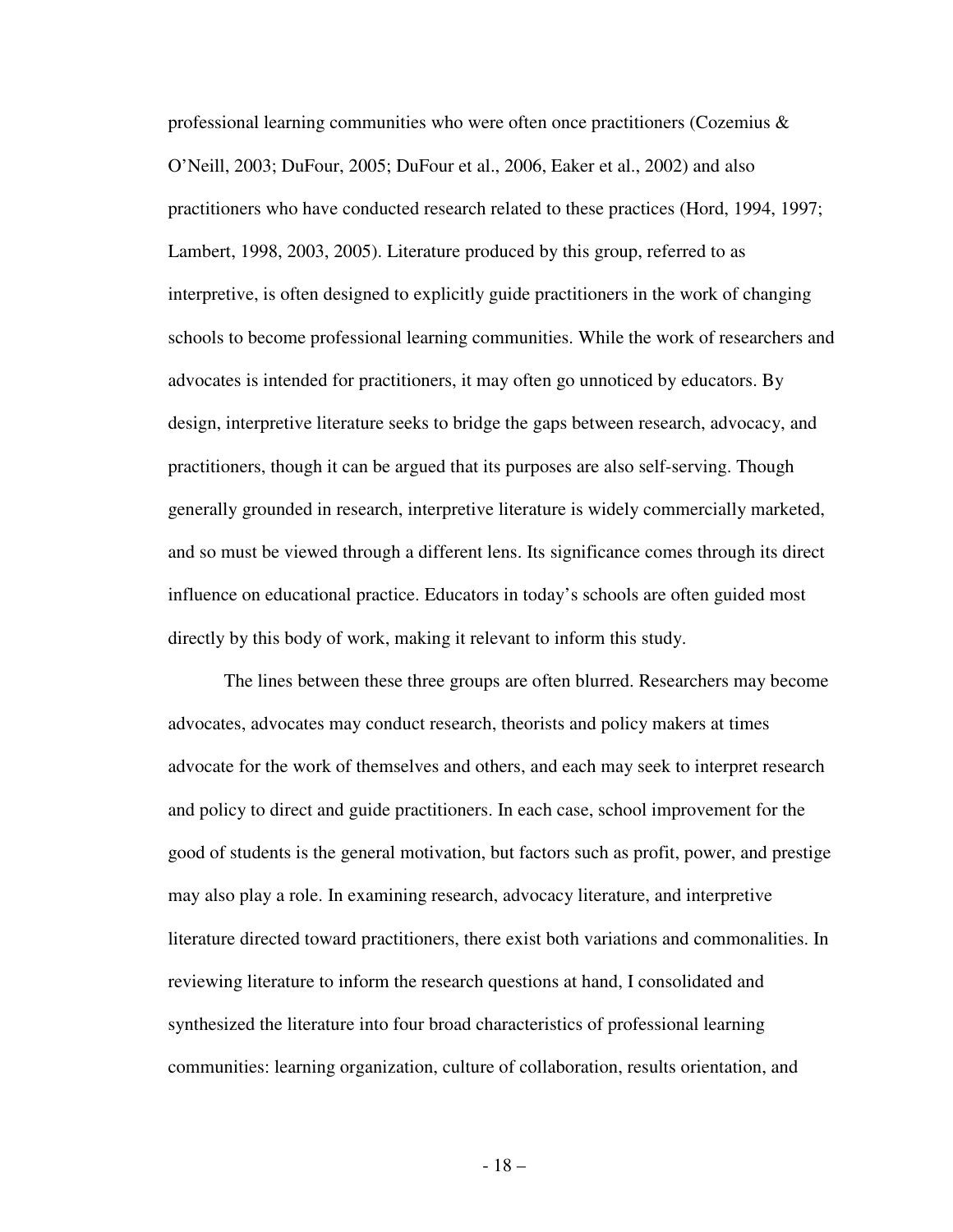culture based on shared leadership. In each of the following subsections, a broad characteristic of PLCs is defined and described, followed by related research, advocacy and interpretive literature. When viewed collectively, this literature provides a comprehensive picture of a professional learning community, which contextualizes my case study examination of such an organization.

## *Learning Organization*

The quest to articulate what a learning organization is and how to develop one has been the focus of much attention. According to Senge (1990), a learning organization is one that develops the ability for each of its members to learn and adapt continuously. Not only are organizations increasingly adaptive in nature, with the capability to respond as needed, they are generative, with the ability to create new knowledge. An organization that engages in generative learning is one that "creates information and knowledge, not merely processes them efficiently… organizational members must not be passive, but must rather be active agents of innovation" (Nonaka & Takeuchi, 1995, p. 12). This ability to adapt and create knowledge, both on an individual and organizational level, is a necessary asset that is necessary criteria for a learning organization.

 In articulating his case for developing learning organizations, Senge (1990) has this to say: "Unfortunately, the primary institutions of our society are oriented predominantly toward controlling rather than learning, rewarding individuals for performing for others rather than for cultivating their natural curiosity and impulse to learn" ( p. 7). This tendency to devalue individual contributions and strengths, as well as collective ingenuity, characterizes traditional organizations and will significantly inhibit their development in the not so distant future. While organizations of the past may have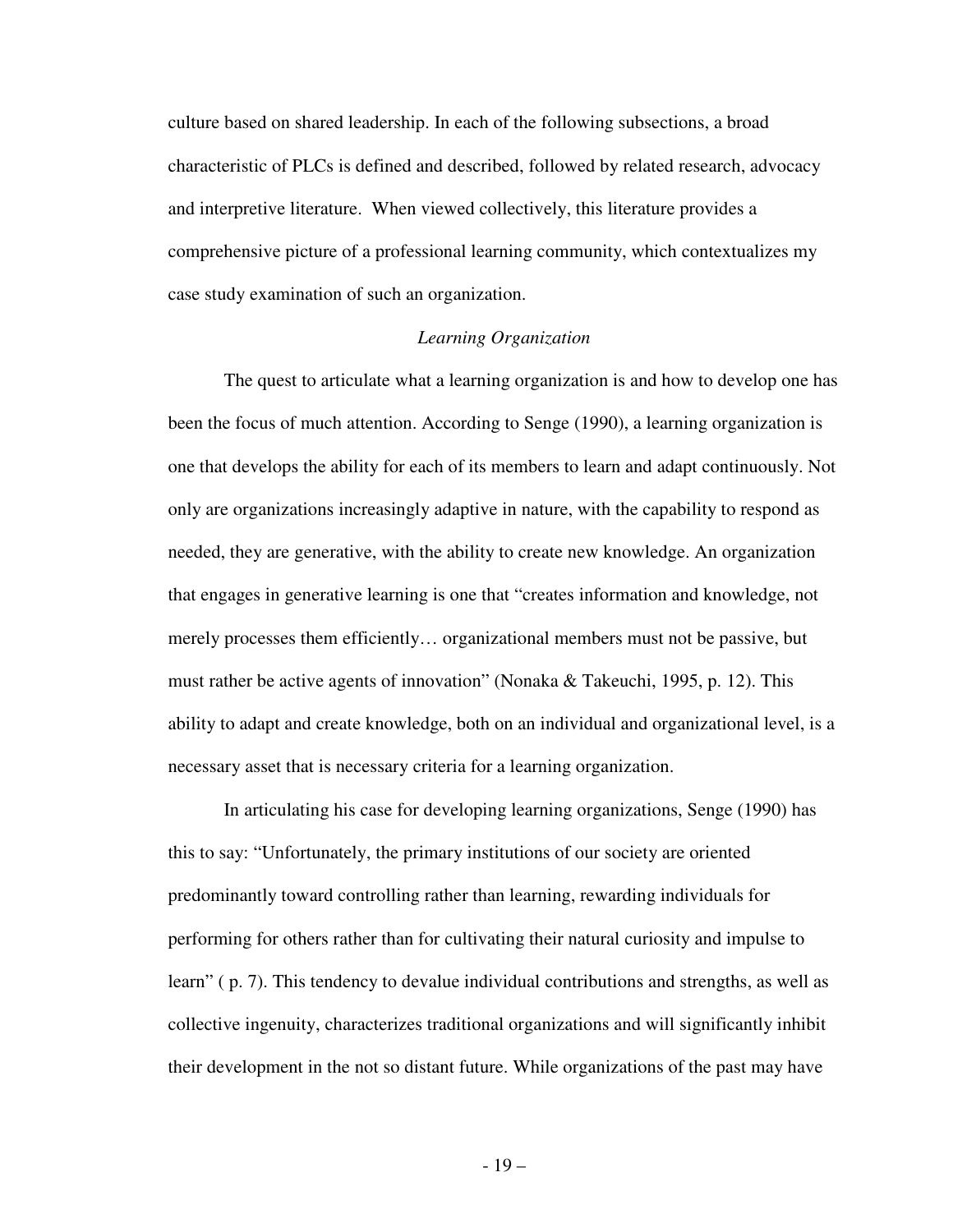thrived when the leader was the primary agent of creativity and problem solving, organizations of the present and future are not sustainable when they are run in this fashion (Senge, 1990).

 Rather than becoming a reform initiative itself, a professional learning community becomes the supporting structure for schools to continuously transform themselves through their own internal capacity, or to become a learning organization. Leithwood and Louis (1998) suggest:

The task is not just to create a school organization capable of implementing the current set of reform initiatives . . . in the context of today's turbulent environments. Rather, the task is to design an organization capable of productively responding, not only to such current initiatives in today's environment, but to the countless number of initiatives, including new definitions of school effectiveness, that inevitably will follow (p. 6).

Indeed, organizations that learn are committed to continuous evaluation and examination of practices (Argyris & Schon, 1997; Patton, 1997; Preskill & Torres, 1991). Specifically, Argyris and Schon propose the following assumptions for improving the interpersonal dynamics of the group: "1. Emphasize common goals and mutual influence. …2. Communicate openly and publicly test assumptions and beliefs… 3. Combine advocacy with inquiry" (pp. 165-166).

Case study research on schools organized as learning communities indicates development of problem solving or knowledge creating skills can occur although evidence of this was only found in one of the three schools studied by Scribner et al. (1999). In addition, in a review of 11 research studies related to PLCs, Vescio et al.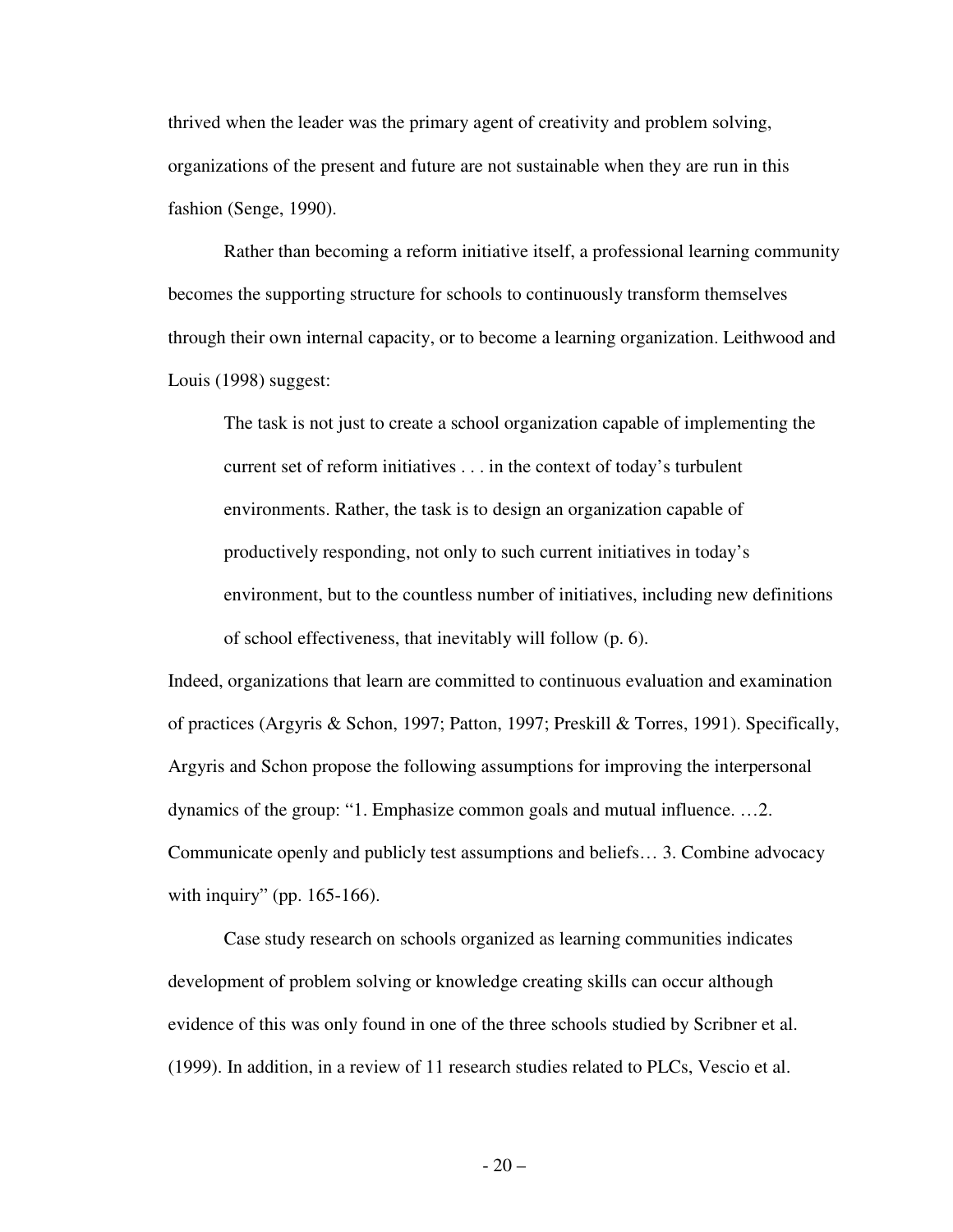(2007) found work in PLCs was associated with reflective practices, both at an individual and organizational level, suggesting there is some evidence that PLCs exhibit aspects of learning organizations.

 As part of the knowledge creation process, advocates encourage PLC members to engage in continual conversations surrounding shared knowledge (DuFour et al. 2005; Fullan, 2002; Garmston & Wellman, 1999; Hord & Sommers, 2008). This "reflective dialogue" (Garmston & Wellman, p. 19) becomes a catalyst for later shared work. Through shared inquiry, faculties develop the knowledge and skills to solve problems collectively (Hord & Sommers, 2008) as well as share knowledge of best practices (DuFour et al., 1998, 2005). When the process of sharing knowledge becomes part of the group norms, continued growth for all is possible (Fullan, 2002). In addition, interpretive literature points to the correlation between clarity of purpose and school effectiveness and indicates that schools benefit from articulating shared values and beliefs (DuFour et al., 2006; Hord, 1997; Lezotte, 2005; Reeves, 2006).

As a foundation, schools that are PLCs focus on developing and living a shared mission. When a clear purpose has been established, a vision of what the school might become is a logical next step. Both Hord (1997) and DuFour and Eaker (1998) recognize the benefits of a collective vision that staff place above their own personal ambitions, a specific "mental image" that guides daily work (Hord, p. 19). Shared values (Garmston  $\&$ Wellman, 1999) contribute to the actions faculty members take to achieve goals (DuFour & Eaker, 1998) set forth by the group. However, collective actions of the organization speak louder than words. "No school has ever improved simply because the staff wrote a mission statement" (DuFour et al., 2006, p. 19) yet these collaboratively agreed upon

 $-21-$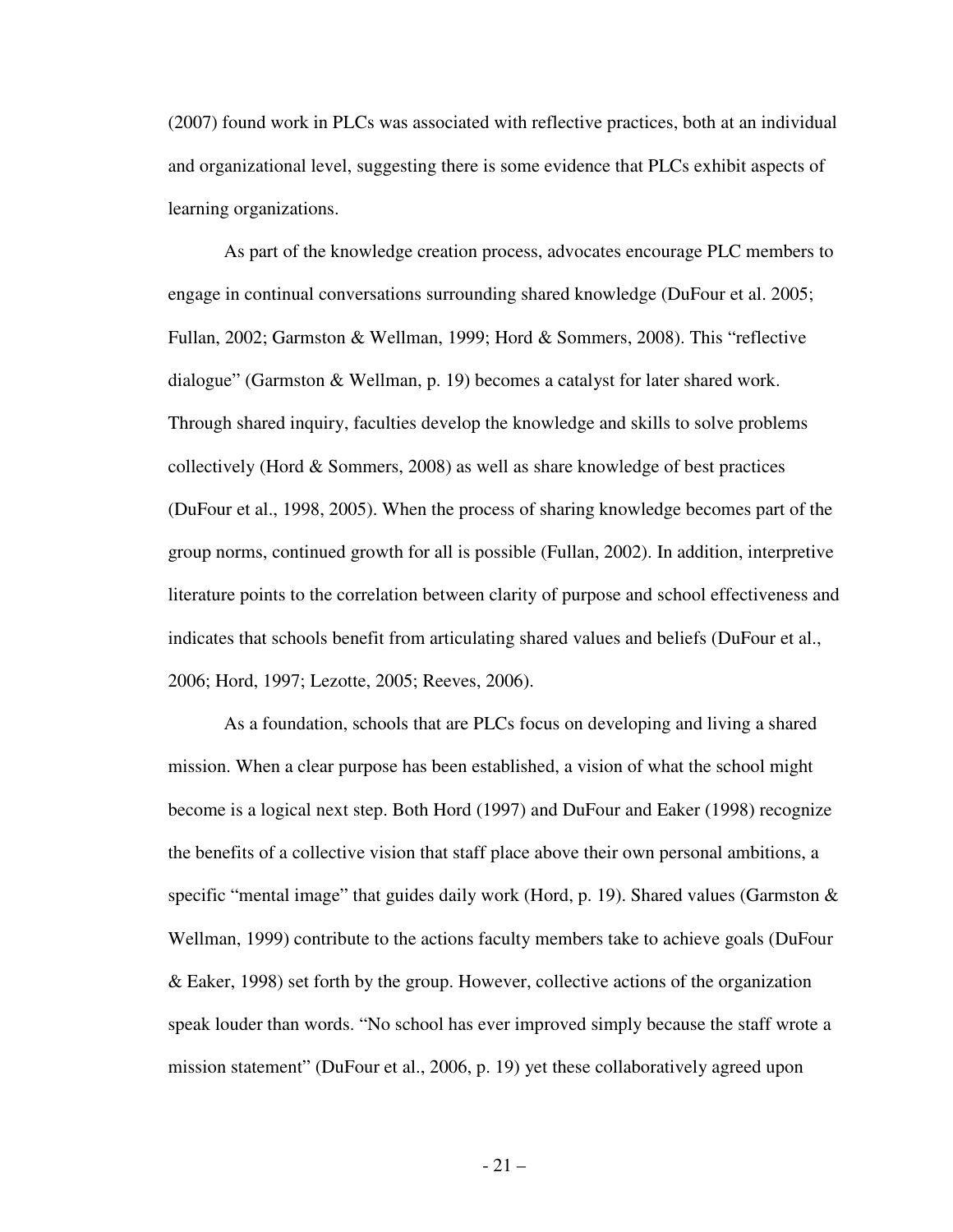commitments can contribute to the efficacy of the school as a learning organization when they are fully embraced by the school community.

Members of a PLC are encouraged to engage in systematic processes to promote continuous school improvement (DuFour et al., 1998) and these processes form the foundation for their work as learning organizations (Hord, 1994, 1997, 2008; Schmoker, 2006). Embedded in these systematic, collaborative processes is a continuous focus on current data. Collaborative school teams should continually examine and utilize data to set specific goals and then work to achieve these goals through established processes (DuFour et al., 1998). This focus on using current data, combined with attention to purpose, can foster the development of a learning organization.

 As a learning organization is by definition ever changing and adapting, theorists advocate for extensive knowledge of the change process and how to build an organization supportive of such change (Elmore, 2002; Fullan, 2001; Huffman & Hipp, 2003; Snow-Gerono, 2005; Wood, 2007). Research by both Wood and Hord (cited in Huffman, 2003) points directly to the need for those in leadership positions to understand the change process. Also, Fullan considers an understanding of the change process to be a cornerstone of his conceptual model of leadership, noting both top-down and bottom-up leadership is essential in developing a culture that supports change. Both Elmore and Snow-Gerono point to the need to adapt to ever changing circumstances or a culture of "uncertainty" (Snow-Gerono, 2005, p. 241). Finally, Morrissey and Cowan (2004) noted the advantages of leaders' acknowledging change is hard and encouraging faculty to give voice to that sentiment.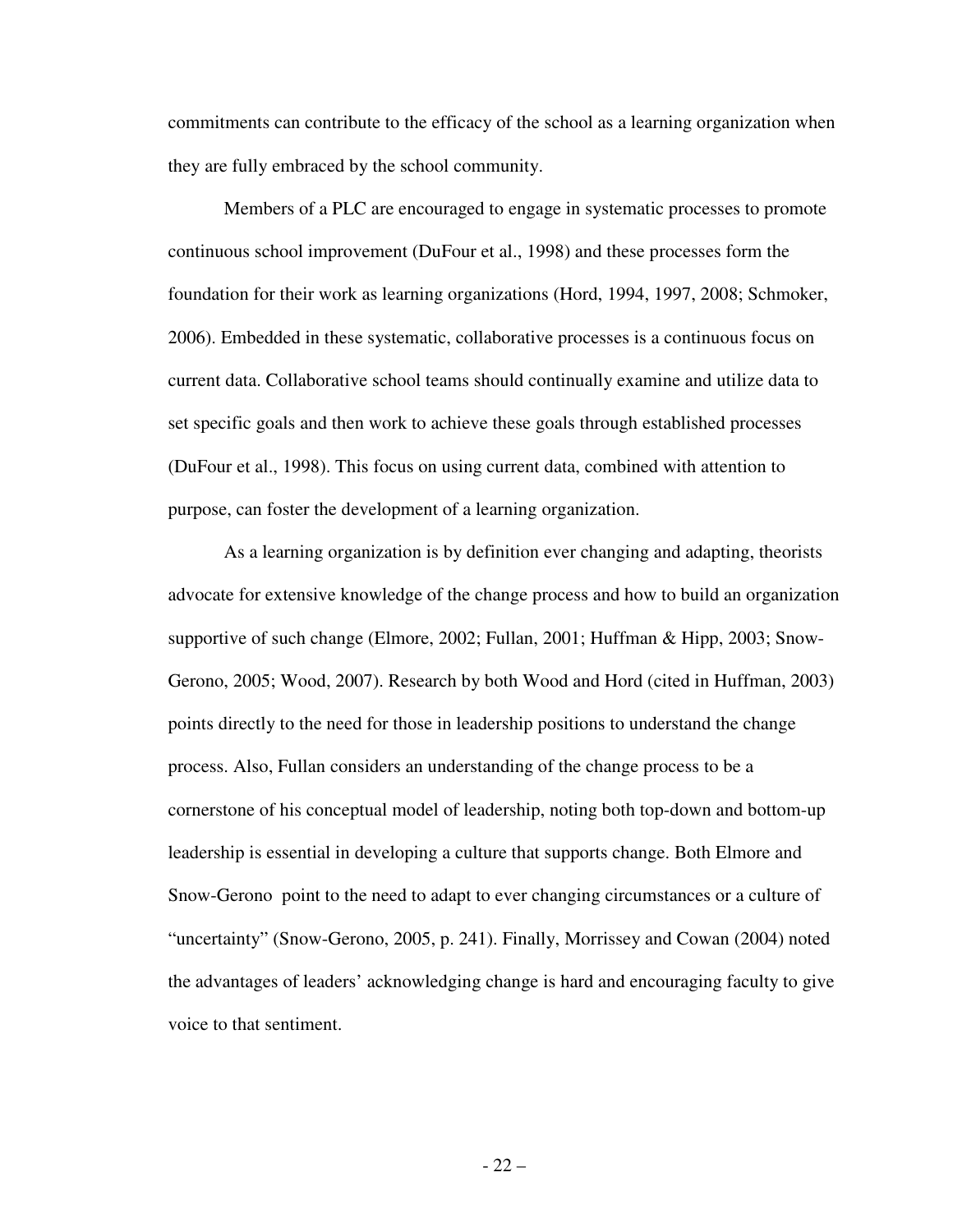When developing knowledge of change implementation, much can be gained by focusing on research related to sustaining change over time. In examining the research related to sustainability, two specific conclusions emerge. First, when teachers are heavily vested in the leadership of the initiative it is more likely to be sustained (Chrisman & Supovitz, 2005; Fullan, 2002; Glickman, 2002; Wood, 2007). Fullan refers to this as "leadership at many levels" (p. 18), noting that when a strong infrastructure of teacher leaders develops, the school adapts more easily to transitions in formal leadership, and also has a base from which to draw a new formal leader. Relatedly, Wood noted the importance of investing "greater autonomy and authority in participants" (p. 737). Studies by Chrisman and Supovitz and Glickman both value action research as a process for continuous school improvement that empowered teachers.

 Second, the context in which the change is implemented is critical to its sustainability:

Those factors that present barriers to change, if unrecognized, will thwart the efforts of the leaders of school improvement. By encouraging the development of those factors that facilitate change or nurturing them if they already exist, leaders increase the opportunity for change to become a permanent part of the school environment (Boyd, 1992, ¶5).

Specifically, support to the school from the district level is critical to school reculturing themselves as learning communities (Andrews & Lewis; 2002; Chrisman, 2005; Fullan, 2002; Giles & Hargreaves, 2006; Togneri & Anderson, 2003; Wood, 2007). Fullan noted the importance of principals being able to learn from other principals, particularly those within their district, as a key factor in their ability to impact the school. In particular, the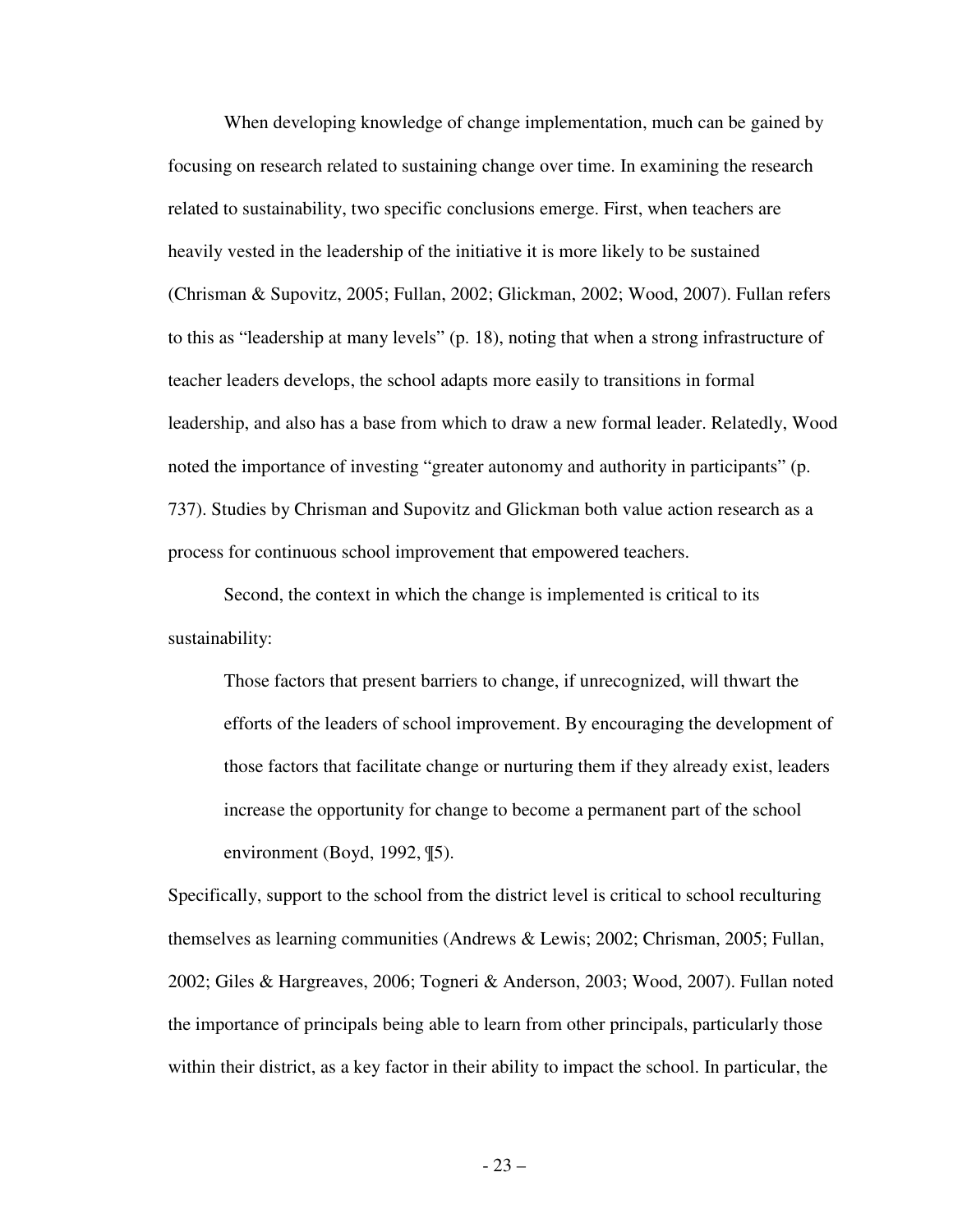commitment of the district to give the change several years to show results is invaluable (Chrisman, 2005; Togneri & Anderson, 2003). However, even though reformed districts functioning as PLCs may be more sustainable than those reformed through more typical reforms, they may revert to previous habits when faced with standardized reform and extreme pressure from sanctions (Andrews & Lewis, 2002; Giles & Hargreaves, 2006). This can be overcome if the initial reforms become ingrained in the district's culture (Wood, 2007). Also critical to the sustainability of PLCs within a school is the need to customize a plan for a school (Phillips, 2003). The leaders and teacher leaders at the middle school studied by Phillips were deliberately conscious of the context in which they operated and designed school improvement efforts specific to their situation. A true learning community then must be a learning organization, capable of responding to changes, generating new knowledge, implementing changes, and sustaining these changes.

 For practitioners seeking interpretations of the change process, two conceptualizations articulated by Fullan (2002) and Marzano et al.. (2005) are particularly useful. In his work, Fullan identifies three stages in the change process, beginning with initiation. This stage is characterized by the connection of an initiative to student needs. This is followed by the implementation phase, in which power is shared among the group, but which often includes a temporary dip in progress. Schools that survive this dip may progress to the institutionalization phase, in which the initiative becomes a lasting part of the school. Furthermore, Marzano et al. categorizes change as either first or second-order. First-order change occurs when change is accepted into the existing belief structure. Second-order change occurs when the current framework of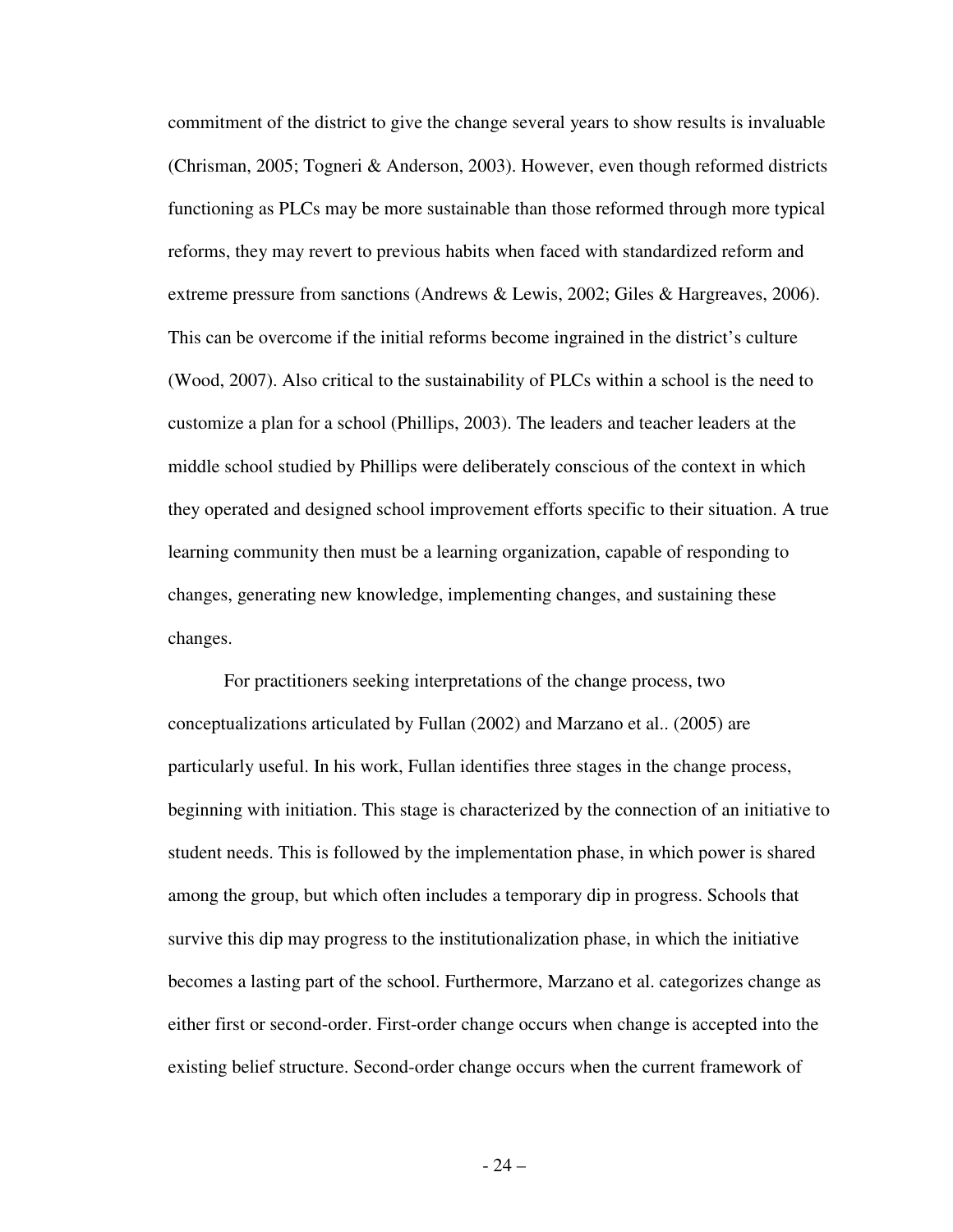beliefs changes as a result of the change initiative. The shift to collaboration and the resulting changes in the organization are certainly second order changes and are important to the PLC process.

# *Culture of Collaboration*

 The study of organizational culture, while still ambiguous, has gained significance relative to its overall effect on leadership. Tierney (1988) refers to culture as "what is done, how it is done, and who is involved in doing it. It concerns decisions, actions, and communication both on an instrumental level and a symbolic level" (p. 3). Research has supported the idea that a strong, viable culture that supports organizational structures is more effective than a weaker disconnected culture (Martin, 2002). The culture of a professional learning community centers on collaboration among members.

 Collaboration in its truest form is much more than a group of people working together. When members of a group learn collaboratively, they become interdependent, learning to rely on the group and giving power and authority both to others in the group and the group as a whole (Bruffee, 1999). Knowledge becomes "a social construct, a consensus among the members of a community of knowledgeable peers" (Bruffee, 1999, p. xiv). Through collaboration, schools have the power not just to share knowledge, but create new knowledge and greatly increase the ability of the school to respond to changing needs and problems. It is this interdependence, this willingness to rely on each other, that forms the foundation of a professional learning community.

 In order to develop a comprehensive understanding of a culture of collaboration, it is useful to explore research about the concept of teams, as well as research on the importance of dealing with conflict constructively and trust between group members. In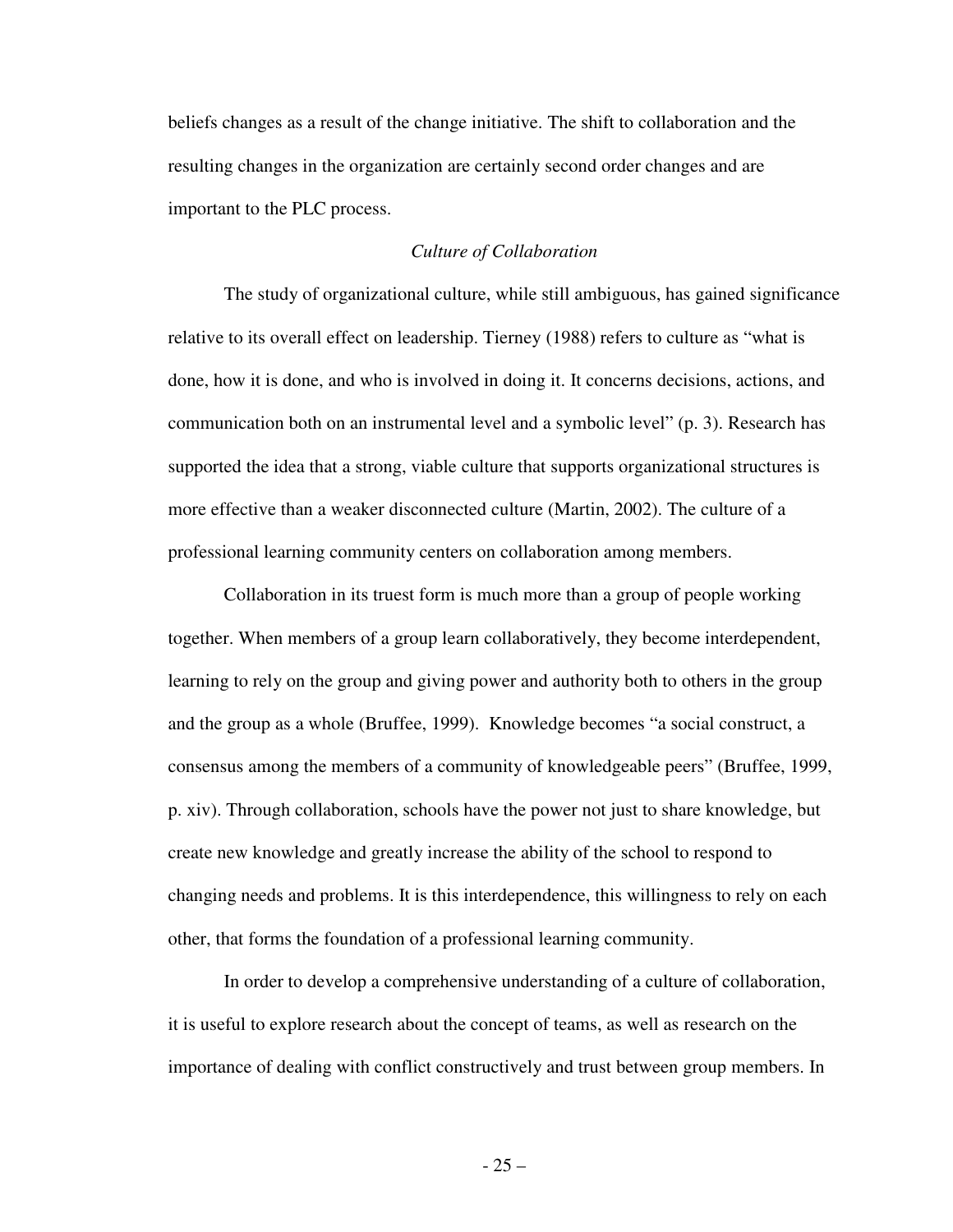addition, the significance of allocating time to work together and developing collaborative skills among group members is relevant.

As part of collaborative efforts, it is useful to distinguish between a group of people and a team. People often use the word team to identify the group because it has positive connotations (Katzenbach  $\&$  Smith, 1993). In some cases, what is referred to as a team is better described as a coacting group, a group that "performs the same type of work, but … do not depend on each other and need little coordination" (Yukl, 2002, p. 306). A team can be distinguished from a coacting group because of its interdependence and common purpose.

 Theorists have investigated the elements of interactions among group members and attempted to define what constitutes a team (Hackman, 2002; Katzenbach & Smith, 1993; Lencioni, 2002; Yukl, 2002). Defining elements include a common purpose or direction for the group's work (Hackman, 2002; Katzenbach & Smith, 1993; Yukl, 2002), a willingness among the group to hold each other accountable (Katzenbach & Smith, 1993; Lencioni, 2002), a high value placed on complementary skills and diversity (Hackman, 2002; Katzenbach & Smith, 1993; Yukl, 2002), shared leadership (Hackman, 2002; Katzenbach & Smith, 1993), and a willingness to engage in constructive conflict (Lencioni, 2002; Katzenbach & Smith, 1993). In differentiating teams from working groups, Katzenbach and Smith say a team has:

 Shared leadership roles, individual and mutual accountability, specific team purpose that the team itself delivers, collective work-products, encourages openended discussion and active problem-solving meetings, measures performance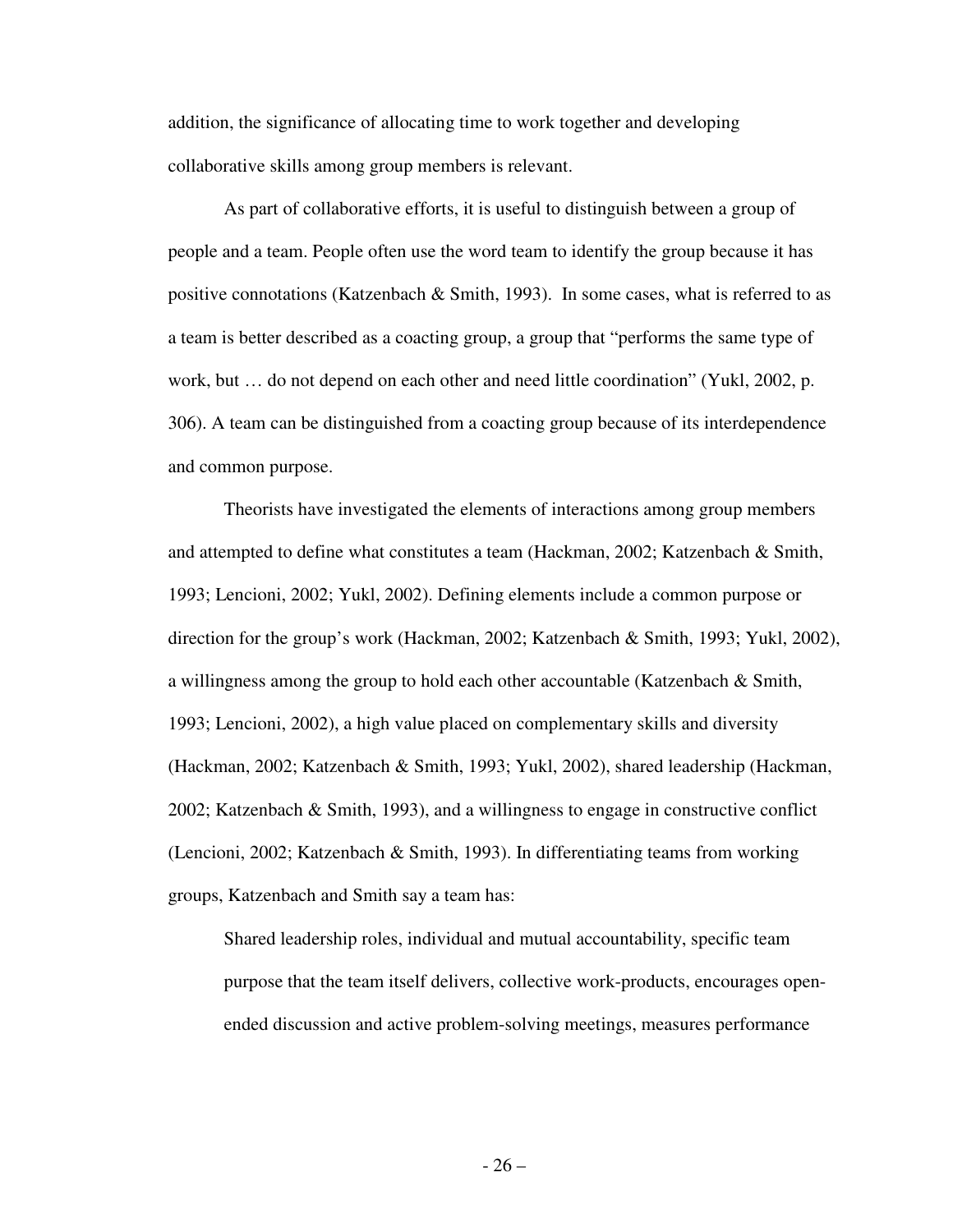directly by assessing collective work-products and discusses, decides, and does real work together (p. 113).

These distinctions between true teams and working groups are important to those implementing PLCs; establishing teams are critical so collaborative processes may become fully embedded in the school's culture.

 The need to understand how to address constructive conflict is a particularly challenging aspect of collaboration. In examining two case studies of urban middle schools that enacted collaborative reforms, Achinstein (2002) pointed to the relevance of conflict among groups. She asserts while our focus is often on achieving consensus in groups, how groups deal with conflict is critical to their success, in particular "how the communities navigated their differences resulted in contrasting potentials for organizational learning and change" (Achinstein, 2002, p. 450). This ability to understand the tensions inherent in collaboration is identified by Snow-Gerono (2004) as a necessary factor for teacher inquiry to thrive. As an example, Haycock (2002) points to specific research on the impact of PLCs staff's perceptions of school librarians. After working in collaborative PLC groups, librarians felt others' perceptions of their role were significantly altered and enhanced. Both principals and other teachers developed a deeper understanding of librarians' role as instructors rather than simply resources for students to utilize, and so a potential source of conflict was addressed.

 Examination of research related to collaboration reveals trust among group members plays a critical role in establishing a culture of collaboration (Bryk & Schneider, 2003; Fleming & Thompson, 2004; Lencioni, 2002) As an element of school culture, trust is an essential component that is often overlooked, partly because it is so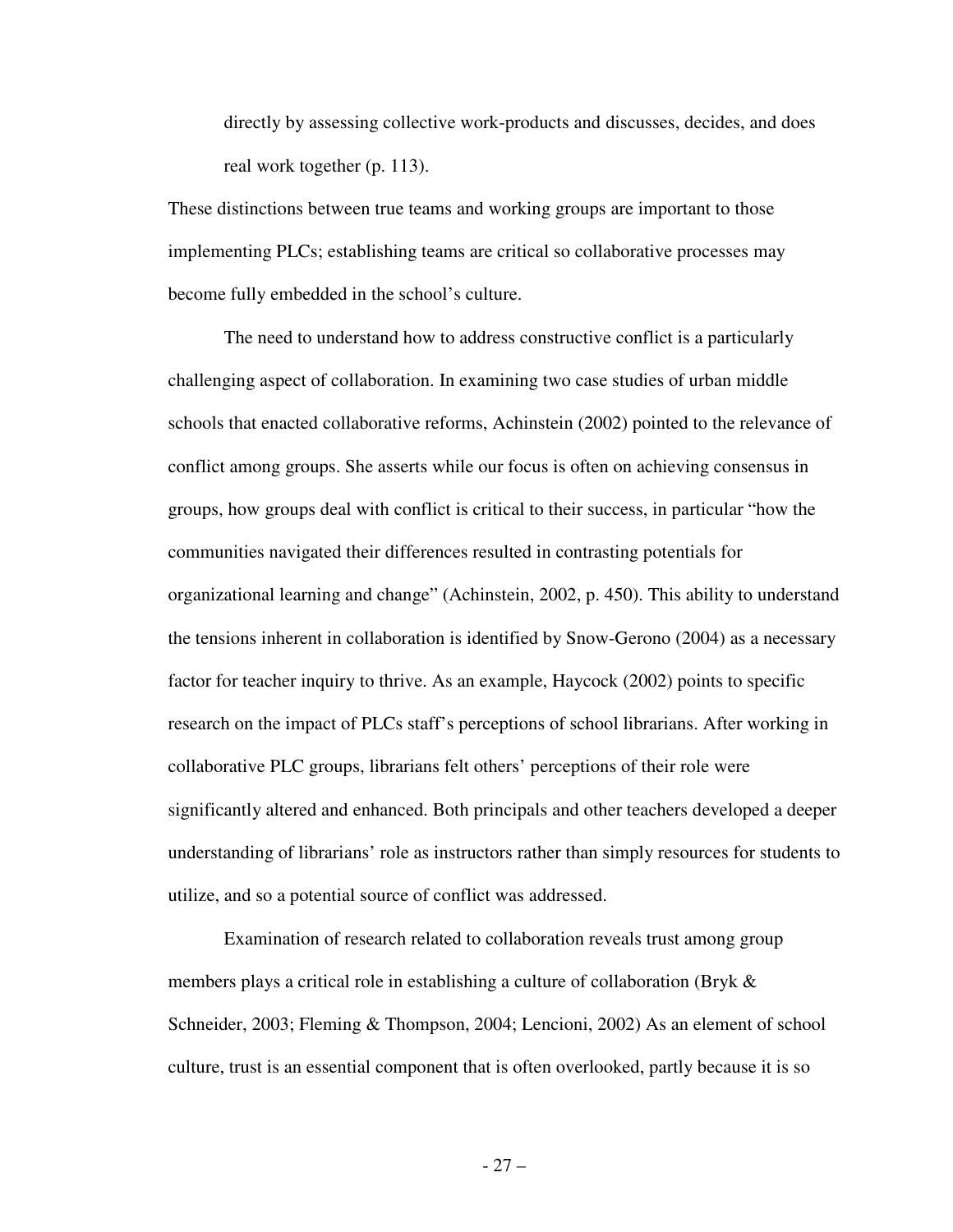difficult to measure. In attempting to quantify trust and its significance to schools, Bryk and Schneider examined data from 400 Chicago elementary schools over a 10 year period. Their findings indicate trust "fosters a set of organizational conditions, some structural and others social-psychological that make it more conducive for individuals to initiate and sustain the kinds of activities necessary to affect productivity improvements" (Bryk & Schneider, 2003, p. 116). Trust is related to a decreased sense of vulnerability and facilitates group problem solving, or collective inquiry in organizations (Bryk & Schneider, 2003; Fleming & Thompson, 2004). Furthermore, trust contributes to individuals' understanding of their roles in the school system, serves as a moral and ethical resource for schools (Bryk & Schneider, 2003), and trust provides the foundation for groups to deal openly with conflict and to better utilize collective time allocated to school improvement (Lencioni, 2002).

 In an examination of the practices of five principals and their behaviors related to developing trust between themselves and faculties, Fleming and Thompson (2004) attribute the practice of collective problem solving and inquiry among teachers as integral to the development of trust. Likewise, Lencioni (2001) argues that formulative activities for groups that encourage members to know and value one another promote the development of trust between group members. Though these works do not apply only to professional learning communities, the relationship between trust and effective collaboration established through this literature suggests those involved in the PLC process should give attention to developing and maintaining trust in their organizations.

Echoing the findings of researchers, advocates advising practitioners emphasize the importance of a strong culture centered on collaboration (DuFour et al., 1998; Hord,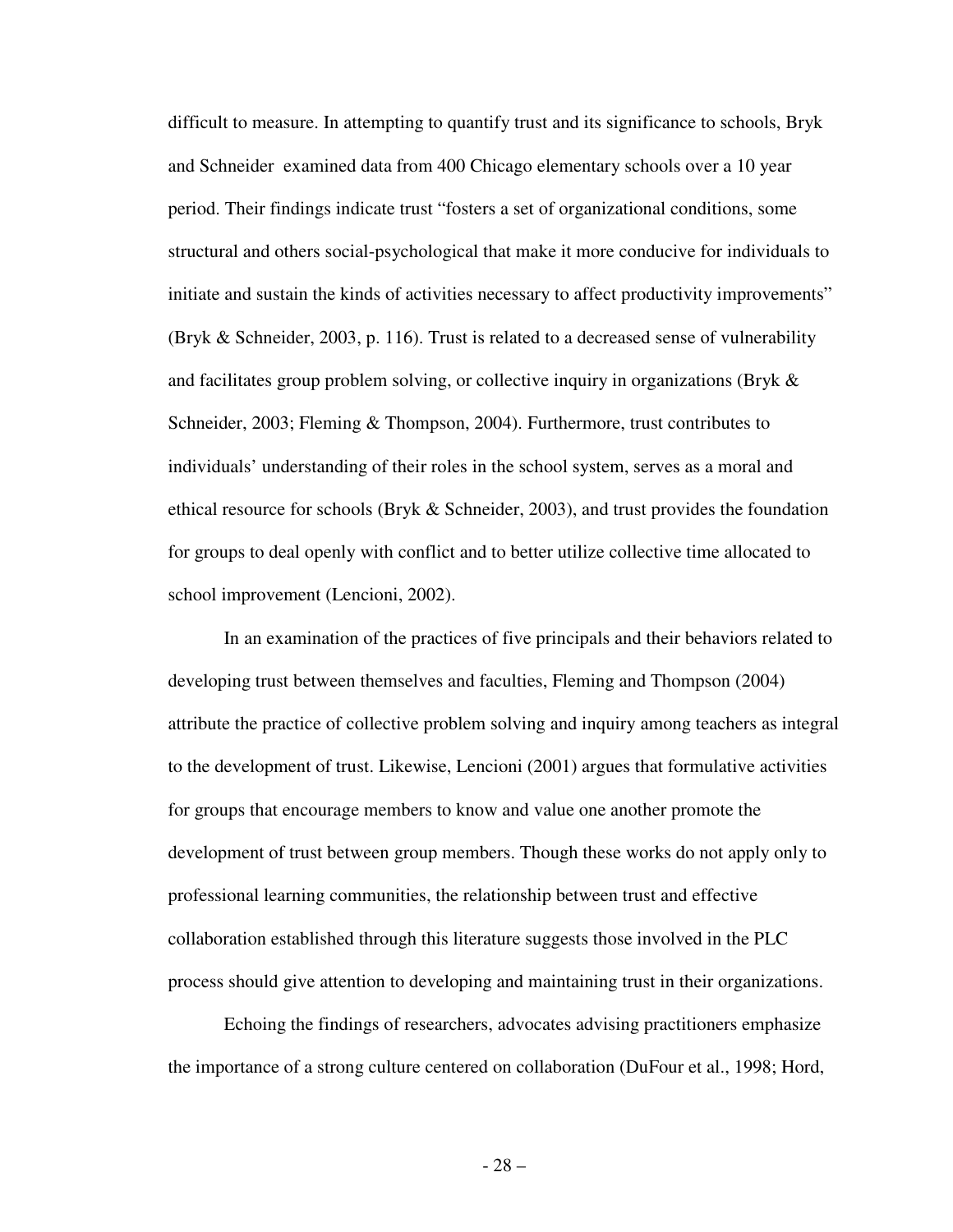1997; Schmoker, 2005). Faculties are expected to study and learn from each other and operate from the premise that "collaboration by invitation will not work…collaboration is embedded into every aspect of the school culture" (Eaker, 2002, p. 11). Each faculty member in a school is a member of one or more collaborative teams. The teams may be organized by grade level, subject area, cultural subject area, or a cross section of participants organized around a specific problem (DuFour et al., 1998). This ongoing collaborative process is structured and cyclical in nature, going beyond congeniality to get at the heart of practices that increase student learning (Lezotte, 2005).

In addition to trust, theorists agree that a culture of collaboration will not be established unless structured time is set aside to work together (DuFour et al., 1998; Garmston & Wellman, 1999; Hord, 1997) Without the opportunity to converse and collaborate with each other, an organization is nothing more than individuals working in the same place. Indeed, the relationship between conversation and thought is foundational, "we think because we can talk with one another" (Bruffee, 1999, p. 134). In order to facilitate the sharing of such knowledge, time to collaborate among participants is critical, and it is particularly effective when it happens within the workday (DuFour et al., 1998; Hord, 1997) and on a weekly basis (DuFour et al., 2006).

While there is a great deal of focus on structured time to collaborate, teachers in one research study related to leadership and collaboration noted the informal times available to them to collaborate were more valuable than the formal times (Leonard  $\&$ Leonard, 1999). In their findings, these researchers cautioned leaders to be wary of accountability structures that might actually constrain collective creativity, or promote competition between groups.

- 29 –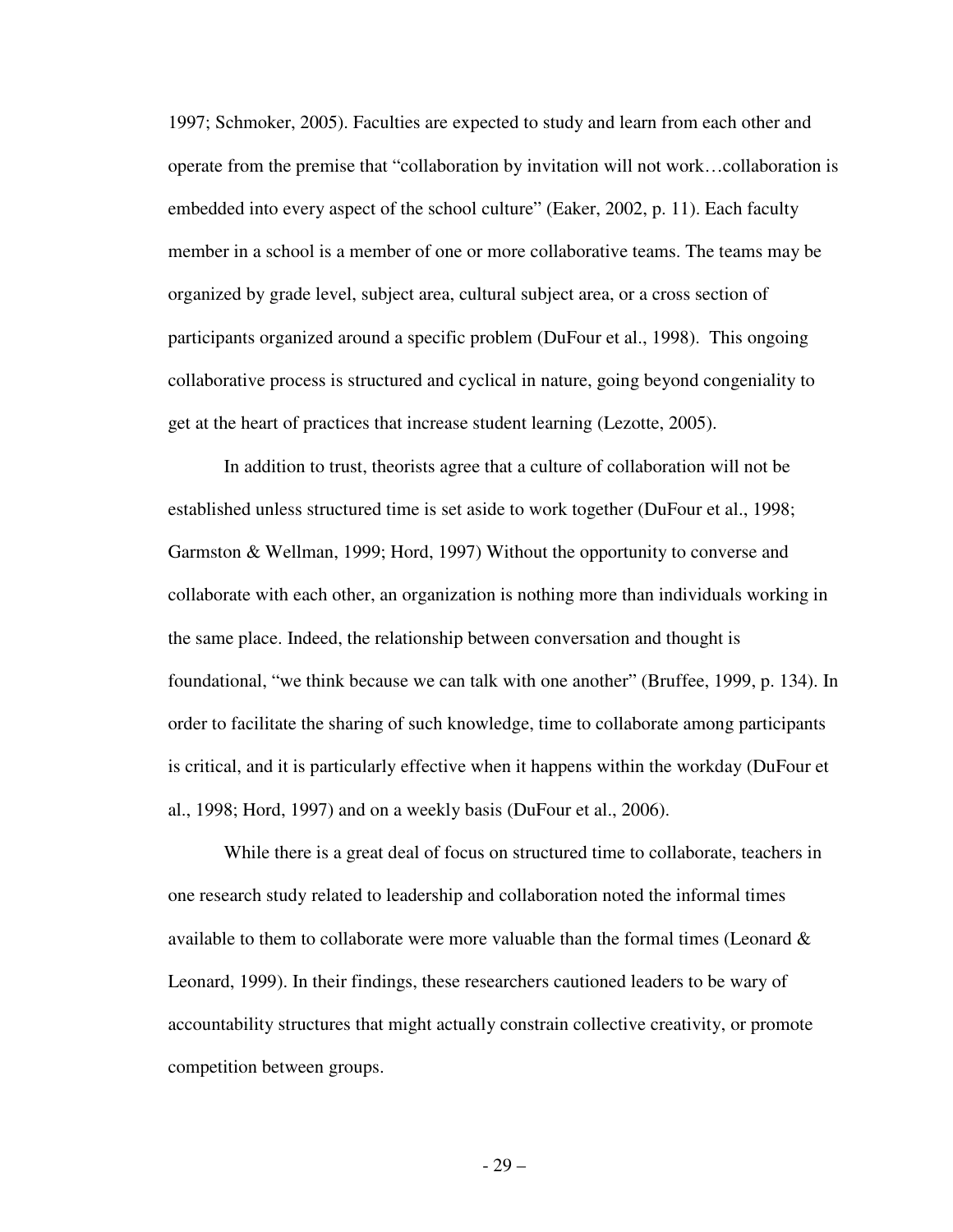Even when given time and opportunity, adults will not automatically collaborate; this is a skill that must be developed. Theorists and policy makers point to the importance of developing skills related to effectively collaborating with each other (Bruffee, 1999; Hackman, 2002; Hord, 2004; Lambert, 2002; Joyce, Mueller, Hrycauk, & Hrycauk, 2005; NSDC, 2001). Lambert refers to this as "skillful participation" (p. 37), emphasizing that groups benefit knowledge about collaborative skills such as developing consensus and insuring participation of all. When initially grouped for a project, members are likely to compete with each other and some individuals will likely dominate the work unless those facilitating the work strive for true collaboration and consensus. It is best for groups to learn to work together first through nonthreatening activities that are comparably of less importance before they are asked to collaborate on projects that will have a significant impact on their work (Bruffee, 1999; Hackman, 2002). Leaders may also specifically model and provide practice for groups in these skills (Hord, 2004). In some cases, instructional coaches can serve as a catalyst among groups of teachers, increasing their willingness to compare and discuss instructional practices (Joyce et al., 2005).

# *Results Orientation*

A focus on results is defined by effects on students, as opposed to changes in teacher perception and skills. Professional learning communities focus efforts on student learning outcomes (DuFour, 2005, DuFour et al., 2006, Eaker, 2002; Garmston & Wellman, 1999; Louis et al., 1996). Rather than collaboration centered on "swapping activities and exchanging materials" (Garmston & Wellman, 1999, p. 17), collaboration focuses on accomplishments for students. It is this emphasis on student learning, rather than teaching, which represents a significant change in thinking for many educators.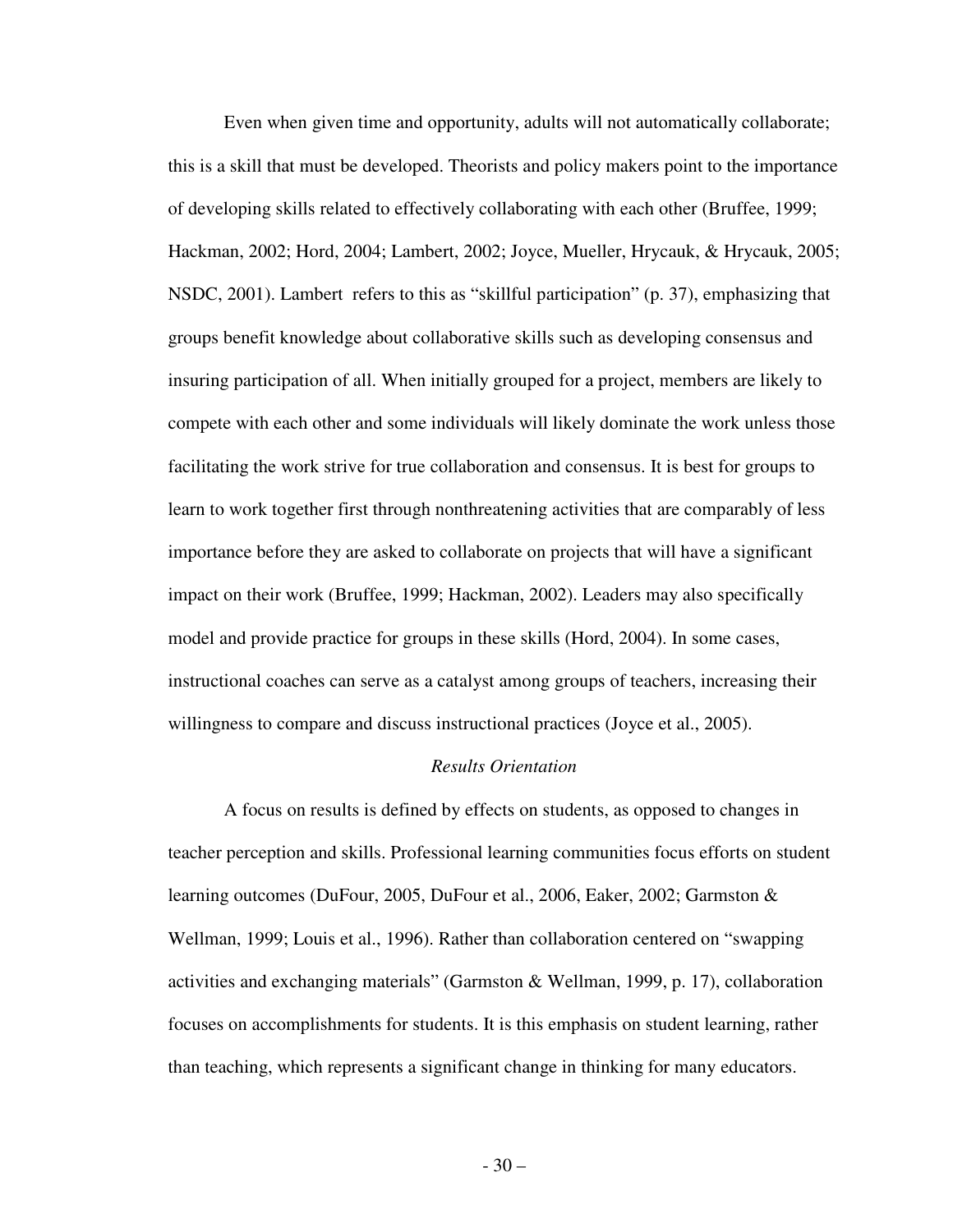Two research studies specifically pointed to the effectiveness of PLCs when the school focuses on an instructional initiative in their collaborative efforts (Chrisman, 2005; Fisher & Frey, 2007). Fisher and Frey noted that PLCs implemented surrounding a specific instructional initiative showed greater gains than less focused PLC implementation. Studies also indicated increases in achievement at the high school level when individual student achievement is targeted with specific intervention programs and restructuring of grading processes and scheduling (Bruffum & Hinman, 2006; White & McIntosh, 2006).

Further examination of research related to student achievement has relevance for this study. Neumann and Wehlage (1995) synthesized the results from more than 1,500 schools that had undergone restructuring. Their results indicate schools that demonstrated increased student achievement were characterized by reforms that increased organizational capacity. Schools "with strong professional communities were better able to offer authentic pedagogy and are more effective in promoting student achievement" (Neumann & Wehlage, 1995, ¶5). As part of the development of professional communities, shared governance by teachers and interdependent work structures had significance, as did external support from district and community sources.

In addition, Vescico (2008) noted the relationship between PLCs and student achievement. In particular, schools that engaged in collaborative efforts "highly focused around student learning" (Vescico, 2008, p. 87) demonstrated gains, whereas those with collaborative efforts not focused on student achievement did not. Vescico also pointed to the relationship between the strength of the PLC implementation and student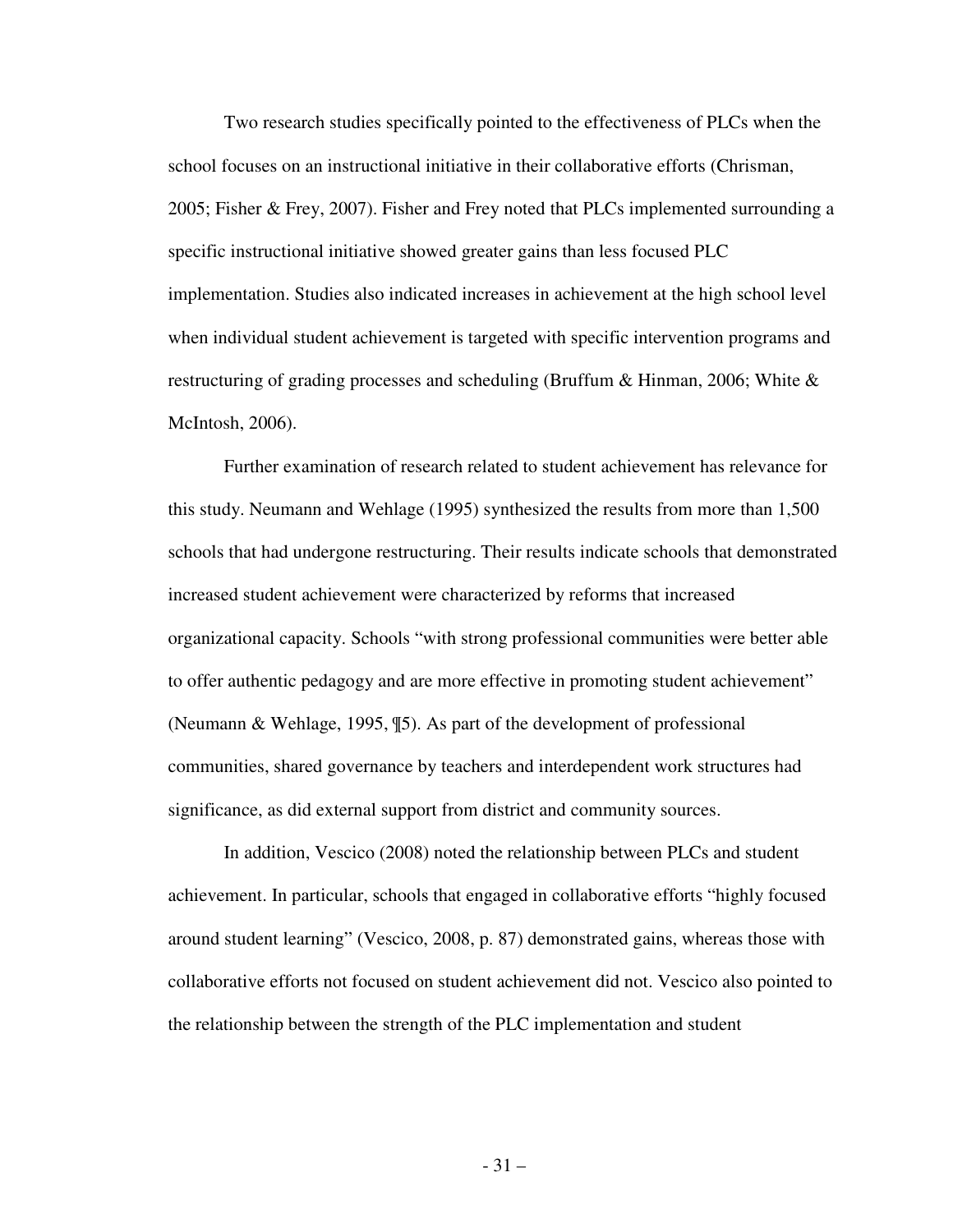achievement. The more staff were involved in professional learning endeavors the more evidence of increased student achievement was found.

As a starting point in collaborative work, interpretive authors encourage schools to begin by addressing fundamental questions of what students should know and be able to do (DuFour et al., 1998; Eaker et al., 2002; Garmston & Wellman, 1999). These collaborative efforts often begin with a critical examination of curriculum, but then shift to examination of student work. Teachers are encouraged to develop common assessments and reach agreement on standards for student performance, then set collective, specific, measurable goals related to student performance (DuFour et al., 1998; Eaker et al., 2002; Cozemious & O'Neill, 2002).

### *Shared Leadership*

In examining the changes in leadership studies that have taken place over the past 20 years, Kezar et al. (2006) points to the shift from hierarchical models of leadership to increasingly democratic forms, and the reciprocal relationship between leadership theory and practice. This shift from "static, highly structured, and value-neutral leadership frameworks" to "dynamic, globalized, and process-oriented perspectives of leadership that emphasize crosscultural understandings, collaboration, and social responsibility for others" (Kezar, 2006, p. 2) has particular relevance for leadership within professional learning communities. Given the PLC focus on shared leadership, distributed leadership has significance for the work of PLCs and will be explored below. In addition, I will explore relevant applications of this theory.

As a framework for viewing leadership within a school, distributed leadership characteristics are evident in the work of professional learning communities. Distributed,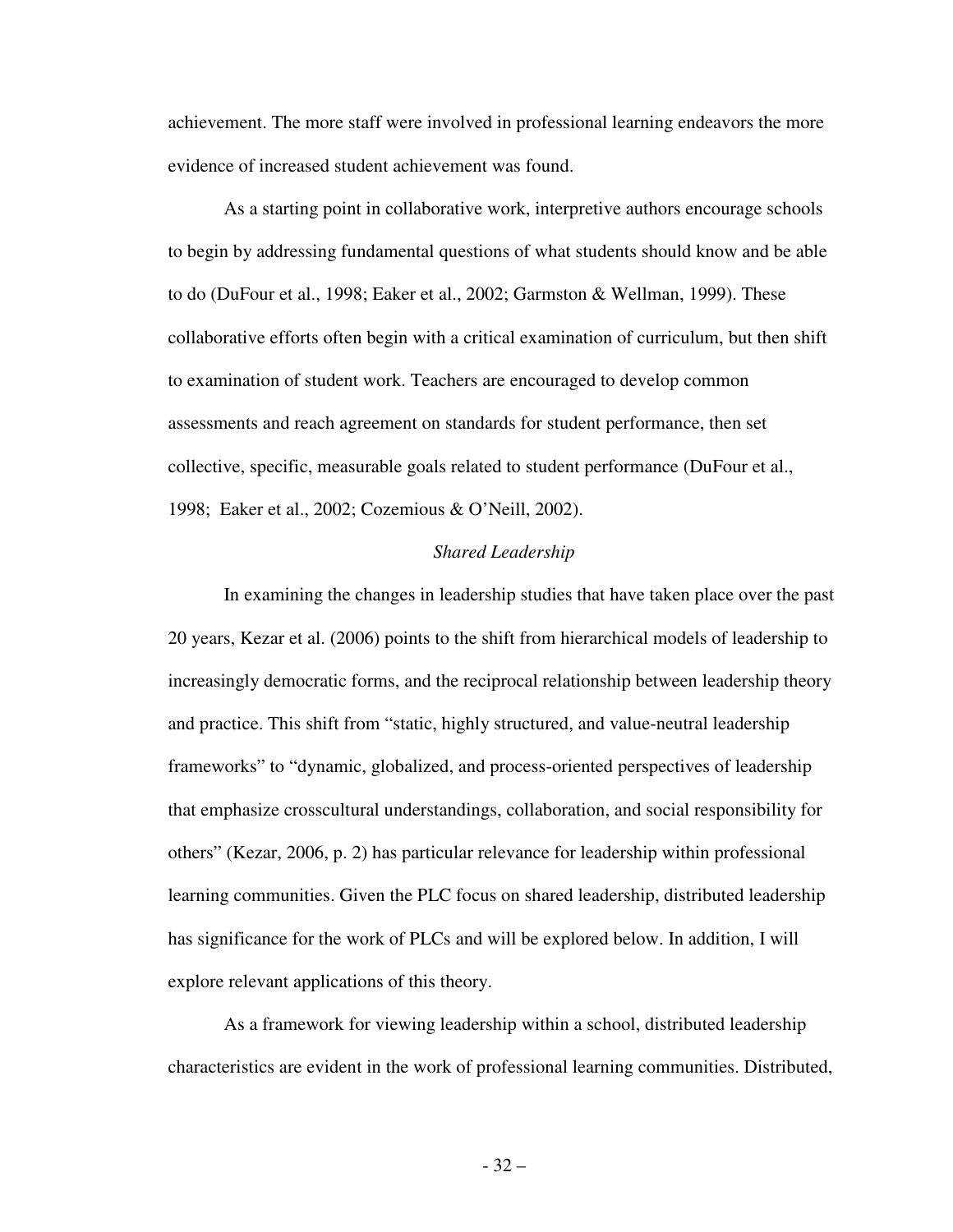or participative, leadership centers on the concept that leadership "flows through the networks of roles that comprise organizations" (Ogawa & Bossert, 1995, p. 225). It emphasizes the role of the leader in developing the decision making processes of the group and empowering the group (Yukl, 2002). Leadership is not the sole property of the formal leader or leaders, but is present in all aspects of the organization. Those who are in official leadership capacities, then, do not take ownership of decisions, but instead give that authority, whenever possible, to the group (Leithwood et al. 2000). When viewed in this manner, leadership is a systemic characteristic of an organization (Ogawa & Bossert, 1995).

 A greater distribution of leadership throughout the organization can lead to increased motivation, better decision making, greater job satisfaction (Yukl, 2002), and increased overall effectiveness (Leithwood & Duke, 1999). Distributed leadership is empowering to members of the organization, and with this comes a greater sense of selfworth, and also a greater flexibility and willingness to change. In advocating greater involvement of participants, Fullan (2002) argues against top down decision making and calls for leaders to develop a personal moral purpose for teachers that they might view themselves as having the ability to change the organization, very similar to the tenets of shared leadership discussed previously.

Leaders who seek the participation of others then strive to develop the skills that enable the teams and groups they assist to work effectively and make decisions that truly reflect the consensus of the group. "Principals, or other school leaders for that matter, do not singlehandedly lead organizations to greatness; leadership involves an array of individuals with various tools and structures" (Spillane, 2005, p. 143). The leader's role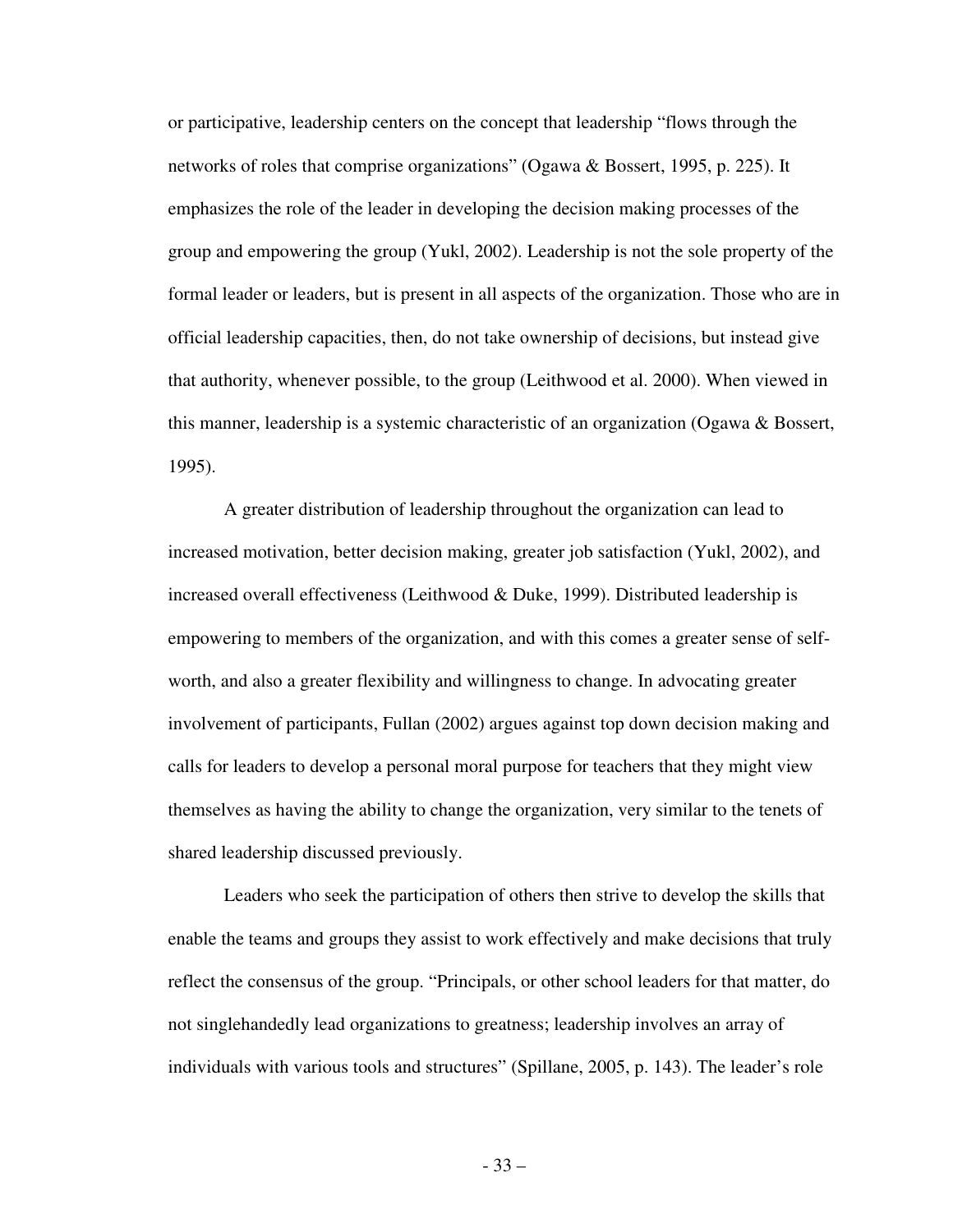then, is not to make decisions, but to enable others to made decisions. Recognizing the significance of the development of teams and the need for organizations to develop teams, distributed leadership focuses on the importance of networks and relationships within the organization.

Reasearch specifically points to ways teachers can be involved in many different aspects of the organization (Barth, 2001; Chrisman, 2005; Hord, 2004; Lambert, 2002;). Teacher input regarding professional development is particularly advantageous (Chrisman, 2005; Hord, 2004), as they are most closely tuned into the needs of the school. This professional development can often take the form of study groups, action research teams, and both vertical and grade level teams (Barth, 2001; Lambert, 2002). It is more common for teachers to be involved in setting standards for behavior and curriculum, but teachers may also be involved in budgetary decisions, setting school policy and hiring key personnel (Barth, 2001; Lambert, 2002; Hord, 2004). Barth advises that transitioning to this new role for teachers may be challenging. He suggests teachers who are successful find goals they are passionate about, persist when obstacles emerge, and are able to view even small changes optimistically, all aspects of leadership within PLC<sub>s</sub>.

 Several researchers found noticeable shifts in leadership within schools (Bolam, McMahon, Stoll, Thomas, & Wallace, 2004; Chrisman & Supovitz, 2002; Farrell, 2007; Leonard & Leonard, 1999; Phillips, 2003). PLCs were specifically linked with increased teacher status (Farrell, 2007) and innovative use of resources (Bolam et al., 2004). Chrisman and Supovitz concluded teachers working in teams felt more involved in school-related decisions and this empowerment was key to improved student learning.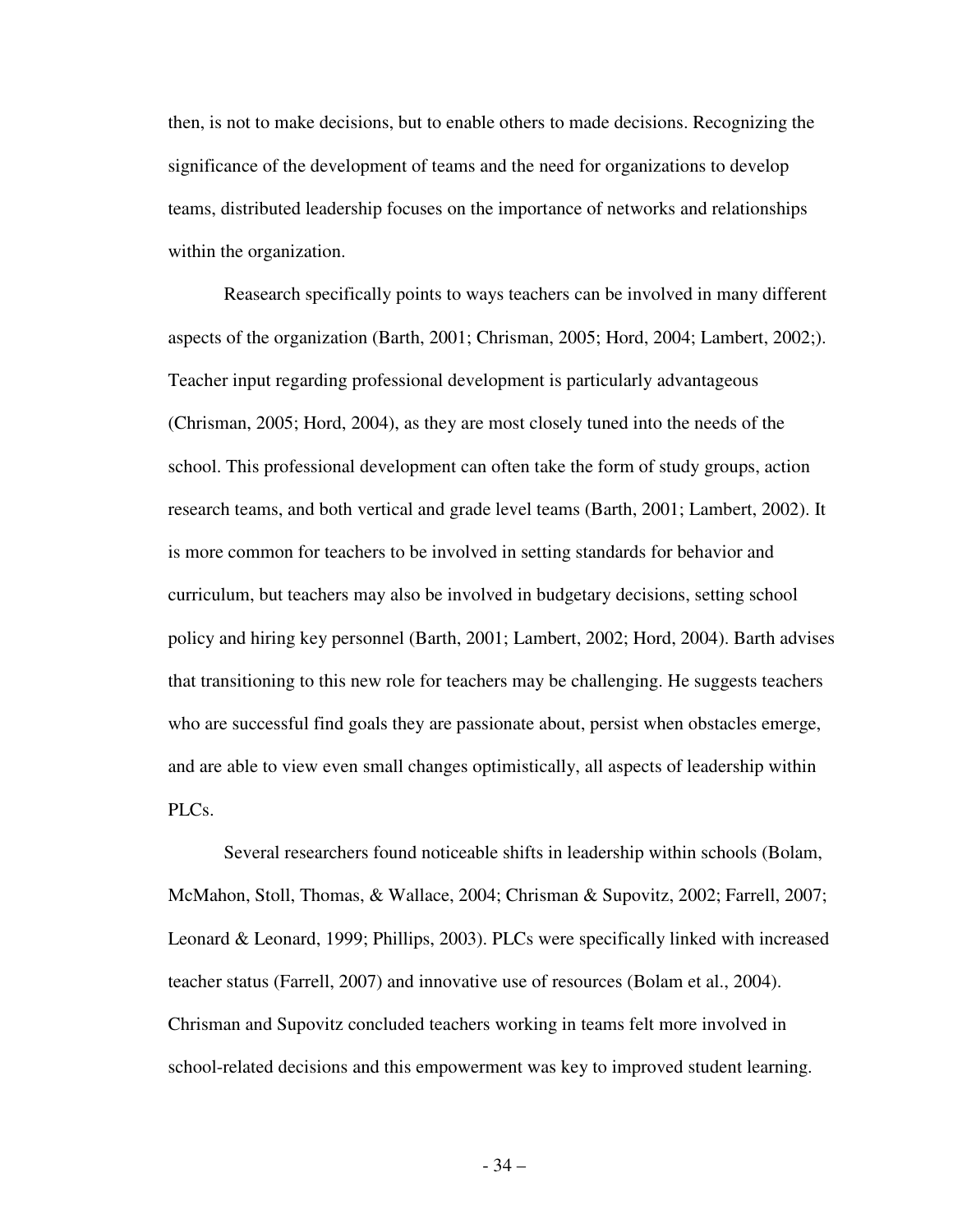Leonard and Leonard documented that nearly half of teachers in their study viewed teams of teachers and administrators as influential sources of leadership.

 Researchers have documented the power of leaders to impact teachers' work and engagement in PLCs (Leonard & Leonard, 1999; Printy, 2008; Scribner et al., 2002). When asked to identify leadership sources as impetus for change, teachers in one study still listed the principal as most important in motivating change (Leonard & Leonard, 1999). Conversely, these same teachers viewed principals as less significant in innovating practices. Printy asserted leaders influence the work of teacher groups through formal structures, such as ensuring teachers work together productively through guided meetings, as well as informal expectations of teacher inquiry and action research that leaders communicate to teachers. This leadership may come from principals or department chairs, but leaders are most effective when they scaffold teachers' knowledge development and serve as facilitators between groups, supporting the establishment of shared leadership that includes teachers in a PLC. Finally, in an examination of two schools, the impact of two different principals was contrasted (Scribner et al., 2002). This case study explored the need for principals to focus not only on a school's collective identity, but to nurture teachers' individual professional identities in order to strengthen individual commitment to students' learning.

 Englert and Tarrant (1995) documented the importance of teacher authority with regard to instructional innovations and curricular decisions in PLCs. In this study, teachers were at first reluctant to take responsibility for curriculum development, but then acknowledged the power to shape policy and practice influenced their ownership of the curriculum. In another study, teachers engaged in the action research process as part of

- 35 –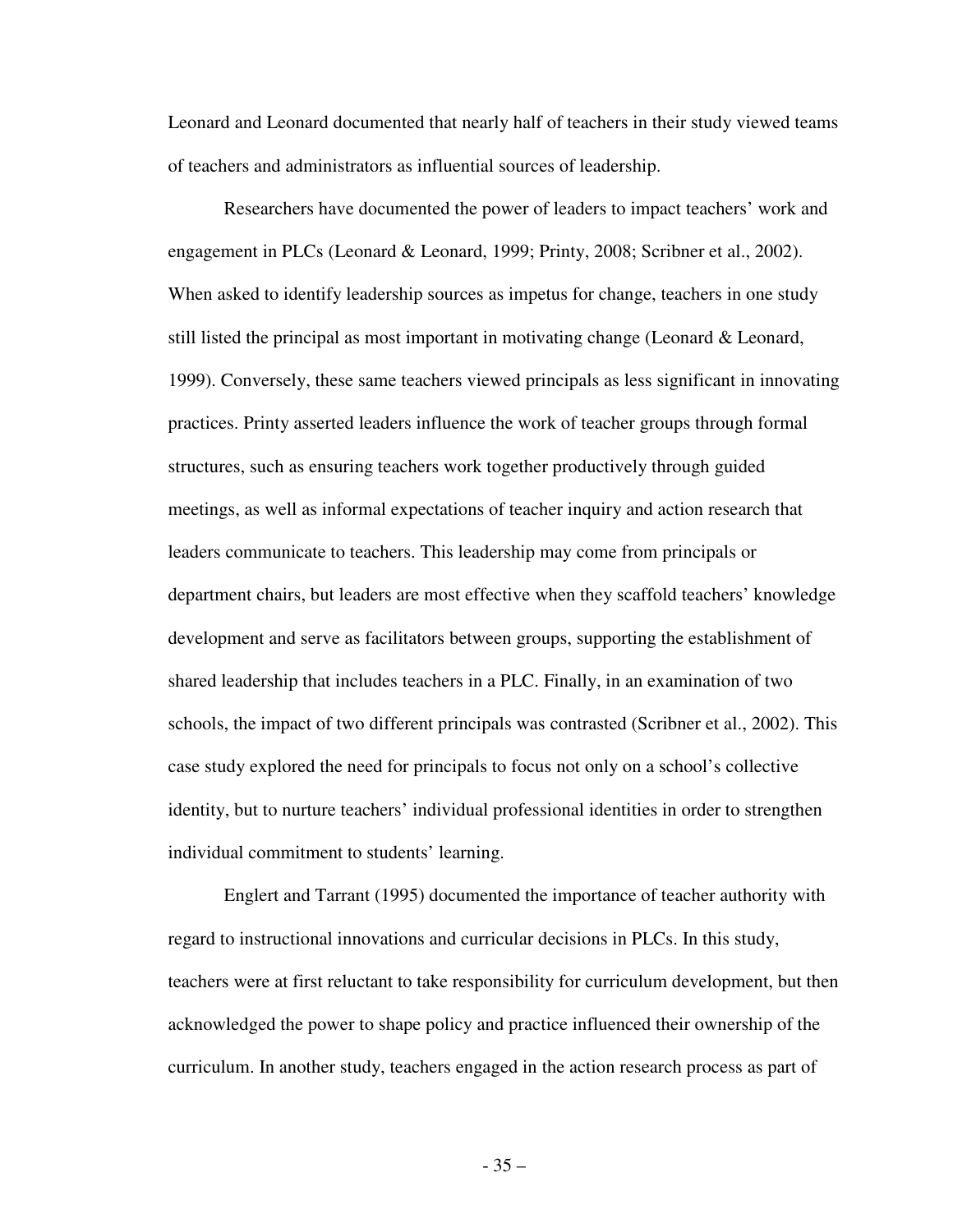their PLC realized an increase in self-efficacy, "including greater collegiality, an increased sense of empowerment, and improved self-esteem" (Farrell, 2007, p. 37). These examples from research support the effectiveness of shared leadership as a part of a professional learning community.

Advocates for professional learning communities often point to a shared model of leadership, recognizing that teachers in the organization are leaders (Barth, 2001; Hord, 1997; 2004). Shared leadership as a concept is sometimes ambiguous (Hord, 1997).

However, Lambert's (2002) articulation of fundamental leadership principles is helpful:

Everyone has the right, responsibility and ability to be a leader. How we define leadership influences how people will participate. Educators yearn to be more fully who they are-purposeful, professional human beings. Leadership is an essential aspect of an educator's professional life (p. 37).

From this perspective, those in formal leadership positions have a different role than they may have in the past. Facilitating the growth and development of others, and of the organization's vision, becomes their primary focus (Hord, 1997, 2004; Senge, 1990). Senge encourages leaders to attend to the creative tension between the vision of what the organization might become and a picture of its current reality. It is the formal leader's responsibility to facilitate the establishment of effective policies, procedures, and learning processes for the organization, not to impose these upon the organization. The formal leader must be able to nurture the development of the community and recognize when others are ready for greater leadership responsibility (Hord, 1997).

A gradual cultural shift occurs when everyone in the organization envisions themselves as leaders and learners (Lambert, 2002; Reeves, 2005, Senge, 1990).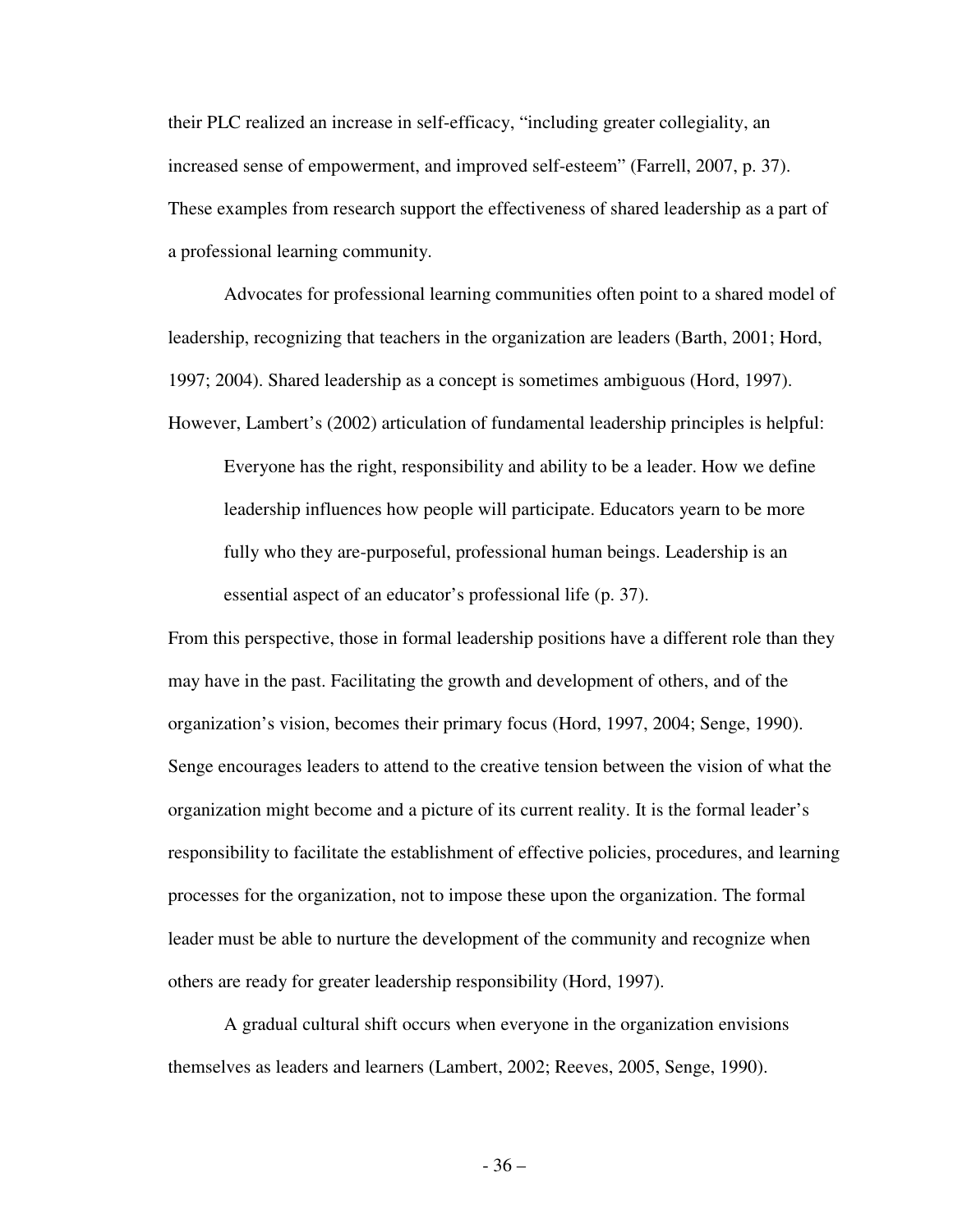Principals need to see themselves as facilitators, not decision makers (Senge, 1990), and nurture a culture of teachers who lead by learning (Joyce et al., 2005). Leaders must craft roles for themselves as designers, developing values, policies and effective learning processes; teachers, guiding and empowering more accurate views of reality; and stewards, both of "the people they lead and …the larger purpose or mission that underlies the enterprise" (Senge, 1990, p. 11).

 In terms of the principal's role in that shift, he or she has the potential to be both facilitator and barrier (Barth, 2001). Principals may be reluctant to turn decisions over to staff when they ultimately will be held accountable for them. Or in other cases, they simply do not invest the time necessary for developing leadership in others. The principal's chief role of culture builder is challenging but necessary (Barth, 2001; Hord, 2004; Lambert, 2005). Specifically, principals are advised to develop relationships with teachers, fostering trust and empowerment, and support teachers as they take risks (Barth, 2001; Hord, 2004). Principals often assume the role of questioner, refining discussions and probing for specificity (Barth, 2001; Lambert; 2005).

 The process of developing shared leadership does not happen quickly (Lambert, 2005; Williams, 2007). Over time, a value driven culture of interdependency, selfaccountability, and shared authority and responsibility can emerge (Lambert, 2005). In some cases, evidence of this occurs when a school is able to do without the principal, at least on a part time basis (Lambert, 2005; Williams, 2007). For example, in a study of 15 schools, two that had been restructured to include shared leadership had evolved to the point where they only needed a part time principal (Lambert, 2005). Williams examined schools that were run by leadership committees, which had no principal, and noted the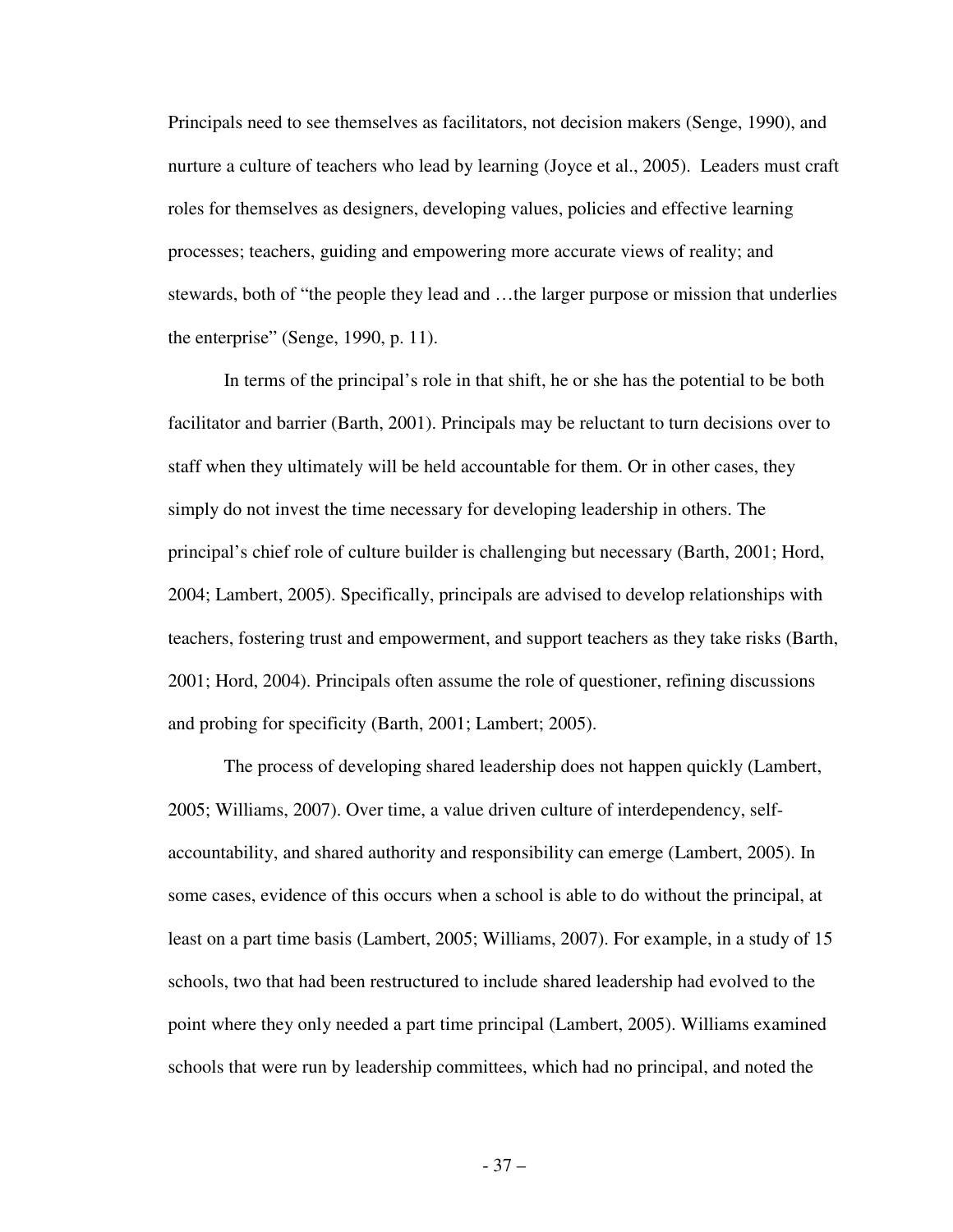low turnover and positive instructional climate, despite the increased workload for teachers. These studies point to the positive influences shared leadership can have on an organization.

 The benefits of this challenging shift to shared leadership are both obvious and subtle (Barth, 2001; Chrisman, 2005. In a study comparing schools that sustained reforms and those that did not, Chrisman noted all of the successful schools had cultures centered around shared leadership. Teachers were actively involved in learning together and involved in substantive decisions regarding their schools. Barth noted more personal benefits to shared leadership, including greater personal and professional satisfaction, self-efficacy, and a reduction in teacher isolationism. While difficult to measure, the impact of shared leadership is a critical piece of a professional learning community.

## *Conclusion*

 This review has presented a comprehensive description of professional learning communities gleaned from the work of many researchers, advocates and interpretivists in this field. It has also examined leadership theories and frameworks that inform the professional learning community process. A school must be a learning organization, and have a culture of collaboration, a results orientation, and shared leadership to be a comprehensive PLC. These characteristics of a professional learning community are part of a comprehensive whole. This schoolwide approach to job embedded, collaborative staff development can provide the foundation for school improvement efforts that will positively influence both school culture and student achievement. It is aligned with current views on professional development that call for schools to organize themselves into goal driven learning communities (NSDC, 2001). This knowledge is critical in order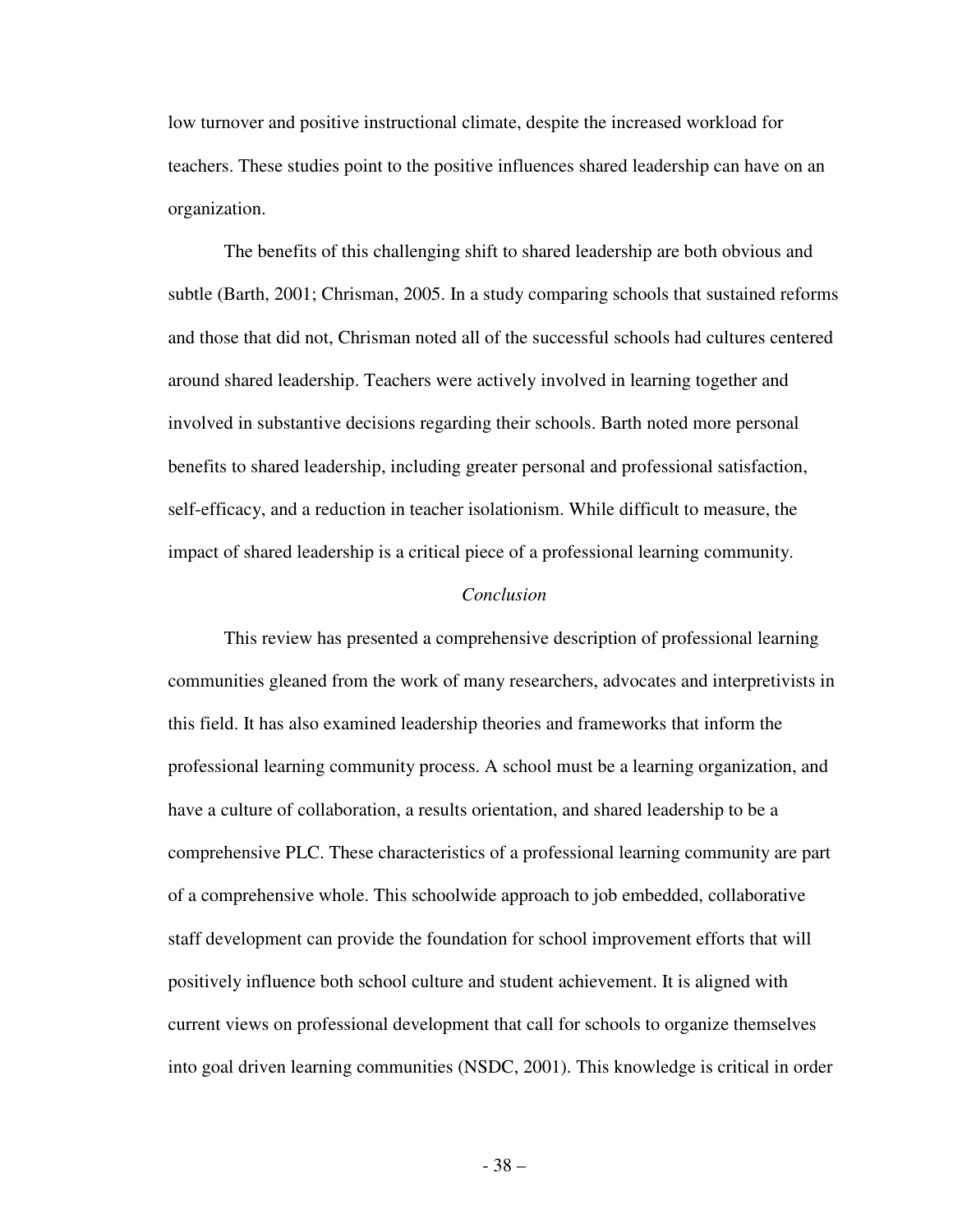to analyze whether PLCs can move beyond concept to practice, which is central to my study. Chapter three will focus on methods for this study. I will describe the qualitative methods selected for this study, the selection process, the study design process, as well as the process for data collection and analysis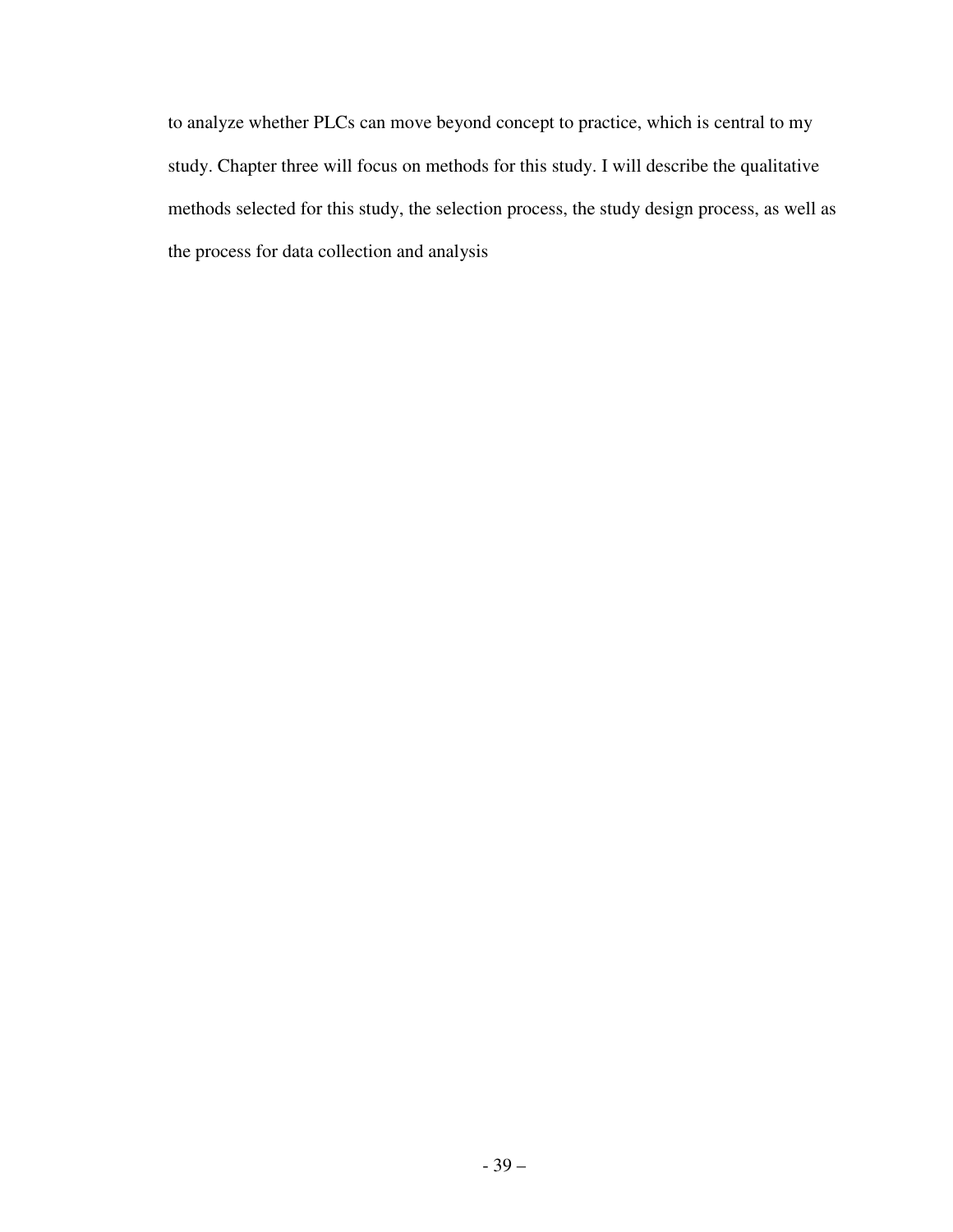# CHAPTER THREE

### Methods

There is growing support for the use of the professional learning communities process (NSDC, 2001; Schmoker, 2004). My study will provide further insight into the development of PLCs in one school that has restructured and recultured itself in this manner over the last five years. In this chapter, I first explain the methodology for this case study. Next, I explain preparation for the study, including formulation of the research questions, participant selection and development of interview questions. I then explain the data collection and analysis processes, as well as the ethical principles guiding the study.

# *Methodology*

The purpose of this qualitative case study is to add to the body of knowledge concerning the development of PLCs in schools, particularly regarding what factors might have influenced this development. In considering whether qualitative or quantitative methods would best be utilized to answer the research question, it is helpful to consider both the fundamental distinctions between the two methodologies, as well as the specific research questions at hand.

Qualitative research is by nature descriptive and interpretive, seeking to describe the reality created by people, how the whole works as a unit, what meanings people have constructed (Merriam, 1998). Knowledge is seen as emerging from participants' understandings and the researcher is an integral and active part of the process, charged with becoming part of the situation (Hathaway, 1995), and such knowledge is "laced with personal biases and values" (Creswell, 1998, p. 19). While critics of qualitative research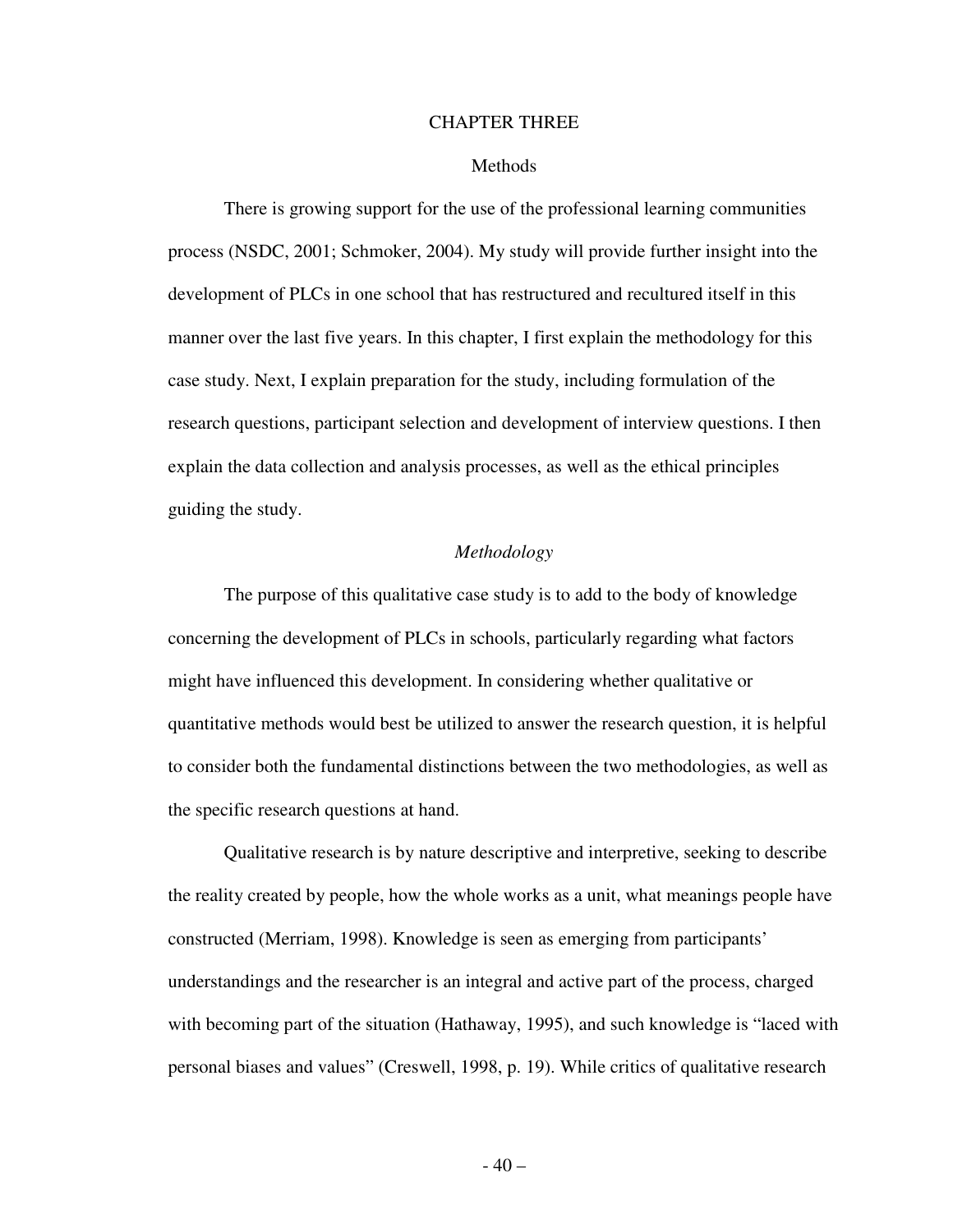challenge its lack of objectivity, arguing that its findings are not generalizeable to other situations, the depth and breadth of information obtained in a qualitative study provides a distinct picture of the subject being studied, along with analysis that digs for deeper meanings.

Quantitative research generally begins with a hypothesis and seeks a cause and effect relationship. Empirical data are collected and analyzed; variables are identified and controlled, all in an effort to find what information might be generalized to other situations. The researcher is seen as separate and objective; knowledge is viewed as distinct and separate from perceptions (Hathaway, 1995; Merriam, 1998). A drawback to quantitative research may be its limited ability to see beneath the surface. Because it only describes what can be quantified, there may be many factors that are unaccounted and uninvestigated.

Given the distinctions between the two methodologies, qualitative research, which derives meaning from context and from those being studied (Creswell, 1998; Merriam, 1998), was chosen as the most appropriate tool to discern what has taken place while this school has implemented the PLC process. By utilizing qualitative research methods I was better able to build a "complex, holistic picture" (Cresswell, p. 15) of a PLC and the school in which it exists, attempting to add insight for those who are engaged in this process.

The study design is best described as an interpretive or analytic case study (Merriam, 1998) of the PLC process. Creswell (1998) describes a case study as "an exploration of a 'bounded system' or a case (or multiple cases) over time through detailed, in-depth data collection involving multiple sources of information rich in

- 41 –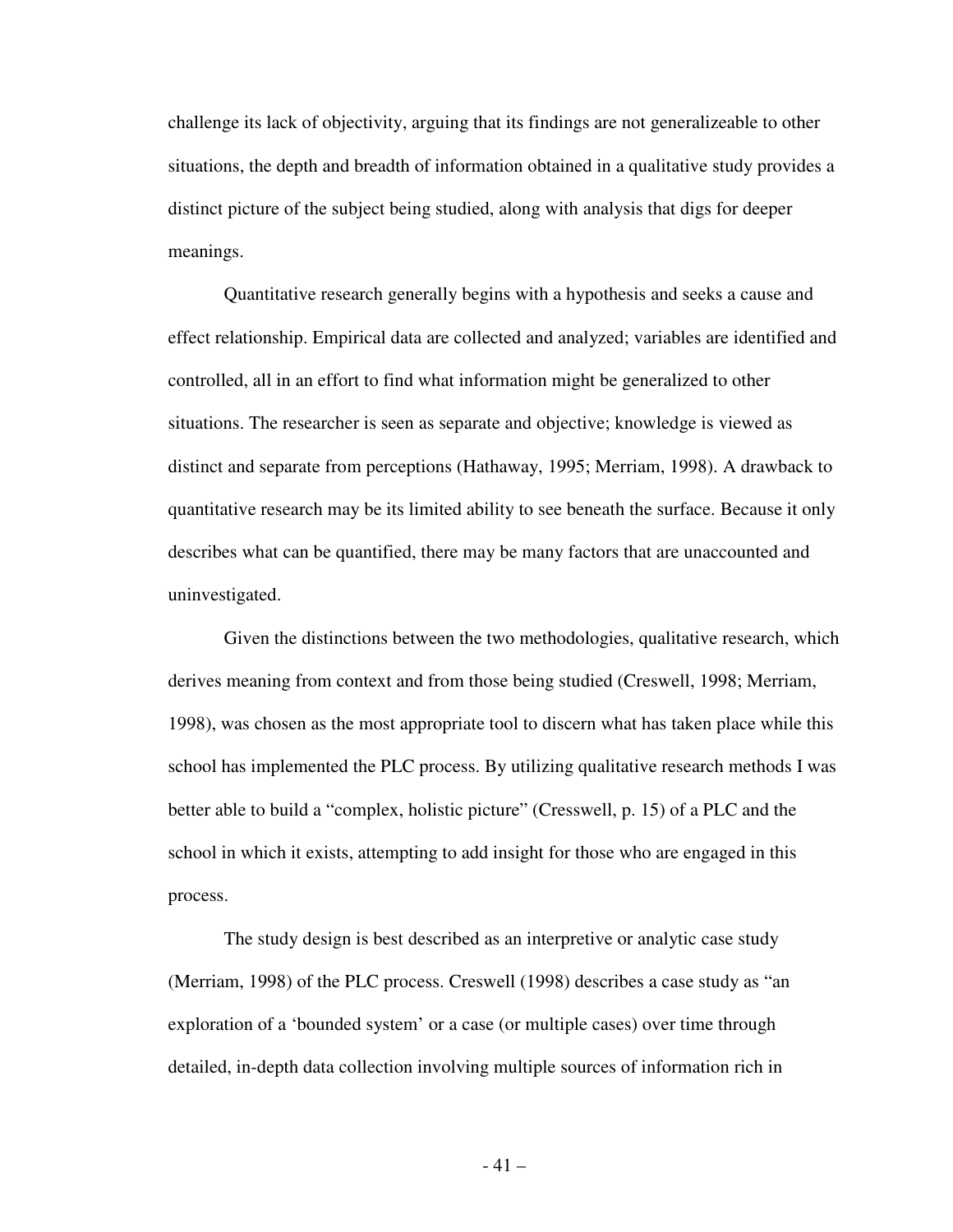context" (p. 61). In this case the bounded system is the selected school, with specific attention to PLC process as it has been implemented. Data included individual and focus group interviews, observations, and document analysis. These data enabled me to develop a thorough description of this school as a PLC, and also describe factors that influenced its development. The data are firmly grounded in the context of the implementation, which included the school itself, as well as the district and the external resources utilized by the school. including training and collaborative networks. Since the goal of the research project is to examine the PLC process as it has occurred within this school, it would not be desirable for me to become completely immersed in the group as a participant. Instead, my role is that of participant as observer (Emerson, Fretz, & Shaw, 1995), as described below with respect to my professional background.

### *Methods of Preparation*

#### *Formulating the Question and Topic*

In qualitative research, the researcher is an instrument of data collection and is responsive to the context of the environment (Merriam, 1998). For the first 15 years of my career as an elementary educator, I had the opportunity to work closely with others in trusting, open, collaborative relationships, but I was not part of a school that implemented the PLC process. Next I began work with an instructional initiative that included time for teachers to collaborate, to set goals related to student achievement, and the use of best practices in instruction. I assisted school leaders and teachers through training and consultation, but there was not a high degree of explicit focus on developing the requisite collaborative skills. I observed that schools that experienced positive changes in student achievement and/or school culture were those that most resembled professional learning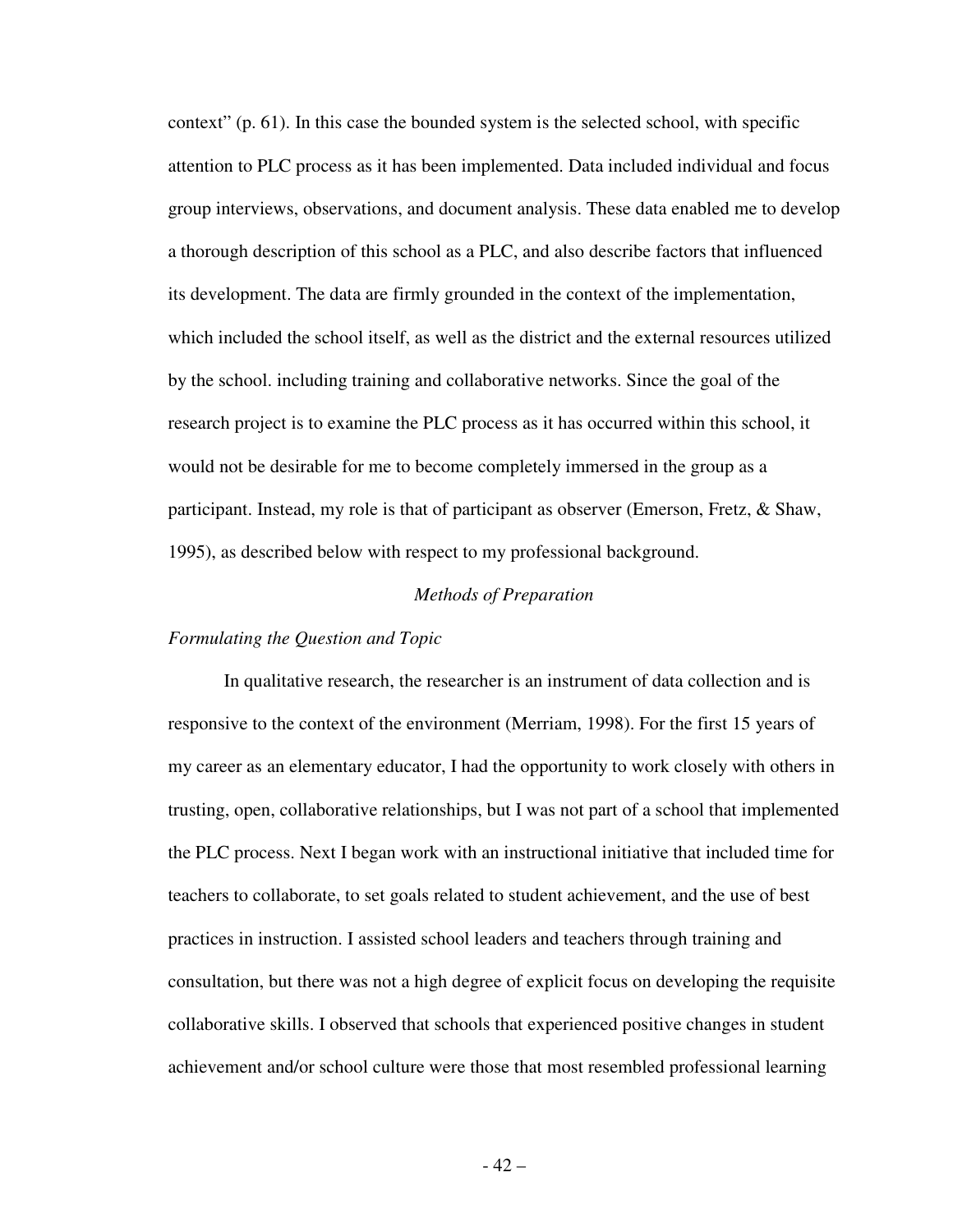communities as I understood them. These observations provided the impetus for a move to work as a specialist with the statewide Professional Learning Communities Project. My previous experiences, as well as my desire to improve the level of support I provide to schools, gives me a particular interest in and a foundation for my study of PLCs through a qualitative case study framework.

When I began to examine and study the process of PLCs in schools, it became clear that schools that made the most progress in this reform initiative underwent many changes, including a greater focus on collaboration, a greater use of multiple forms of data, and an increased level of staff commitment and teacher leadership. I was curious as to how these changes occurred, particularly with respect to shared or distributed leadership within the organization. By deeply exploring this process in one school, a comprehensive picture of what has taken place might assist other schools implementing PLCs, which I believe can be a powerful organizational process with respect to school improvement.

During the process of examining related literature and considering my interest in one school's experience developing as a professional learning community, I developed the following research questions:

1. What is the nature of this school as a PLC?

2. What factors influenced the development of this school as a PLC?

#### *Participant Selection Background*

One school was selected for this study based on implementation of the PLC process and participation in the Statewide PLC Project. The Statewide PLC Project is a structured process of support and training for schools that choose to participate.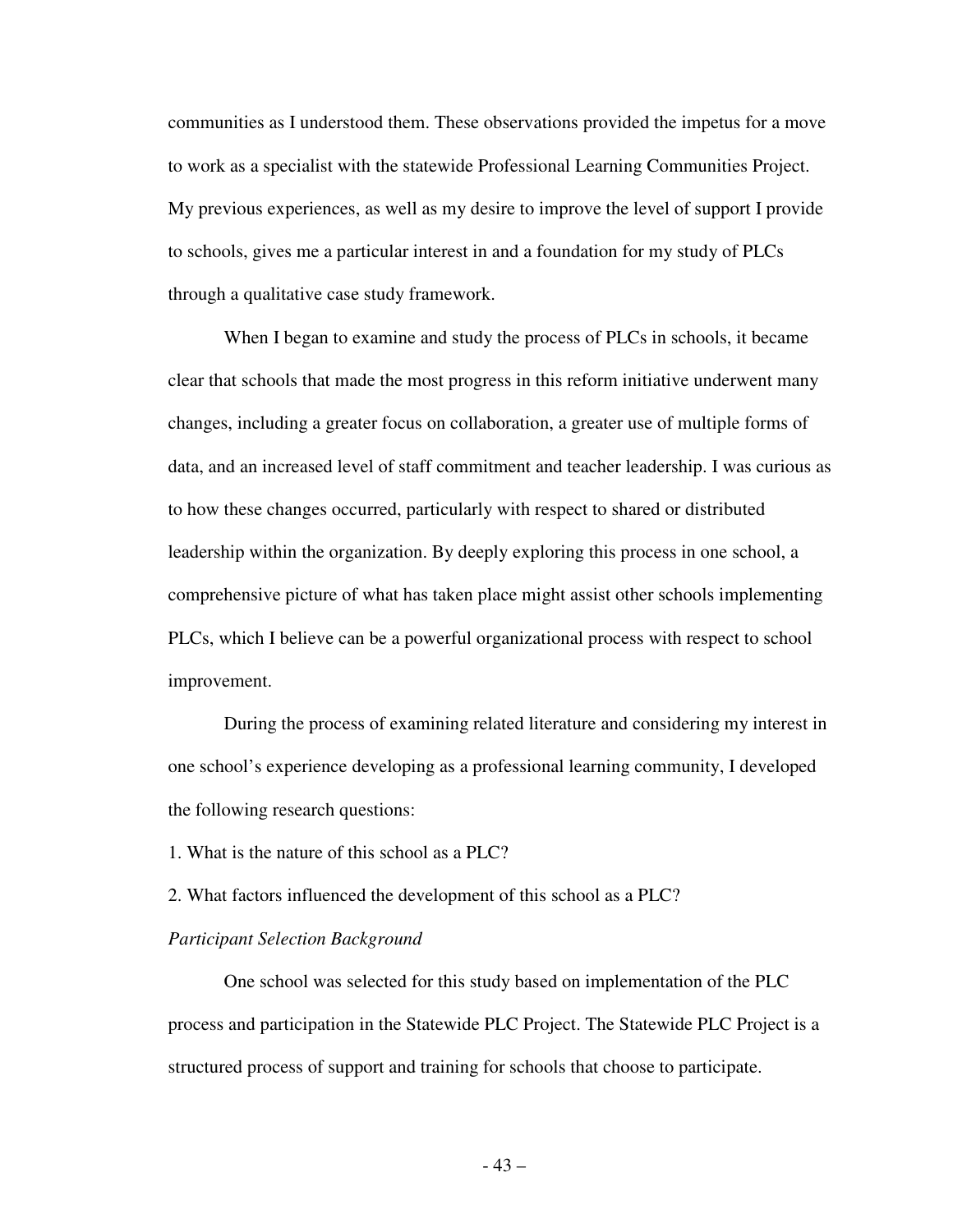Participating schools select a leadership team that includes the principal and representative teachers who serve collaboratively to guide the process, as well as individually as facilitator coaches on faculty teams throughout the school. Schools participate in training and consultation with regional PLC specialists based in professional development centers in the state, and together form a supportive network with other schools involved in the Project.

Since the Project began 6 years ago, specialists have been based in five of the nine professional development centers throughout the state. During the 2007-2008 school year, funding for the program was increased and specialists now serve all nine regions. Throughout the original five regions of the state, there are currently 98 schools that have been in the Project for at least 3 years, the first criteria for participation in the study.

The selection process for this study was purposeful (Creswell, 1998; Merriam, 1998). One school was selected after discussions with PLC specialists from the Statewide PLC Project (see Appendix A). The school selected for the study is best described as *unique* (Merriam, 1998), in that the school appears to exhibit the characteristics of a PLC as outlined in chapter two of this study. Specialists were asked to refer potential schools demonstrating these characteristics, drawing upon knowledge of the leadership team, past experiences with the school, and information gained from an onsite evaluation. Each school participates in an evaluation during their third year of project participation. The evaluation is conducted by PLC specialists and methods include document collection, as well as individual and focus group interviews and analyses. Specialists present findings from the evaluation to the leadership team for the purpose of continued school improvement.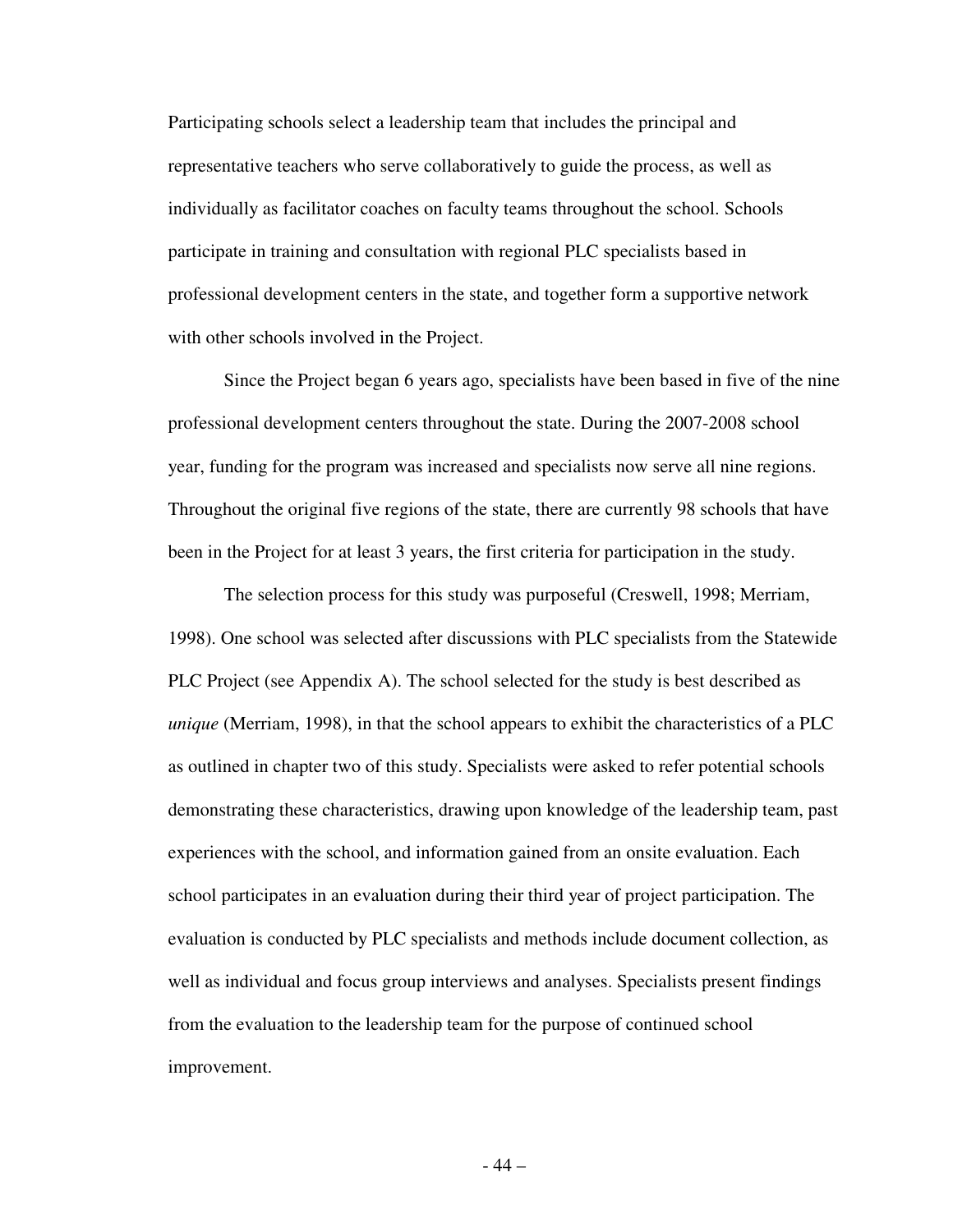Based upon the initial pool of schools developed by specialists, three schools were considered for selection. Final selection of the school was based on discussions with the principal and other faculty members and the willingness of faculty to participate. I sought and received permission for the school to participate in the study from district leadership (see Appendix B).

In addition to the principal, 25 teachers participated in the study, through individual or focus group interviews, or small group observations (5 teachers participated in a focus group interview, 5 teachers participated in individual interviews, and fifteen teachers participated in 4 small group observations, with some overlap in observation and interview participants). I also conducted two observations of the faculty as a whole at staff development sessions. This school was unknown to me prior to the study. Participants from the school were contacted by phone, email, and/or in writing regarding the nature and purpose of the study. For those participants interested, I explained the time commitment necessary, my procedures for maintaining confidentiality, and their right to withdraw from the study at any time. I obtained written consent forms (Creswell, 1998) prior to any interviews being conducted (see Appendix C). Teachers who were interviewed individually volunteered and were interviewed during their lunch periods. In the case of the focus group interview, the principal gave up the weekly meeting time she has with department chairs, and arranged for these teachers' participation.

# *Participant Information*

 For those study participants who were interviewed, a brief demographic description is provided. All participants were Caucasian females: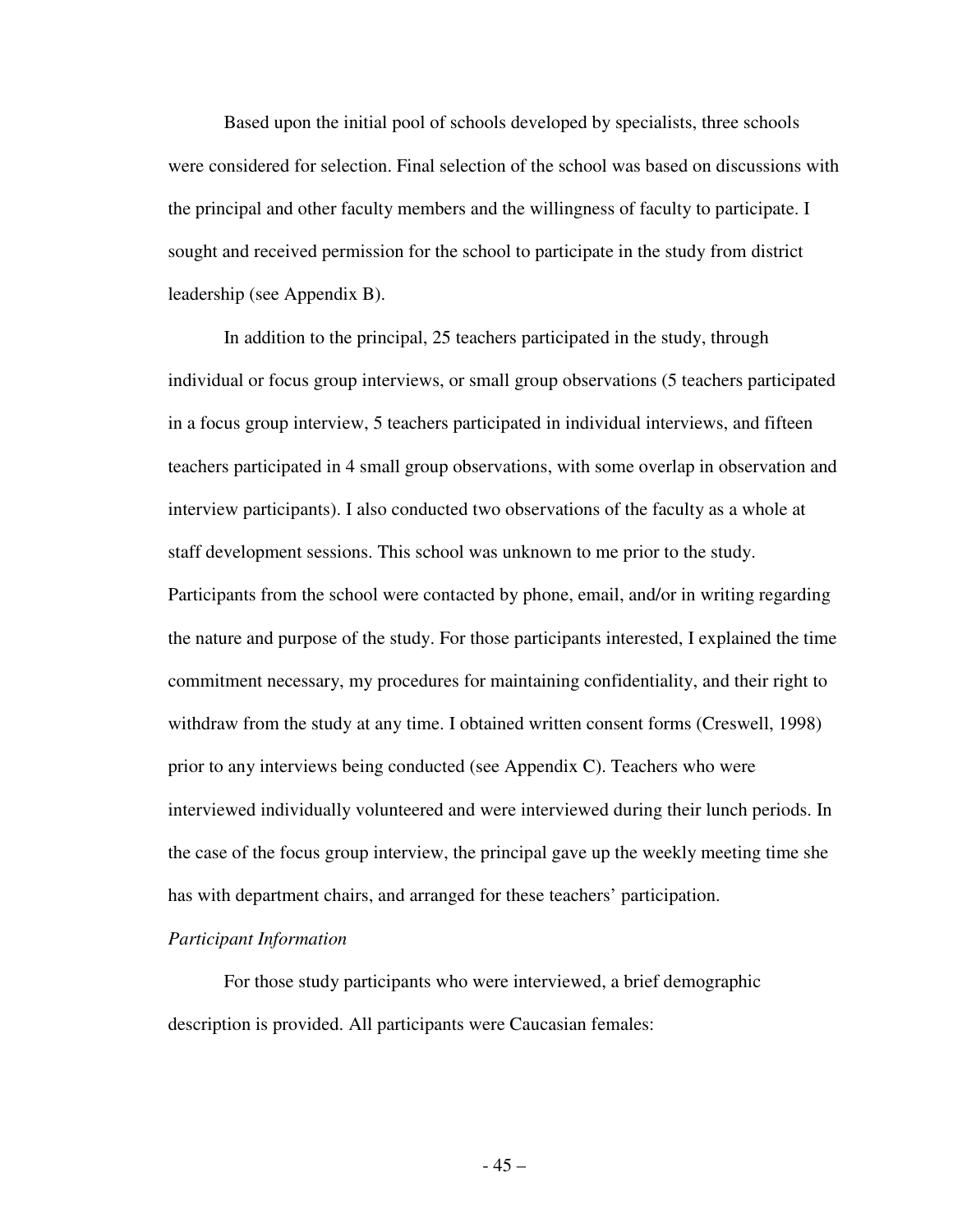Principal: Sandy has been the principal at Barrett Middle School for 8 years. Her career in education spans 32 years, beginning as middle school Spanish teacher. She has been an administrator at the middle school level for the past 12 years, all in the district that includes Barrett.

Teachers individually interviewed include:

 Mary, a sixth grade math teacher with 12 years of teaching experience, 11 at Barrett. She was part of the leadership team who guided initial PLC implementation.

 Susan, a German teacher who works half time at Barrett and half time at one a high school in the district. This is her fifth year of teaching, all in this building.

 Michelle, a sixth grade math teacher with 7 years teaching experience, all at Barrett. She is a member of the Quality Instructional Leaders team (described later in this chapter) and previously worked as a secretary for Sandy at another middle school.

 Joan, a special education teacher with 19 years experience, 7 at Barrett. She also participated in a collaborative group observation.

 Holly, a home economics teacher with 15 years experience, 10 at Barrett. She was part of the leadership team who guided initial PLC implementation.

 Teachers (department chairs) interviewed in a focus group Amy, a science teacher with 14 years experience, 11 at Barrett. Selena, a special education teacher with 20 years experience, 11 at Barrett. Cathy, a communication arts teacher with 13 years experience, 6 at Barrett. Barb, a social studies teacher with 16 years experience, 7 at Barrett. Carol, a math teacher with 13 years experience, 11 at Barrett.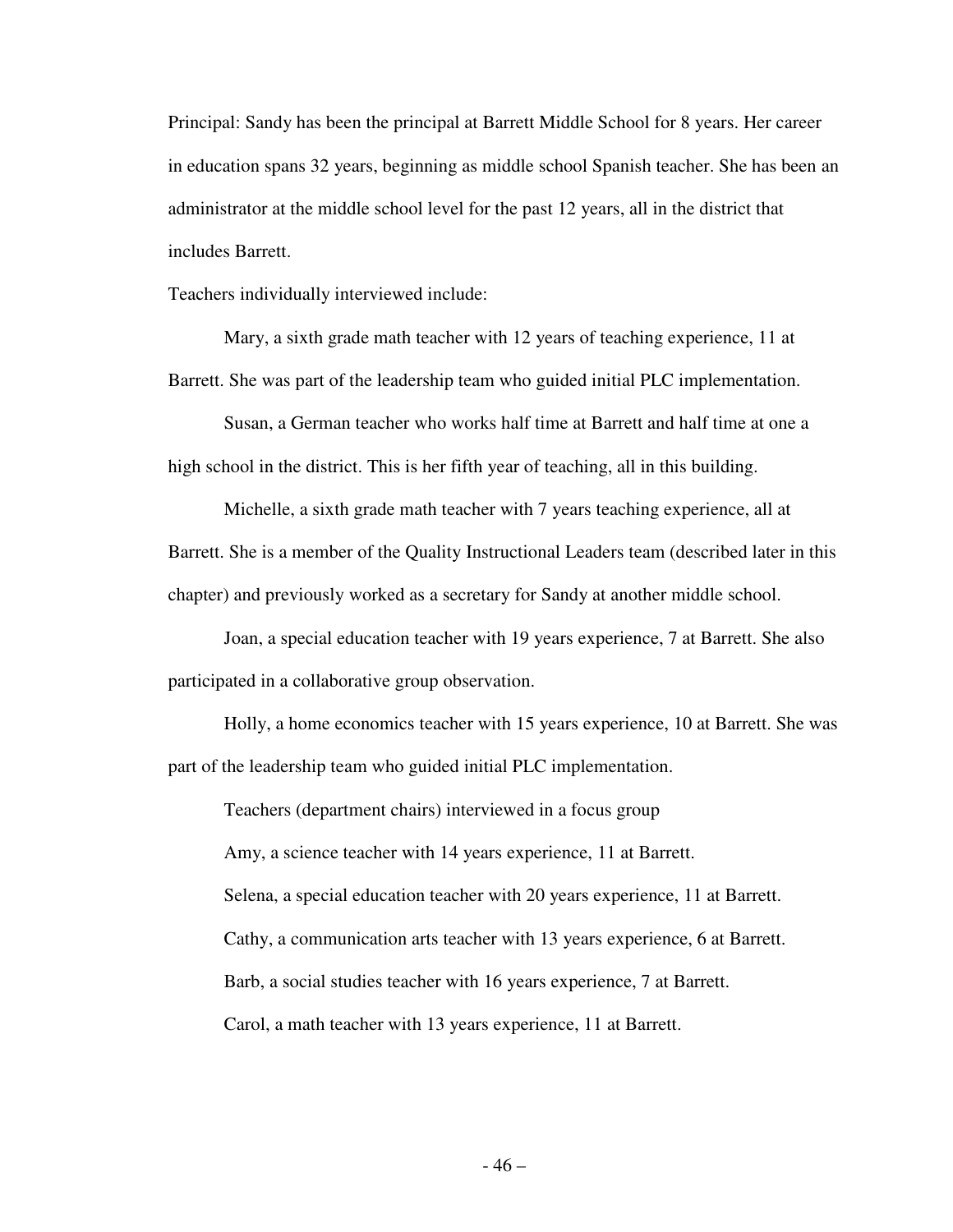#### *Data Collection*

## *Interview Questions*

I developed questions for both individual and focus group interviews based upon the related literature and the research questions developed for the study. Questions were developed following a semi-structured interview protocol (Merriam, 1998). This flexible format allowed for variation in wording and order of questions. This method was best suited for this study given its explorative and interpretive nature. In designing questions that were clear, open-ended, and contained familiar language (Krueger & Casey, 2000), the interviews were structured to yield information directly relevant to the research questions.

 Throughout the interviews, questions were used to probe for additional insights. During question development, I took care to avoid questions that might be leading (Merriam, 1998). General questions began the interviews, followed by questions that were interpretive in nature. Interpretive questions provided the opportunity to "check for … understanding, as well as provide an opportunity for yet more information, opinions, and feelings to be revealed" (Merriam, 1998, p. 78). In addition to interpretive questions, "ideal position" (Merriam, 1998, p. 77) questions were written to develop an understanding of the interviewee's knowledge base regarding the development of PLCs as to well solicit examples from personal experiences. There are many surveys and selfreflection instruments that are part of the knowledge base surrounding the PLC process (DuFour et al., 2006; Hord & Sommers, 2008; Huffman & Hipp, 2003). During the question writing process, these materials were utilized for background information to ensure development of a comprehensive set of questions. In some cases, these references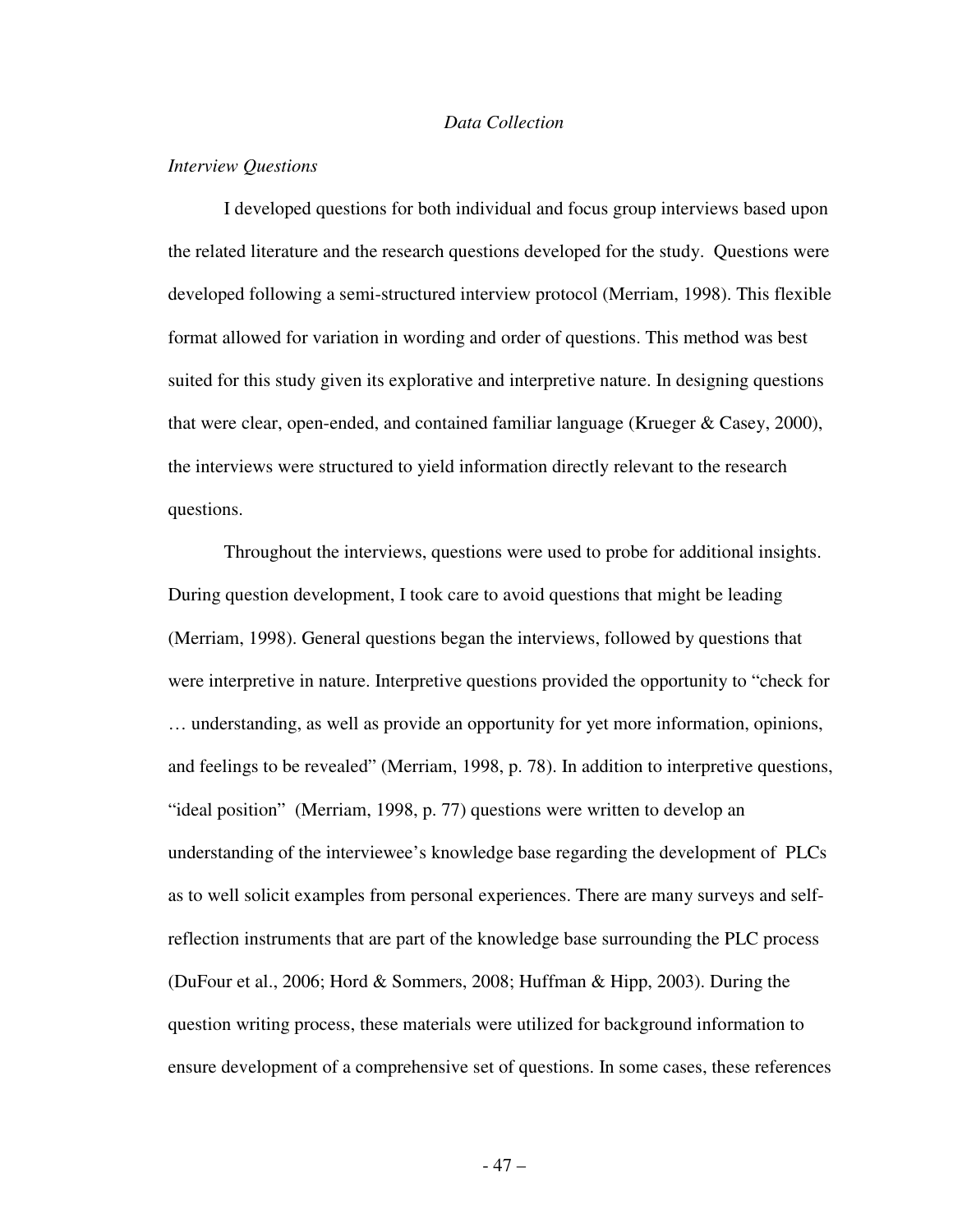were designed for program evaluation, but that was not their purpose in this study. Questions for the interview and focus groups can be found in Appendix D. *Individual Interviews* 

I conducted two interviews with the principal during data collection. The first interview provided general background information and served to deepen the observation process as well as other interviews. The second interview was conducted mid-way through the data collection process and served to provide additional information, as well as clarify earlier information. By utilizing a semi-structured interview, this allowed for some organization, yet provided the opportunity to follow-up with spontaneous questions related to team characteristics and leadership in this context, as well as development of a PLC. The principal interviews provided information on how the school functions as a PLC and the historical context as to how faculty interacted prior to implementing the PLC process. This also provided guidance as to opportunities for data collection through document analysis and follow up focus group questions (Merriam, 1998).

 Individual interviews were also conducted with the five teachers who volunteered. These volunteers were selected after soliciting participation from the entire faculty via email, with the assistance of the principal. Every volunteer was interviewed. Each interview lasted approximately 20 minutes, with questions selected from the same pool of interview questions. In two cases, interview times overlapped, so although designed as individual interviews, some portions of the interviews involved participants as a pair. All interviews took place at the school in order to keep the data collection bounded within the context of the study (Cresswell, 1998).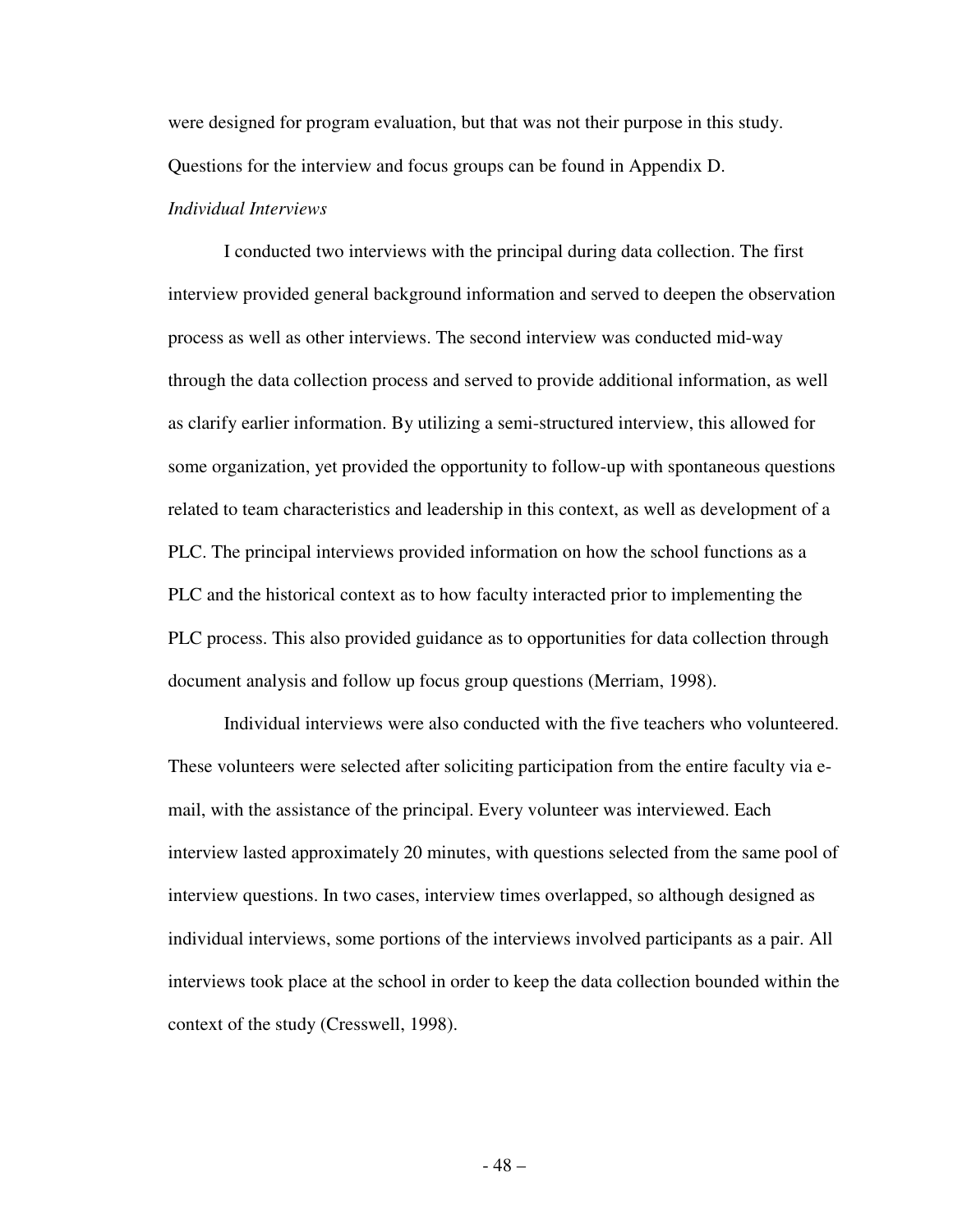As suggested by both Creswell (1998) and Merriam (1998), I developed an interview protocol for use during the interviews. Space was provided for my notes and reflections, but interviews were also recorded and transcribed verbatim with the consent of participants.

## *Focus Group Interview*

A focus group interview served as another mode of data collection. Krueger and Casey (2000) define a focus group interview as "a carefully planned discussion designed to obtain perceptions on a defined area of interest in a permissive, nonthreatening environment" (p. 5). The purpose of a focus group interview is "to uncover factors that influence opinions, behavior, or motivation" (Krueger & Casey, 2000, p. 21). In addition, respondents are more likely to volunteer information in a group of likeminded peers and ideas will likely be generated from the group dialogue (Creswell, 1998; Krueger & Casey, 2000), making it an effective data collection strategy. In this context, a focus group interview was especially useful in bringing out the ideas from the group, particularly because it mirrors the collaborative nature of the PLC process.

The school's department chairs meet weekly to assist in facilitating the ongoing work of collaborative groups, as well as to discuss other leadership responsibilities. A focus group interview was conducted with this group lasting approximately 30 minutes. Another potential focus interview group was the group of facilitator coaches who went through the Statewide PLC Project training process and guided the implementation process for the first 3 years. Discussions with the principal revealed this group was no longer meeting regularly and it was not feasible to conduct this focus group interview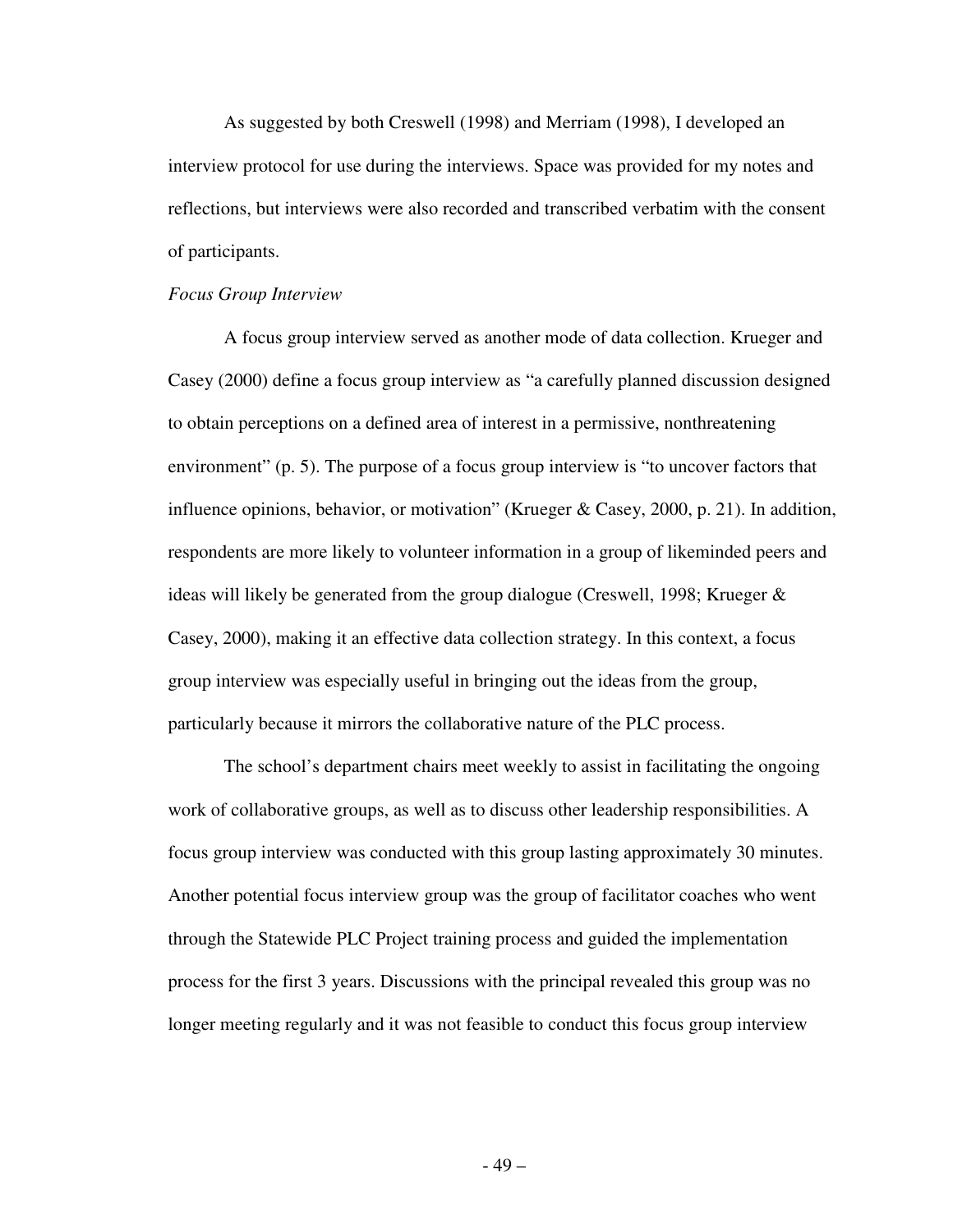All interviews took place at the school, with incentives for participation limited to food and/or PLC-related resources (books) valued at no more than \$100.00. Every effort was made to accommodate the participants' schedules. Establishing trust between myself and participants was critical to obtain meaningful data. I worked to demonstrate shared knowledge and understanding with participants by providing background information and by meeting participants prior to interviews.

# *Observations*

 During a 3 month period, multiple observations of collaborative work and professional development were conducted at the school. In each case, I compiled detailed field notes (Cresswell, 2003) the day of each observation. I developed an observation protocol (see Appendix E) to aid in compiling field notes. Three weekly collaborative group meetings were observed, each lasting approximately 40 minutes. One group consisted of five  $6<sup>th</sup>$  grade communication arts teachers. Another group was two  $7<sup>th</sup>$  grade science teachers. Finally, a group of six  $8<sup>th</sup>$  grade communication arts teachers were observed, which included one special education teacher. In each case at least one participant knew I was to be there. In two cases, the observation was initiated by the principal, the third was initiated by a member of the group who volunteered.

 In addition to small group collaborative work sessions, I observed two whole faculty inservice sessions on days when classes were dismissed early for this purpose. These observations lasted 2 hours each. In one case, the faculty was split into two smaller groups to rotate between two different one hour sessions. In the other observation, the time was split between whole faculty work and department level meetings. During the department level time, I observed eight members of the science department. I also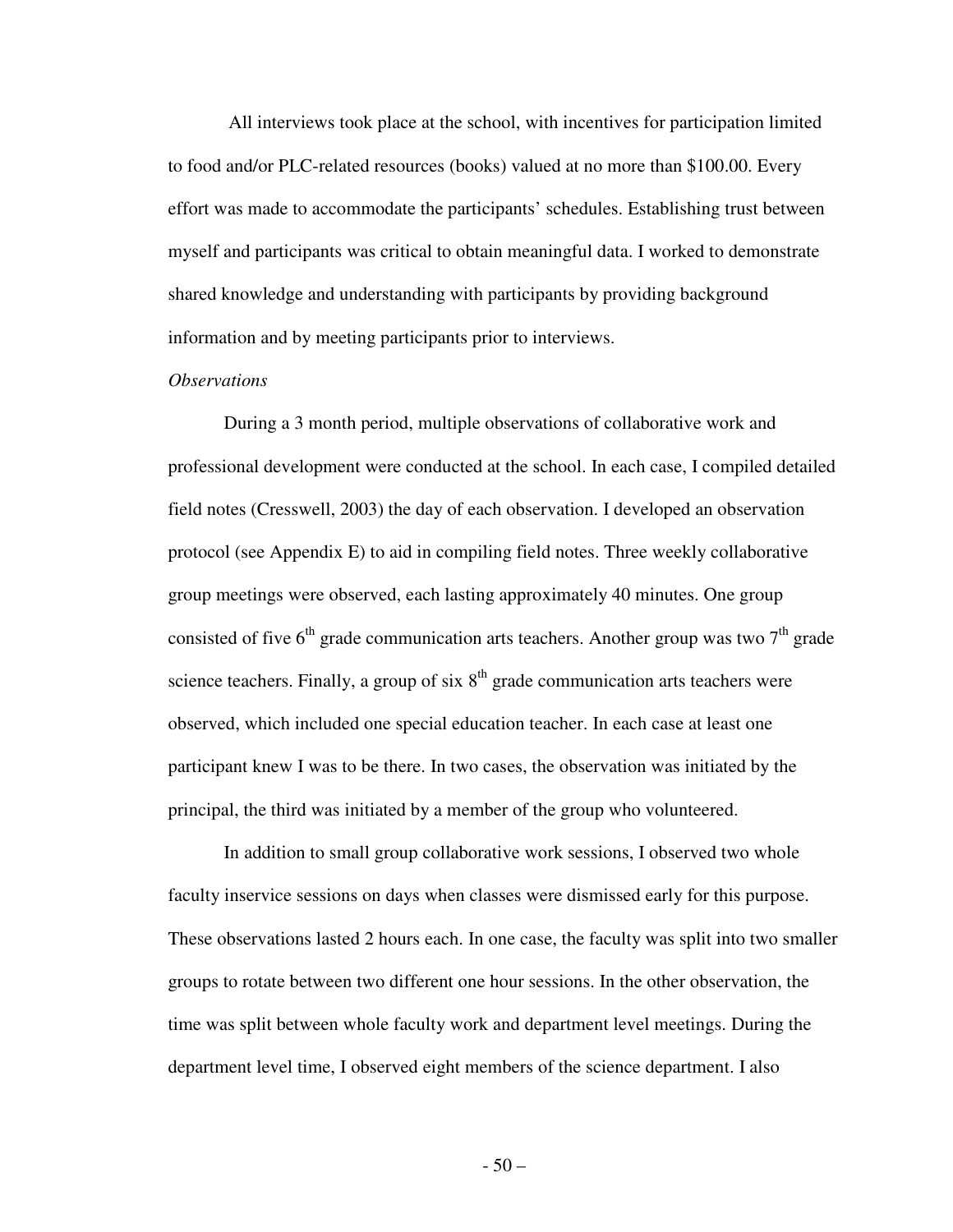observed a presentation by the principal, assistant principal, and special education teacher at a Statewide PLC Conference. The presentation addressed the school's work regarding homework and latework.

### *Document Collection*

Various documents served to triangulate data from interviews and observations (Creswell, 2003; Merriam, 1998). While there are some limitations in the use of documents for data collection and analysis, such as their incomplete nature or lack of clarity to an outsider (Merriam, 1998), data gleaned from documents provided by the school served to provide information that was "thoughtful, in that participants have given attention to compiling and creating them" (Creswell, p. 187). Documents collected included notes taken by individuals, group agendas, minutes of meetings, documents developed for planning and evaluation, forms developed and/or utilized by collaborative teams for their work, and products of collaborative groups (see Appendix F for a list of documents). In some cases, these documents had been gathered by the original leadership team near the end of their 3 year training cycle for the purpose of an onsite evaluation conducted by PLC specialists. While nearly 2 years had gone by since these documents had been created and compiled, this collection served to add historical context, and in many cases, reflected current practice. In other cases, documents were collected from participants who described them in interviews. Also, some documents were collected during observations. In the case of the collaborative meetings held before school, document collection was sometimes difficult because teachers were leaving to begin class for the day and did not have time to provide additional copies of documents.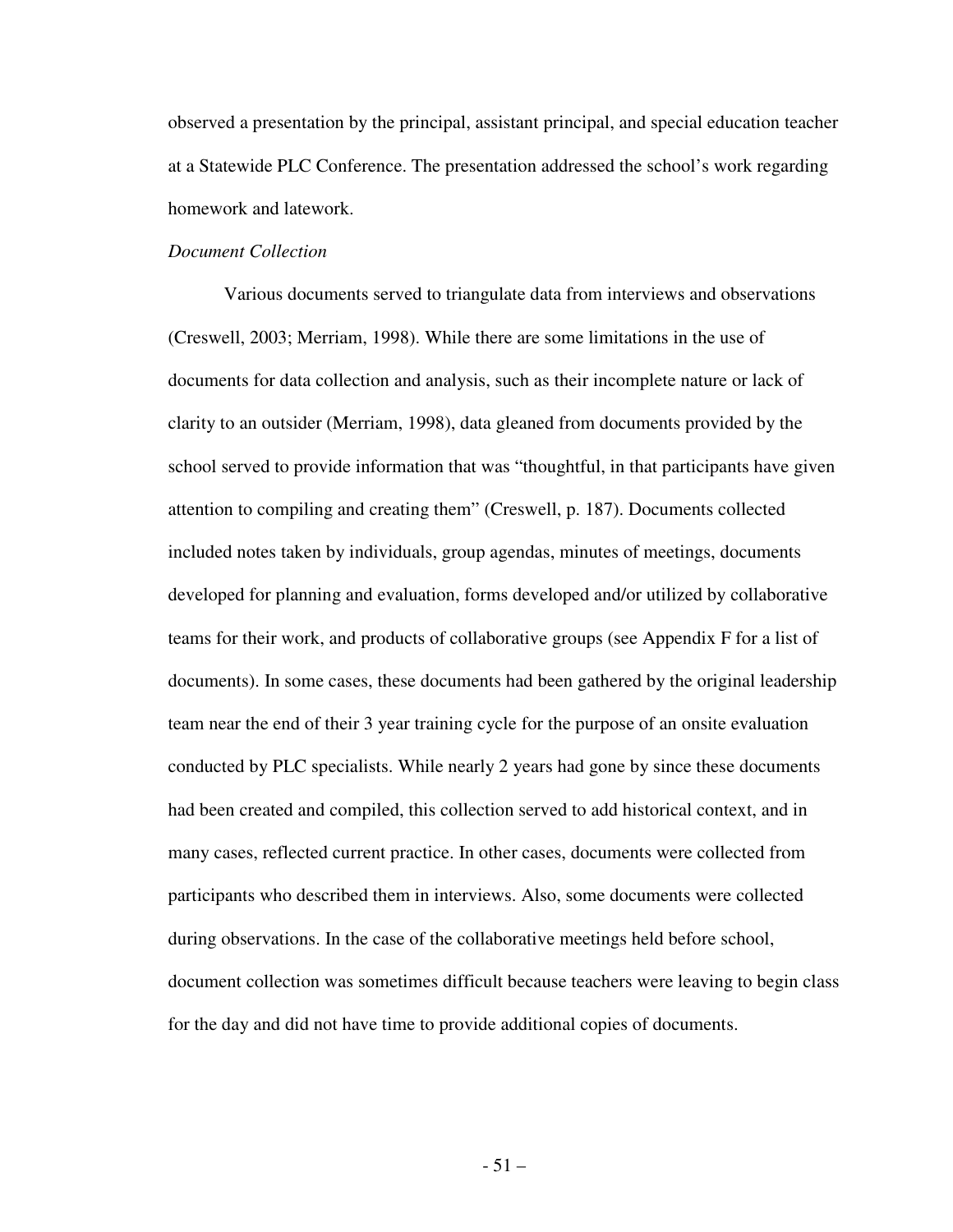#### *Data Analysis*

Creswell (2003) described data analysis as "an ongoing process involving continual reflection about the data asking analytic questions …It is not sharply divided from the other activities in the study" (p. 190). In keeping with this description, I began to examine and reflect on data from interviews, observations, and documents throughout data collection.

Following the transcription of interview recordings, interview data were examined to develop a broad, general view of possible patterns (Cresswell, 2003). Following this examination, I coded the data according to the categories that emerged (Creswell, 2003; Merriam, 1998). Next, I examined and coded the documents obtained in the same manner. The coding process emerged after careful consideration of the interviews, observations, field notes, and documents, while also considering the related literature presented earlier in the study.

As part of describing the findings, I included a detailed description of the school, being careful to protect the school's identity. The patterns that emerged from the data were described, along with my analysis. Creswell's (1998) description of the data analysis spiral is a useful representation. I first read and reflected on the data, including written reflection, then shifted to the "describing, classifying and interpreting loop" of the spiral (Creswell, 1998, p. 144). The result of this cyclical process is a synthesis of what has emerged from the process of implementing PLC at this school.

#### *Dependability and Trustworthiness*

Given that the researcher is an instrument in qualitative research (Creswell, 1998; 2003; Merriam, 1998), my own dependability and trustworthiness is of primary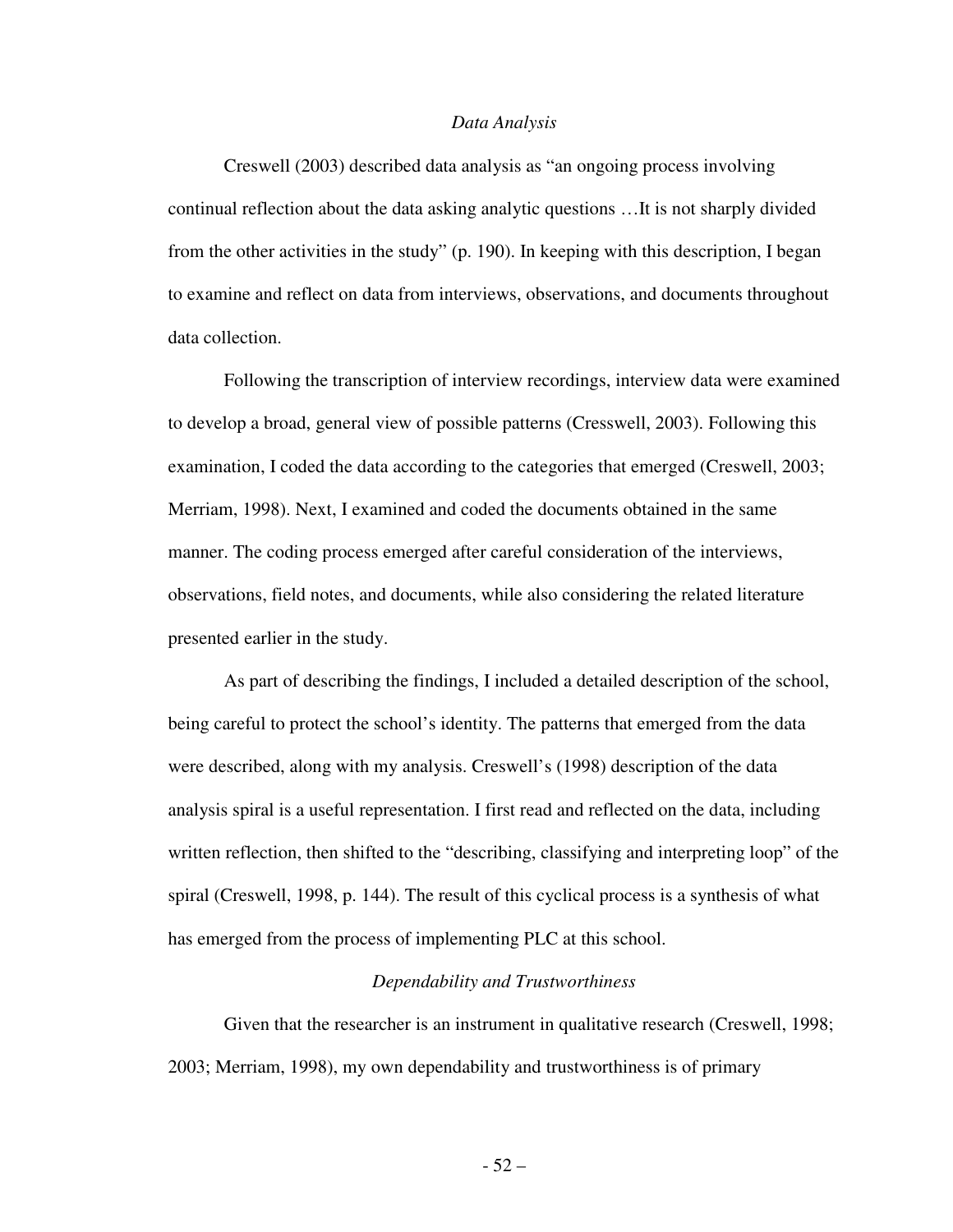importance. During my years as a classroom teacher and reading specialist, as well as through my studies in my doctoral program, I have come to value collaboration and adult learning and see these processes as key to organizational improvement. My recent work as a professional learning communities specialist has affirmed this belief. These values will naturally influence my perception and interpretation of what has occurred at these schools.

Since the region I work in only recently began providing PLC implementation services, the participating school in the study came from another part of the state and I had no previous involvement with it. However, my professional experiences in education and as a PLC specialist enabled me to relate to and communicate with participants in this study. Shared experiences and a common vocabulary formed the basis for a deeper understanding on my part of the PLC process in this school.

As part of this research process, I conducted the study in an organized and systematic way. Creswell (2003) and Merriam (1998) both delineate methods for ensuring the dependability of data in qualitative research. Several of these methods were used in this study. Data obtained from individual interviews, focus group interviews, and documents facilitated triangulation of multiple data sources. In addition, I used both peer and advisor review throughout the data analysis process to enhance trustworthiness and credibility. In describing the finding of the study I used *rich, thick description* (Merriam, 1998) to present a clear detailed picture of the situation and findings. I also included negative or discrepant information where appropriate (Cresswell, 1998). All of these strategies were used to enhance the overall trustworthiness of my study.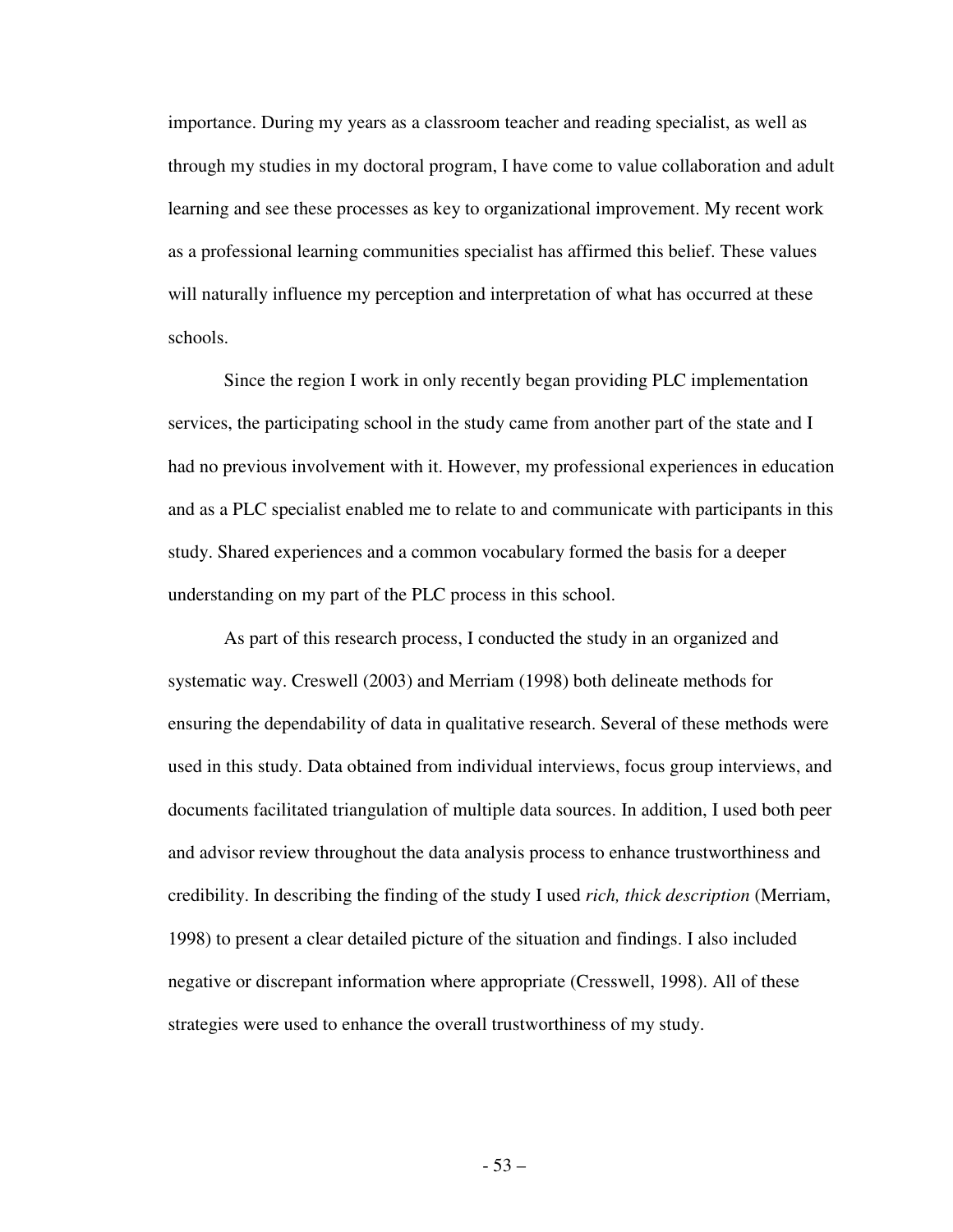#### *Ethical Principles*

Ethical principles for conducting qualitative research guided this study (Cresswell, 1998; Merriam, 1998). Following approval of this proposal by my doctoral committee, permission to conduct the study was obtained through the Institutional Review Board of the University of Missouri. Before conducting interviews, observing, or collecting documents, I contacted potential participants personally to secure their participation. As mentioned, each participant signed a consent form that fully disclosed the nature and purpose of the study, the way findings will be disseminated, and the use of this study as part of my doctoral program. The only demographic data that were collected were related to years of teaching experience, years of experience teaching in the school under investigation, and experience in teacher leadership roles. Pseudonyms were used for the school as well as participants in discussion of the findings.

As mentioned, interviews were recorded and transcribed digitally. After transcription, original digital recordings were destroyed. Copies of interview transcripts and observation fieldnotes are kept in secure electronic locations. Documents obtained for analysis will also be stored in a secure location. All will be kept for 3 years as mandated by the Institutional Review Board. I maintained the confidentiality of all participants throughout data collection, analysis, and the description of the findings. Finally, as an instrument of data collection, I will maintain a personal commitment to balanced and credible analysis and discussion of the findings. My purpose was simply to answer the research questions and I tried to avoid, as much as possible, any preconceptions about what I would find.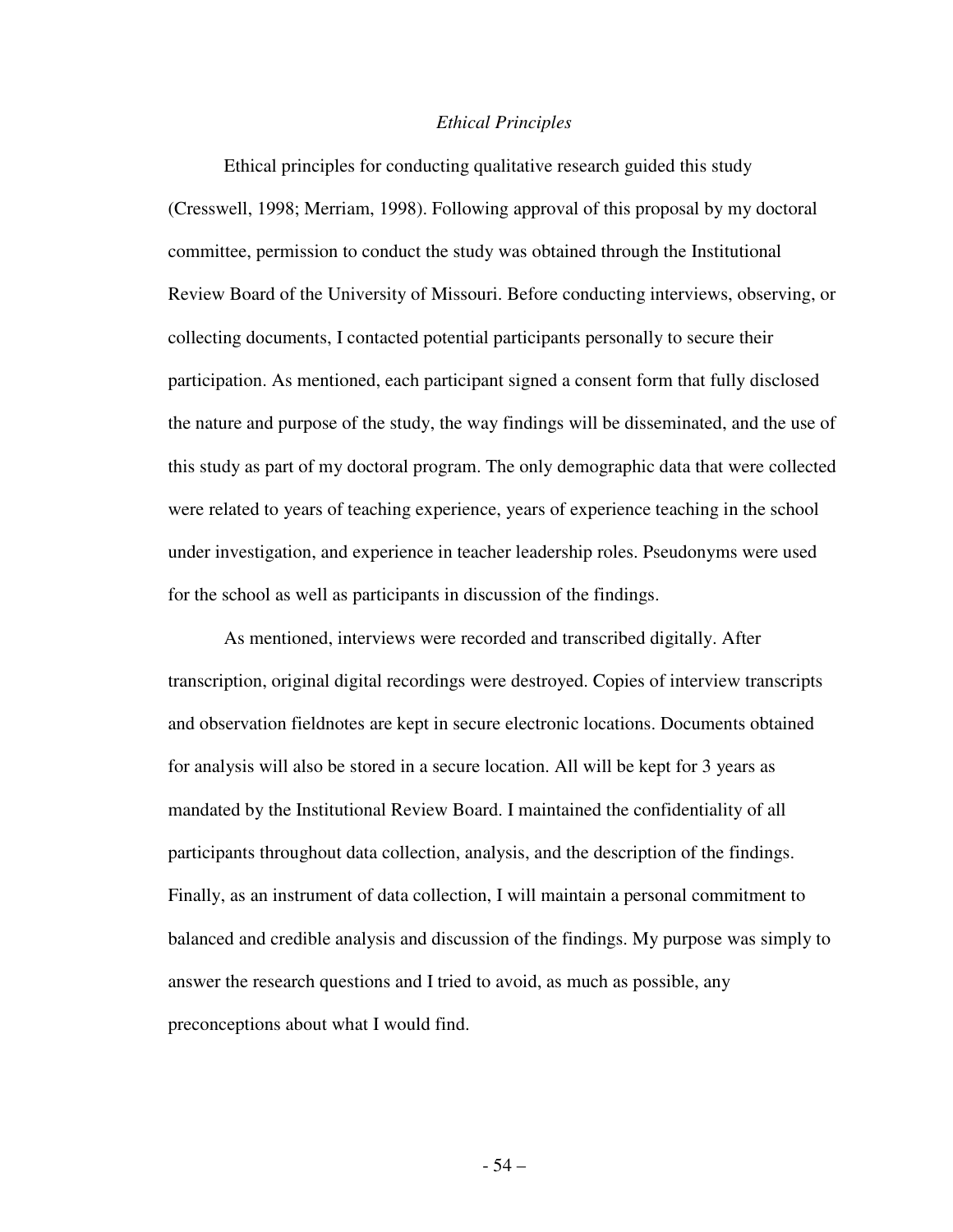# *Summary*

In chapter three, I described the research design for this case study. I described preparation for the study, including formulation of the research questions, selection of participants, and development of interview questions. I explained the data collection and analysis process, as well as the provisions for dependability and trustworthiness and the ethical principles guiding the study. In chapter four, I will provide an in depth description of the school under investigation, as well as the findings of the study organized by relevant themes which emerged.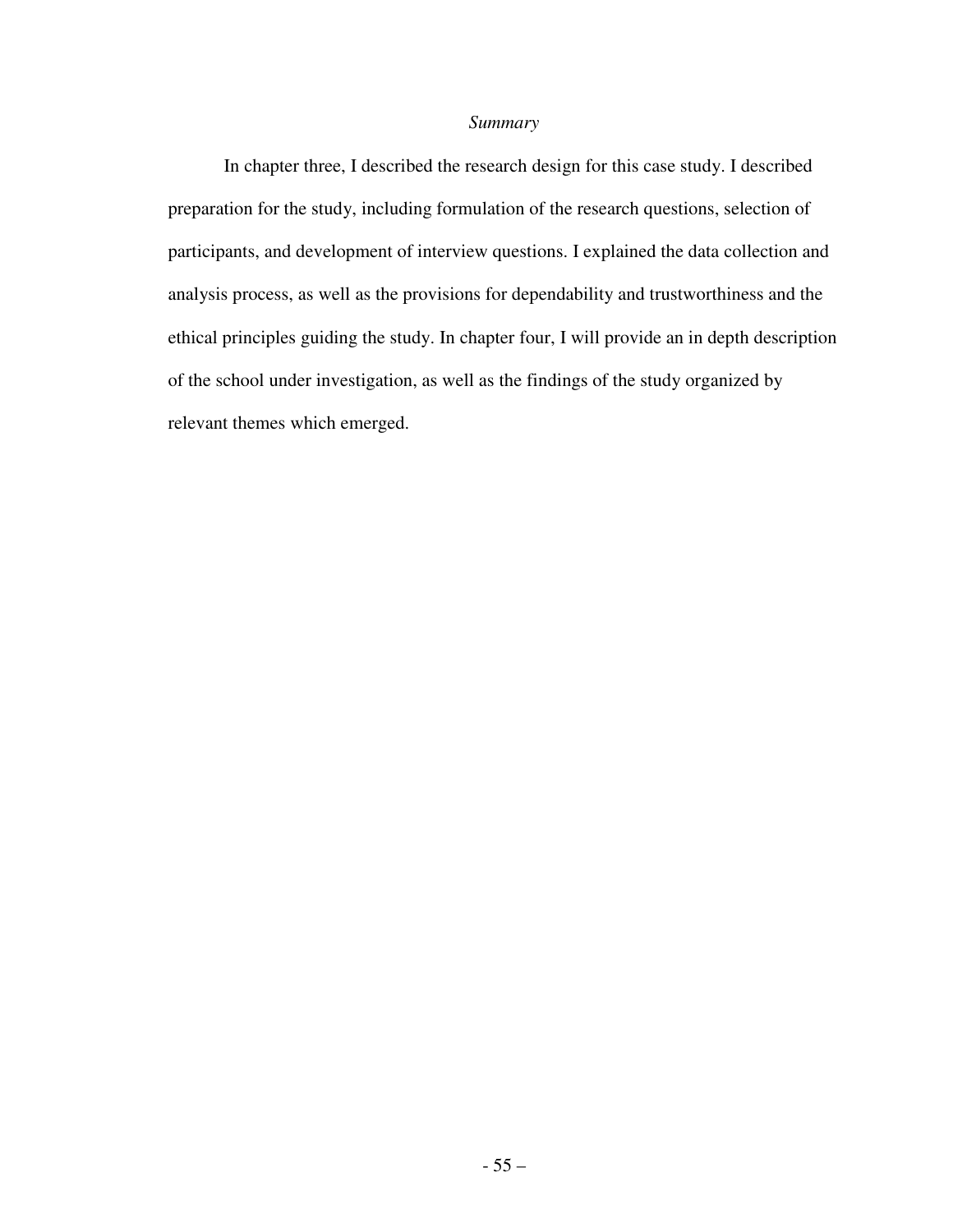#### CHAPTER FOUR

### Results of the Study

 As described in chapter three, data collection included observations, interviews and document analysis. When data from these sources are examined in a holistic manner, multiple themes emerge to present a comprehensive picture of the school and address the research questions. While some overlap among themes may be found, each presents a unique perspective relative to the overall case study. In this chapter, the setting for the case study, as well as themes that emerged from the data collections are examined.

# *Setting for the Case Study*

# *Description of the School*

 Barrett Middle School opened 11 years ago as one of five middle schools in a growing suburban district which serves approximately 22,000 students. Construction of the building was spread out over 3 years, due to financial difficulties the district was facing at the time, and many staff were hired from other schools in the district. Currently the school houses 893 students in grades 6, 7 and 8., is served by 63 faculty members and 20 support staff members, and is lead by a principal and two assistant principals.

 The student population is 90% Caucasian, 7% African American, 2% Asian, and 1% Hispanic. The current free/reduced lunch rate is 14%, up from 8% one year ago. Special education students make up 7% of the population. Over the past 5 years, building achievement levels at Barrett have been comparable or higher than other district buildings and have exceeded state averages in math and communication arts.

 The current principal, Sandy, has been here for 8 years. She was previously a principal at another district middle school, and has a total of 32 years experience in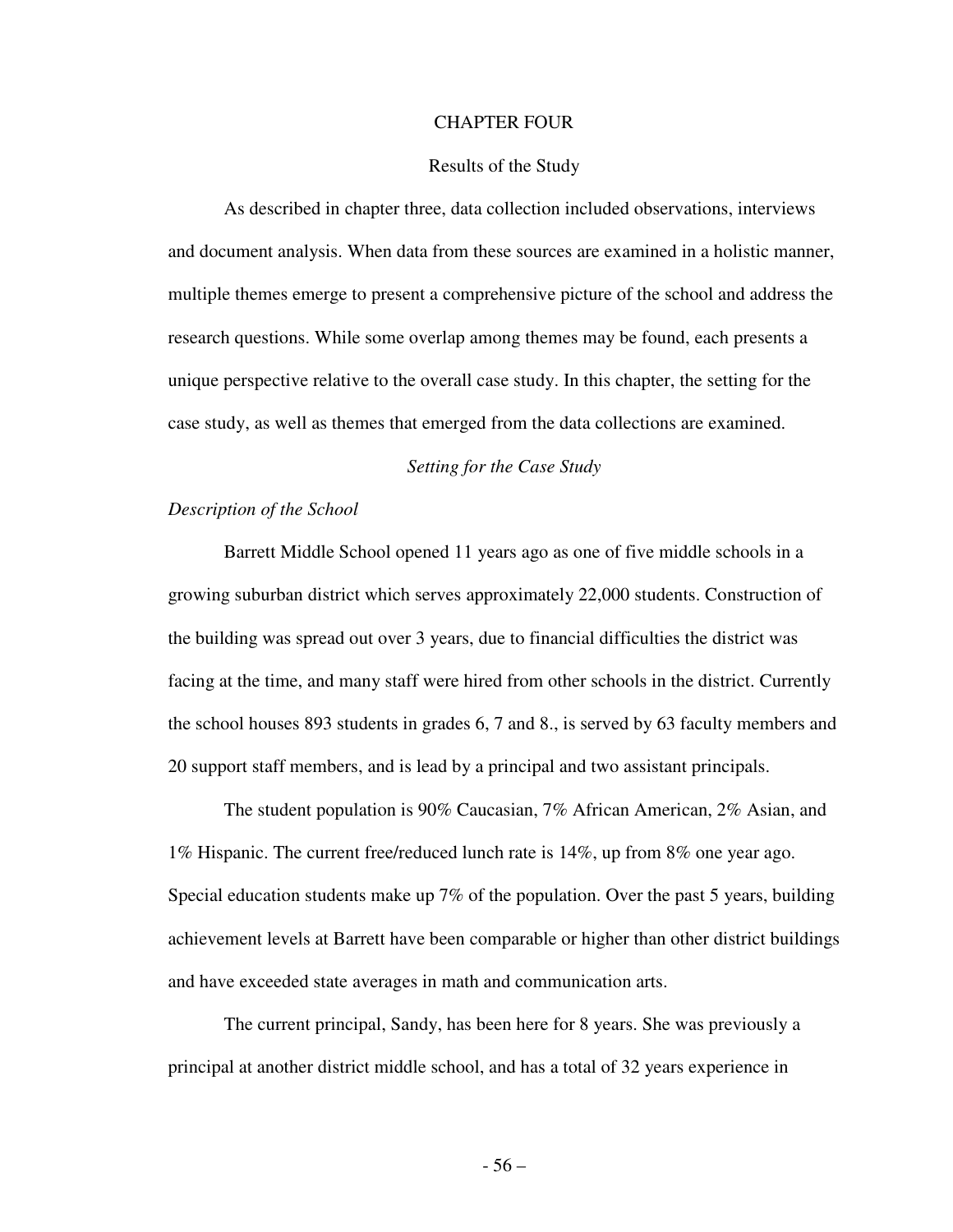education. One assistant principal has been here for 4 years, joining the school from another assistant principal's position in the district; the other has been here for one year. The building has a low attrition rate, replacing only three staff members in the last 2 years. In two cases, staff members left because they were moving. In the third case, a teacher who had been teaching two subjects had the opportunity to teach one subject in another district middle school.

 With respect to scheduling collaborative time, it is important to understand the current schedule, as well as a limited historical perspective. The school operates on a traditional, 7 periods per day schedule, with teams of four core subject area teachers serving groups of students. These four teachers have their planning period at the same time, to enable collaboration and communication regarding students. This team of content area teachers is expected to meet regarding specific students during their common planning period. Until approximately 7 years ago, the district utilized a middle school model. In the middle school model, core teachers had two planning periods per day, one devoted to individual planning, the other set aside for team planning. The teams were able to collaborate regarding students, but not within content areas. This additional planning period for core teachers was eliminated due to budget cuts.

 In addition, the day begins with a 20 minute period called academic lab. In this class, students work on homework, receive tutoring on an as needed basis, have character education lessons, as well as participate in self selected reading on a rotating basis. One morning each week, some academic labs do not meet. Instead, those students stay in the gym so teachers may collaborate in small groups. For example, the two seventh grade science teachers collaborate, rather than the whole science department. Department level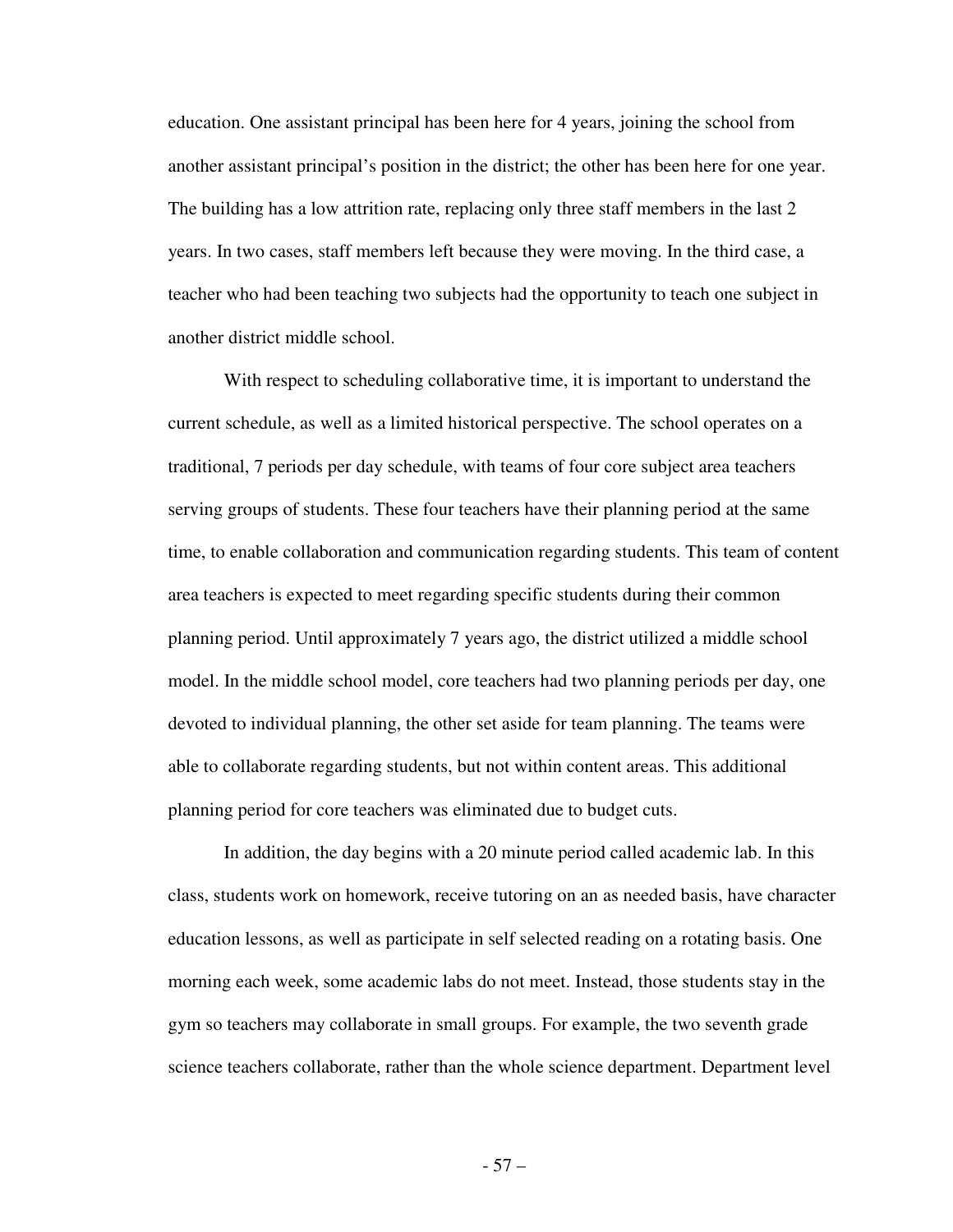meetings are held at other times. The number of students staying in the gym is divided evenly between the 5 days, and some staff are regularly assigned to supervise the larger group of students, rather than to supervise an academic lab.

# *Context for Implementation*

 The principal at Barrett Middle School began learning about PLCs about7 years ago. She attended a conference in Lincolnshire, IL, sponsored by Rick DuFour and his associates. Her district initiated involvement in this conference, which she attended along with other district teachers and administrators. She was enthused about the process, but wary of throwing out a new concept to her building:

 I had in mind to start the process and not really label it as professional learning communities, because at the time the district had been pretty scattered with 'let's do this, and then let's do something else,' and I thought that if I came back to the faculty and even threw out the term PLC, it wouldn't work.

 The principal began the process of reexamining the school mission, which had been developed 4 years earlier. Around the district, more and more buildings were involved in the PLC process, and her building was among several that applied for a grant to participate in the Statewide PLC Project. As awareness for the process grew at Barrett, as well as other buildings around the district, and as district leadership became more vocal in support of PLCs, she began using the term PLC in connection with some of their building wide activities.

 After receiving a grant, the building sent a team of seven faculty members to the initial summer conference for the Statewide PLC Project, the kickoff event of a 3 year process. This leadership team attended monthly regional training sessions with other area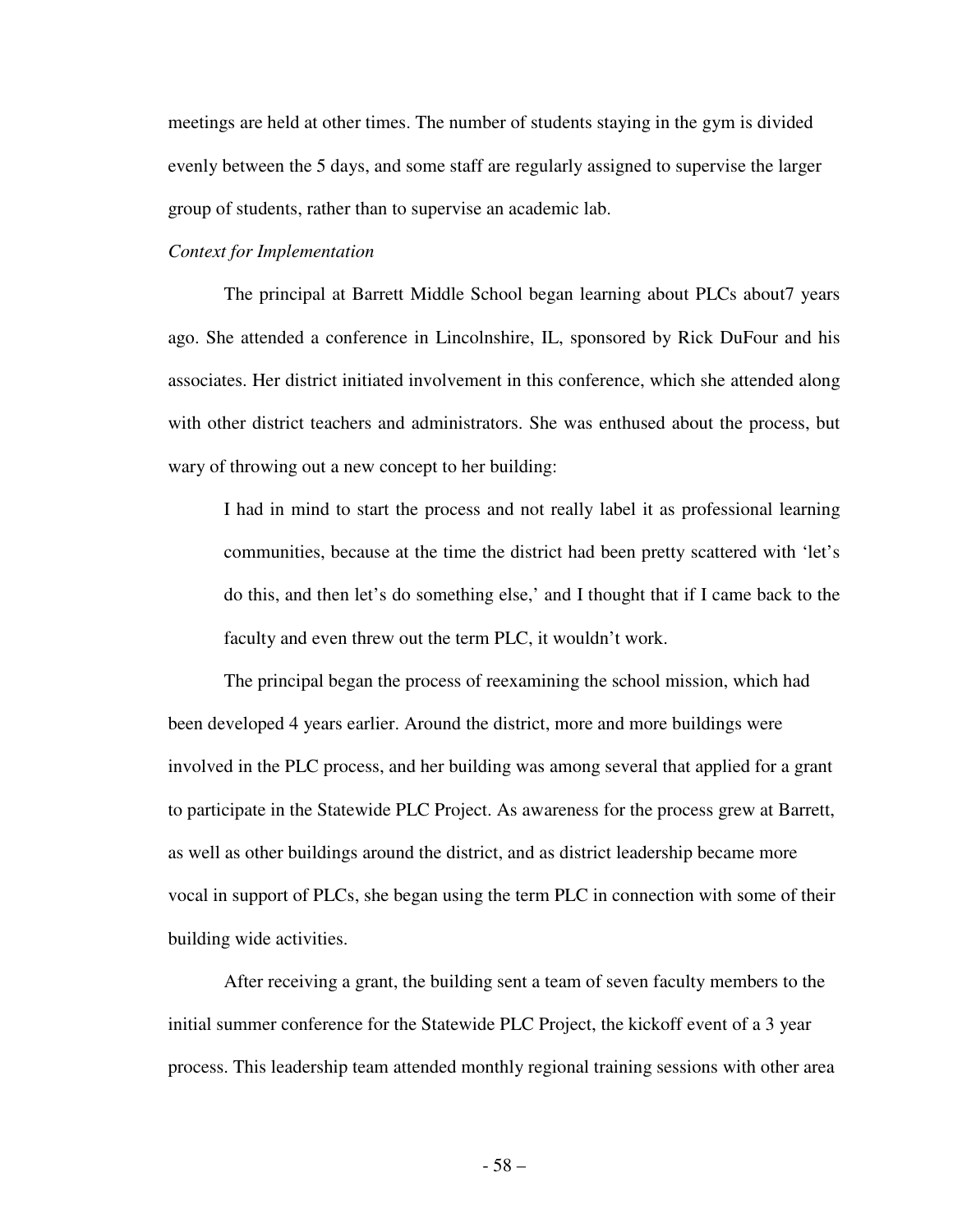schools for that school year, four trainings in the following year, and two the year after that. In addition, school representatives attended a statewide conference that included breakout presentations conducted by other schools involved in the process. These training sessions were conducted in a train-the-trainer format, with members of the leadership team expected to pass along information and skills to the schoolwide faculty. After the initial training process was complete, Barrett continued to participate in the statewide conference, both as participants and as presenters, and also attended a networking session once each year with other schools from their cohort group.

#### *Themes Emerging from Data*

# *District Influences*

 Examination of data revealed several key sources of district involvement that influenced the implementation of the PLC process, both in ways explicitly addressing PLCs and in one way related to professional learning in general. The current commitment to professional learning communities at the district level is readily apparent, both from documentation on the district's website (including its 5 year strategic plan), as well as in interviews with staff members.

 The district has provided training designed to improve implementation of this process in many ways. As noted earlier, the district initially sent the principal, along with other personnel from the district to a national conference presented by Rick DuFour and his colleagues. In addition, the district provided workshops conducted by a teacher from a DuFour's high school during the summer of 2003. Faculty members were able to attend these workshops as part of ongoing staff development opportunities in the district.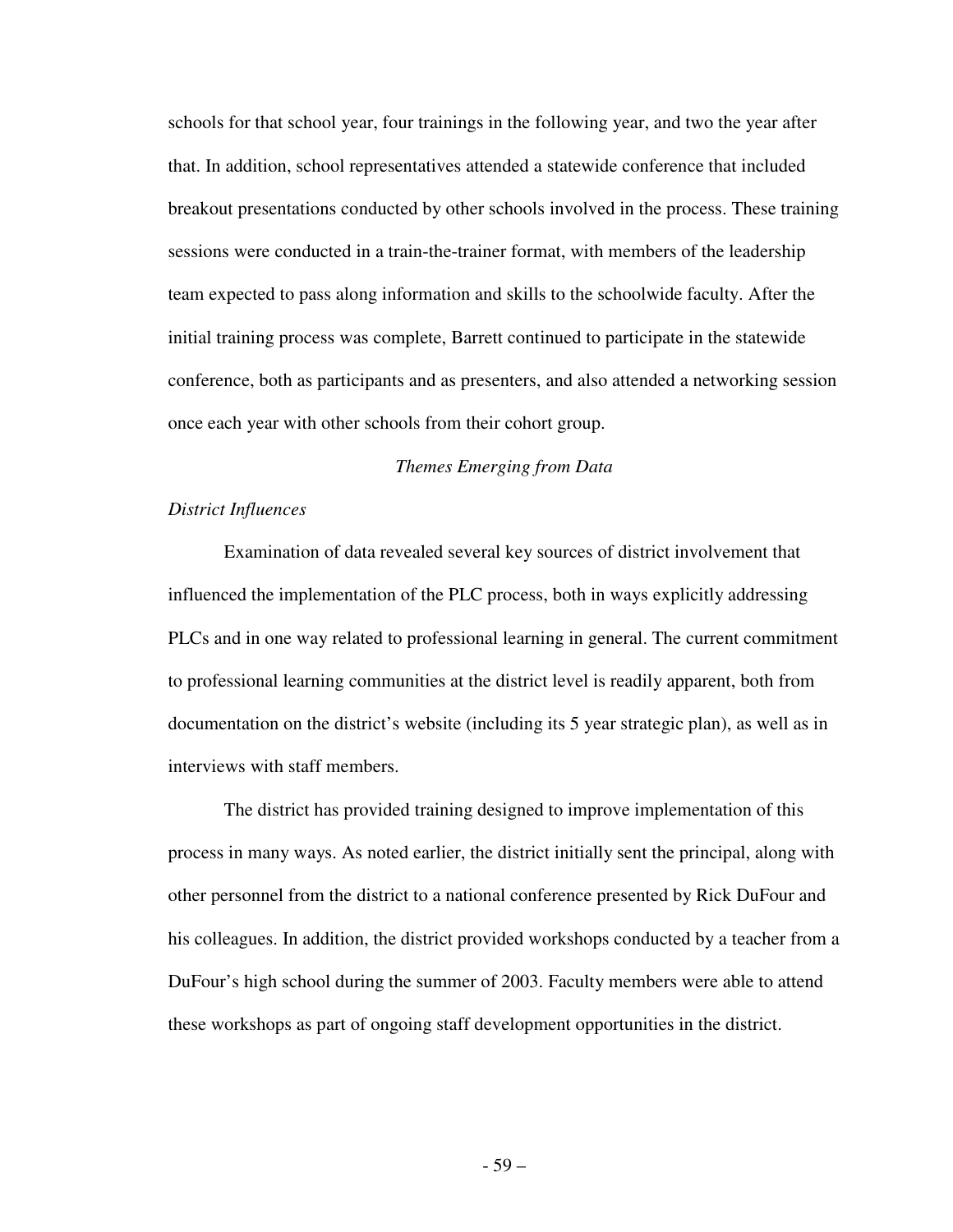Barrett Middle School was one of the first schools in the district to undertake the 3 year training process from the Statewide Missouri PLC Project. Interviews with the principal and staff members indicate the ongoing training process was valuable to the school. Specifically, the principal noted the value of networking with other area schools, both from this district as well others, as well as the personal accountability of meeting regularly as part of a larger group. When the first year of training was complete and the training sessions occurred less frequently, she missed participating in the training sessions as often. In the years since then, each of the 22 buildings in the district has gone through this process, some at district expense when grant funding was no longer available. Statewide PLC Project training sessions for the leadership team from Barrett centered on activities designed to help the faculty as a whole develop a common mission and vision, conduct data analysis for the purpose of goal setting, examine and refine curriculum, develop quality common assessments, and develop structures for students who are not successful academically. As part of ongoing training, the building received support from state PLC specialists in the form of regular visits to the school and consultation with the principal and leadership team.

 An examination of the district's website also indicates a level of commitment to the PLC process. For example, Professional Learning Communities are included as part of the district's comprehensive school improvement plan. In addition, in the building specific information provided on the website, each building explicitly states their mission, vision, values, and goals. The district also regularly hosts conferences related to PLCs during summer months. Most of the faculty members at Barrett Middle School have attended one of these 3 day local workshops sponsored by the district; these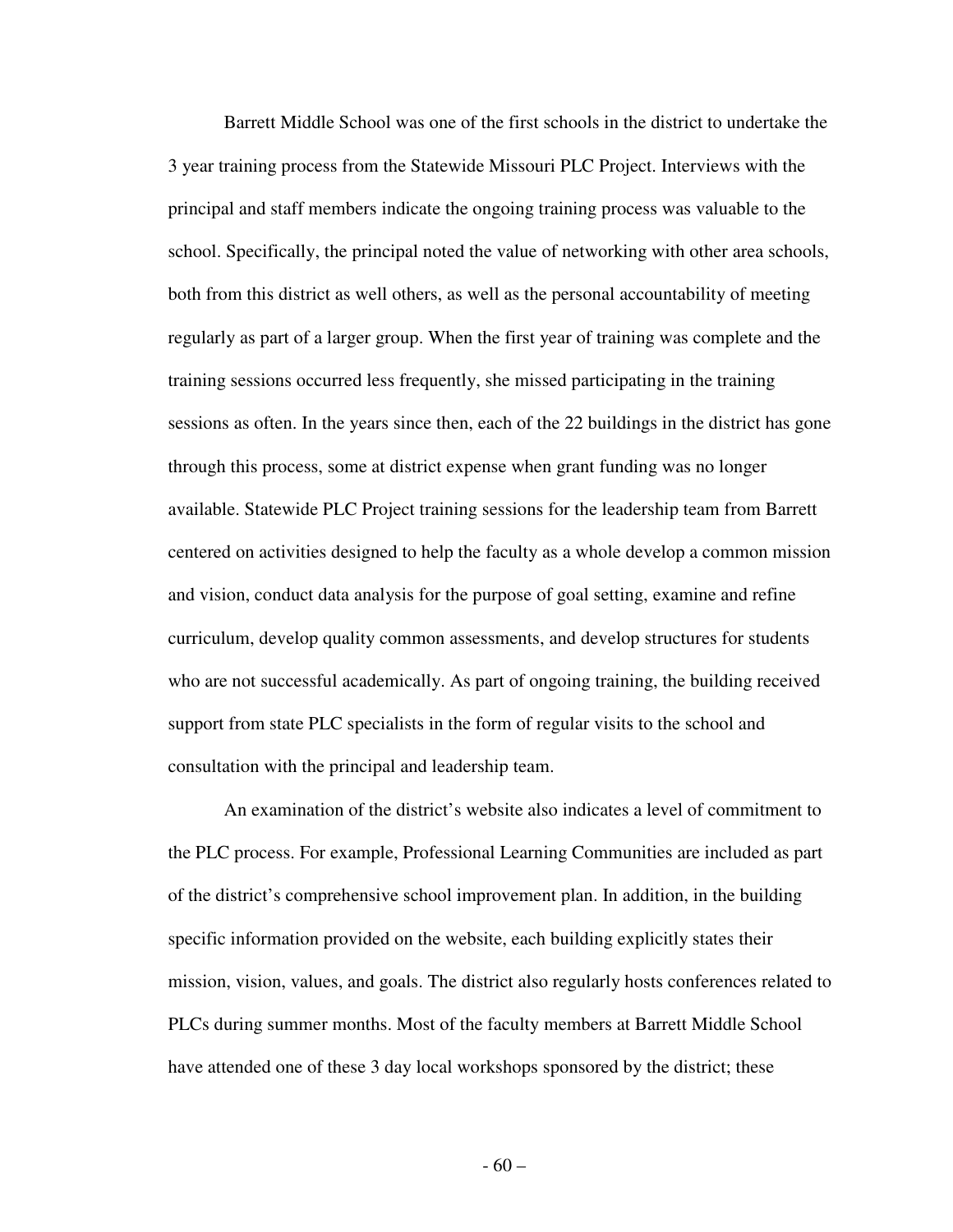workshops are conducted by a team of trainers associated with Rick DuFour. The principal, as well as department chairs, point to the value of the faculty at large participating in these conferences. They report faculty members attending the conferences come back more enthusiastic toward the process, and often feel like Barrett is a more collaborative PLC than they realized. The district has also partnered with a local university to provide graduate level courses on PLCs. A comment by Susan, the German teacher, indicated she was making a connection between course content and her collaborative work. During an interview, Susan specifically referenced content from the course related to collaborating with other adults, "she [the instructor] said to presume positive intentions, assume they're trying to make things better." This example indicates application of collaborative knowledge from district sponsored training in small group collaborative work.

In addition to providing training, the district has also encouraged, mandated or provided time to collaborate on an ongoing basis. Beginning in 2005, the district mandated that all buildings in the district schedule collaborative time for 45 minutes each week. Initially, building leaders were instructed to schedule time according to the specific needs of each school. Two years ago, the high schools requested, and were granted, an early dismissal time one day each week for collaborative time. This year, the middle schools in the district requested, and were granted, similar time. As part of this decision making process, the district required 75% of the middle school staff to support this, through a written survey. Only after teacher support was in place did the district agree to change the student bussing schedule to accommodate a weekly early dismissal.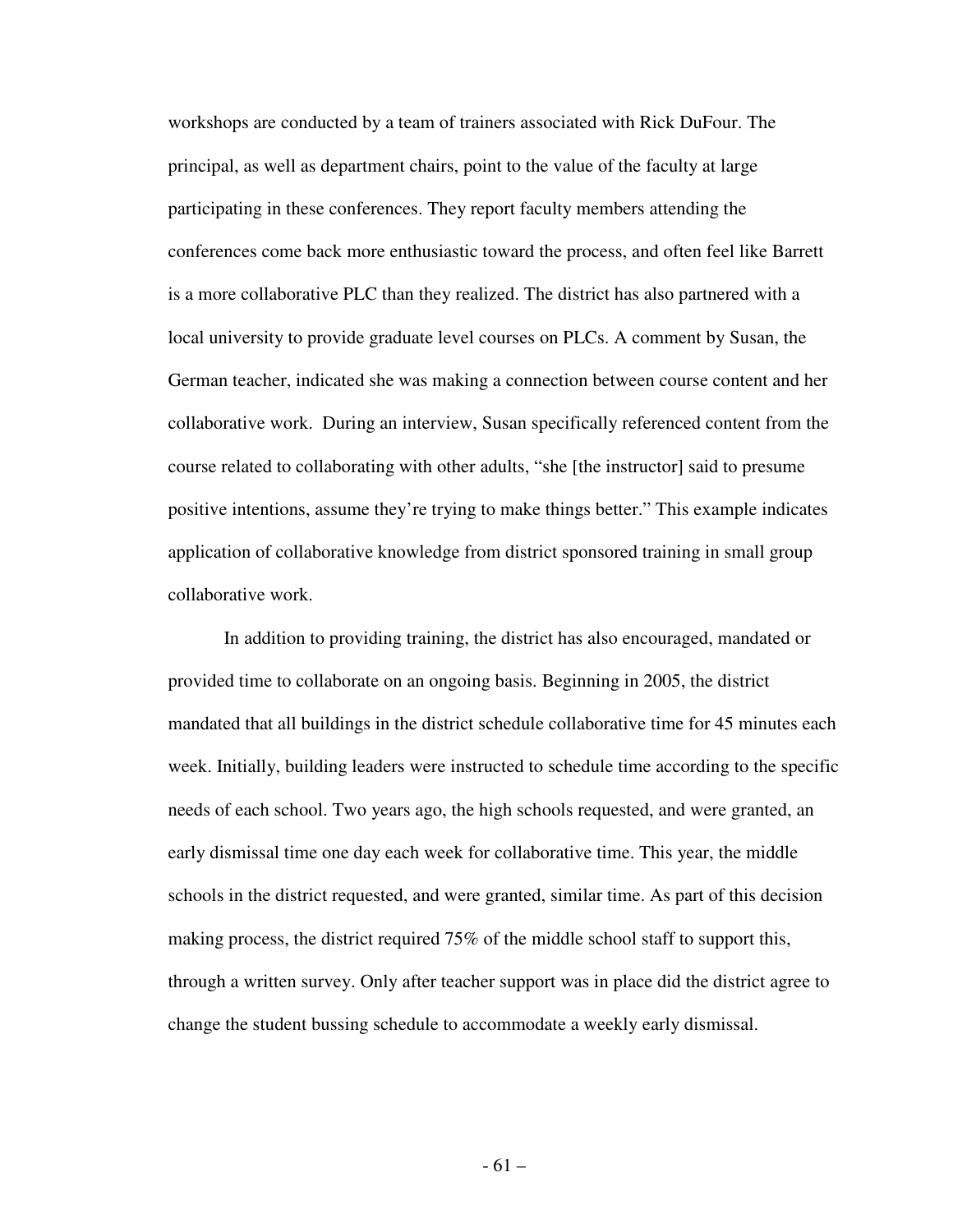The district has also influenced PLC development through a related program, the QuIL program, which was repeatedly mentioned during interviews and noted during observations. Four teachers from the building were selected and trained in an ongoing manner regarding nine broad instructional strategies based upon research by Marzano, Pickering, and Pollack (2001). These teachers are part of a cohort group from every building in the district. Teachers were selected for this based on an application process. Applications were reviewed by principals and a subcommittee of the district professional development committee. They are paid a stipend to meet regularly after school with the Director of Adult Learning and use a train-the-trainer format. It is their responsibility, in collaboration with the principal, to take this training back to staff at their building. Generally, they provide training to staff during the monthly early dismissal inservices.

 Initially, the group began meeting last school year, with the intent to focus on Marzano's work for one year, then another topic for the current year. Largely because of teacher input, they have continued to focus on Marzano's strategies for a second year. Teachers felt they still had more to learn, and implementation and use of these strategies were not yet at a high level, so the district agreed it was in the best interest of all to continue the work that had already begun.

 Also, 8 early release days are scheduled this year. Two hours of professional learning takes place on each of these days. During data collection, I was able to observe 2 of 3 scheduled days. Rather than dictate tasks for this time, the district allowed building level control for planning these days. "I meet with the QuILs (Quality Instructional Leaders) at least monthly after school, and we discuss and plan for the inservice time," said the principal. In the cases, inservice time was facilitated by teacher leaders. In the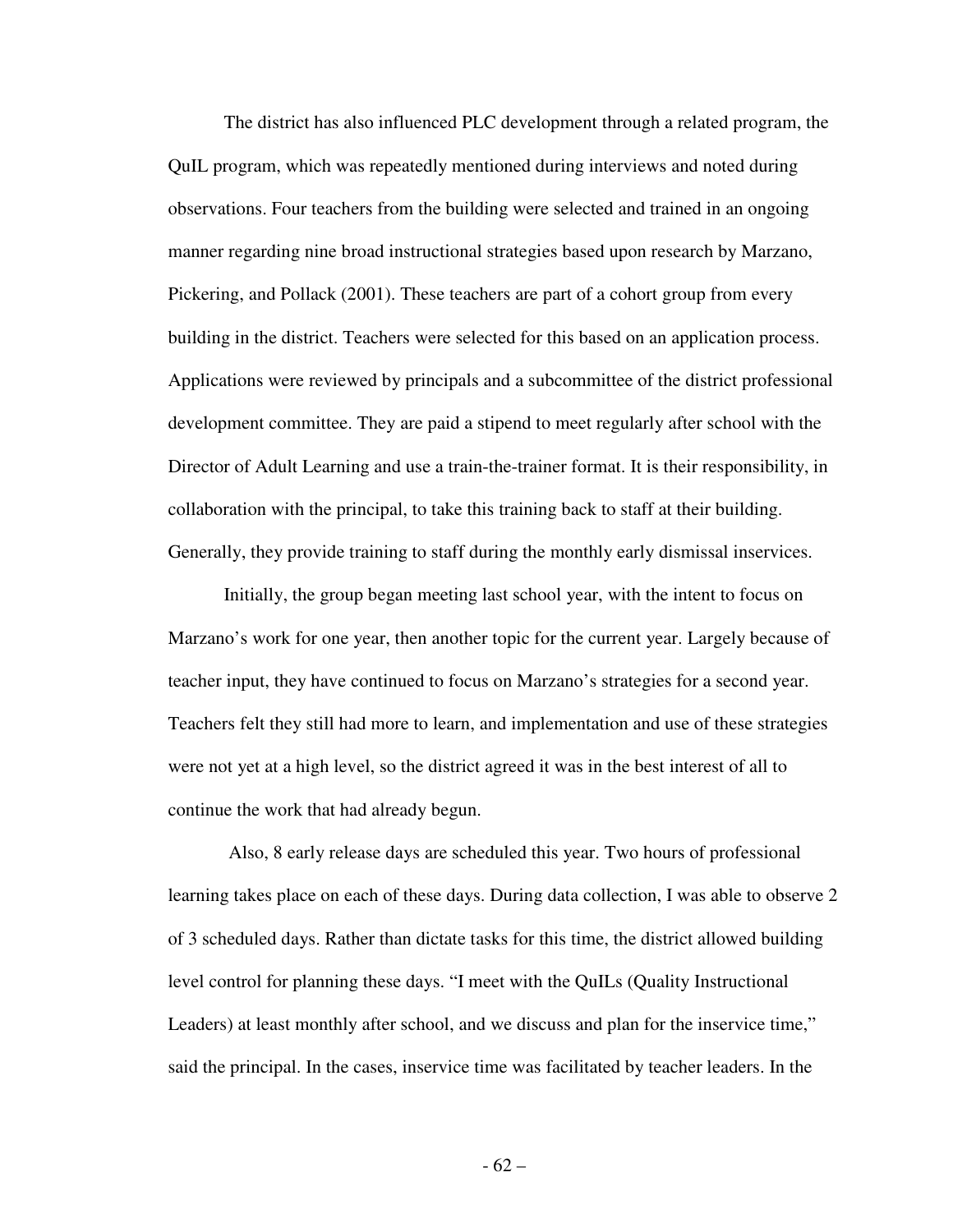other case, some time was spent as a whole faculty, before breaking up into departments for more in depth collaborative work.

### *Principal Leadership*

 Throughout data collection, the leadership of the building principal has emerged as a contributing factor to the implementation of PLCs. There is compelling evidence to indicate she has deep knowledge and understanding of the collaborative work in which she expects teachers to be involved, has a real sense of the level of commitment and understanding of teachers regarding PLC implementation, places a high priority on professional learning for staff, and continuously brings attention to their collaborative work and how it relates to building goals. In addition, she has had a relatively long tenure as principal (8 years), and based upon interview and observation data, appears to have a positive relationship with staff.

 Interviews with Sandy indicated she is keenly aware of her teachers' collaborative work. She readily provided information regarding the 18 groups who collaborate each week, particularly in groups that face challenges from reluctant members. Interviews with teachers affirmed this, particularly for those who are in groups that are less cohesive. She gives feedback to groups regarding the specific work in which they are involved, demonstrating a high degree of knowledge regarding the grade level expectations and depth of knowledge needed to be addressed in writing common assessments. During the 5 years collaborative groups have been meeting, each group has used a form to record the work that took place during their collaborative meetings. Sandy regularly reviews these and provides specific written feedback to groups.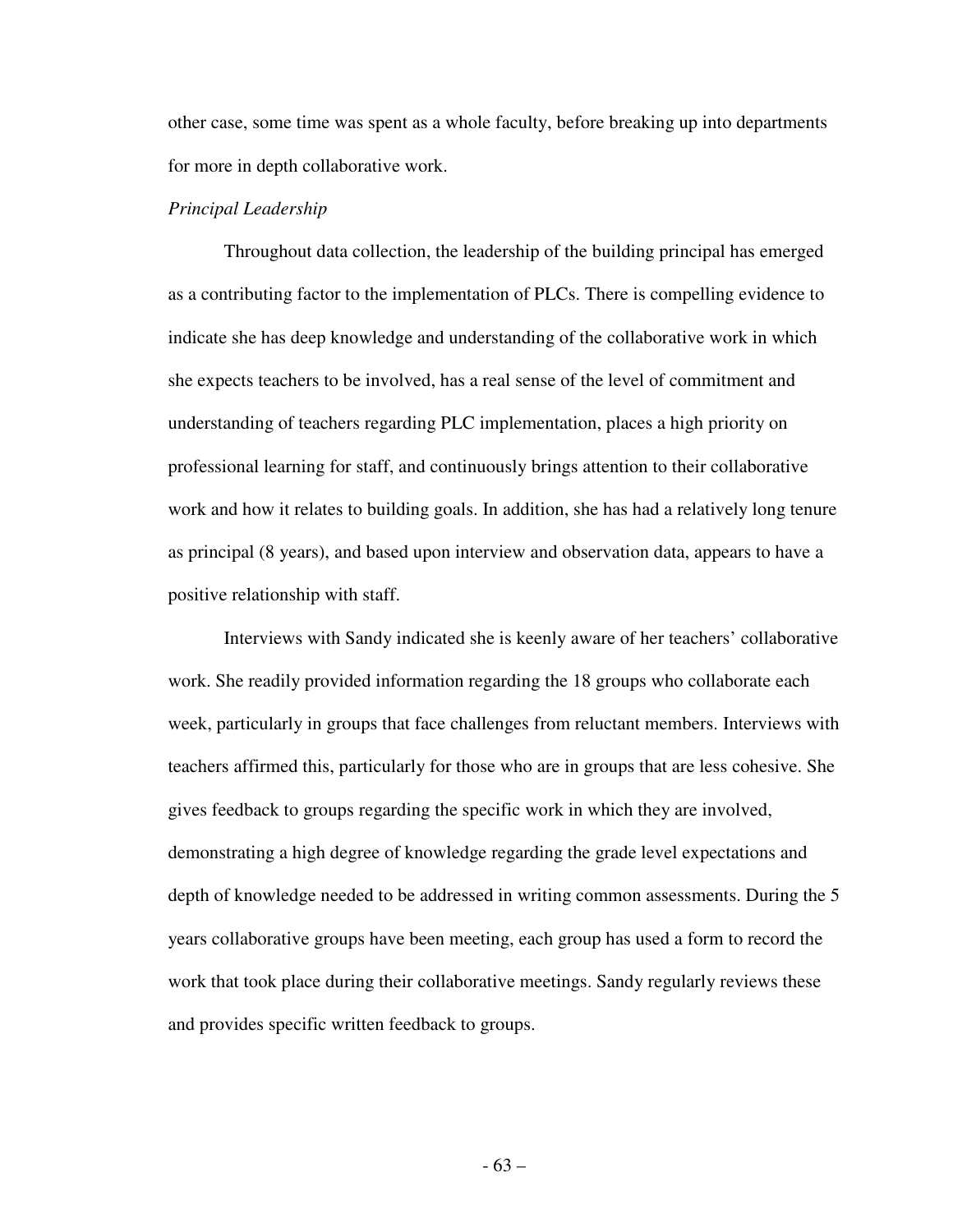Sandy has an accurate view of the level of commitment her teachers have to PLCs. Observation of several groups aligned with her assessment of where these groups were at with respect to cohesiveness and focus. She readily admits that not everyone is fully vested in this, but she continues to focus on the progress her staff has made over the last 5 years. She has made changes in supervision of students in the mornings, which allows teachers who teach more than one grade level to collaborate with multiple groups  $(e.g., a teacher who teaches two sections each of sixth grade, seventh grade, and eighth)$ grade communication arts is able to collaborate with all three grade-level groups as a result of the schedule changes.

 Sandy demonstrates her commitment to professional learning in her building. She meets regularly with the QuIL group and is active and involved in setting direction for the monthly early dismissal sessions. At the early dismissal I observed, she led the first 30 minutes of the session with the entire faculty, drawing on examples of specific teachers and how they involved students in assessment in the classrooms. The next block of time in the afternoon inservice session was focused on the use of mastery manager, a data management system that was being used for the first time this year. She then stated the goals for the next hour of department level collaborative time, and conducted an informal pre-assessment of teachers' current knowledge regarding the data management system. This pre-assessment included five charts around the room, with a level of knowledge regarding the management system on each chart. Teachers were each given a sticker and placed their sticker on the chart that best described their level of knowledge. Groups were dispersed to work as departments, and Sandy led the group of electives teachers. When the groups returned, Sandy checked for understanding of the group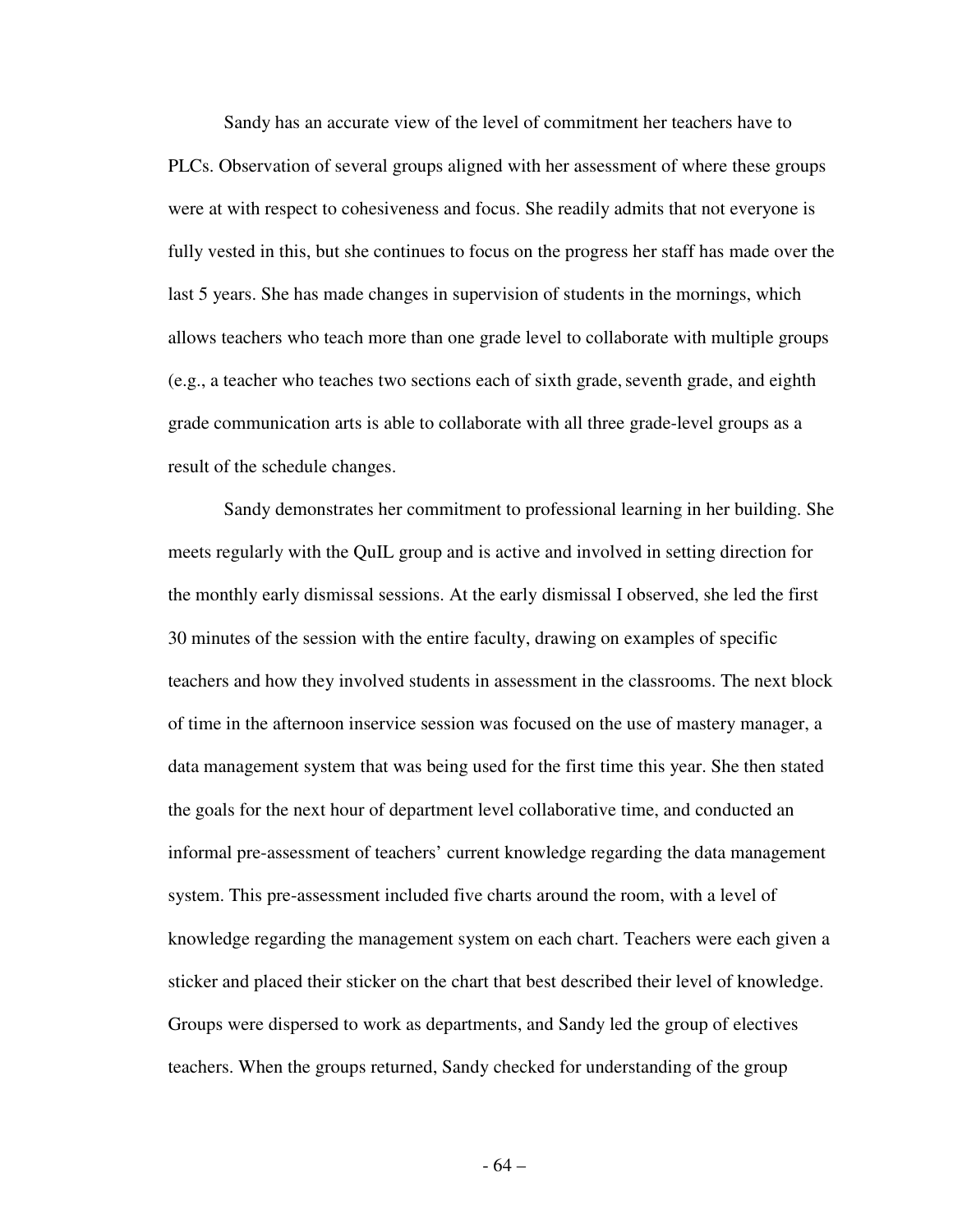regarding the data management system, then assessed teacher knowledge again. Teachers were given another sticker and asked to choose which level of knowledge was most appropriate for them. Overall numerical comparisons were made, indicating more teachers had a greater level of understanding following the training.

 In an interview following the data management inservice, I asked Sandy about her skills in leading groups of adult learners, because her work was deliberate and wellplanned, as opposed to loosely structured and spontaneous. This level of preparation regarding the structure and process of the session reflects a commitment to adults as learners. She said that as part of their regular evaluation process, principals are required to set personal goals, and she had developed a goal for herself related to becoming more skilled at leading staff development. She now sees herself as a model for professional learning among her staff.

 Sandy's support for staff development was also evident during another early dismissal inservice I observed. During the lunch break between student dismissal and the start of the professional development session, Sandy joined a group of approximately 15 teachers for an optional working lunch session that targeted the use of electronic whiteboard technology. In the sessions that followed, which were led by the QuILs, she was an engaged participant alongside teachers. Each of these examples indicates she places a high priority on collaborative adult learning. She is willing to learn herself, and not just say her staff should learn.

 As part of her leadership at the building level, Sandy continues to draw attention to the elements of PLCs the building began implementing 5 years ago. Documents from her back- to- school inservice day showed a focus on these elements, with time spent

- 65 –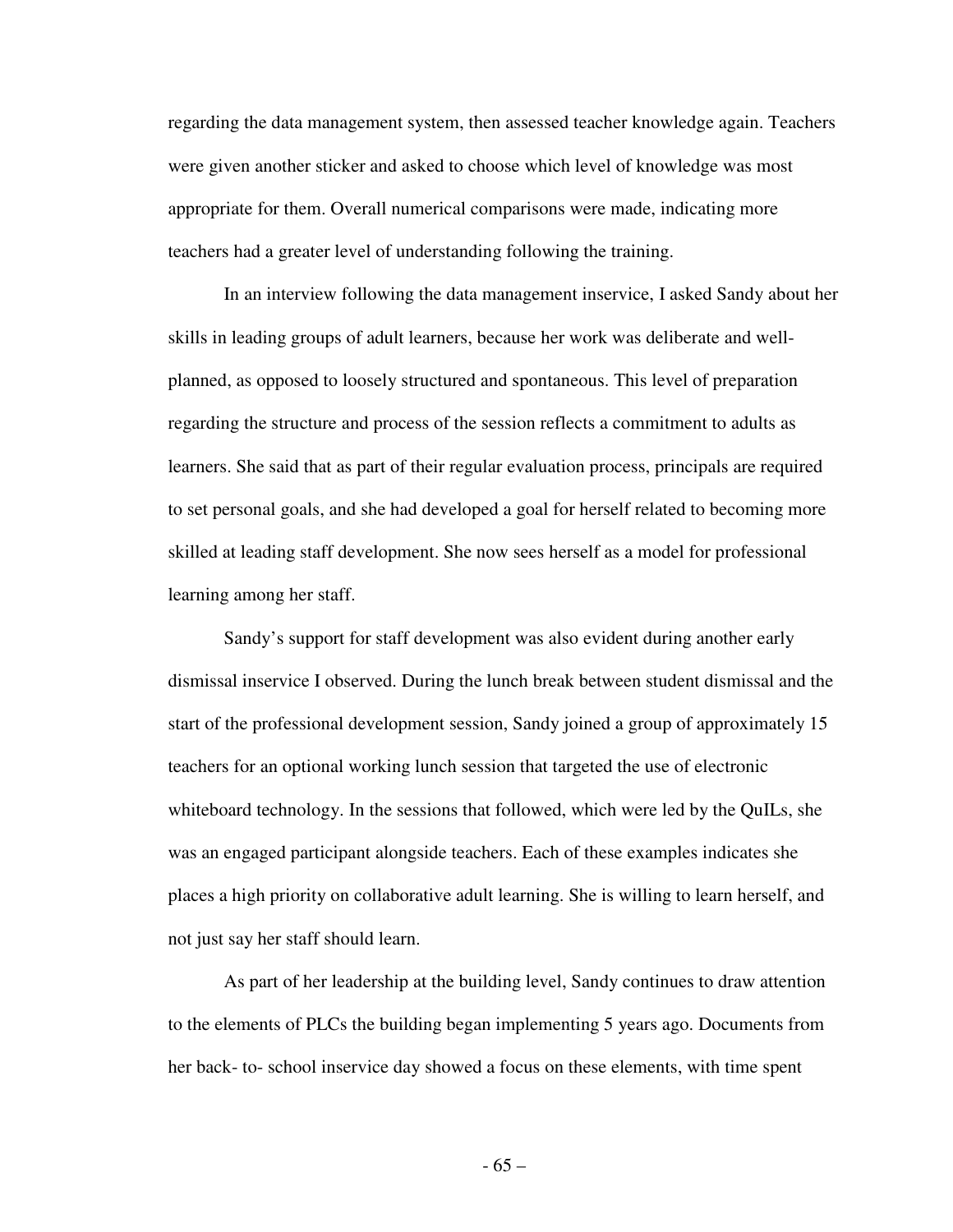revisiting current school data, as well as the current building vision, mission, and goals. Staff were also directed toward previously developed norms and participated in an activity to value the diverse collaborative styles of everyone. One building goal this year was to decrease the number of students with ten or more absences. Staff were asked to highlight the students on their rolls with ten or more absences last year. As the second semester began, she drew attention to the goals established at the beginning of the year. She also communicates with collaborative teams regularly regarding their work through the school's shared computer drive. In each of these examples, staff were expected to maintain focus on issues related to PLCs, as well as continue to develop skills related to collaboration.

 Finally, Sandy's 8 years as principal, as well as her approachable demeanor, seem to contribute to an overall positive rapport with staff. In one interview a teacher described Sandy, saying "Just because you approach her with something, she's not going to jump down your throat, or hold a grudge against you." Her willingness to begin holding faculty forums this year as a vehicle for teachers to communicate concerns with administrators was viewed by those interviewed as a valued process that not many principals would undertake. She seems to be valued not just as an approachable person, but also as someone who has continuously kept the PLC initiative at the forefront. "I think we've been very fortunate to have Sandy as our leader pushing us along," was a comment made during the focus group interview. She has set expectations of staff regarding collaboration at a relatively high level, and plays a significant role in promoting the efforts of those positively engaged.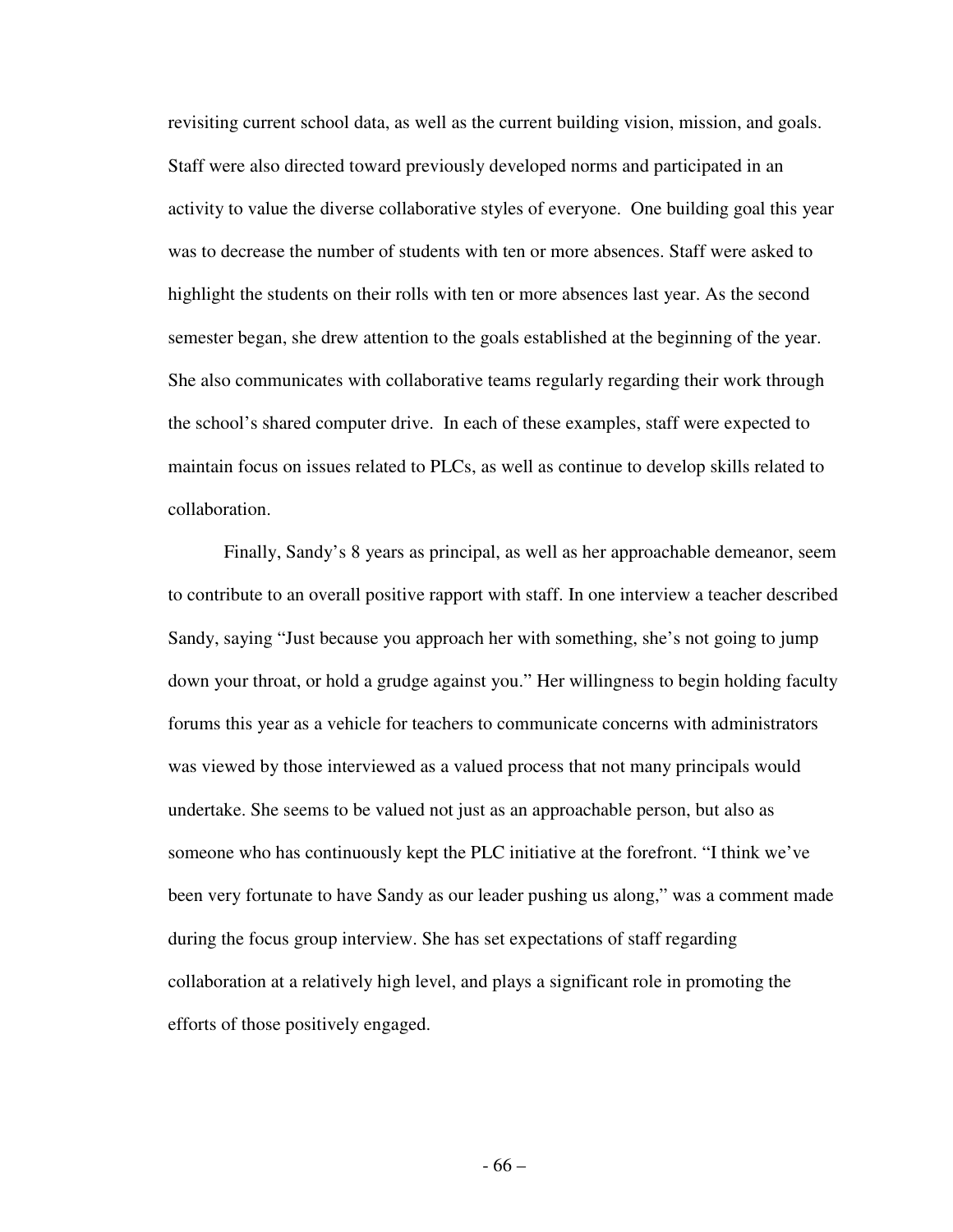## *Teacher Leadership*

 Another theme emerging from the data collection is the high degree of teacher leadership within important aspects of the school. As part of the theme teacher leadership I have included examples of teachers in formal leadership roles, teacher input, and teacher involvement and ownership in the PLC process. Within this theme I examined teachers within the context of collaborative PLC groups, as well as within the wider school context.

 Teacher leadership is evident in various forms throughout the building. Initially, a group of seven teachers and Sandy led implementation of the PLC process. This group met regularly for the first several years, but now does not meet regularly. Document analysis of faculty inservice work, particularly during the first year of implementation, shows the group was actively engaged in educating staff about what PLCs were and what should happen during collaboration times. The QuIL program also provides opportunities for teacher leadership. Evidence that teachers at Barrett are active in teacher leadership is reflected in the number of applicants they have for this program as compared to other schools. During an interview, Sandy discussed the application process and high number of applicants from Barrett. "Some buildings may not have enough teachers to fill their slots; we have turned away teachers the last two cycles."

 Teacher leadership is also evident within the department chair group. This group consists of a representative from each department. They meet each Monday with Sandy, and have an extra planning period scheduled during the day to allow for additional work related to these responsibilities. During the focus group interview, the group acknowledged the perception that teachers in the building may view them as a decision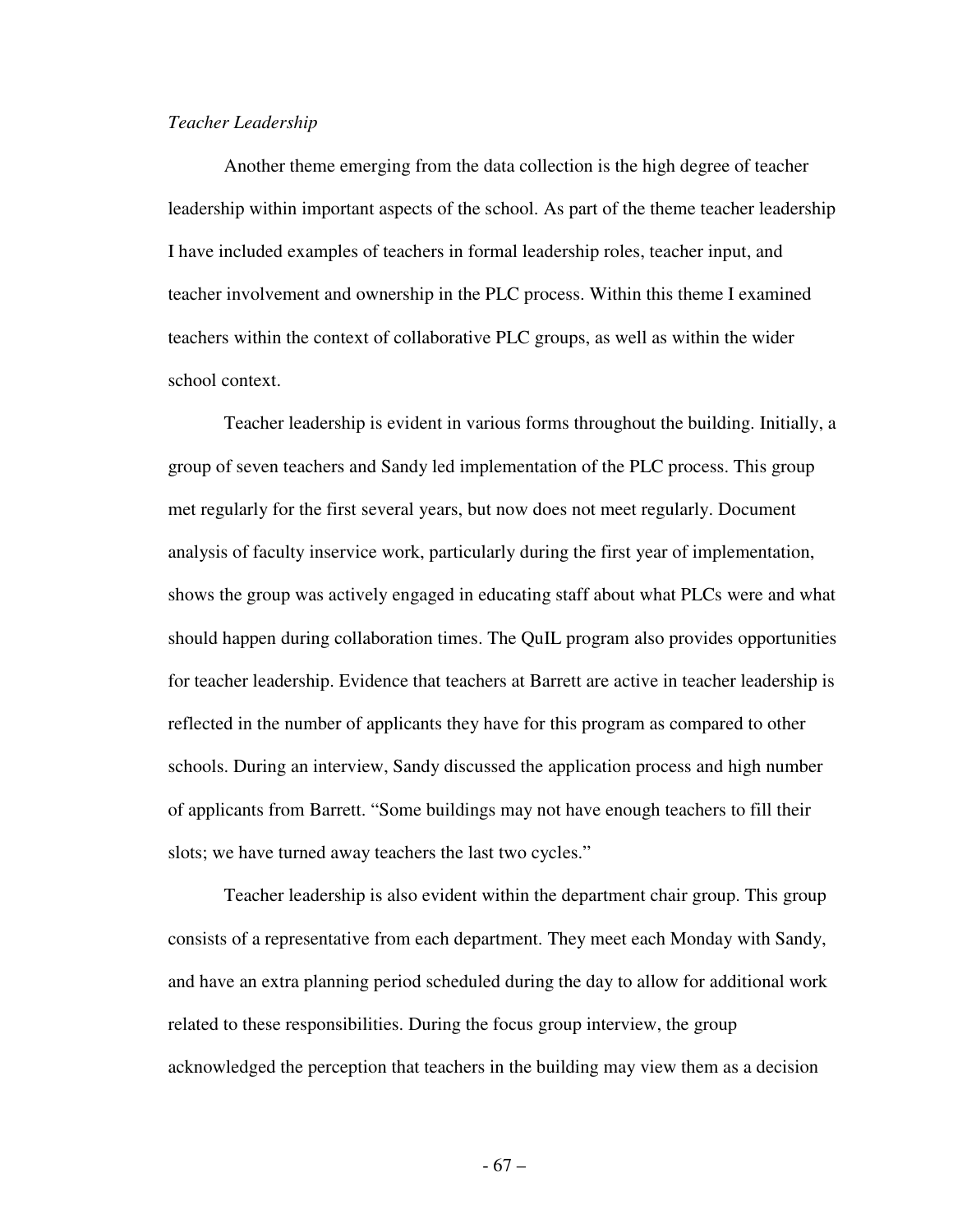making body with too much power. However, they do not see themselves in that role, stating that one of their primary purposes is to facilitate groups and assist Sandy with maintaining a connection to teachers' views and needs.

 In observing collaborative groups, teacher leadership was evident in various forms. In four observations of small collaborative groups, teachers were interacting in balanced, natural ways, with a high degree of participation and interaction among participants in three cases. In these groups, the identity of the facilitator was not overtly apparent. The interaction among the group followed a natural ebb and flow, with most participants showing evidence of leadership at various points. In the fourth group, interaction was more forced, with one person assuming leadership responsibilities reluctantly. The overall tone of this group was more negative and uncomfortable.

 With respect to leading collaborative groups, teachers pointed to the level of flexibility they have in determining what to address in meetings and how their meetings are run. Each group is expected to follow norms, but the groups themselves determine what the norms will be. Amy, a science teacher, gave a recent example of her students not understanding simple machines well. She and her partner were able to change the agenda of the meeting and address that issue, pushing aside what they had previously planned to do. In another example, I observed two teachers working together to dissect a pig's heart during collaboration time; one of the teachers was not as comfortable with her ability to accurately identify the parts on a real heart, as opposed to on a diagram. They each had their hands in the heart, confirming their anatomical knowledge. They were not able to finish this during the time allotted, and were going to work again after school rather than wait for the next collaborative session. These examples indicate the PLC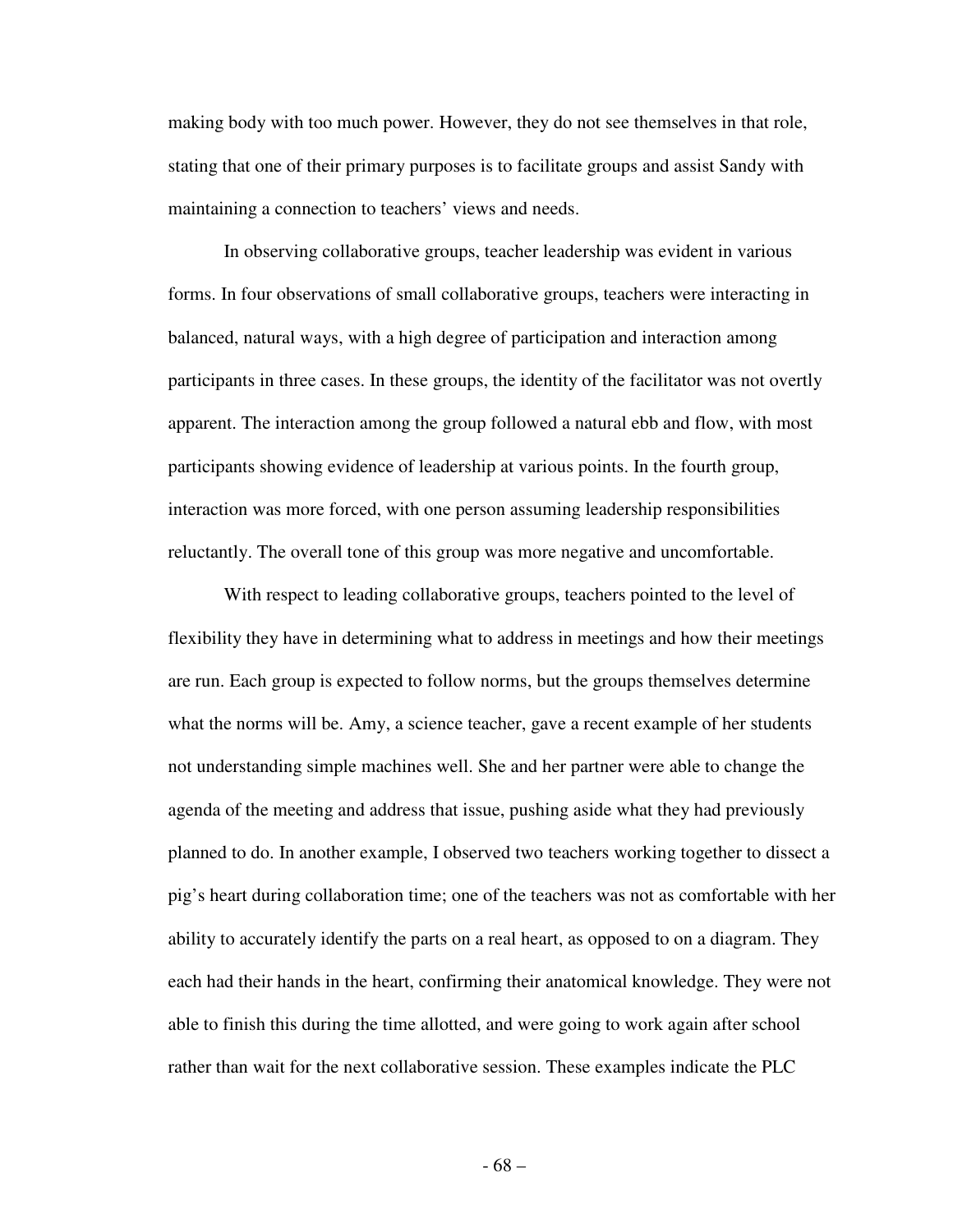structure is flexible enough to allow for adaption and to facilitate genuine adult learning, and that teachers have come to rely on each other, allowing for a degree of collaborative interdependence.

 In several interviews, teachers addressed the level of commitment to the PLC process throughout the school. In most cases, teachers who had been in the school for the last 5 years noted teachers as a whole placed more value on PLCs now than they did 5 years ago. In an individual teacher interview, a member of the original leadership team recalled that 5 years ago when teachers were asked to hold up a fist (meaning no support), five fingers (meaning complete support), or fingers indicating some degree in between during a staff meeting, there were a number of people who did not support the PLC process at all. However, in the focus group interview, as well as in the interviews with Mary and Susan, estimates of the number of teachers in the building who viewed the PLC process as valuable ranged from 80 to 90%. Although observations of collaborative groups were limited in number, this is also consistent with my observations. Across the board, teachers with whom I spoke agreed that over the past 5 years teachers in the school have increasingly valued PLCs. Next year, Barrett will maintain their current collaboration schedule in addition to the weekly early dismissal schedule established for all middle schools, indicating the faculty values their collaborative work within the PLC process.

# *Focused Professional Learning*

 Another pattern that emerged from the data was the high level of focus related to professional learning opportunities. Professional learning in the form of collaborative groups, faculty meetings, and whole faculty inservice time was highly integrated and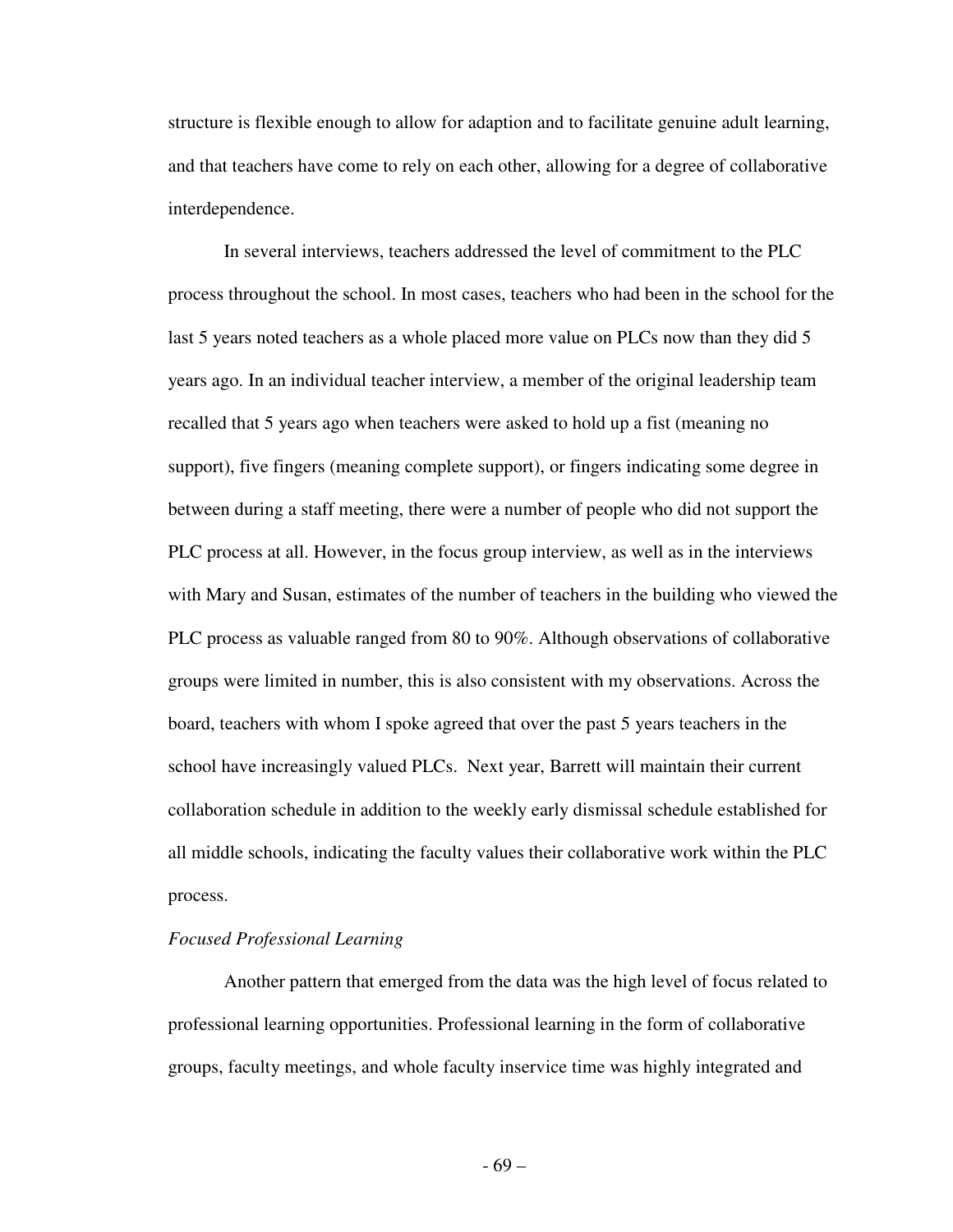focused on a limited number of topics (e. g., common assessment data, standards that cut across subject areas, Marzano's instructional strategies). Also, there were coordinated efforts in place to insure application and follow-through of instructional strategies, and staff members were generally engaged and receptive to their work as a whole faculty. It is also worth noting that the level of focus related to professional learning was a factor in informal learning that occurred. For example, during interviews, teachers provided descriptions of informal collaboration that had occurred in connection with structured collaborative time. Amy cited work by the science teachers after school. The math department met several times over the summer, and German teachers from different buildings meet as often as once a month on a Saturday. In addition, teachers made plans to continue collaborative work outside the designated times in two of the observations I conducted.

 A graphic organizer created by the original leadership team serves as an example of how professional learning is viewed by the building (see Figure 1). Student learning is represented at the center of the diagram, with the interconnected relationships between parent involvement, implementation of best practices, collaboration, and mission/vision/values/goals. This was designed and utilized to assist faculty in recognizing the way multiple activities influence each other.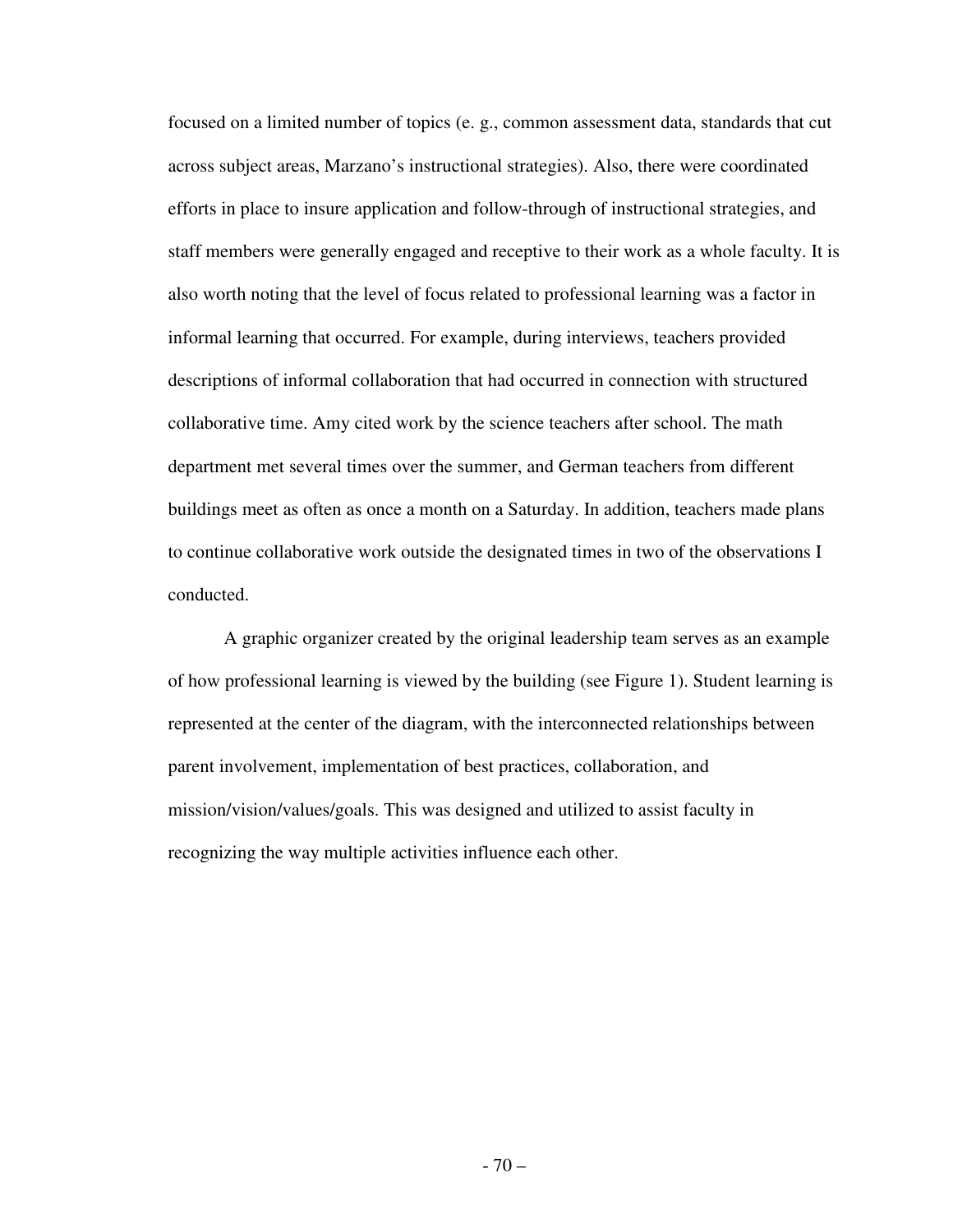

Figure 1.

 Professional development provided by the QuILs took place largely during faculty inservice time, yet interviews provided evidence that the Marzano work was also being utilized in collaborative groups. In an interview with Holly, a family and consumer sciences teacher, she specifically pointed to the use of these strategies as a point of collaboration for her group. "We talk about how we can support each other, like somebody will come across a good rubric, and will say 'I used this in my class,' and you could use it this way or that way by tweaking it a little bit." She also mentioned making an effort to be more explicit in her teaching, being very up front with students about what she expected them to know, something she had taken from the staff development facilitated by the QuILs. The German teacher also referenced the graphic organizers the QuILs had shared: "I can use the same kind of a graphic organizer that Sara can use and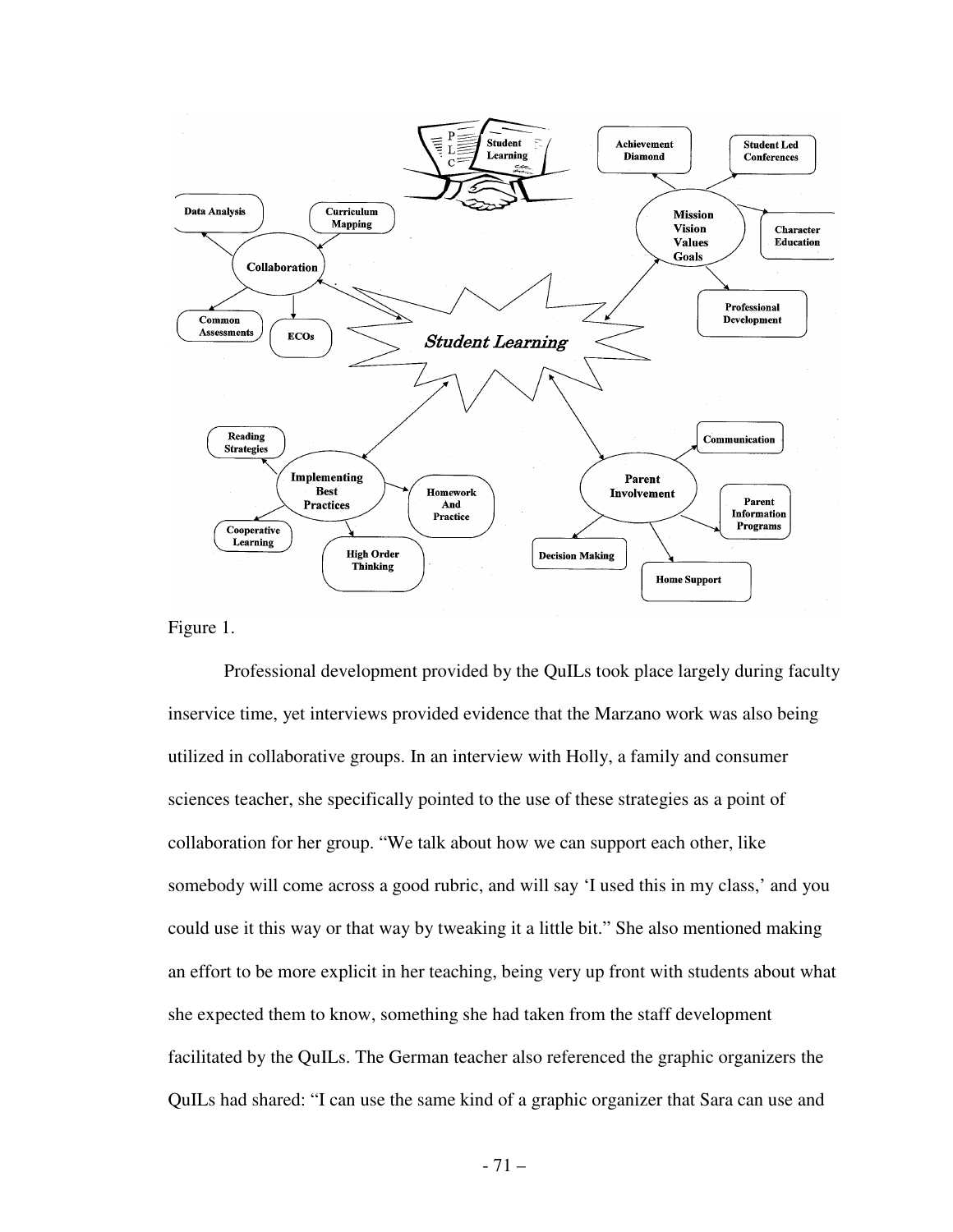it'll be on two totally different subjects or skills, but it works, and then we have something in common and we can build on that."

 Teachers also referenced commonalities and integration among subject areas. Part of their work this year has centered on certain "power standards" in communication arts and math. These are learner objectives that are broad in scope and are assessed repeatedly on state level assessments. Teachers from other subject areas have been asked to integrate these standards into their assessments and report on the results. This is a district level expectation.

 Structures also are in place to follow up on learning from inservices and see that instructional strategies are implemented. At the whole faculty inservice I observed, the facilitators presented data they had collected from classroom observations. They had focused previous sessions on one strategy, stating an objective in student friendly language and communicating that objective to students. The QuILs followed up on the training with classroom observations to see how many teachers were posting the objective for each lesson on the board. In a later interview, I asked how the data were collected. "The four of us divide up the staff into groups, and we rotate groups so each time we look at a different group of people. We're up to about 86% of teachers having an objective clearly marked." These data were reported back to teachers, along with feedback at the inservice, and additional guidance regarding the difference between an activity and an objective. This attention to data collection is evidence of a willingness to apply work from inservice time to classroom practice and focus on application of professional learning.

- 72 –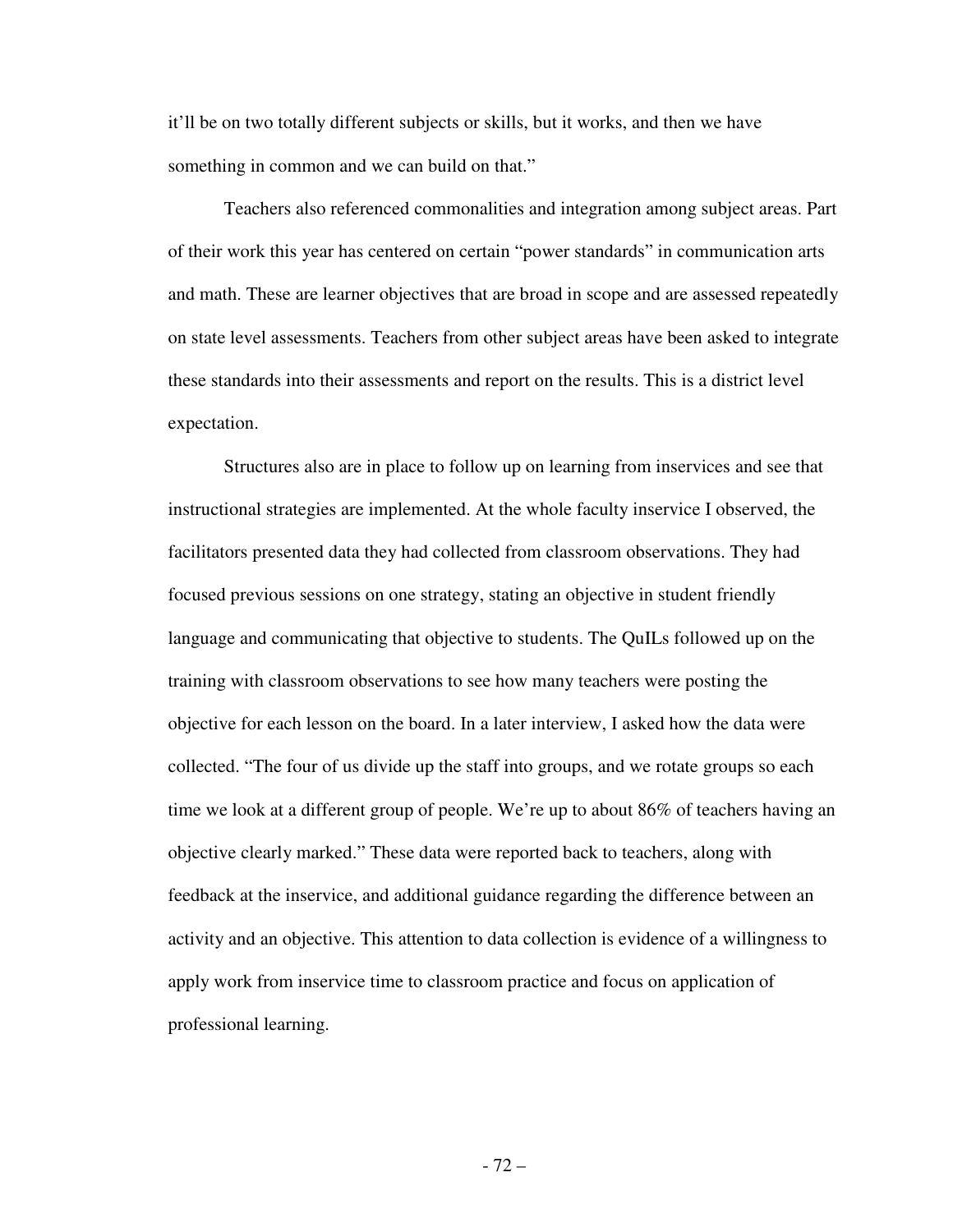As a next step related to Marzano's strategies, the QuILs led the faculty in examples of how to use metaphors and analogies. Participants were engaged in activities they could apply to their diverse subject areas. In general, I observed a high level of engagement among staff members during the inservice. The learning activities designed by the QuILs were challenging and appropriate for adult learners, and the staff was positive and receptive. The facilitators also integrated photographs of Marzano's strategies they had seen in use around the building, demonstrating the expectation that teachers would apply strategies from inservices.

 Evaluation tools used at the end of each inservice were designed to assess quality of the work provided, but also designed to encourage reflection and application by teachers. For example, "Create a T-Chart to list advantages and disadvantages you feel would be present with SMART [interactive whiteboard] ideas." This question was used following a technology presentation, but shows the presenters focus on integration and application of work on graphic organizers, not simply presentation of information. Participants were also asked to complete the stem, "As a result of today's presentation I will commit to..."

 Weekly collaborative sessions were focused on a limited number of items. Each group used a collaboration report form developed by the original leadership team (see Appendix G). While specifically developed for this building, the suggestions of group tasks closely follow guidance from DuFour, Eaker, and Many (2006). The form includes possible activities at the top, norms determined by each group, an agenda for the day, and tasks for next time. Groups complete these forms and submit to Sandy weekly. So while collaborative teams operate independently, each teams work is closely aligned with other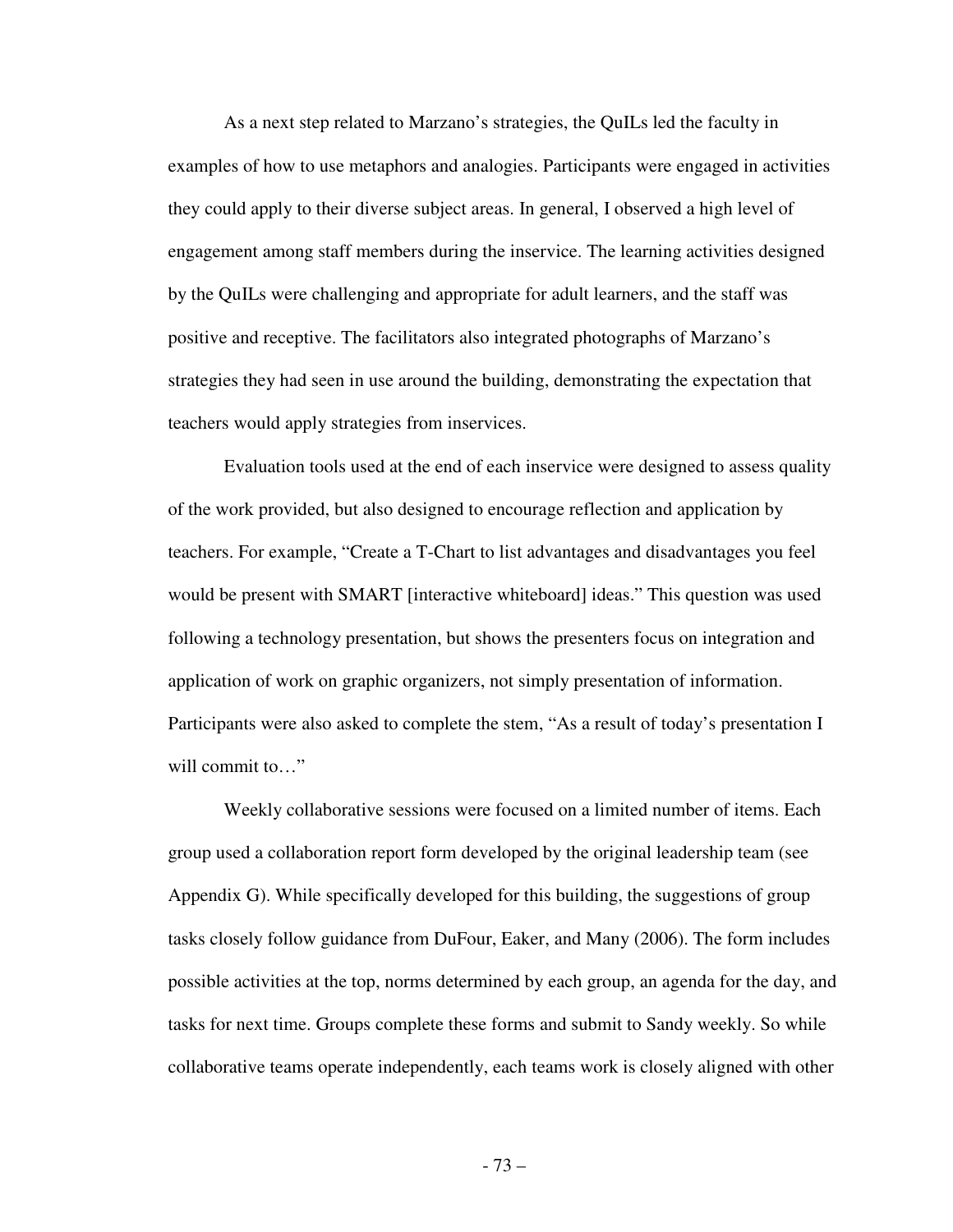teams' work, as well as aligned with building goals, the PLC process, and faculty professional learning. My observations also indicate alignment and application of collaborative group work and professional learning. For example, I observed the sixth grade communication arts group work with the wording of test times to see that they were aligned with their objective and that the questions were clear to students.

 One key focus of the Statewide PLC Project training is the identification of essential learner outcomes. In interviews with teachers, several mentioned the impact of identifying these key learnings for students. When asked what activities really had an impact on their work, Joan had this to say:

 I think the one thing, and we can go back to collaboration, but getting to the point of what is it exactly kids are supposed to know, get rid of the fluff…this is what we want them to know, so let's focus on that and teach that to the best of our ability, instead of teaching them all the stuff nobody expects them to know. The narrow focus on specific learner outcomes appears to have been embedded in faculty work, and is viewed as a significant factor in groups' professional learning.

 With essential learnings established, much of current collaborative group work is centered on developing common assessments for students. When developing questions for assessments, teachers take into account the state standard to be assessed, as well as the complexity of the question as determined by the depth of knowledge level, and also which process standard is assessed. They utilize a data management system to have access to student performance across classes, then use this as a basis for assessing the quality of their work.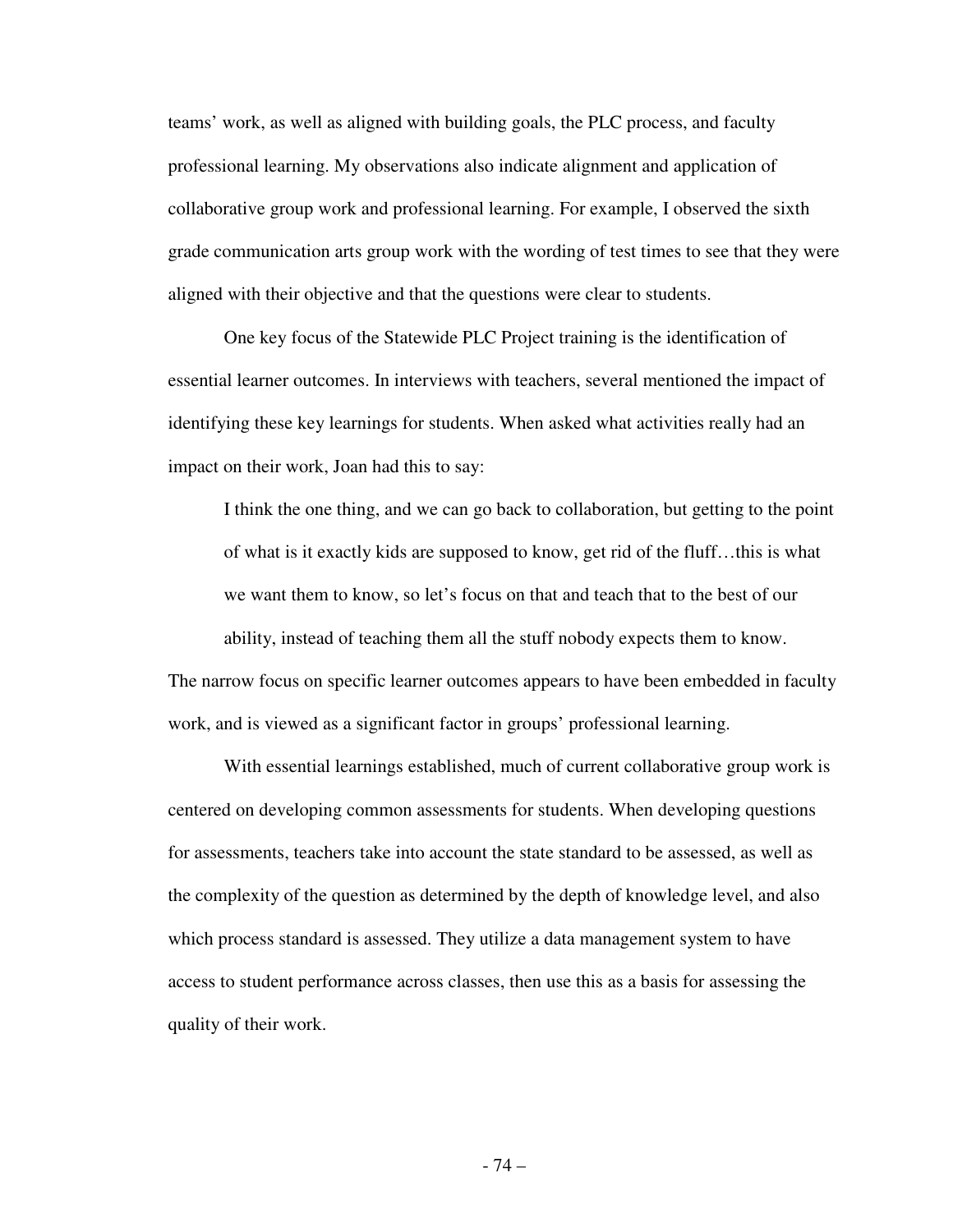I observed a group of communication arts teachers developing such an assessment. Their focus on assessing the skills at hand included a comprehensive discussion of what the skill was and how to teach it. The discussion began with specific questions on the quiz they were developing, "This is really two questions, I think it's confusing the way we have it worded." This discussion also generated conversation related to teaching strategies. One teacher opened the novel they were teaching and pointed to a specific example of symbolism, then other examples were discussed. As the group shared examples of symbolism in the book, they discussed how to effectively teach symbolism to students. So the focus on developing and utilizing common assessments formed a bridge to discussion of classroom instruction, and at the same time focused on student results. Assessment and instruction then became integrated thorough their collaborative work.

 I observed another example of the focused professional learning during science department collaboration where teachers were working with their data management system. When teachers create common assessments, the multiple choice portion of the assessment can be given and scanned electronically, facilitating data analysis. Teachers can examine not only group scores, but individual scores, with information including not only which questions were answered correctly, but also which were answered incorrectly. The group was interested in a question where one incorrect answer was chosen disproportionately, looking for possible explanations. The engagement level of the group was extremely high, with participants eager to use this knowledge to inform their instructional practices. Teachers were making connections between the common assessment they had written and teaching strategies they were sharing.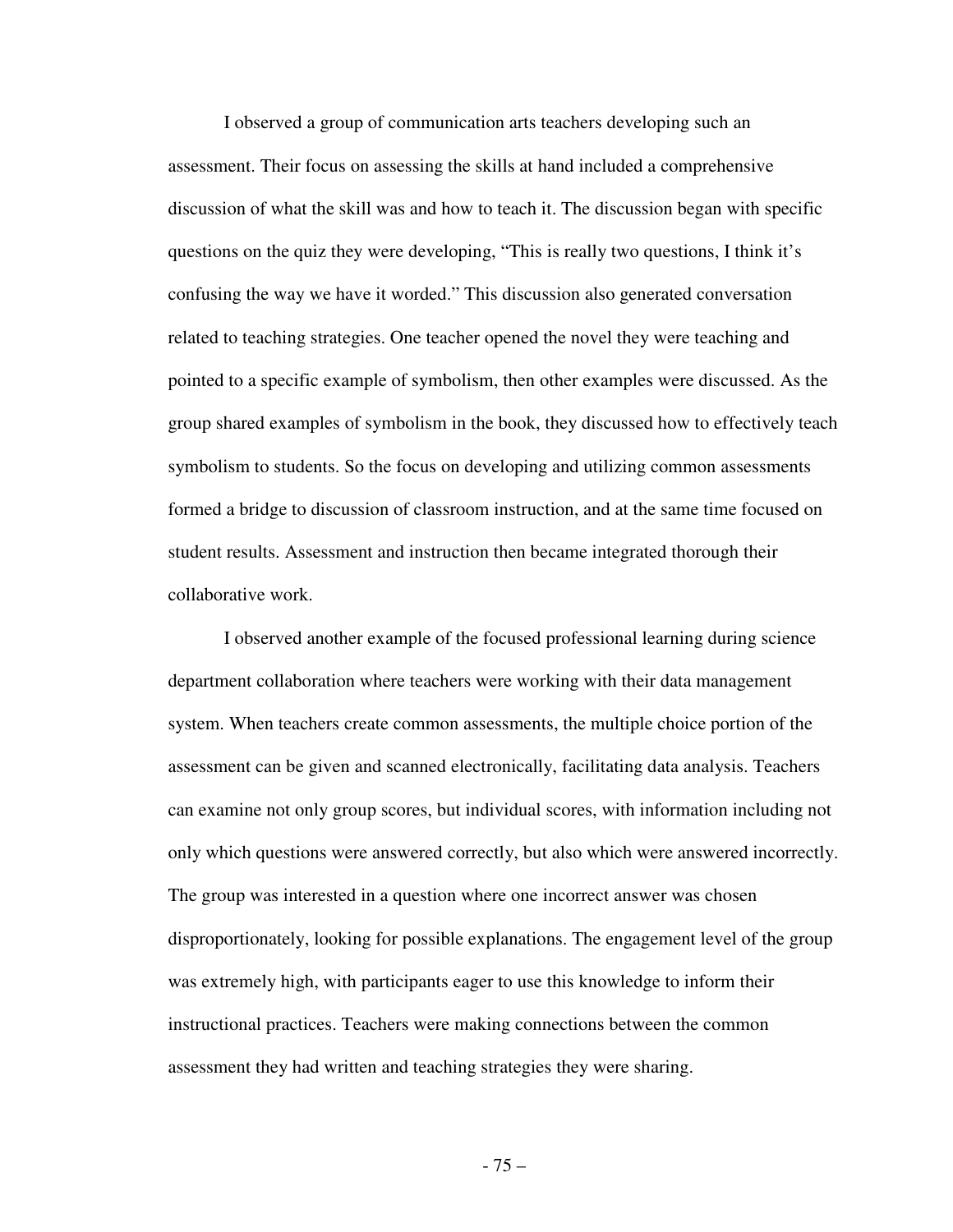While there exist multiple opportunities for teachers to work formally in small groups, it is also apparent that teachers collaborate informally. In each of the weekly collaborative group sessions I observed, plans were made to follow up on the work of the group at other times. For example, the two science teachers working on a dissection project were to finish it after school. Teachers in two different communication arts groups were going to share ideas at a lunch or during planning periods. When asked about how much collaboration occurs, Amy simply answered, "A lot! We meet with each other before school, during lunch, whenever, and you just kind of meet up with each other and try to get everything accomplished… We clamor for more time." The extension of formal collaboration into informal collaborative learning then provides another example of the integrated and focused nature of Barrett's professional learning.

# *School Culture*

Data revealed evidence of a positive schoolwide culture, one of pride, enthusiasm, and commitment to students and one another, both from an historical perspective, before implementing PLCs, and since beginning the PLC process. Data also reveal the culture is generally collaborative, with teachers placing significant worth on collaborative processes, and is also focused on student success in a comprehensive manner.

 Participants indicated the building climate was generally positive, and had been that way since the building opened 8 years ago. In an interview with the principal, Sandy stated "I really think our building was pretty cohesive anyway. We had a good climate here, even when I came." Within the focus group of department chairs, Selena also mentioned this: "I think as a sped [special education]teacher this building has always been wonderful, three of us are originals, and it's an absolutely great place to work." The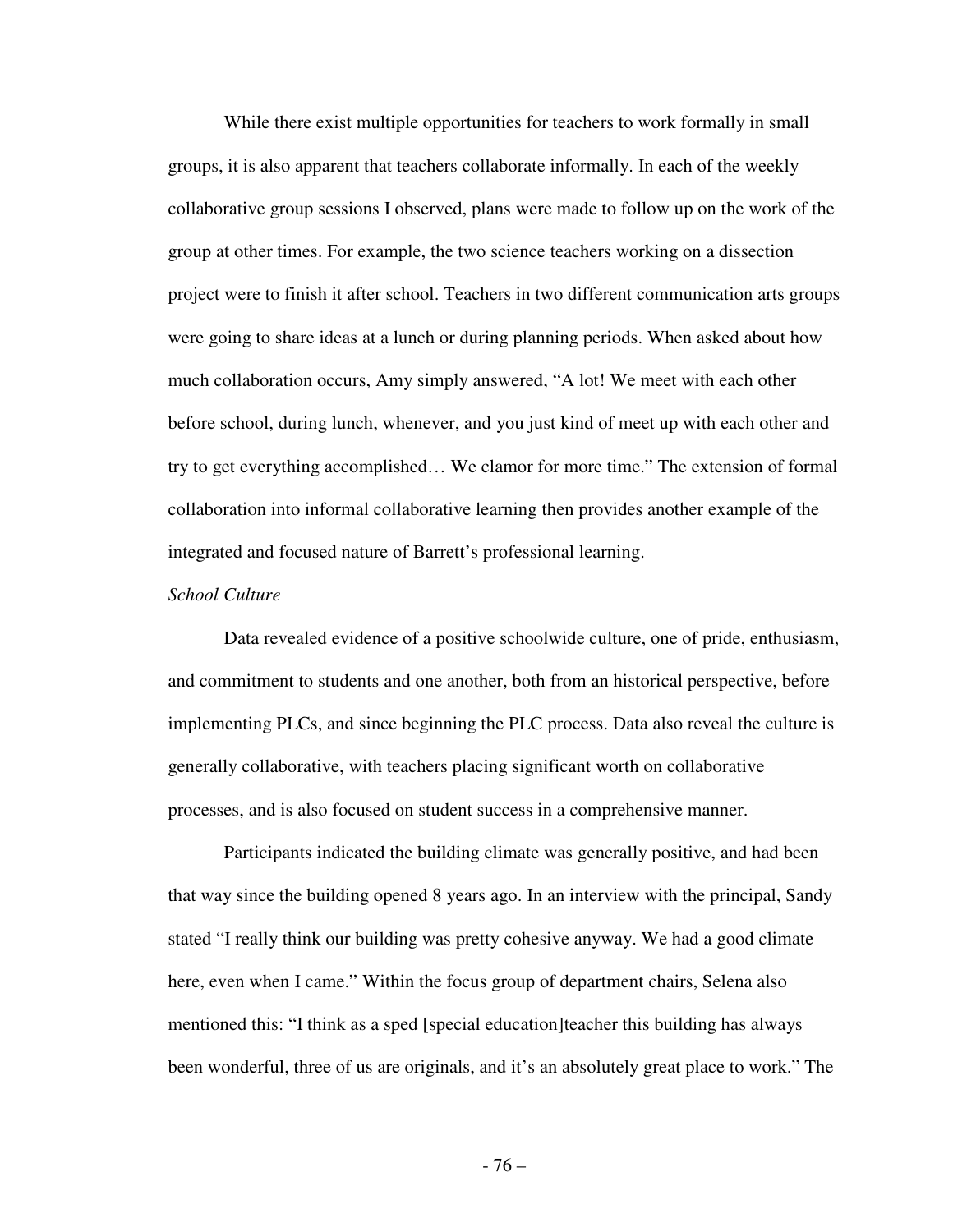other teachers in the focus group agreed with this assessment. The building's low staff turnover rate (one teacher in the past 2 years) may also be an indicator of a positive building culture. In the past 2 years, only one teacher has left the building to work elsewhere in the district, and no teachers have left for opportunities in neighboring districts.

 Teachers with experience in other buildings also recognize the positive culture of Barrett. Susan divides her time between buildings and noted that even though the other building has many of the same structures in place, the culture is not nearly as positive. Michelle, who once worked as a secretary in another district middle school, and said Barrett was noticeably more positive.

 The staff at Barrett set an explicit goal related to creating a positive school culture, an indicator of the value they place on culture. Last school year as part of the state review process, students in the building were given questionnaires to assess building climate and culture. Seventy-one percent of students strongly agreed or agreed that teachers respected them and 51% strongly agreed or agreed that teachers cared about them. The teachers see these perceptions as an indicator of school culture. Collectively, staff were dissatisfied with these numbers. As a result, the building is working to improve this perception and will formally reassess the culture at the end of the year. Conversations with the principal indicate students take a brief survey each week regarding building culture, and they have incorporated more specific questions related to this issue into the end of year survey. They would like to see at least 82% of students feel respected by teachers at the end of the year, with further increases in coming years. Michelle discussed these efforts, "We have positive contact with students every day, you

- 77 –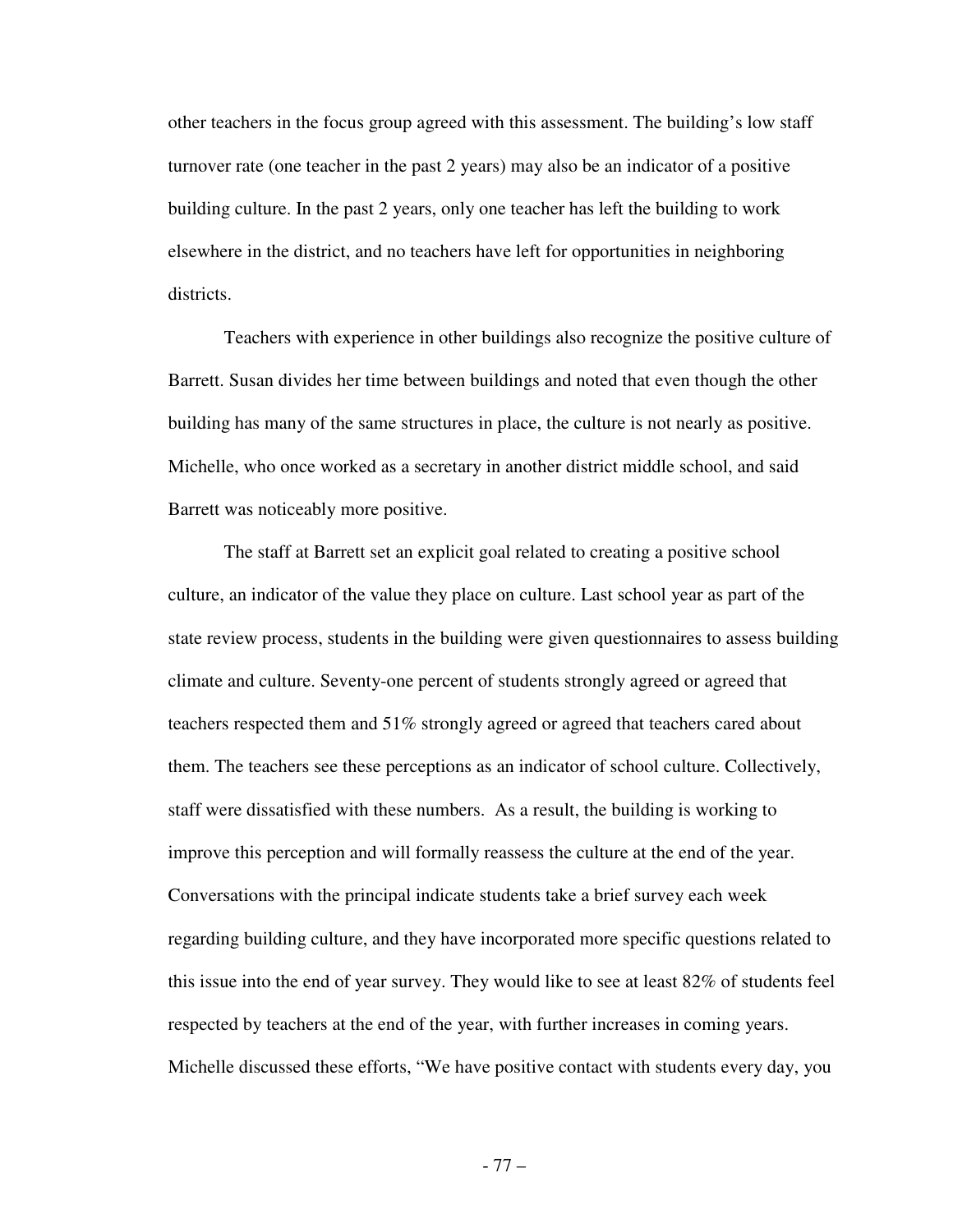know it's like our character traits, respect, responsibility, integrity, and it's expected that we demonstrate those so the students know what those are and we act that way with each other too."

 Interviews with the principal and teachers each indicated the building culture as a whole is centered on collaboration. Susan, who works half time in the building, shared, "As a brand new teacher, it was wonderful, instant mentoring. I had someone who I knew would consistently meet every week" Susan is the only German teacher, but collaborates with the French and Spanish teachers. Carol spoke to the strength her collaborative math team draws from its diversity. "One person is really good with finding clips and games on the internet and the other one really enjoys digging into the GLEs [grade level expectations established by the state department of education] and I'm good at evaluating what we've done to adapt and change for next year." Joan commented on her inclusion in the collaborative process as a special education teacher. "I have a voice, and that wouldn't always happen. Everyone is treated equally… there's a lot of sharing ideas and knowledge."

 Cathy, a department chair noted their building was farther along regarding collaboration compared to other district buildings, and the others concurred. She also spoke to the value of time in overcoming resistance to working collaboratively, "I would say that in the next year and a half, most people will get to where our best PLCs are now, they'll get to 'I would rather do it this way,' not 'you have to make me'." As previously stated, Susan also noted Barrett's culture was more collaborative than the high school where she worked in the afternoon.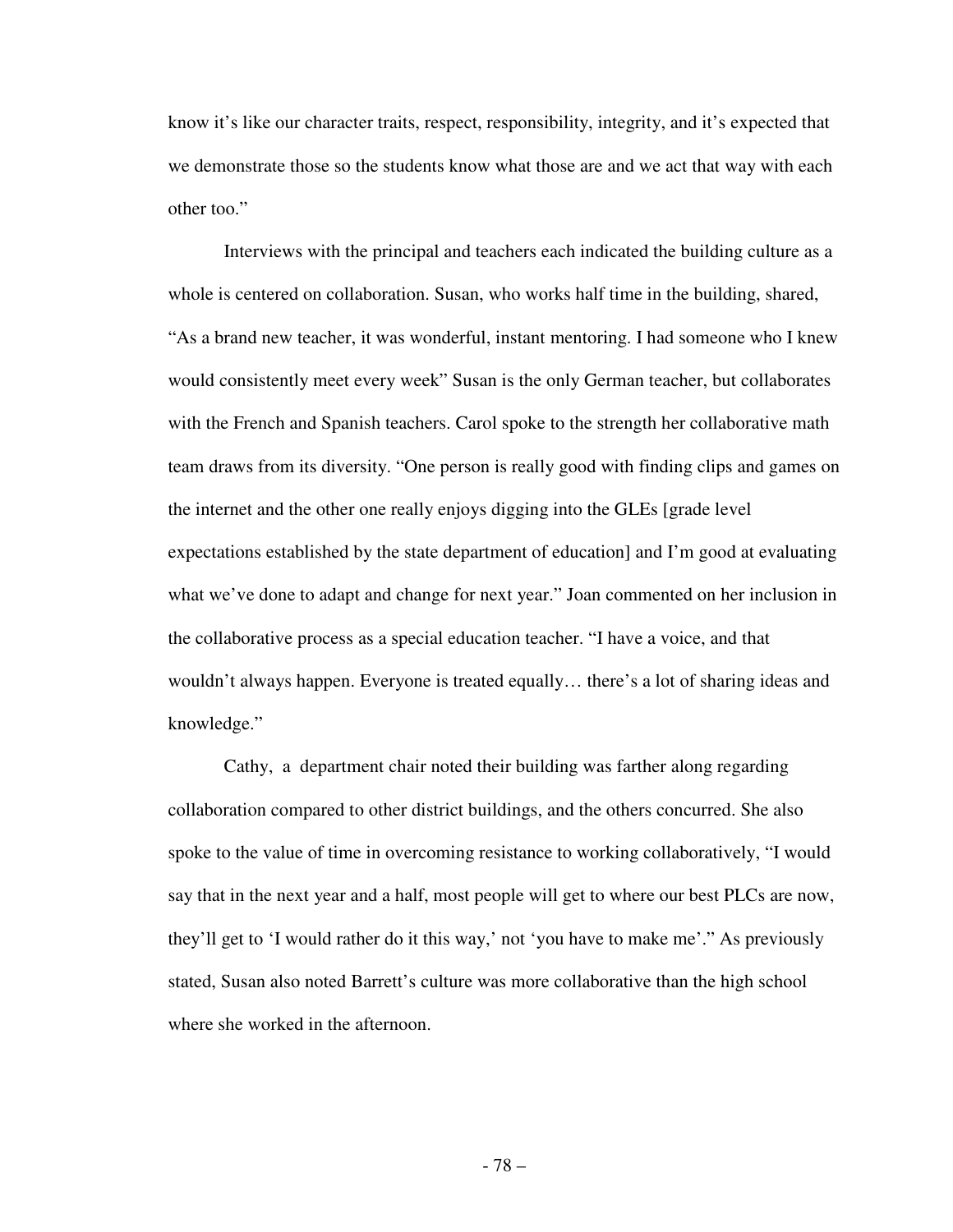The nature of Barrett as a middle school may also have influenced the value teachers place on collaboration. When the district operated middle schools using the middle school model, core subject area teachers had an additional plan time dedicated to meeting collaboratively and maintaining parent contacts. Many interviewed mentioned the district's decision to discontinue the middle school model as having a negative impact on building culture. One of the participants described it this way, "It was willy nilly trying to keep the teams, trying to do some collaboration, and it was very stressful, because we had common plan time, but not really." The familiarity with grade level collaborative work may have paved the way for departments to focus on PLC efforts.

 One of the most powerful statements regarding collaboration came from Cathy regarding a building wide goal from last year regarding reading.

We had a goal this past year that was a reading goal, not based on MAP, just reading, and we had that time together to implement reading strategies across the curriculum and although we didn't see huge gains, we saw consistent growth … and you could see teachers around the building, in the exploratory wing, putting those reading strategies into practice. And if they hadn't had that collaboration time, I don't think that would be a part of it. It's like we used to say 'one more thing,' and we still say 'one more thing,' but you feel the team is working on and it's not one more thing you've got to figure out by yourself.

In this case, collaborative time appears to be an enabling factor in helping teachers applies new learning across disciplines.

 In addition to a positive, collaborative culture, Barrett is also characterized by a comprehensive focus on learning and student success, and this focus has become so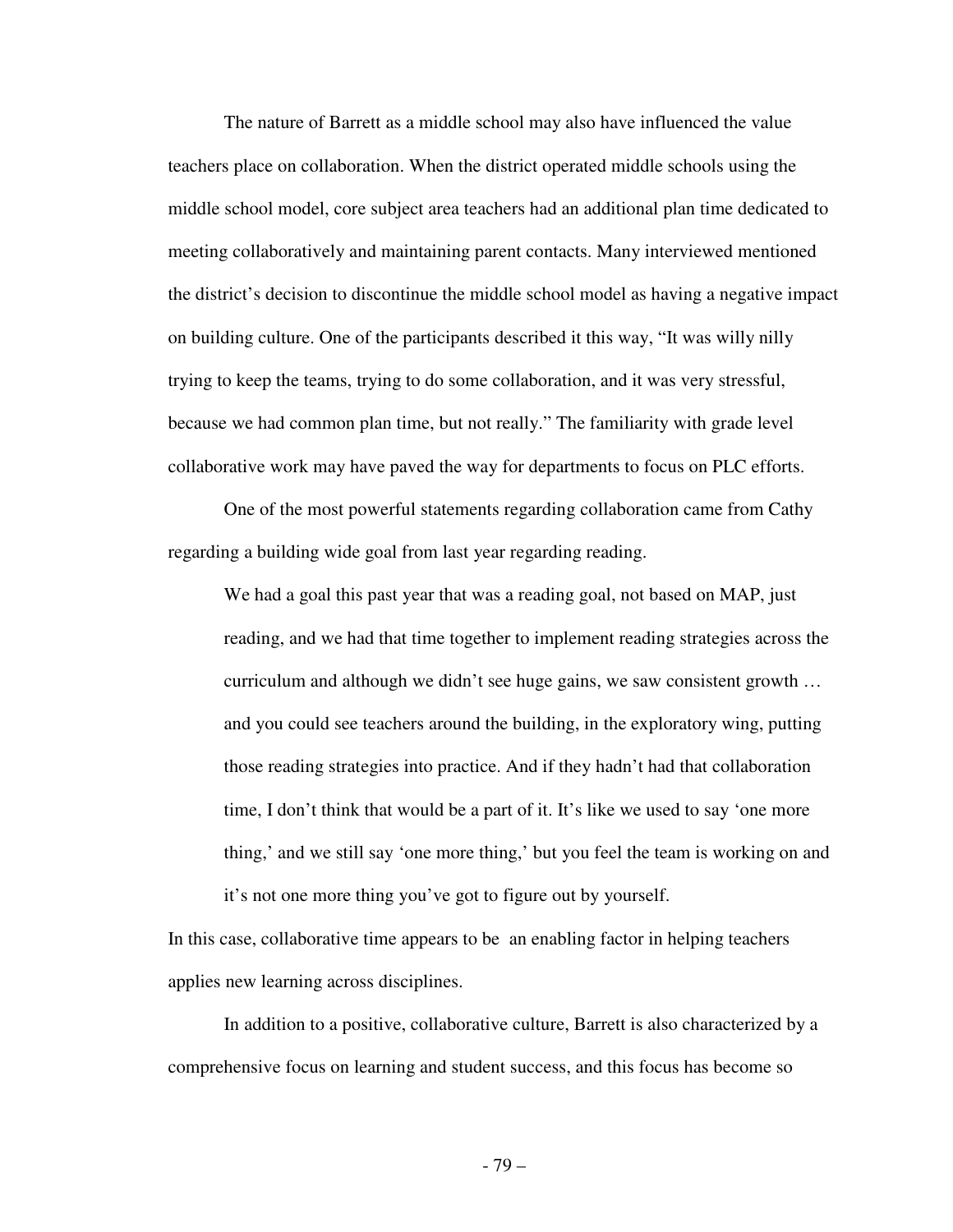noticeable students are observing it. While teachers' comments varied, when considered as a whole, their comments pointed to changes in student attitudes regarding how much teachers cared about them, as well as the quality of instruction from teachers. Michelle mentioned the benefits of the Good Friend program specifically. This program assigns students with more than 20 absences to a teacher mentor to help build student-teacher relationships. She saw this as an invaluable part of how they connect with kids, and saw it making a critical difference in kids' attitudes about school.

 Teachers also gave examples of how their own teaching had been influenced by the increasing focus on student success. For example, Holly, who teaches home economics said:

 I find that I've looked at students differently since this whole PLC process. Well before, you know it was like, you're going to do it, and maybe you don't get it, and oh well, maybe you'll catch on, but now I find that I really strive for everybody to get it every time, and I go back and reteach if I have to. And I did some of that before, but it wasn't like this.

 Teachers noted the differences in interactions with students, and the ways they felt students' perceptions of teachers had changed. Barb noted:

I think they notice things more, and I think they talk about it more, they know what their friends' teachers are like. You know, 'Katie said that Ms. So and So is really interesting, she has a lot of good stories and she explains it really well' … I don't ever remember kids actually talking about their education, or caring about that…noticing that they're not even being taught, and you know what I mean, I think they are becoming much more aware.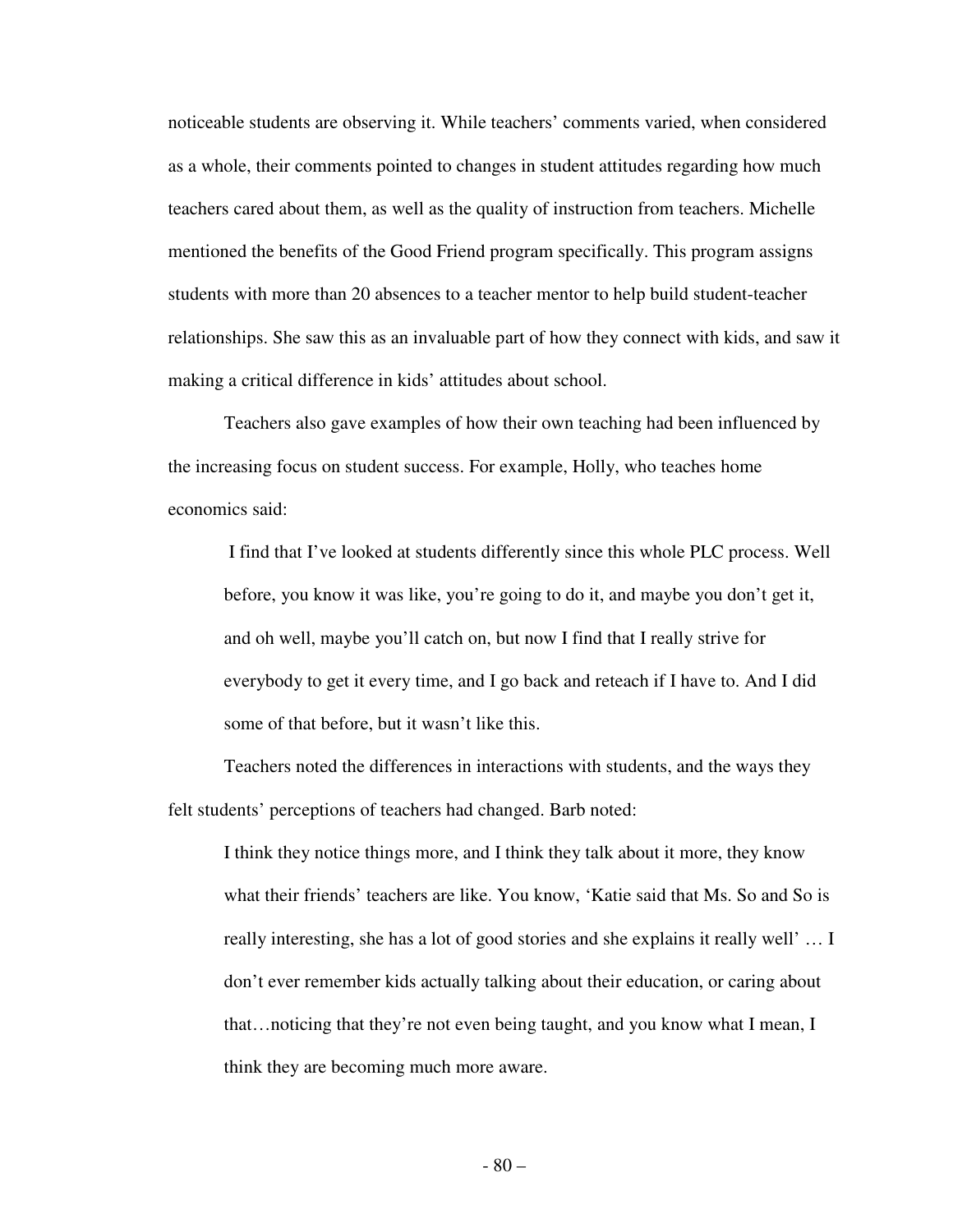During the interviews, teachers were excited and proud of the increased focus on what students were actually learning and their relationships with students. They sensed they were making a positive difference and students were noticing it too. "I think they see that their teachers really do care about them that we're there to help, not just to say 'OK, this is what you need to learn, go learn it.'" A focus on student results, including creating an environment to improve student outcomes, is key to the PLC process, and appears to be strongly embedded in Barrett's culture.

#### *School Structures*

 Over the course of the last 5 years, the building has implemented several changes in school structures that seem to be directly or indirectly linked to their work as a professional learning community. Among these, the faculty has changed its schedule to include an academic lab period, which has continued to change and evolve over the years. Another example is the Homework Club. Students who are at risk for learning difficulties may participate in this program, or are placed in a guided study hall during the day. Most recently, the faculty began an examination of teacher practices regarding homework, and developed a schoolwide policy regarding latework. Finally, administration established a faculty forum to allow staff a greater voice in school governance. Three of these practices directly relate to school intervention structures intended to foster student success, while the fourth is connected to shared leadership. Both intervention structures and shared leadership are integral to the PLC process.

 Barrett was encouraged to examine structures for addressing the needs of kids who are not successful as part of their Statewide PLC Project training. An academic lab period was established 4 years ago at Barrett Middle School. A 20 minute daily period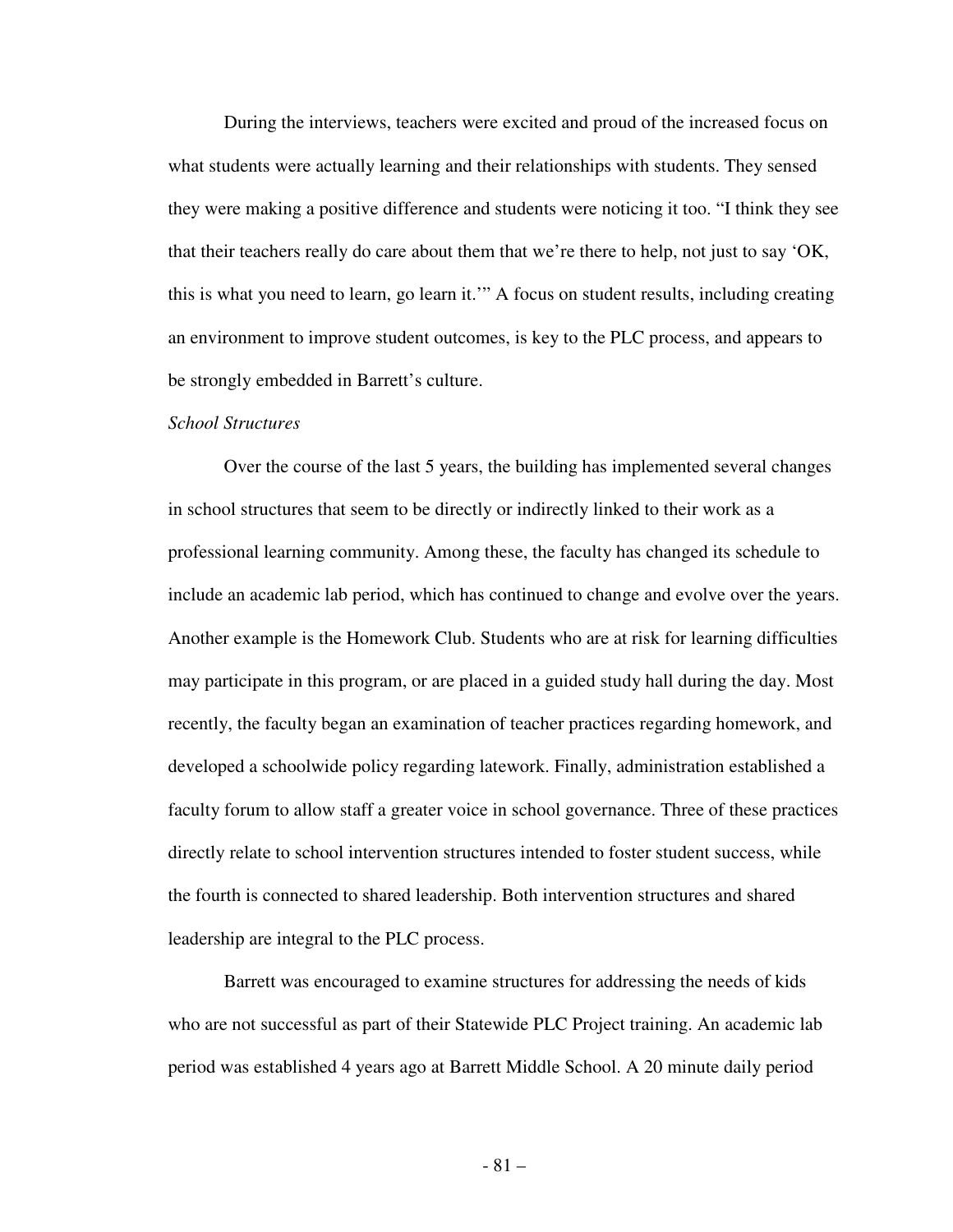occurs at the beginning of each day. Originally, this was a multiage group of students to whom each teacher was assigned. This period was designed for teacher flexibility, with students able to travel to teachers for tutoring. Regular time in this multiage group was devoted to sustained silent reading, character education lessons. With regard to this structure, Amy commented, "it was working, but we basically wanted to change our focus, we wanted to use that time with kids from our teams."As a result of that need, academic lab time was redesigned. Four core teachers who are on a team, plus two electives teachers, are grouped together for academic lab. Students who are on the same core team are scheduled within this group. In addition, some attention is given to where students are placed. For example, a student who is likely to have problems in communication arts may be placed with the communication arts teacher, and students who are unlikely to have academic problems are placed with electives teachers. The electives teachers' classrooms are not grouped in the same location, so these students may travel a distance if they need to see a core teacher for tutoring or homework assistance. However, this structure limits time for travel for those students most likely to need attention; student achievement results are at the core of these changes.

 Academic lab was established as part of the school's investigation of how they met the needs of students who were not successful. An interview with the principal indicated that feedback from teachers was the primary reason they changed the organization of academic lab. With the old system, a sixth grade student who needed math tutoring might be placed in a tutoring group, but with students who needed math help from different grade levels. Also, travel time between classrooms around the building was high. The new system is intended to increase time on task and the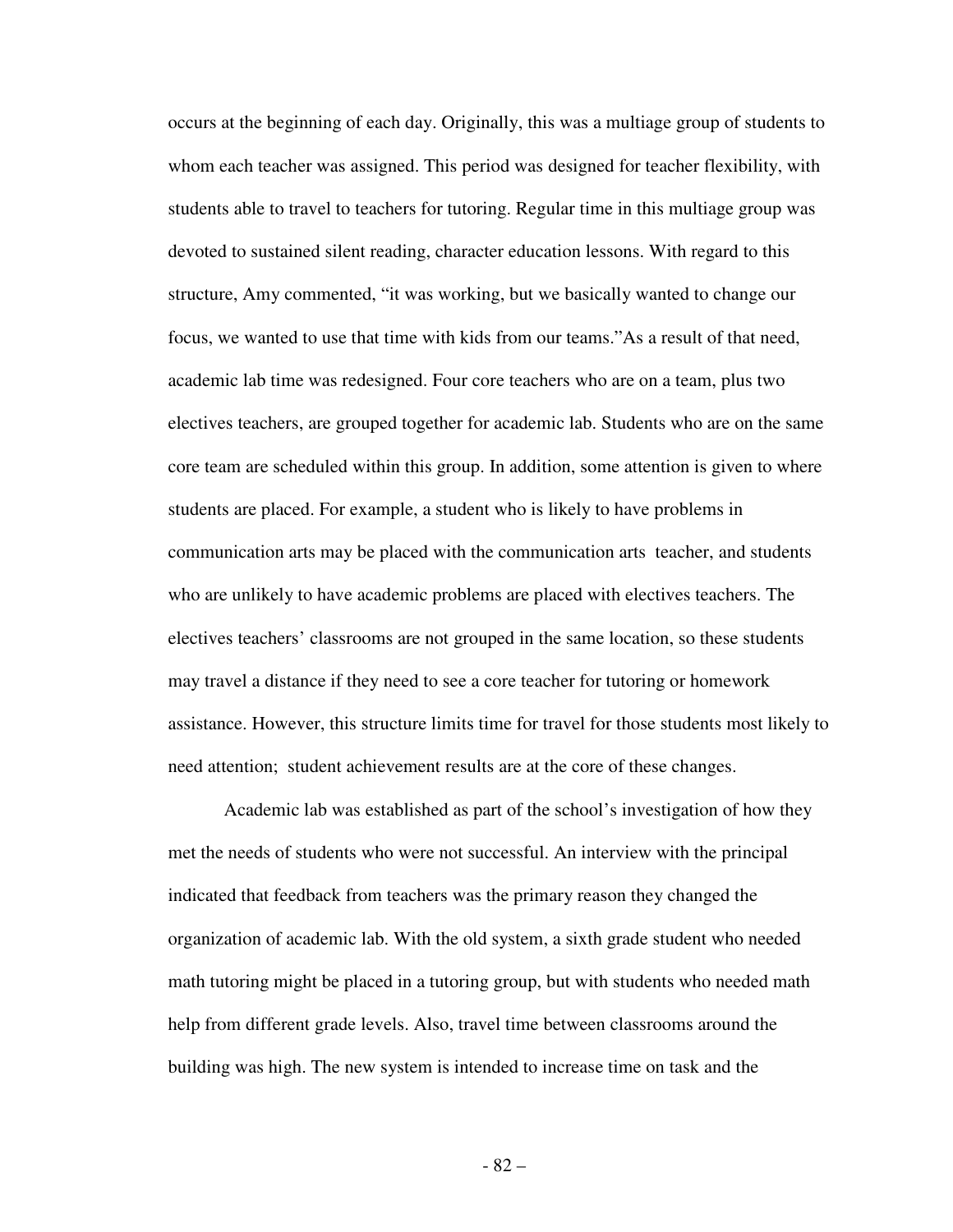engagement of teachers with students, as they are already working with students they have in class. Interviews with teachers indicate support for this system, but still a need for improvement. Interview data points to a willingness to continuously improve, learning from current practices and making changes aimed at improving results for students.

 Homework Club is a weekly afterschool program once a week that students may attend on a voluntary or suggested basis. The district provides transportation to designated dropoff points. Each core team has one teacher who stays each week and monitors students. Interviews with teachers indicated Homework Club was part of what they viewed as an overall commitment to student success.

I think the kids kind of see the difference, too, the students. I think they see that their teachers really do care about them, that we're there to help, not just to go, ok, this is what you need to learn, go learn it. If you're struggling, I always tell my students let me know. If you don't get it don't feel bad that you don't get it … and if it means I come in early or stay late one day, arrange a ride, or come to Homework Club.

 A more structured intervention for struggling students is guided study hall. As Sandy explained,

 These are typically kids, either they have a lot of F's or they might be lacking in skills or work completion…They're assigned to a guided study hall of five to eight kids and the teacher works with them and also communicates with those teachers to make sure they're getting their work done, getting it in, and helping them with some skills.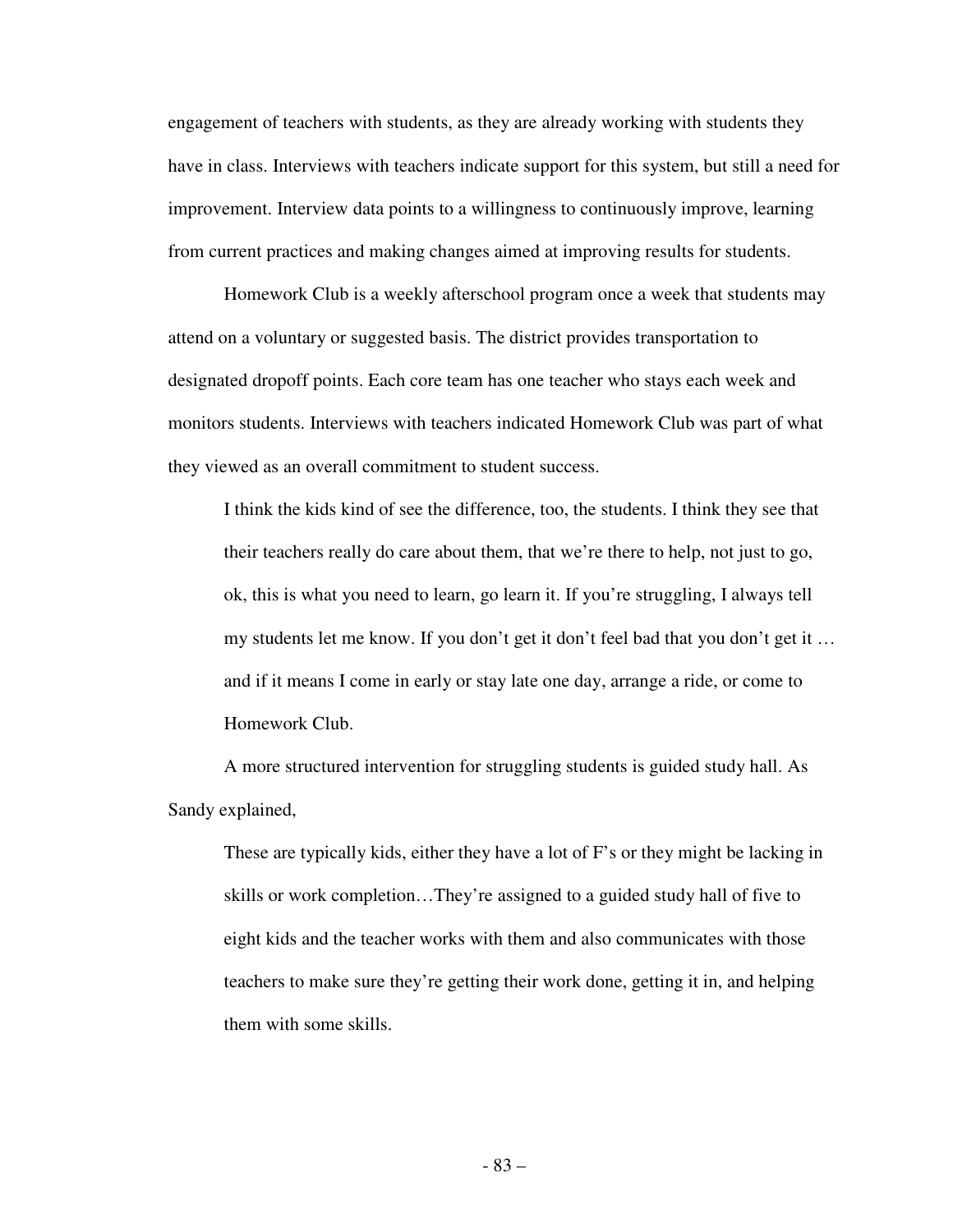According to Sandy, approximately 10% of students are enrolled in a guided study hall in place of an elective.

 Most recently Barrett Middle School undertook an ambitious change in its schoolwide policy regarding latework. In a presentation at a statewide conference, a team from Barrett explained the process they used to examine current grading practices. In the spring of 2005, the PLC leadership team began this work as a result of concerns regarding the number of 'F's. They began by surveying teachers of their perceptions regarding reasons for 'F's, the reasons for giving homework, and the effects of not turning work in according to their current grading practices. After presenting the results of the survey to teachers, they began as a faculty to explore research on the role of homework, what makes for a high quality homework assignment, what reasons there were for current policies regarding latework, and what alignment there currently was between grades and learning. After much discussion, the faculty agreed to a schoolwide policy that insists students turn in work at a satisfactory level. As part of a presentation at the Statewide Powerful Learning Conference, staff explained they began accepting late work to teach students responsibility for following through with assignments, to assure that they knew what students had learned, and in recognition of middle school aged students' brain development.

 As part of this schoolwide policy, the faculty came agreed to guidelines for which assignments are eligible for "redo's" and a policy regarding no zero's allowed. In interviews with teachers, this was a source of pride for several in terms of their commitment to kids. As Michelle said, "Redos, and the No Zero policy of you keep bugging them until you get it. This year I have not had the problem with late work that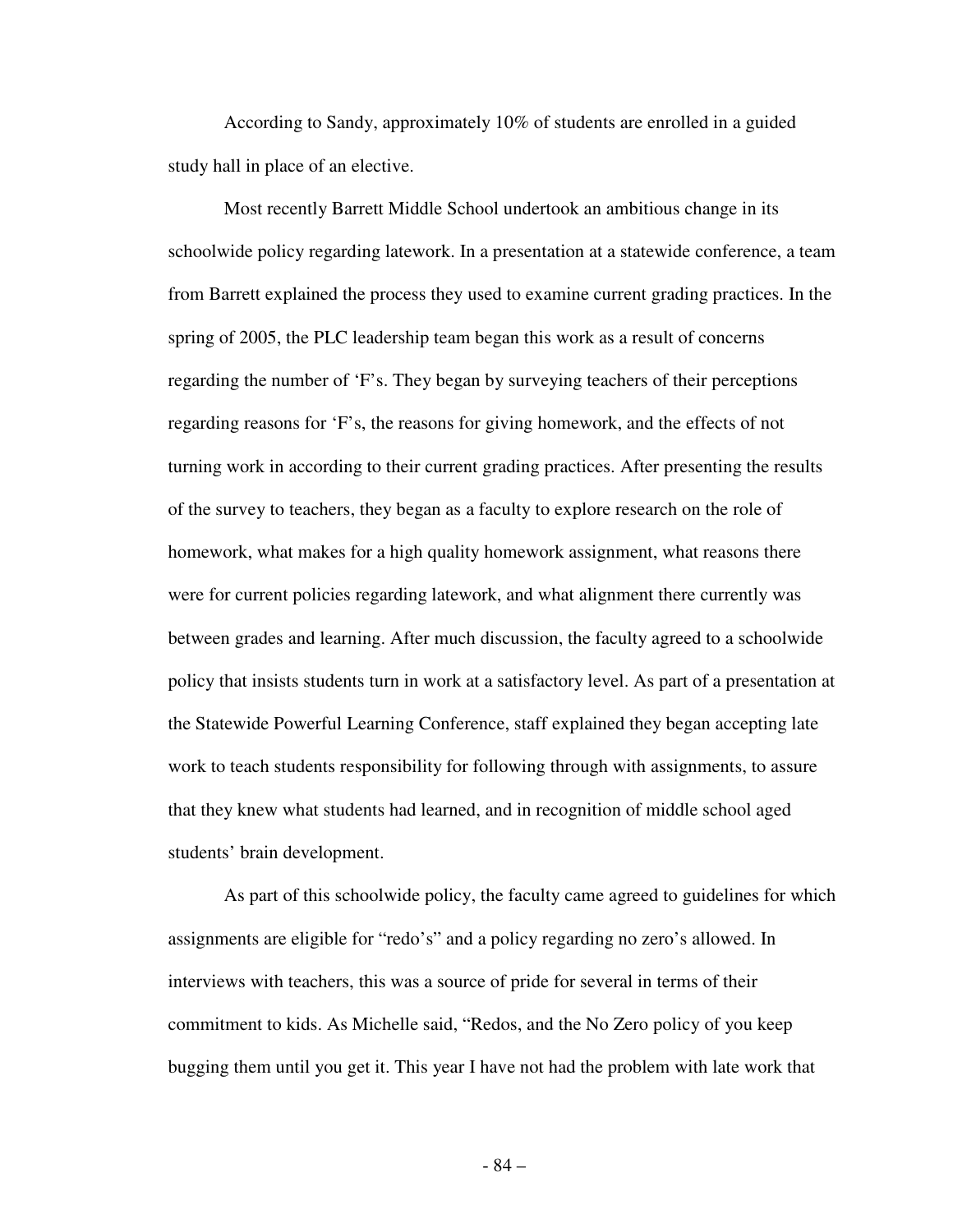I've had in the past. I do think it is helping." Data highlighted in the school's presentation do indicate a dramatic decrease in the number of students with 'F's, suggesting this structural change has helped students

 One final structural change of note is the addition of faculty forums. During the department chair focus group, Amy described the development of this program this way, "A survey showed people were upset because their voice wasn't being heard, or a small number of people were making the decisions for the whole school." This feedback led to the establishment of faculty forums, which happen on one morning and one afterschool time period each week. According to the principal, at least one administrator is there each week. Selena described the forums:"Just whoever wants to show up can, it's very casual, but it's nice. A lot of people don't have that kind of communication with their principals."

 The most notable outcome from the faculty forums as a vehicle for change occurred shortly before a scheduled early dismissal day. The department chairs and Sandy had planned for teachers to keep their academic lab group for the entire shortened day, about 4 hours, so they could have extra time for character education lessons and other activities. Many teachers expressed concern during faculty forum about needing to continue classes to prepare for upcoming achievement tests. As one teacher said, "People really flocked to that forum, and so they changed the schedule." In this example, this new structure can be linked to a greater degree of collaborative decision-making.

# *Negativity in Collaborative Groups*

While the overall attitude about collaboration and PLCs is positive among staff members, a small, but strong, sense of negativity was also evident. When asked to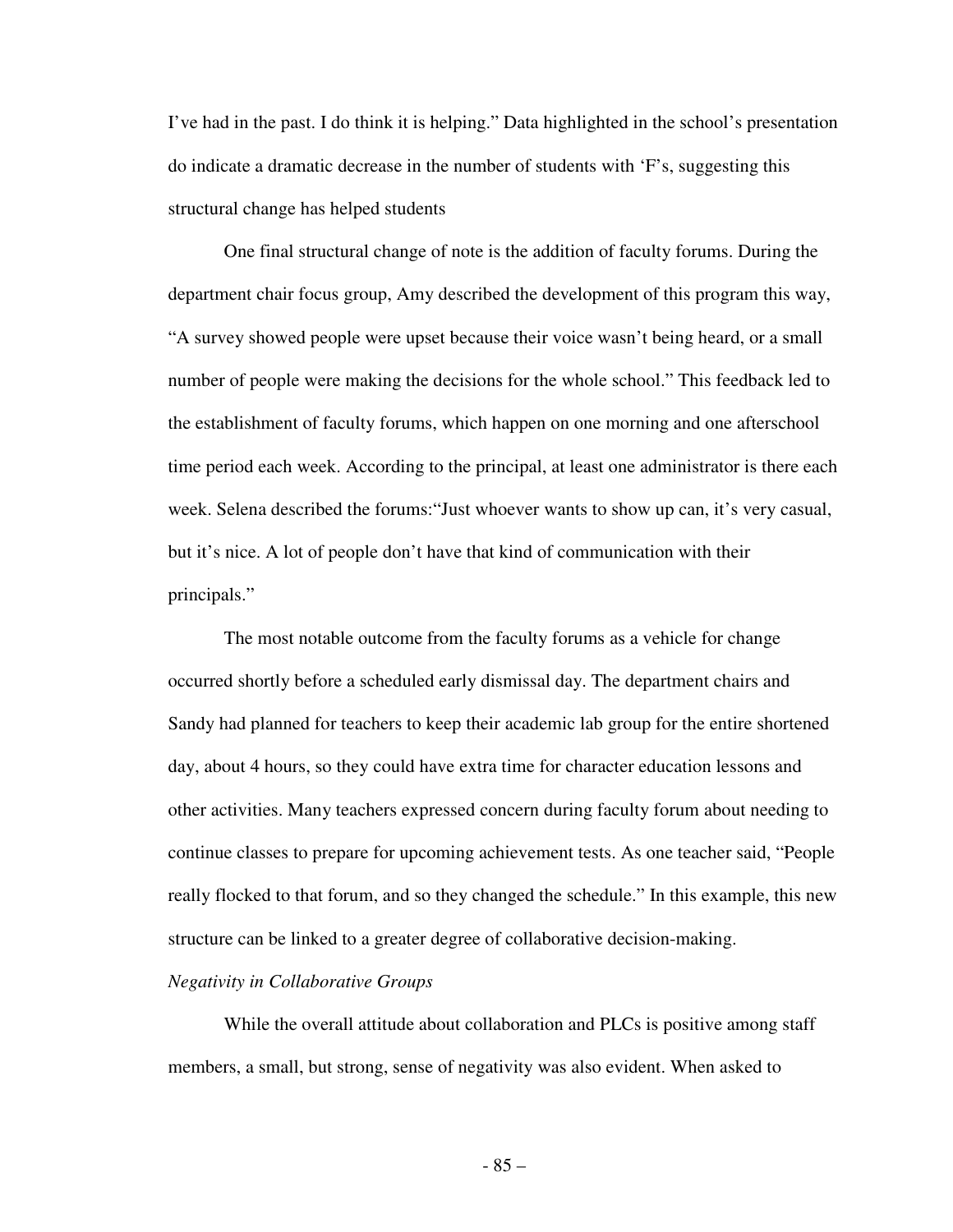consider the staff as a whole, each person agreed that the majority of teachers in the building were generally positive and the majority of collaborative groups were positive and generally productive. However, they did agree that the few individuals who contributed to unproductive conflict in groups had a noticeable effect, and for the groups in which they participated, it was a major detractor from their work.

 Barb described an especially resistant person. Especially in a group of two people, she felt forced to address the issue directly. "I have to say, well we're doing it, I'm sorry, but this is what we should be doing." Michelle mentioned the conflict she experienced with her group, and the impact one negative person could have: "How do you discipline grownups? You can't give each other detention."

 Selena commented on her collaborative group and issues with strong personalities, "..Talking to each other in condescending ways, there are some that think they're always doing the right thing and their way is always the right way." A few weeks prior to our interview, I had observed the collaborative group of six teachers she described. I noted the tension in the room, and the limited interaction of teachers with one teacher who was defensive toward the group. The group managed to collaborate about instruction in spite of her, but it didn't seem to be a time anyone would look forward to. Selena collaborates with a different group every year, depending on what she is teaching. She shared that she was looking forward to working with a different group next year.

 Two different teachers commented on the personality issues some teachers bring to the group. "One of the teachers on my team is behind and we'd been trying to catch her up and there's been a layer of bitterness there … and even after I sat down and talked to her, I found out she's still not happy with me." Mary, who previously had a career in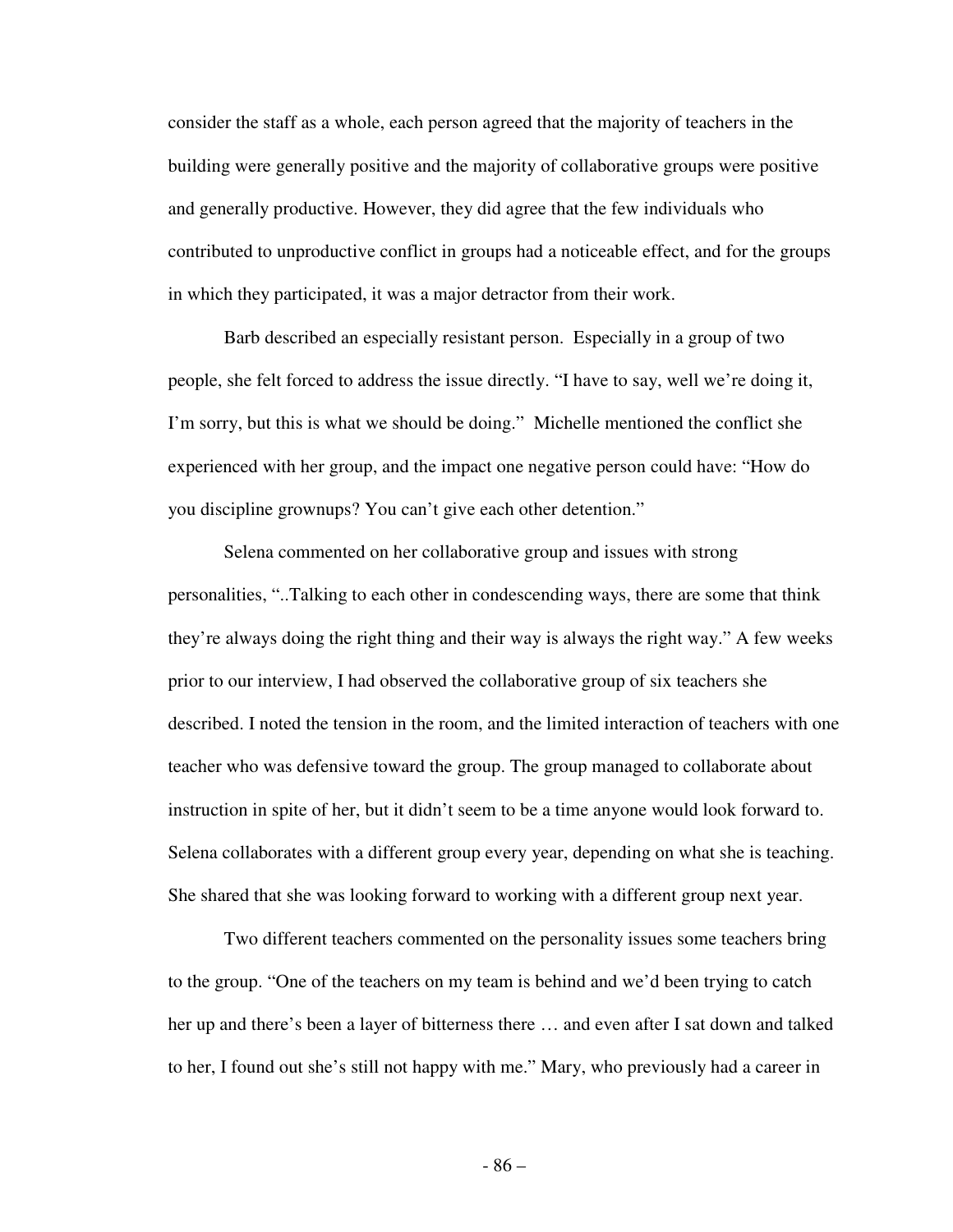human resources made this general comment: "There are some teachers who have problems separating their egos from what they do. And that's true in other professions, but not as much."

 I asked teachers what mechanisms were in place to help them deal with conflict. At least three had made Sandy aware of their difficulties. One of these teachers also commented, "People know we're having trouble, and we seem to have more than our share of drop in visitors… department chairs, administrators, they're trying to support us." Two different teachers mentioned calling attention to the group norms, but were not convinced that was helpful. In response to these issues, the group of department chairs is working to develop a survey to address conflict with the whole staff. "We're trying to find out what's going on, what are things that need to be improved, just having more honest conversations with each other; just holding each other more accountable for our norms"

 The issue of conflict did seem to generate a considerable level of interest and concern from those interviewed, even though they emphasized it was an issue for a limited number of groups. I could sense it was frustrating for these teachers to have some groups work less effectively than others. However, in most cases, there did appear to be a general sense of optimism with regard to the situation.

## *Conclusion*

 Chapter 4 included a description of the setting for the case study, including a description of the school and the context for implementation of the PLC, as well as themes that emerged from interviews, observations, and document analysis. These themes included district influences, principal leadership, teacher leadership, focused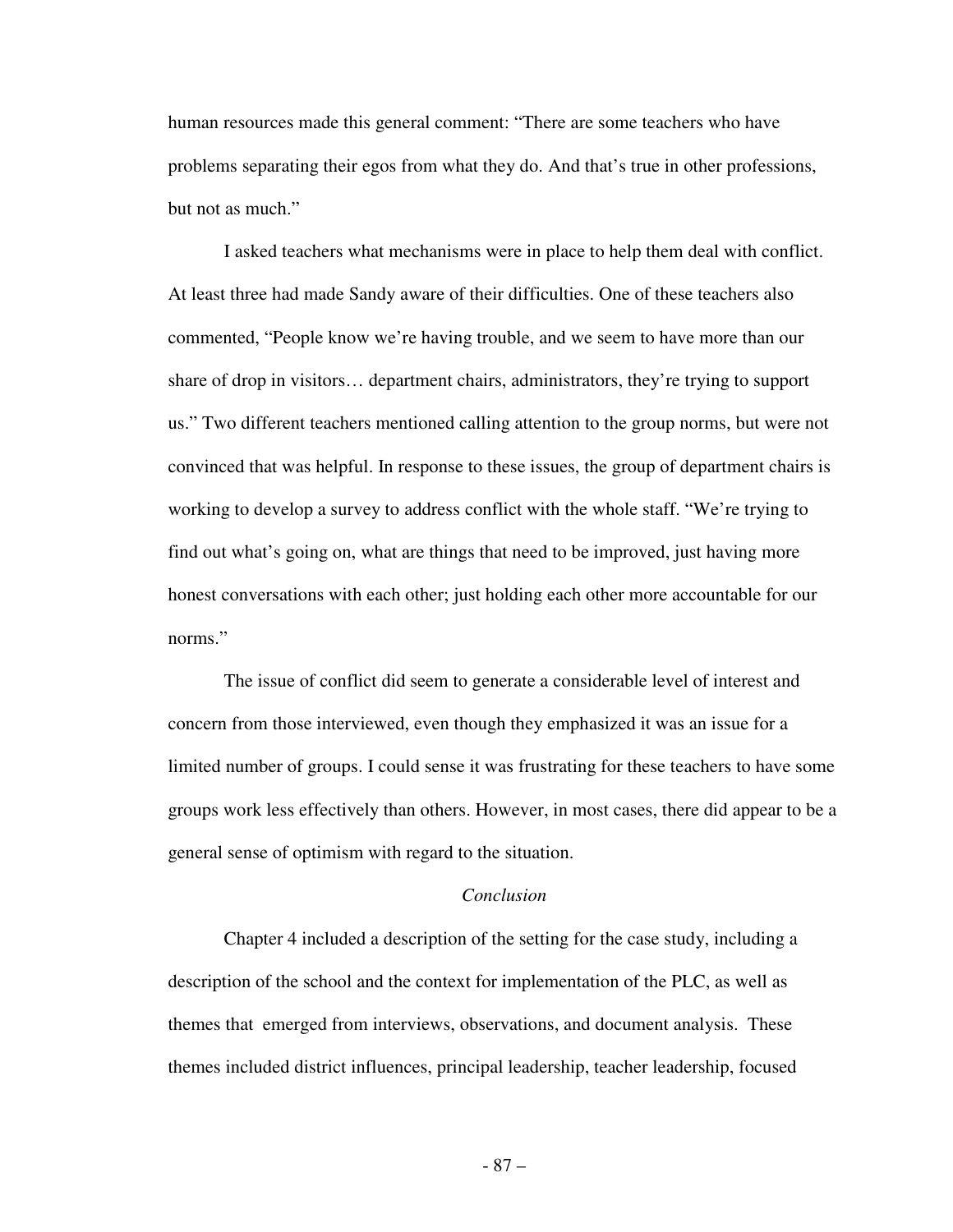professional learning, school culture, and negativity in collaborative groups. I examined data from a holistic perspective, combining these multiple perspectives for insight into the research questions. Chapter 5 will focus on a discussion of these findings, organized around the research questions. This chapter will also include limitations and implications of my study, as well as an overarching conclusion.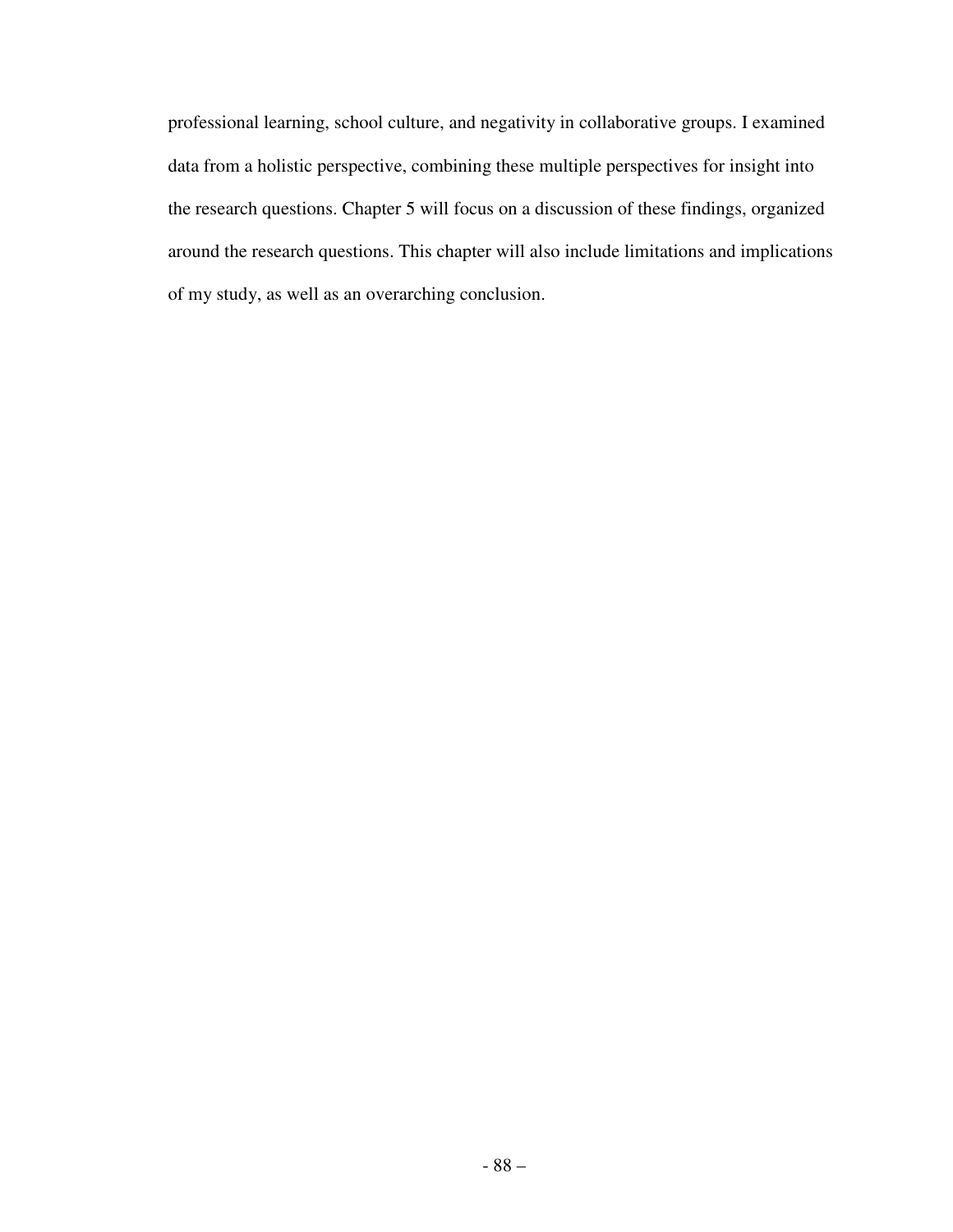### CHAPTER FIVE

## Discussion of Findings

 This case study of Barrett Middle School and its development as a professional learning community yielded several findings of interest to the organization itself, those also engaged in similar initiatives, as well as researchers in the field. As these findings are explored, it is important to remember Barrett was selected for study because it appeared to be implementing PLCs at a high level. Discussion of the findings as they relate to the two research questions are outlined in the next section, followed by limitations of the study, implications for both research and practice, and overall conclusions.

# *What is the Nature of This School as a PLC?*

Barrett Middle School is characterized by embedded teacher leadership, both formal and informal, as well as integrated professional learning. As a PLC, it has changed structurally and culturally, with a greater focus on collaboration, but is challenged to address a small but significant element of negativity. The sections below emerged from the data, but are also consistent with much of the interpretive literature related to PLCs (DuFour et al, 1998; 2006, Eaker et al, 2002).

#### *Teacher Leadership*

 As an organization, Barrett Middle School relies on the involvement, engagement, and leadership of its teachers in multiple ways. While some teachers are designated as teacher leaders throughout the organization, others share leadership through knowledge and involvement in their collaborative groups, and input from teachers is regularly sought and utilized in decision making. Leadership and ownership of collaborative PLC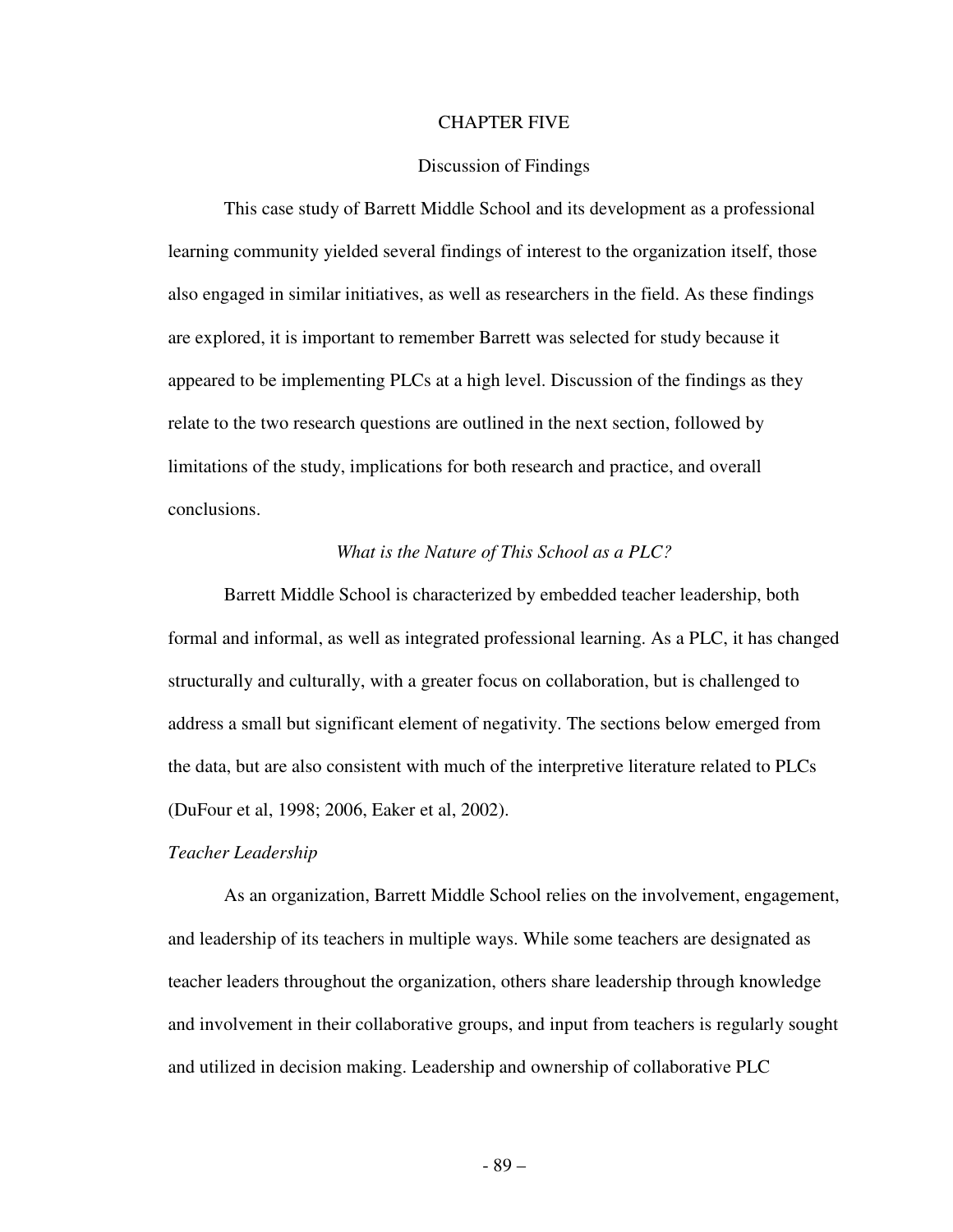processes over the past 5 years reflects the distribution of leadership in the building (Ogawa & Bossert, 1995). In addition, Barrett's ability to sustain and develop this initiative over the last 5 years is likely related to the level of teacher involvement in leadership (Chrisman & Supovitz, 2005; Wood, 2007).

 Teachers at Barrett are involved in leadership in many ways, including through professional development (Chrisman, 2005; Hord, 2004), which is deeply embedded in the school's improvement processes. Teachers currently guide collaborative groups as facilitators and department chairs. The building's group of QuILs typically leads large group professional development on a monthly basis. Specifically in the first 3 years of PLC implementation, a group of teacher leaders collectively guided the PLC process and led the faculty in whole and small group inservices related to establishing PLCs.

 Supovitz (2002) linked teacher empowerment through work in collaborative teams to improved student learning. This connection indicates the importance of teacher leadership. This empowerment may also be evidenced through the multiple ways teacher input is sought at Barrett, although teacher surveys were most often mentioned as a method for receiving input. Teacher groups are active in the development of building level goals, teacher input has been the impetus for changes in policy regarding homework, and input from a teacher survey resulted in faculty forums for teachers to regularly communicate with administrators. Study participants identified all these tools as connected to a commitment to improved student learning.

 Within Barrett Middle School, teacher interviews demonstrated the connection teachers saw between their collaborative work and their overall instructional effectiveness (Leithwood & Duke, 1999). Specific examples include the ability to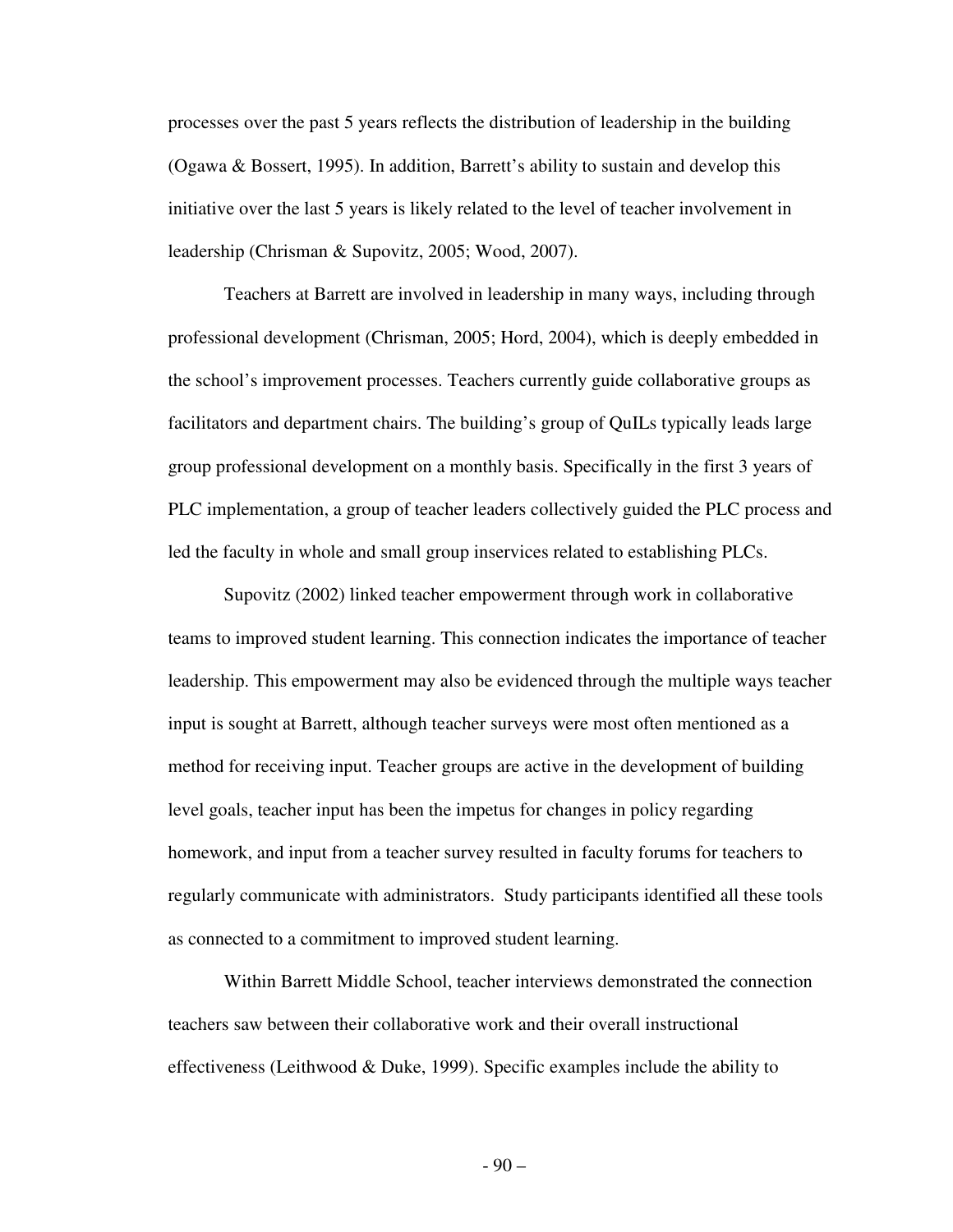provide timely and specific assistance to new teachers, the ability to respond when students are struggling with a particular concept, as well as the ability to make connections across disciplines. These activities can increase motivation among teachers (Yukl, 2002), who are highly committed to this process.

 Currently the department chair group is more involved in data analysis and goal setting (Lambert, 2002), than the wider faculty. Utilizing department chairs as resources can influence teacher leadership within the building (Printy, 2008), although the perception of this group as too powerful may develop; this perception can reduce the collaborative benefits of a PLC. At Barrett, this perception was part of the impetus for development of a faculty forum.

### *Focused, Comprehensive Professional Learning*

 Professional learning at Barrett Middle School is ongoing and job embedded, as evidenced by weekly collaborative meetings, monthly schoolwide inservices, and faculty meetings that align with practices endorsed by advocates (National Staff Development Council, 2001). These structures are not necessarily unique, but it is noteworthy that Barrett utilizes these structures in a focused and integrated manner. These continued processes allow for teachers to engage in shared inquiry (Garmston & Wellman, 1999) for the purpose of improving student achievement, as well as sharing best practices (DuFour et al., 1998, 2005) and developing problem solving skills and strategies (Hord & Sommers, 2008).

 An example of the focused, integrated nature of professional learning at Barrett is the work related to Marzano's (2001) instructional strategies. Begun as a district initiative, QuILs representing each building in the district meet in a train-the-trainer

- 91 –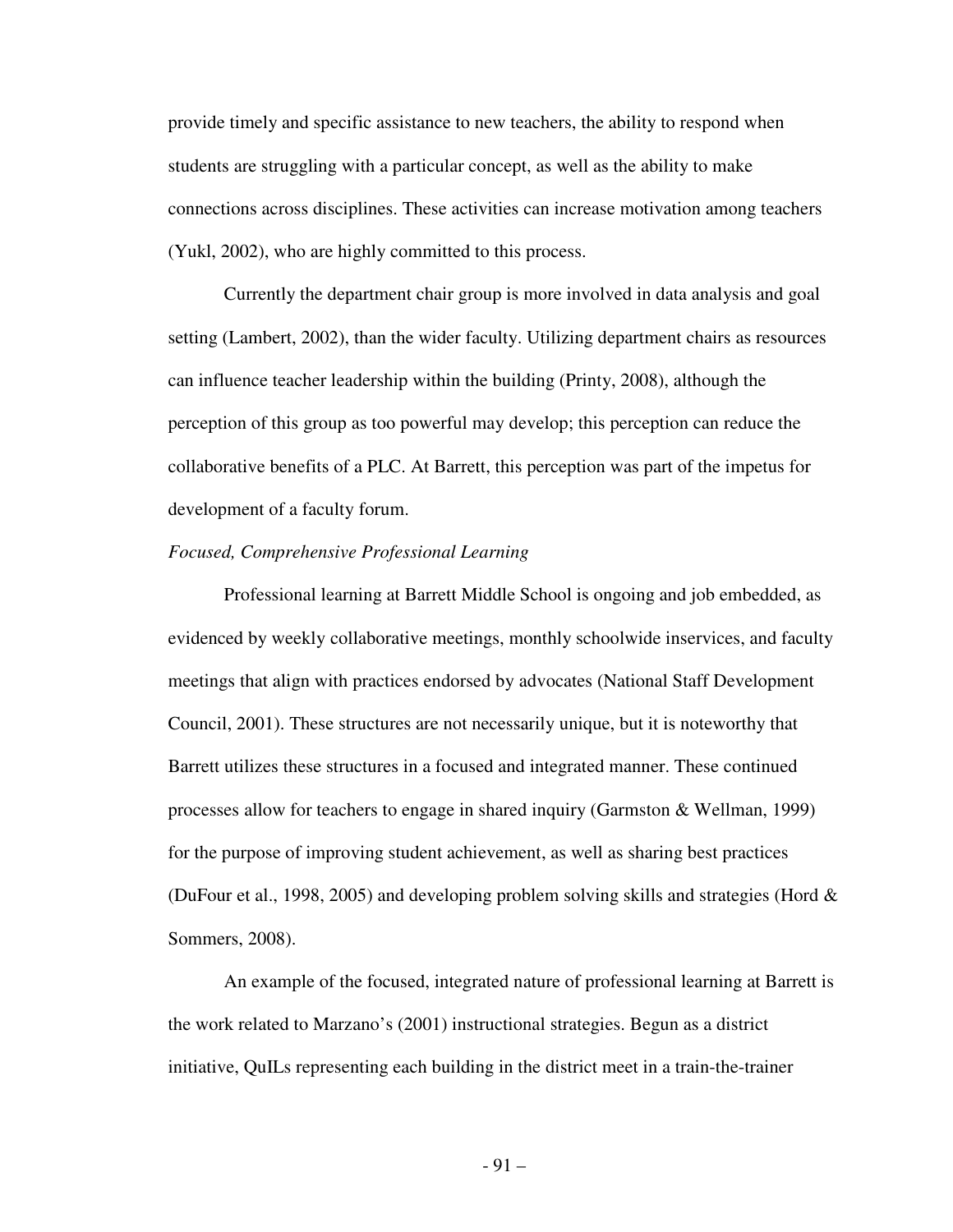format each month. These teacher leaders design and facilitate monthly faculty inservices to enable teachers to use strategies effectively in the classroom. In teacher interviews, they noted the discussion of these strategies in weekly collaborative groups, particularly how the strategies cut across different subject areas. The integration of Barrett's multiple forms of professional learning may be a contributing factor in overall success. Research points to the value of focused efforts in implementing PLCs, particularly with regard to increased student achievement (Chrisman, 2005; Fisher & Frey, 2007).

 In addition to work related to instructional strategies, other professional learning efforts at Barrett are devoted to developing and analyzing common formative assessments (DuFour et al, 2006). Teams have first spent time agreeing on the most important outcomes for students, developing meaningful assessments targeting these outcomes, and then examining student work and related student data. These practices are foundational pieces of the guidance DuFour (1998) gives to PLC schools. In interviews, teachers noted the value of the first of these processes, coming to agreement on what was most important to teach, and the impact this had on learning.

# *Structural Changes*

 The structural changes at Barrett over the past 5 years are indicative of an organization that is adaptive in nature (Senge, 1990), responsive to changes in the educational environment (Leithwood  $& Louis, 1998$ ), and reflects continuous evaluation and examination of practices (Argyris & Schon, 1997; Patton, 1997; Preskill & Torres, 1991), all of which are part of a learning organization.

 Barrett's academic lab period was created in recognition of a need to support students academically as well as behaviorally. Through continuous examination and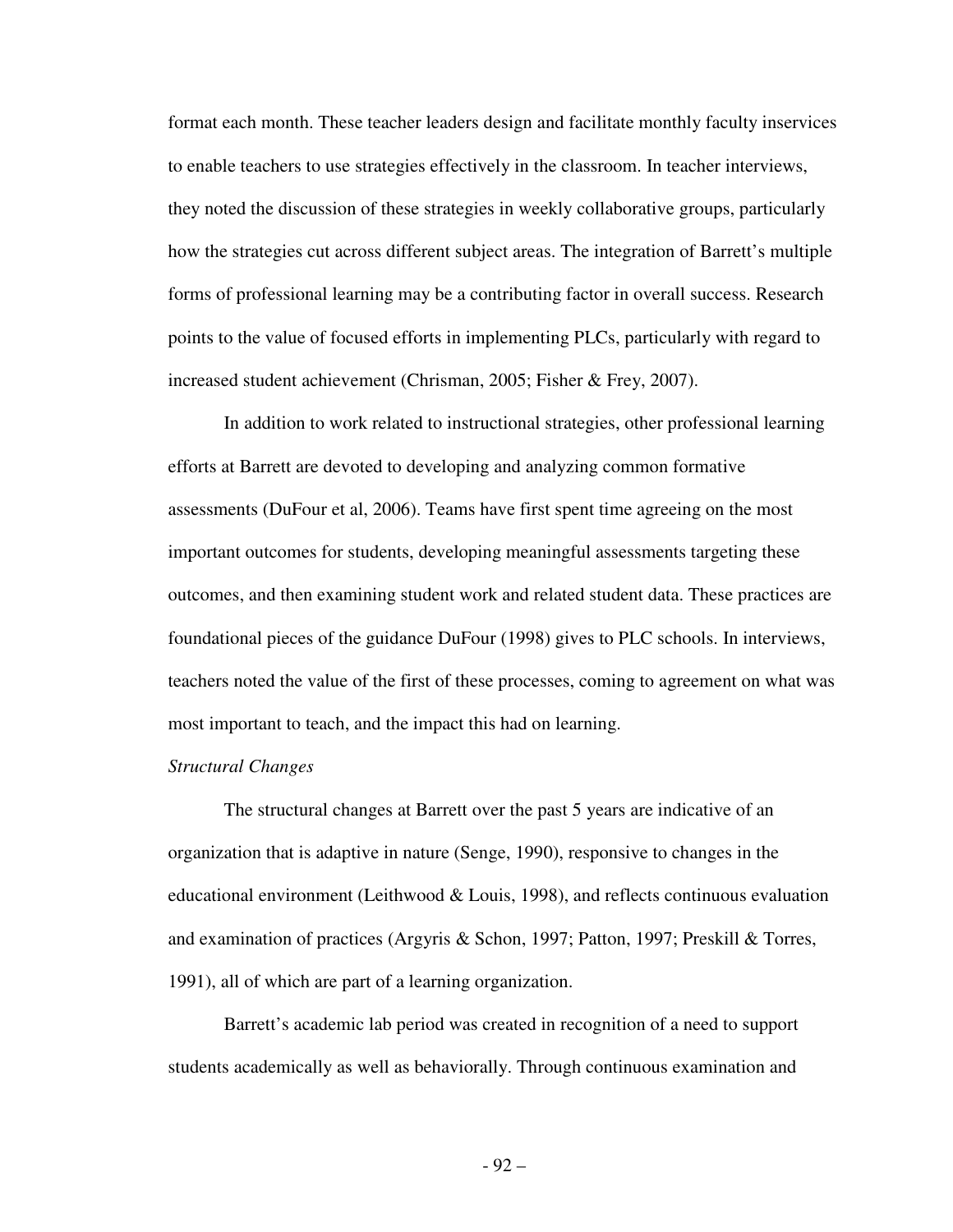evaluation of practices (Preskill & Torres, 1991), the school recognized the need to redesign this intervention and alter its focus. This intervention, in combination with guided study hall and Homework Club, provides students with multiple avenues for success.

 Perhaps the most compelling evidence that Barrett operates as a learning organization comes from its collective efforts surrounding homework. The schoolwide examination of homework policies and practices was a project directly linked to examination of data (DuFour, 1998) as well a clarification of purpose and shared values (Schmoker, 2006). The scope of this project included a collective analysis of research related to homework practices, as well as examination of current reality, and the examination of faculty beliefs related to homework. This significant change in practice can arguably be considered second order change (Marzano, 2005), in that individual and collective beliefs and practices were examined, and a new set of practices adopted by the group.

 The collaborative culture at Barrett, from both a formal and informal perspective, also indicates they are developing the ability to create new knowledge (Bruffee, 1999). For example, the flexibility of the staff in utilizing Marzano's (2001) instructional strategies in common and diverse ways has led to application of this in a widespread network. The formal professional learning provided by the QuILs and continued through weekly collaborative groups has provided the impetus for informal learning, adaption, and innovation (Nonaka & Takeuchi, 1995) with respect to teachers utilizing the strategies in a variety of ways.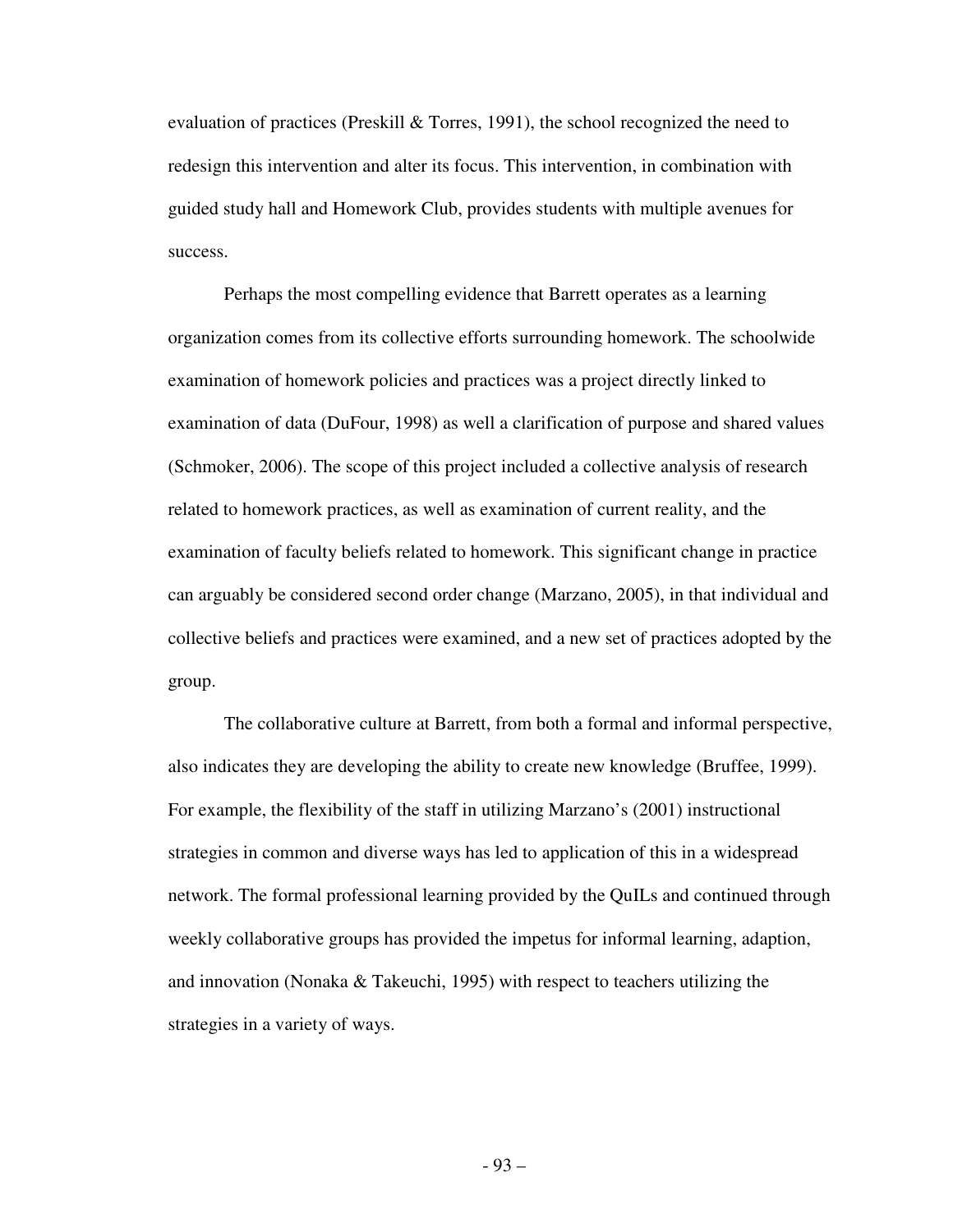Given the current focus on high levels of learning for all in the wider educational arena (Jennings, 2006), as well as the level of focus on student success in the PLCs model Barrett has followed (DuFour et al., 1998), it is not surprising that Barrett's recent efforts are directly linked to the success of all students. Whether or not Barrett continues to adapt and change in the future remains to be seen, but the level of teacher leadership in the school indicates this level of organizational learning may be sustained (Chrisman  $\&$ Supovitz, 2005; Glickman, 2002).

### *Cultural Changes*

 Though it is challenging to gain insight into the culture of a building as a whole, particularly one of this size, both observations and interviews indicate the culture is highly collaborative and is focused on student results (DuFour et al, 1998, 2006). The culture at Barrett also supports reflection, knowledge sharing, and problem solving (Garmston & Wellman, 1999; Hord & Sommers, 2008), all important elements of a PLC.

 Bruffee (1999) describes collaborative groups as interdependent, relying heavily on others in the group for shared knowledge. This is reflected in the ways teachers described their reliance on others in their groups, and through noting the value of input from others. Observations of the science department and the sixth grade communication arts team working together showed exemplary levels of interdependence.

 In considering descriptions of teams (e.g., Hackman, 2002; Katzenbach & Smith, 1993; Lencioni, 2002; and Yukl, 2002), multiple examples of attributes associated with teams can be found in Barrett's collaborative work. For example, in at least two of the meetings observed, the responsibility for leading the meeting seemed to flow naturally among multiple members (Katzenbach & Smith, 1993). Also, several interviews pointed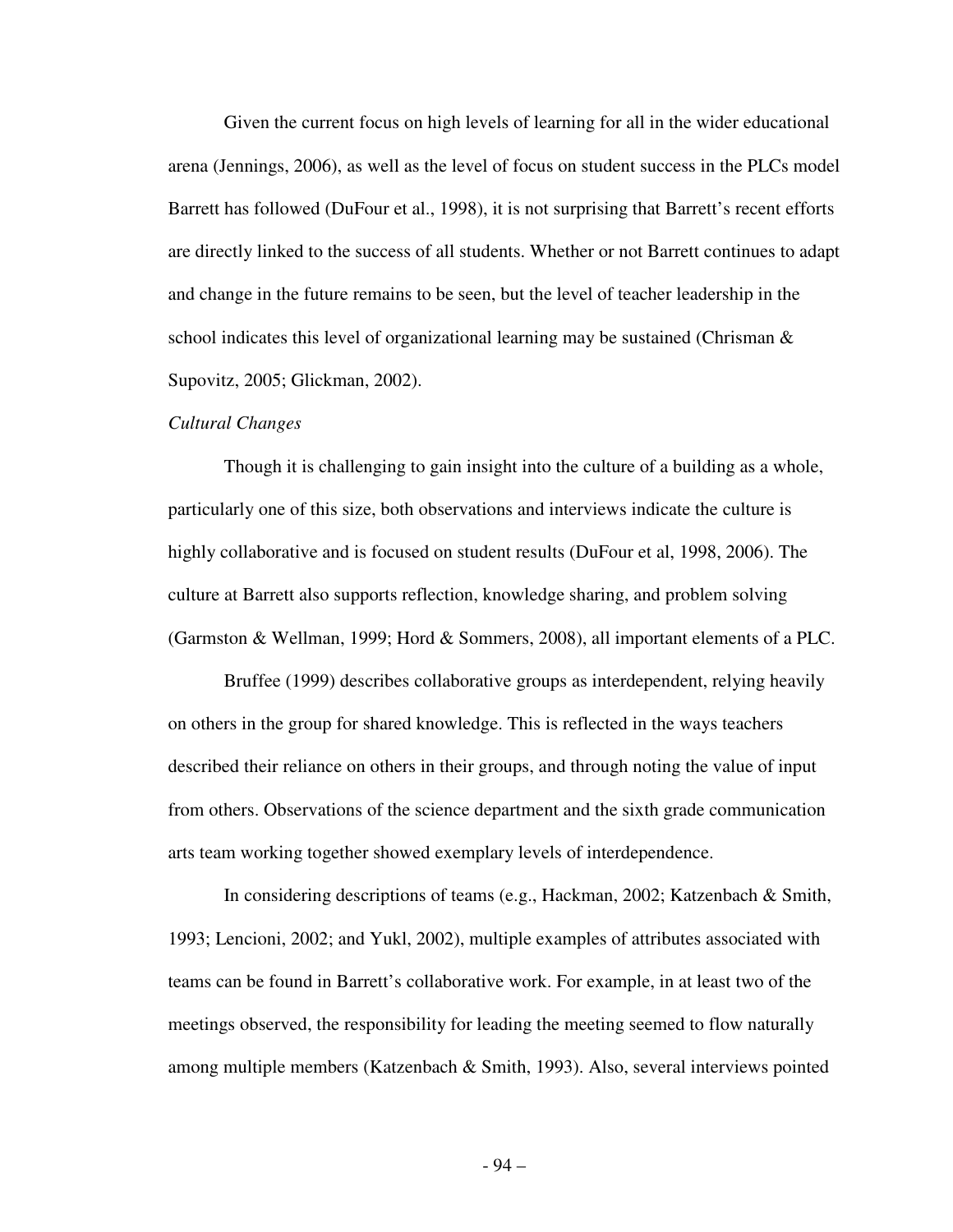to the value members gave to the diversity of members and their respective skills (Hackman, 2002; Katzenbach & Smith, 1993). In addition, many teams produced collective products in the form of common assessments (Katzenbach & Smith, 1993) and held each other accountable through analysis of student data (Katzenbach & Smith, 1993; Lencioni, 2002). However, it is noteworthy that teams are not always willing to address conflicts among members with respect to negativity (Lencioni, 2002; Katzenbach  $\&$ Smith, 1993).

 Further evidence of a culture that values collaboration is also found in the decision of the building to collaborate twice weekly the following school year. This decision was supported by a vote of the faculty, and is consistent with the value advocates place on regular scheduled time within the school day (DuFour et al., 1998; Hord, 1997). At Barrett, there is also the expectation that everyone will collaborate; participation is not voluntary (Eaker, 2002). Collaboration has become the norm, and this may be due in part to these structural expectations.

 Finally, evidence indicates faculty value collaboration, and formal collaboration also helps generate and nurture informal collaboration. Both interviews and observations indicated there was a connection between formal work and informal work. The practice of documenting formal collaborative group meetings on a record keeping form developed by the implementation leadership team is common and accepted. This contradicts the work of Leonard and Leonard (1999), who caution against the use of accountability structures that may restrict groups' ability to collaborate, and as a consequence, restrain creativity and problem solving. While the accountability structure seems to be working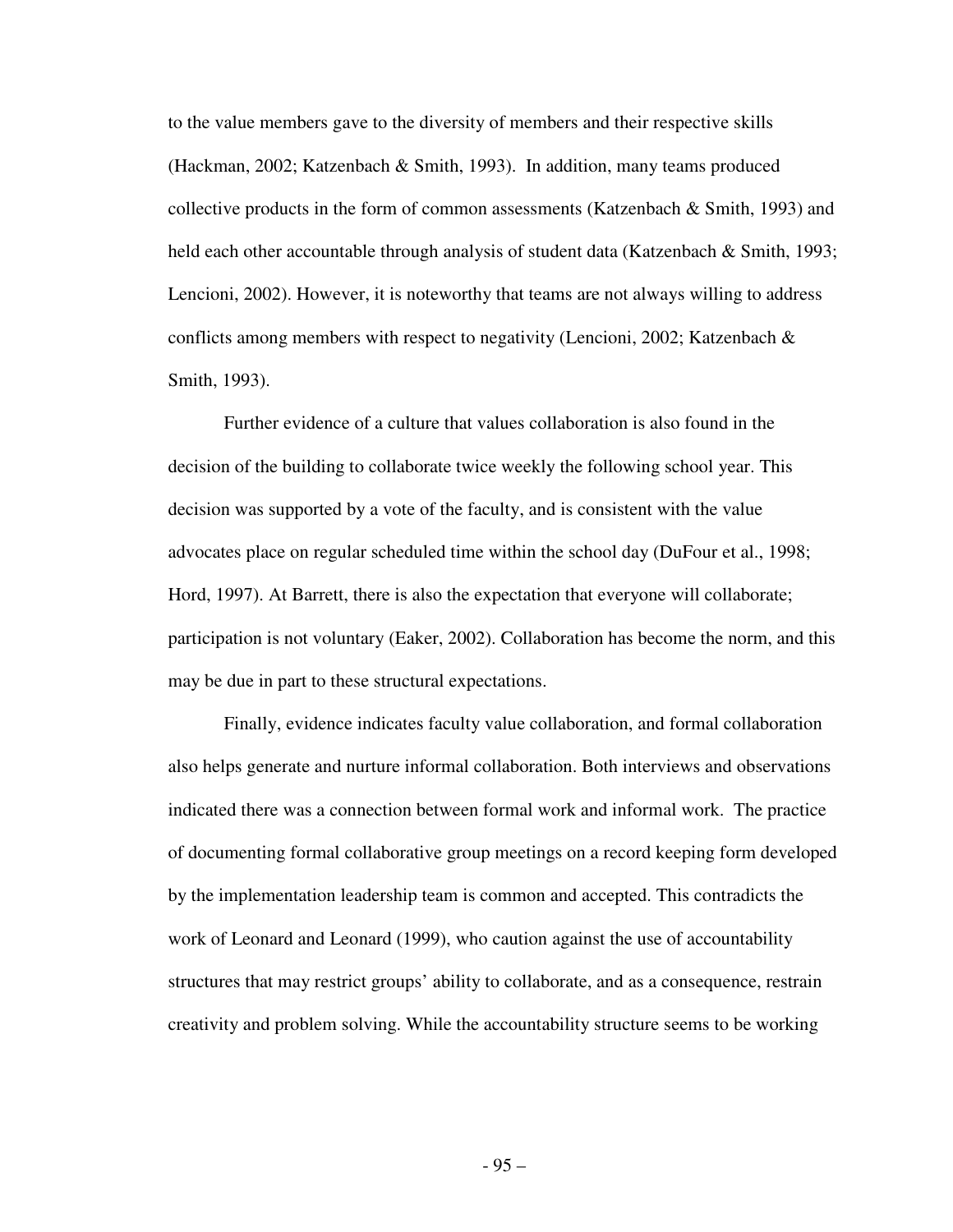for Barrett, if Leonard and Leonard are correct, this practice may erode PLC efforts over time.

### *Negativity*

 Negativity among a limited number of people is influencing the work of some collaborative groups and gaining the attention of others involved in this process. The literature related to group effectiveness emphasizes the need for trust among groups (Bryk & Schneider, 2003; Lencioni, 2001), specifically to pave the way for dealing with conflict openly and productively (Lencioni, 2001). While complex, the connection between trust and group productivity indicates a need for collaborative groups to further develop trust among members and clarify member roles and purpose (Bryk & Schneider, 2003). Groups at Barrett that are reluctant to address the issue of negativity may be lacking in trust, either in each other or in the PLC process.

 Teachers working in groups where negativity is present have made attempts to address the issue, with only limited results. Increasing awareness of the issue, possibly through a survey developed by the department chairs, may result in greater ability to understand collaborative tensions (Snow-Gerono, 2004) and seems to be a natural first step in addressing this issue. The challenges faced by groups would seem to reflect Lambert's (2002) assertion that group knowledge of collaborative skills is critical to effectiveness. My observation of the group with a negative member seems to align with Achinstein's claim that the potential for group learning is connected to the group's ability to understand and address differences (2002). The group's work was stiff and laborious, with members' progress in addressing issues limited and slow. Those interviewed recognized the need to address the issue more openly, but have not yet firmly resolved to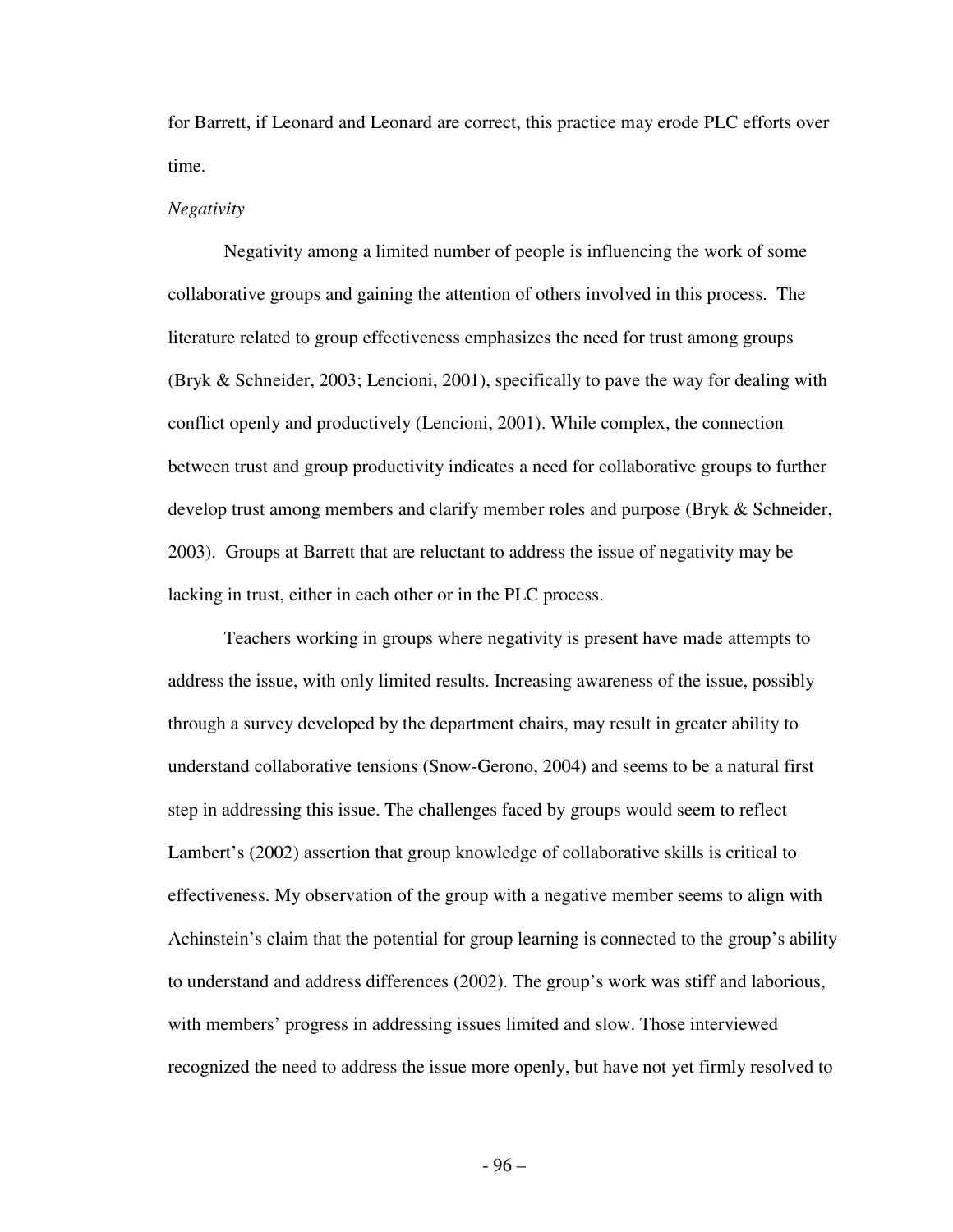do so on an organizational level. This is also consistent with Katzenbach and Smith (1993) who state effective teams are willing to engage in constructive conflict. Given the lack of effort to confront conflict, it is likely that some groups are not yet as effective as they might be; which may limit the effectiveness of the overall PLC process.

 While the overall attitude about collaboration and PLCs is positive, a small but strong element of negativity was documented. However, it is probable that our human tendency to focus on the negative rather than the positive is a factor in the level of attention participants are giving to this subject. We focus so heavily on what we would like to change, that it can appear to be a more important issue than it actually is. However, this element of negativity should be addressed in the future so that Barrett may develop more fully at the team and organizational level.

### *What Factors Influenced the Development of This School as a PLC?*

Barrett's development over the past 5 years as a professional learning community has been influenced significantly by input from the district level and also by leadership from its principal. Barrett's positive culture and guidance from outside sources during implementation have also influenced its journey as a PLC.

### *District Level Influences*

 Involvement from the district throughout the development of the PLC process had a demonstrable influence at Barrett, which supports the work of multiple researchers who concluded district level support can positively impact a school implementing PLCs (Chrisman, 2005; Fullan, 2002; Togneri & Anderson, 2003; Wood, 2007). The first identified move toward Barrett's involvement in the PLC process came when the district sent a team that included Barrett's principal to a PLC conference. This initiative was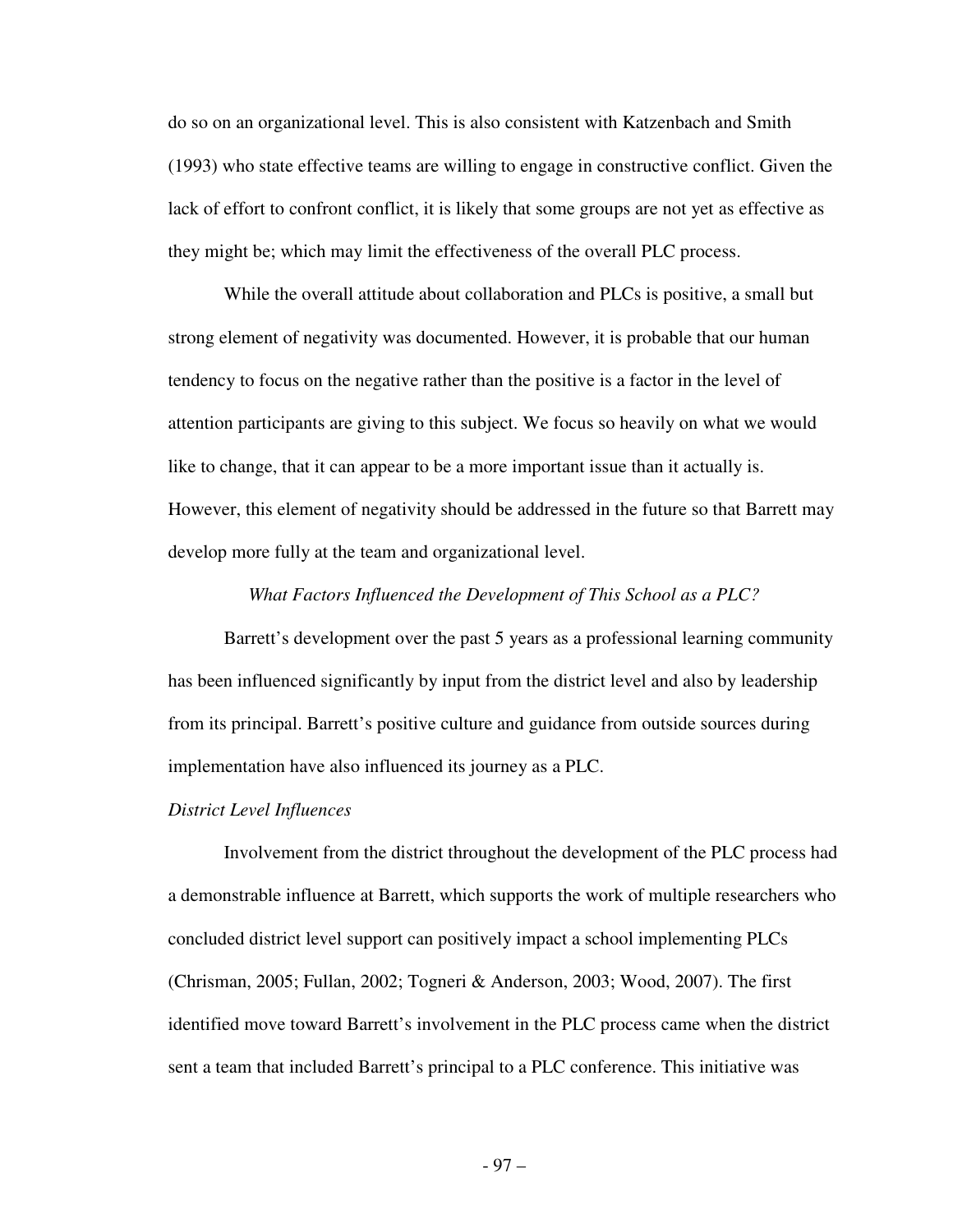initially approached as a pilot process, however, to date all buildings in the district have gone through trainings albeit at varying rates. Chrisman and Togneri and Anderson point to the value in allowing time for implementation to take place, which seems to support the variations in implementation districtwide.

 At the district level, buildings were required to schedule 40 minutes of collaboration time weekly for all staff members, but were not given specific direction as to how this should be accomplished. While this might be considered a top-down directive, it does provide for some site specific flexibility, which Phillips (2003) found to be instrumental in establishing PLCs in another middle school. Since establishing that 40 minute per week expectation, the district has accommodated a request from high schools to dismiss early one day each week for collaborative work, and beginning next year middle schools will do the same. Providing this essential support when schools are ready to utilize it was viewed positively by teachers, and has allowed time for ownership of this process to become integrated into the school's culture (Wood, 2007).

 Support from the district in terms of training related to PLCs has taken varied forms and has varied outcomes. Training from external sources, such as the Statewide PLC Project and events sponsored by the DuFour group, have influenced the building's work, both in the form of providing appropriate knowledge and skills related to collaboration as well as providing appropriate structures and activities for collaborative groups (DuFour et al., 2006). In establishing the QuIL group, the district has provided a way to develop the knowledge and capacity of those in the district, both as instructional leaders and teachers of adults. The impact of training many participants at all levels aligns with the concept of dispersing leadership throughout the organization in order to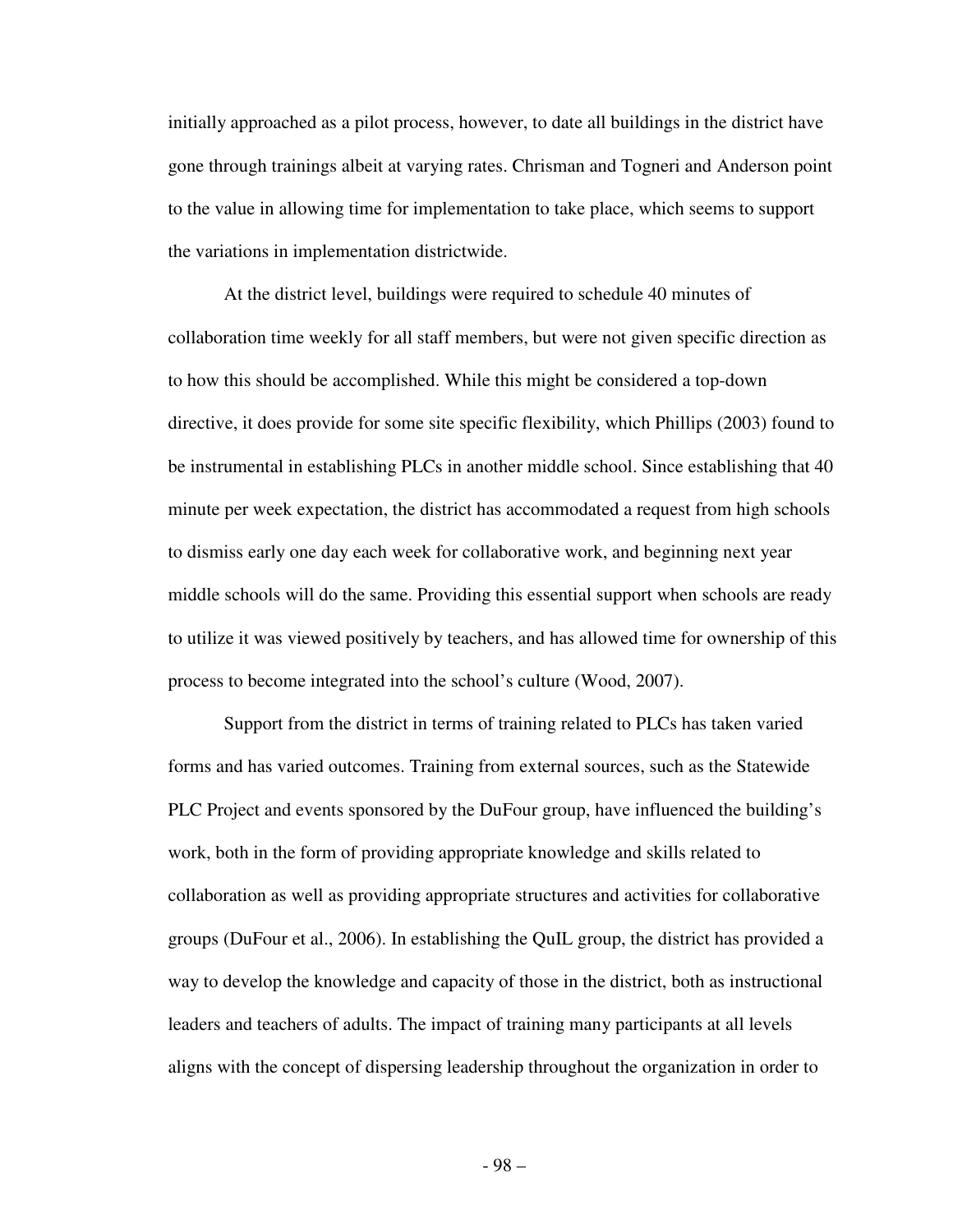sustain initiatives (Fullan, 2002; Glickman, 2002; Wood, 2007). While this represents distributed leadership throughout the district, it has trickled down to the school level at Barrett as well. In addition, the concepts of continuous learning and action research (Chrisman & Supovitz, 2005; Glickman, 2002) are consistent with the framework for training in instructional strategies carried out by the QuILs.

# *Principal Leadership*

 The principal at Barrett Middle School is an effective principal, well respected by staff, and committed to the PLC process, as evidenced by interviews with teachers, my observations, and the recommendations of those involved in the school selection process. She has established processes and strategies with probability for success, and understood the specific culture of the building. Sandy has been the principal at Barrett for the past 8 years, and during the last 5, the school has explicitly focused on PLCs. While a principal does not operate in a vacuum and needs many tools and structures to be successful (Spillane, 2005), Sandy has made a unique contribution to the success of this endeavor. Teachers value her leadership and she deliberately engages herself and her staff in activities that move the building closer toward PLC goals, as well as nurtures a collaborative culture.

 Both beginning of the year and mid-year staff development activities designed and led by Sandy were explicitly focused on PLCs just this year, 5 years after this process was begun. This clear purpose, (Aryris & Schon, 1997), as well persistence over time are indicators she has maintained focus (Fullan, 2002). However, her assessment of her staff's ownership and understanding of this process and her patience and willingness to let this process evolve are indicators she has realistic expectations for the PLC process.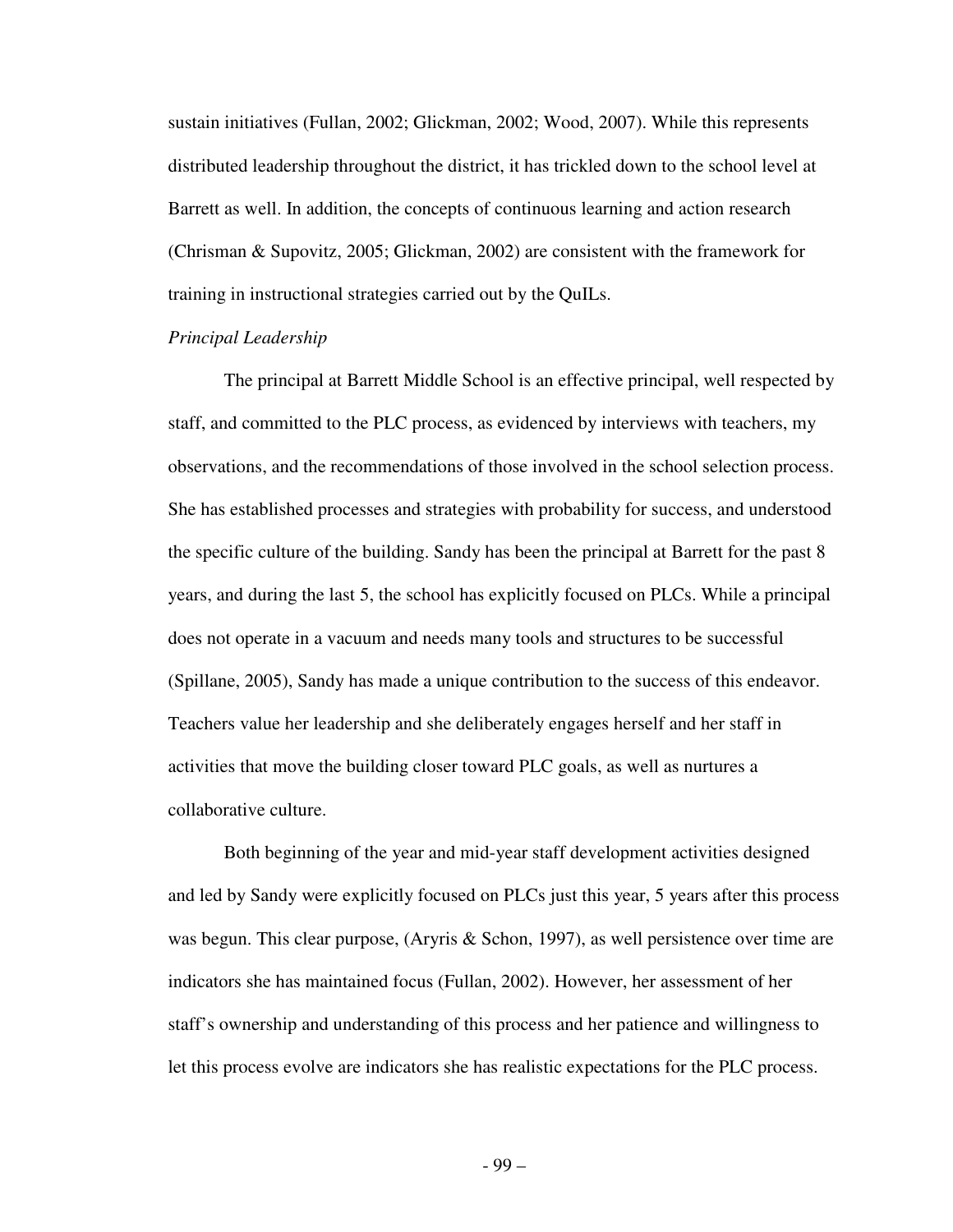An understanding of the organizational change process is essential for success (Fullan, 2001; Huffman, 2004; Wood, 2007). Sandy demonstrated knowledge of the change process in multiple ways. She invited teacher leadership (Chrisman & Supovitz, 2005; Fullan, 2002; Glickman 2002; Wood, 2007), she communicated openly regarding the future (Argyris & Schon, 1997), and she engaged in continuous evaluation of practices (Patton, 1997; Preskill & Torres, 1991).

 In contrast with other schools I have observed in my work, Sandy displays a high level of relational knowledge regarding her staff. She appears to be finding the balance between individual challenge and collective purpose among staff members (Scribner, 2002). Her respectful, yet persistent, approach to school improvement practices grounds her role as a facilitator of collective learning (Barth, 2001; Lambert, 2005), skills important to a successful PLC process.

#### *Culture and Implementation*

Barrett's generally positive, stable culture likely contributed to the successful implementation and assimilation of professional learning communities within the building. Data show the building culture is positive. Data also support that a positive culture was in place before the building began the work of professional learning communities. This positive culture reflects a basic level of trust that was firmly established before undertaking this change process. As researchers have found, trust among members is an enabling factor for faculties implementing school change (Bryk & Schneider, 2003; Fleming & Thompson, 2004; Lencioni, 2002). However, given the complexities of measuring trust, it is difficult to say several years after the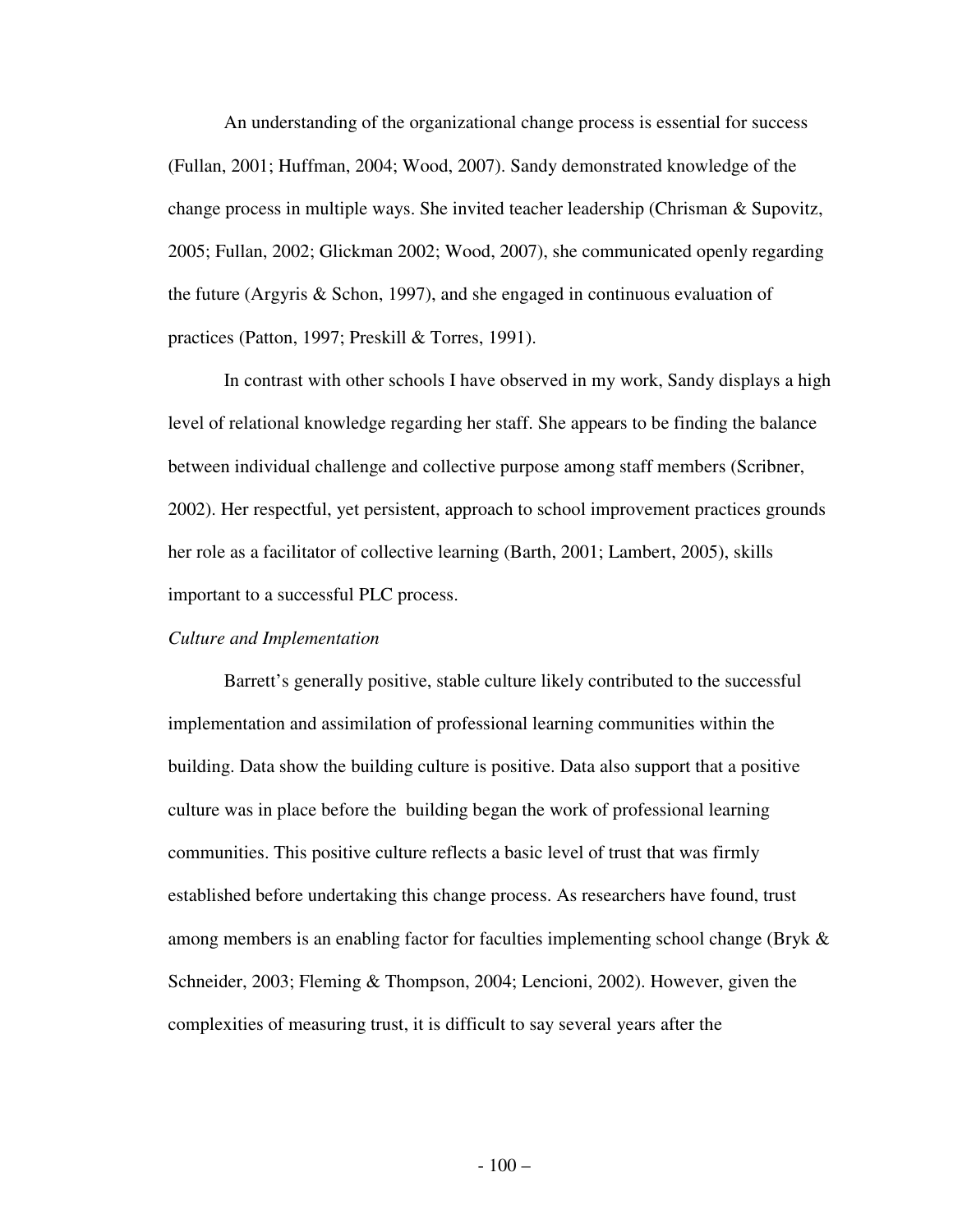implementation of PLCs at Barrett whether or not trust was firmly established at the time of implementation, and what role, if any, trust played in the PLC process.

#### *PLC Guidance and Implementation*

Both from an historical and recent perspective, much of the collaborative work in which Barrett is engaged is aligned with guidance provided by Rick DuFour and other associated authors (DuFour & Eaker, 1998; DuFour et al., 2006; Eaker et al., 2002). For example, the practice of organizing collaborative teams in the building according to subject taught, as well as grouping special area teachers together, is advocated by DuFour and Eaker. This is distinguishable from the middle school model in which many teachers in the building were previously engaged. Collaboration in the middle school model was largely based on individual students, with teachers sharing information regarding student progress and parent communication. Although teachers still spend time and effort addressing the needs of shared students, there is a much greater emphasis on shared subject matter, teaching strategies, and the development of common formative and summative assessments, all tasks specific to the guidance Barrett has received in implementing PLCs.

 From an historical perspective, the initial awareness and exposure to professional learning communities came directly from a conference at Adalei Stephenson High School, where Rick DuFour was once a principal. Barrett's school district also sponsors yearly summer institutes in conjunction with Rick DuFour and/or his associates, which enable many teachers in the district to attend without leaving the area. Also, the 3 year training from the Statewide Professional Learning Communities Project has significant alignment with DuFour's work (see Appendix H).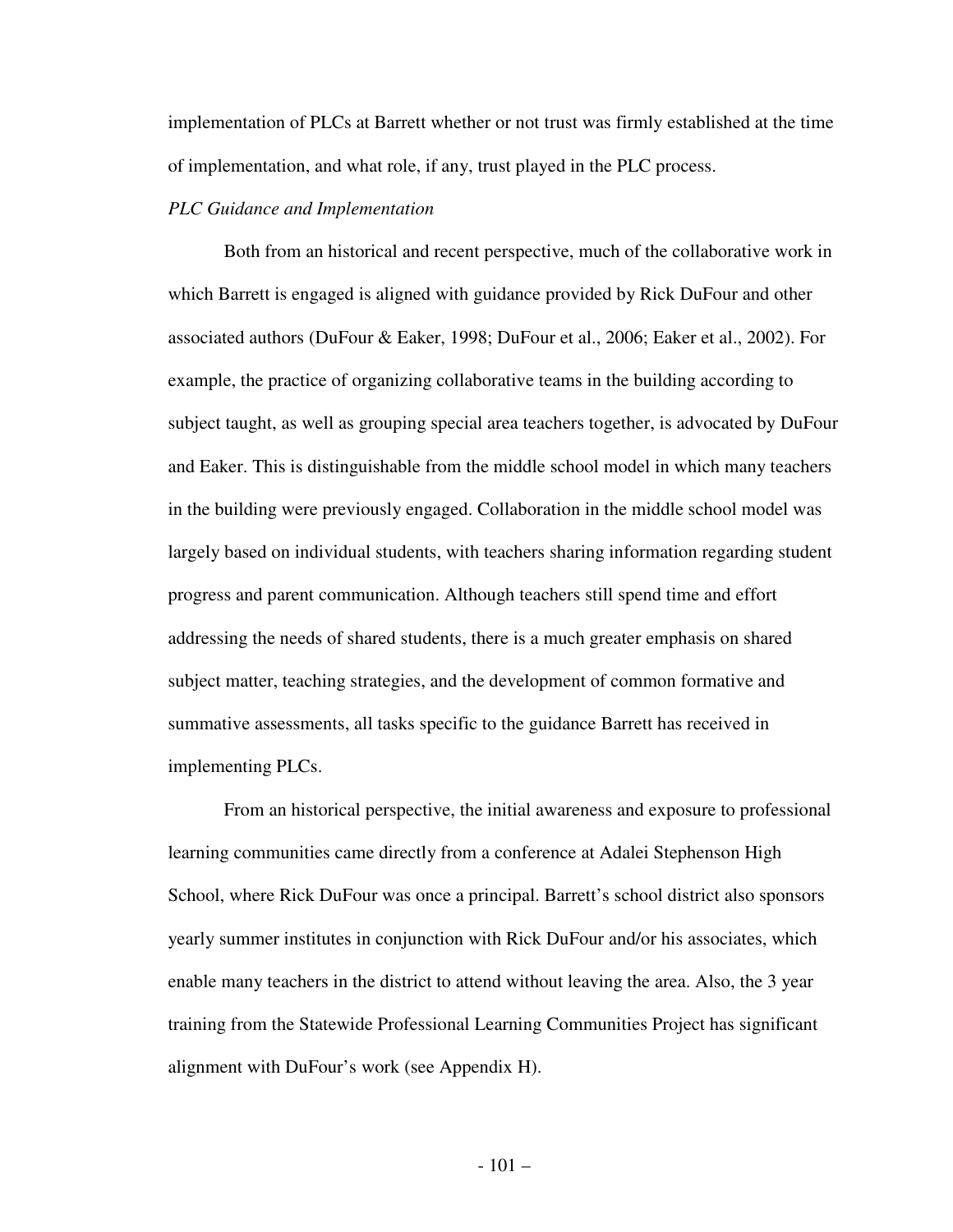In addition, much of the specific work done by the collaborative groups, including identifying essential learner outcomes, utilizing common pacing guides, developing and analyzing common formative and summative assessments, and identifying effective instructional strategies is consistent with the process outlined by DuFour et al (2006). In particular, the document used by teams to record their collaborative work consistently reflects DuFour's guidance related to the most important work of collaborative teams (see Appendix G). Barrett is implementing this model with a high degree of fidelity, yet their work seems singularly influenced from this source. Among other authors seeking to interpret research and provide guidance to schools (e. g. Hord & Sommers, 2008; Lambert, 2005), greater emphasis is given to the collaborative process and shared leadership. Barrett's work appears to have had limited influence from these and other sources.

#### *Limitations of the Study*

 As with any research, there are limitations to what may be learned from this study. First of all, my limited experience in as a researcher is a constraining factor. My preparation through the doctoral program at the University of Missouri provided me with a foundational understanding of qualitative research, along with valuable opportunities to apply these skills, but I am not an experienced researcher. With respect to data collection and analysis, a more experienced perspective might have subtly changed the findings.

 Second, the context of Barrett's implementation makes it unique. The previous experiences of the faculty working through the middle school model, their newness as a building, the level of influence from the district itself- these factors and other contextual factors are part of what makes this building unique. Those reading this study will need to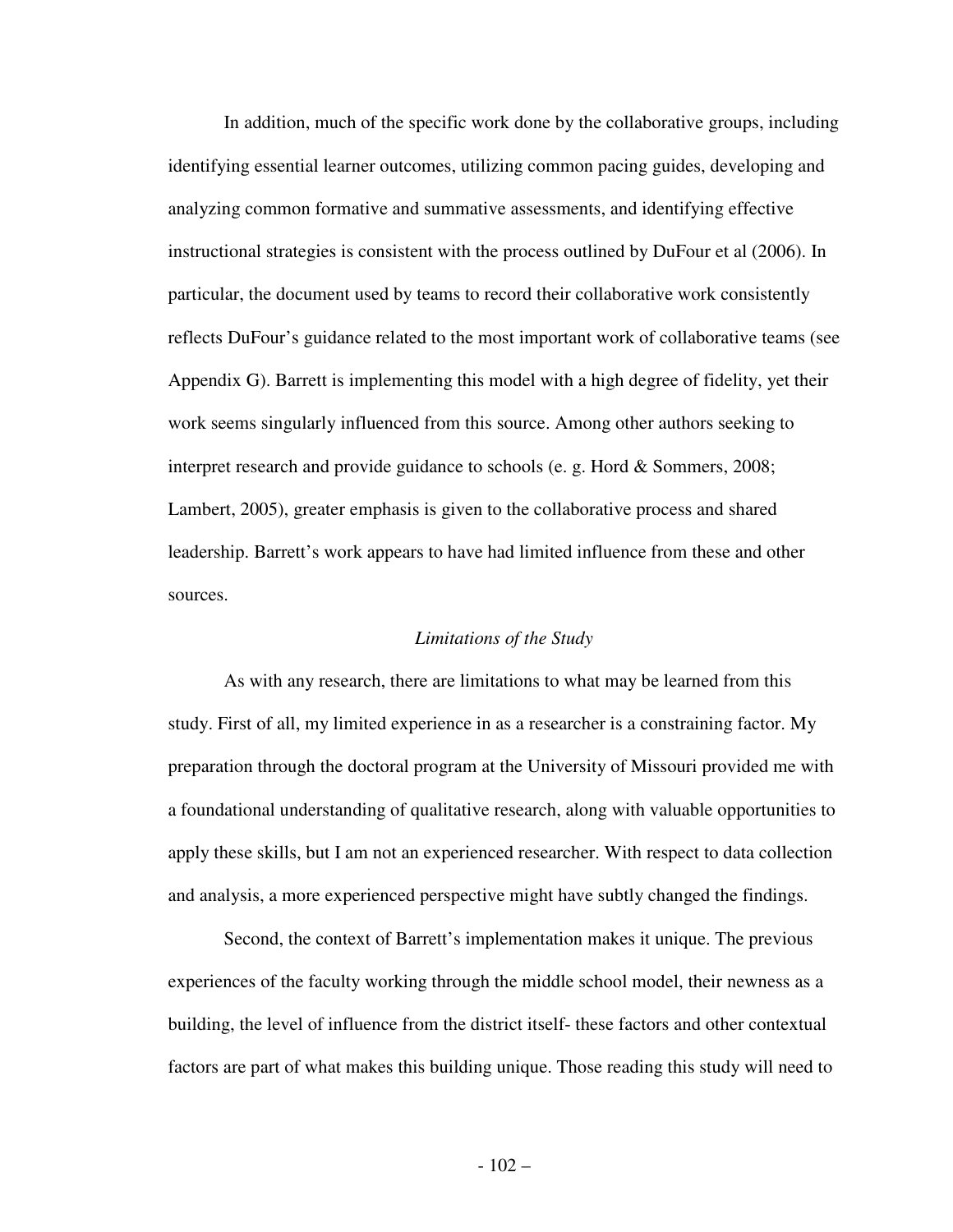examine the findings within this context, although there are certainly elements of Barrett's work that will likely transfer to other settings. Barrett was selected for study because it had deliberately engaged in efforts to establish a PLC, specifically through an ongoing relationship with the Statewide PLC Project, and was viewed by those consultants in the Project as a school implementing PLCs at a high level. As the work of the Statewide Project is deeply embedded with DuFour and associates (1998; 2006), this narrowed the scope of the study.

 Finally, this study is limited by the challenges faced when examining an organization from an historical context. Barrett's 5 years of involvement in PLCs adds a deep level of understanding to the findings, but also recollection of history is often incomplete, which creates limitations for the data in ways a school just beginning to implement the PLC process would not.

#### *Implications*

 Several implications have emerged from this study, both for research and practice. *Research Implications* 

 This study raises questions regarding implementation of PLCs over a period of time that may only be addressed during the process. Research designed to study PLC implementation over time would be of interest to both researchers and practitioners. A longitudinal study could be designed to better explain what happens to schools implementing PLCs over time, and might provide more detailed guidance to schools implementing this process.

 Another possible avenue for research related to my study is the impact of PLCs on students. Comments from participants during this study raised interesting questions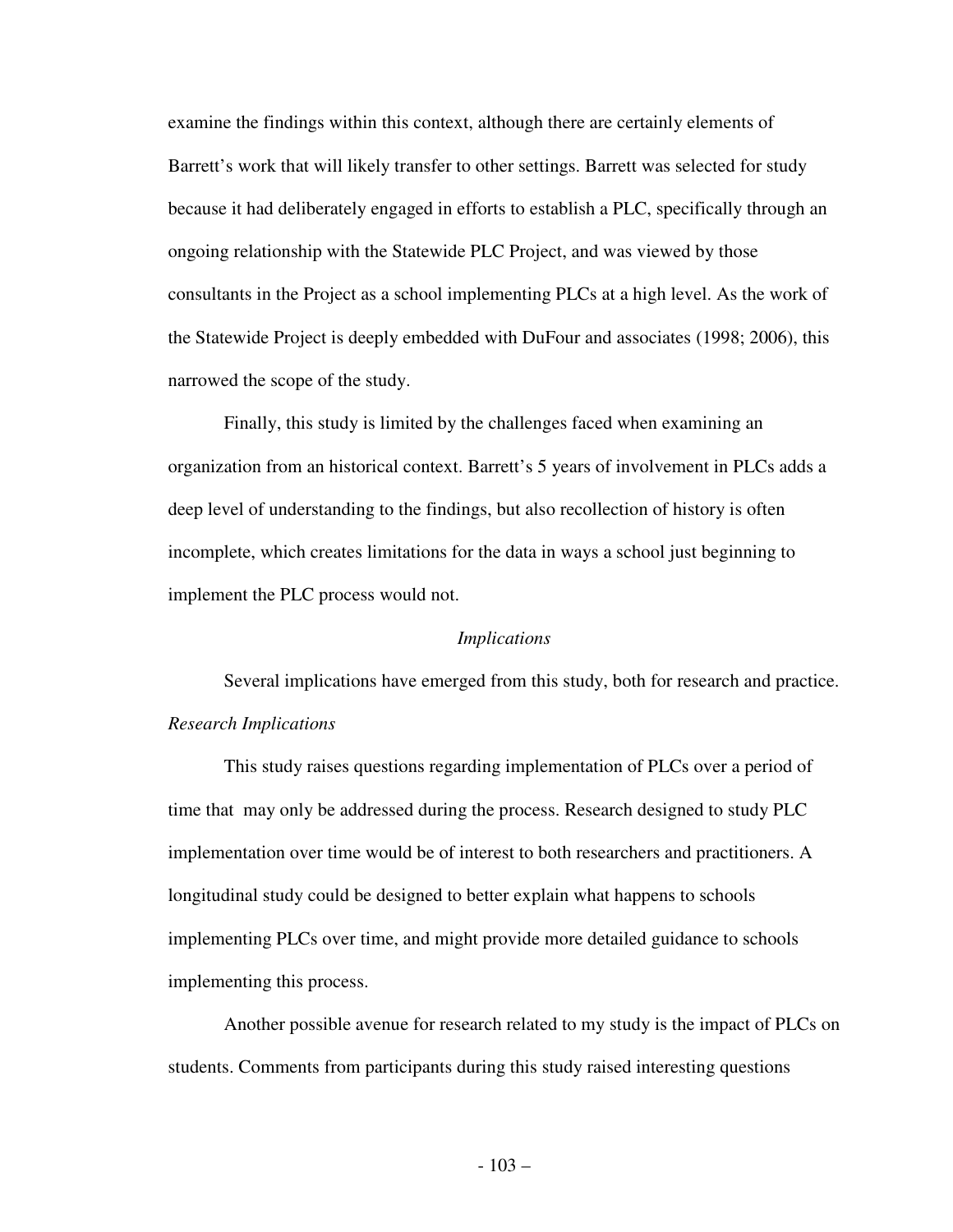regarding the impact of PLCs on students, and possible changes students perceive in school culture. Research that specifically included perceptual and achievement data from students would present a more comprehensive picture of the impact of professional learning communities.

 My study also raises many questions from a district perspective. For example, how does Barrett's experience compare with other buildings in the district? District influences may have led to similar or different responses in other buildings. For that matter, how does this district's implementation of PLCs compare with other districts' implementations? How do districts tread the fine line between supporting and mandating implementation of PLCs or other endeavors?

 The Quality Instructional Leader program would be interesting to study from an overall perspective. If the program itself were studied, as well as its implementation in multiple buildings, much might be learned related to teacher leadership and the influence of job embedded staff development. Of particular interest might be differences in implementation from building to building and possible influencing factors, such as principal leadership and type of school.

 Finally, my study has also produced questions regarding the framework utilized by many schools in implementing PLCs. If a school implements professional learning communities using guidance from DuFour and associates (1998, 2006) almost exclusively, is the research base regarding PLCs adequately represented? Most school leaders are not likely to be direct consumers of research, often relying on others to interpret, analyze, and condense significant research studies for application to their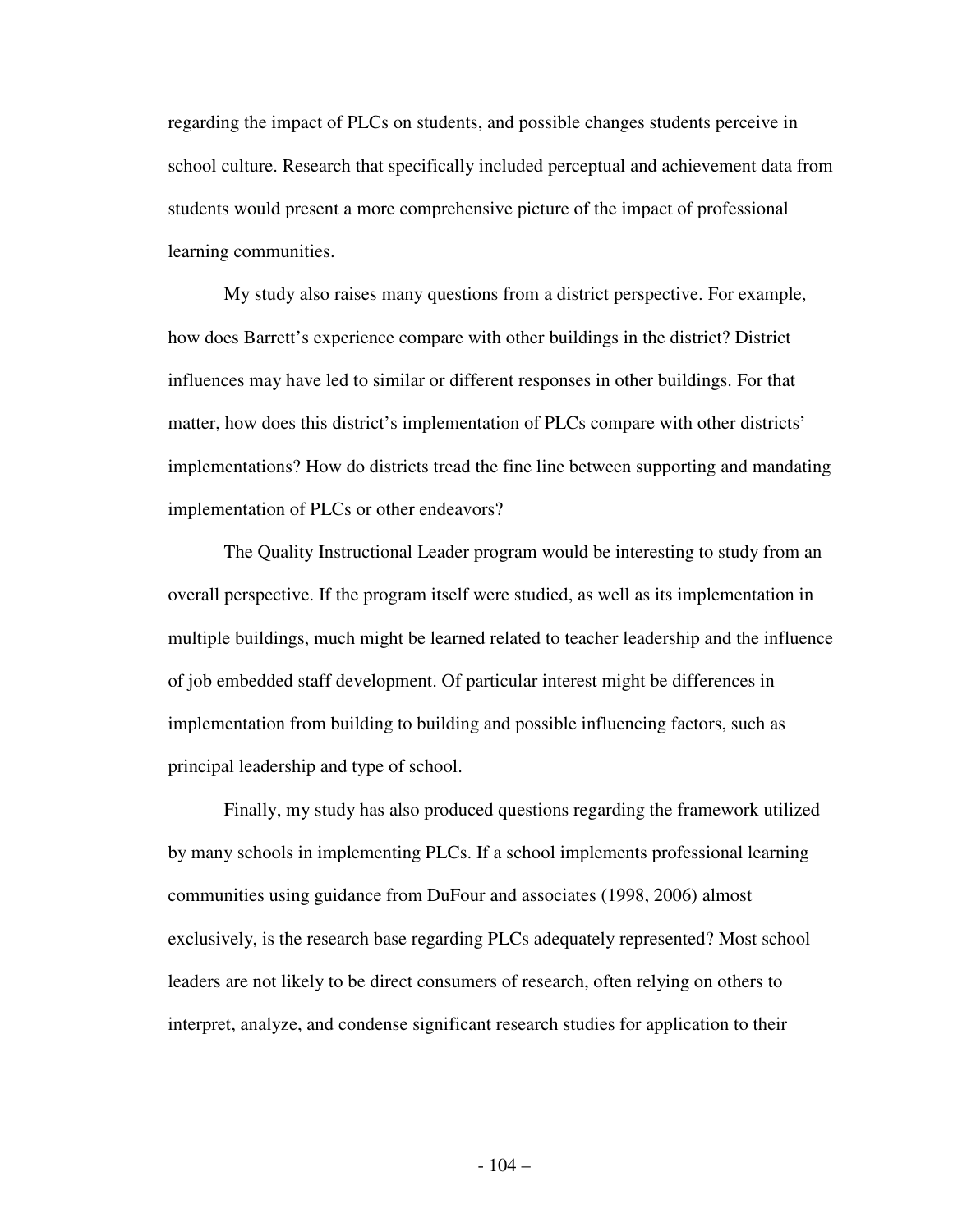settings. Given this, what might be missing or over emphasized in the process of applying research to practice?

#### *Implications for Practice*

 For those practitioners implementing PLCs, this study has potential implications with respect to their ability to successfully begin this as well as similar initiatives. As discussed earlier in the chapter, multiple factors positively influenced implementation, and if schools in similar circumstances are aware of those influences, they may be able to work to ensure similar positive conditions. For example, given the influence teacher leadership has at Barrett, schools may strongly consider efforts to embed teacher leadership in their own schools. Teachers at Barrett are involved in leadership in many ways, and schools implementing PLCs may explore these and other possible ways to involve teachers, while keeping perspective regarding the potential for select teachers to be viewed as too powerful. Schools may also wish to consider the ways they solicit input from teachers, whether in the form of surveys, representation on committees, via e-mail, etc., and the respective implications of each form of input.

 While teacher leadership is a significant factor in establishing a PLC, the influence of principal leadership in this process should be considered. Given the potential for principal influence in PLC implementation, districts may focus more efforts in supporting principals in this process. A knowledgeable, supportive principal willing to share leadership on a broad scale may well be a qualifier for establishing a PLC in a building.

 Finally, the influence of building culture should be considered. While PLC implementation will certainly impact building culture, potentially in a positive way as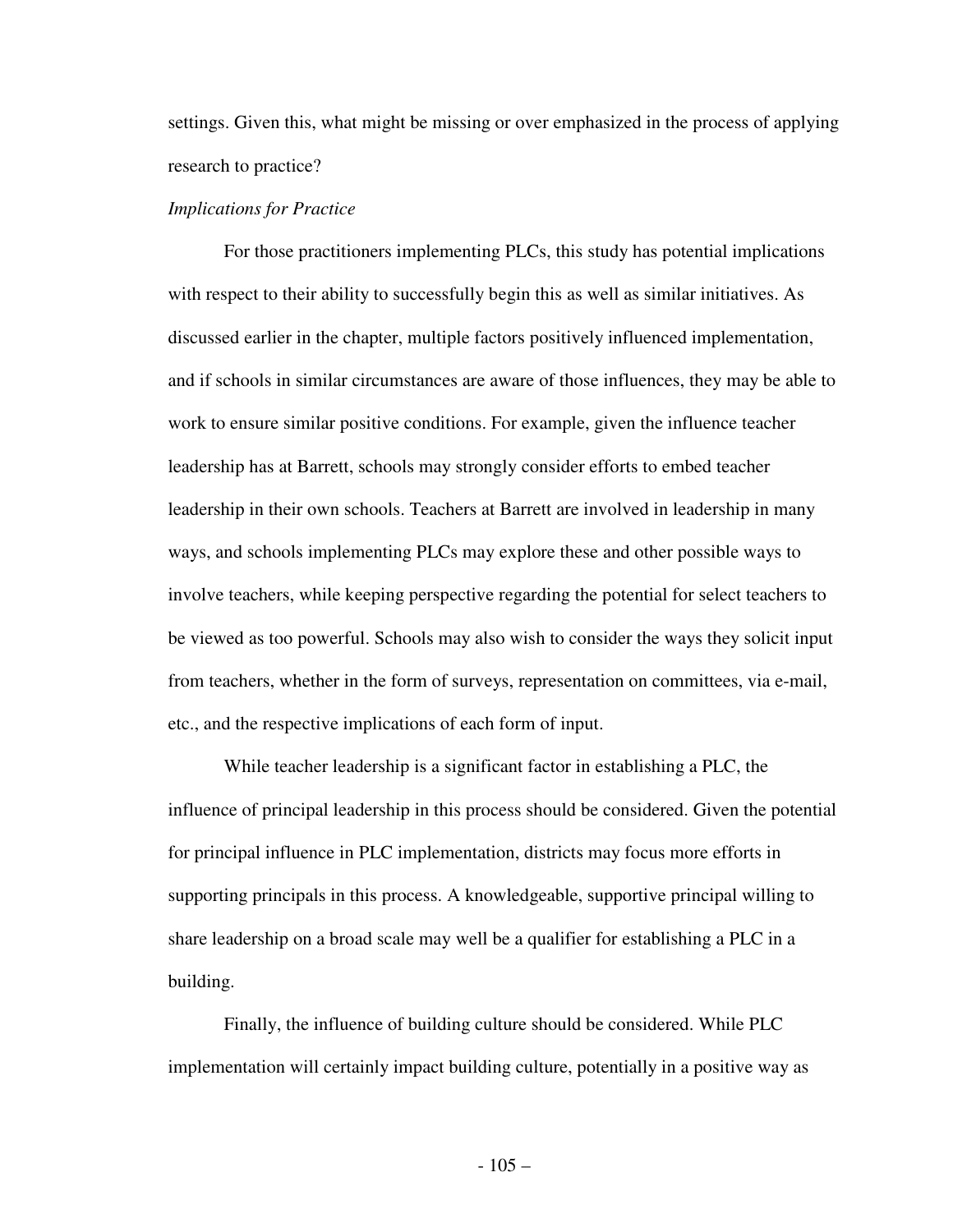faculty engage in collaborative efforts, buildings already characterized by a positive culture will likely be more successful at a faster rate than buildings with a less positive culture.

#### *Conclusion*

 Barrett Middle School was chosen for this study because it considered itself a successful professional learning community, and others with an ongoing knowledge of the building agreed with this assessment. In general terms, the findings from this study agree with this initial assessment. This school is characterized by a culture of collaboration and student achievement, teacher leadership is readily apparent, and changes which have occurred indicate the school is capable of adapting to changes in its environment. Most importantly, this implementation appears to be sustainable, having become integrated in the wider school culture.

 For those seeking guidance in implementing PLCs, they should consider the narrow scope of this implementation, both in terms of the focus and support it afforded the building, as well as the range of additional characteristics and components of PLCs it eliminated. Also, while the multitude of resources and advantages prevalent in this setting may be absent from other settings, practitioners should consider strategies to develop these characteristics, such as district level support, assistance through training, and high quality leadership. Finally, the rich descriptive nature of this case study provides readers with insight into the powerful potential of collaboration to influence teaching and learning, as well as the potential for negativity to hamper such efforts if groups do not develop the will and skills to address negativity.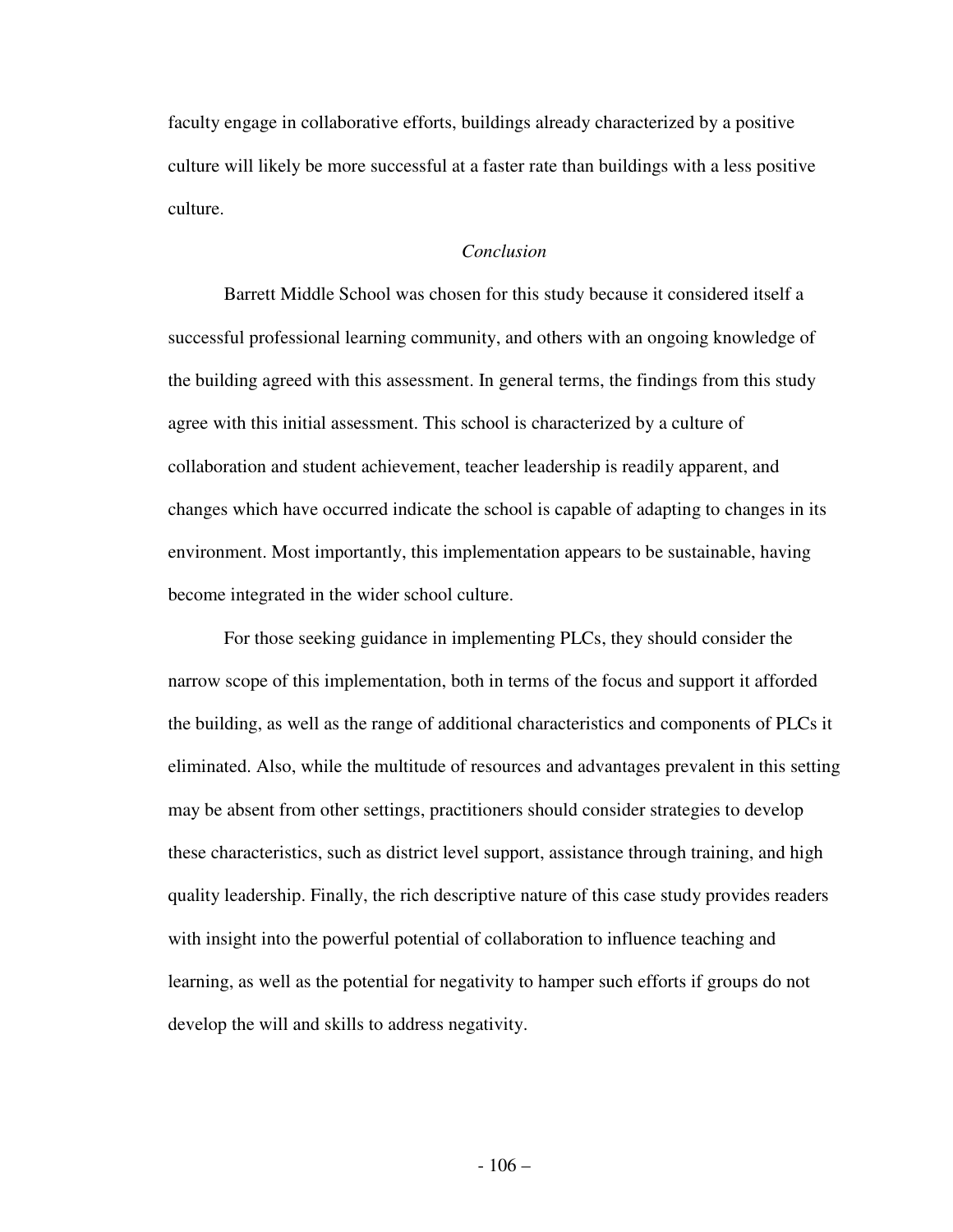#### References

- Achinstein, B. ( 2002). Conflict amid community: The micropolitics of teacher collaboration. *Teacher College Record, 104,* (3), 421-455.
- Andrews, D., & Lewis, M. (2002). The experience of a professional community: Teachers developing a new image of themselves and their workplace. *Educational Research, 44,* (3), 237-254.
- Argyris, C., & Schon, D. A. (1996). *Organizational learning II: Theory, method, and practice.* Reading, MS: Addison-Wesley.
- Barth, R. S. (2001). Teacher leaders. *Phi Delta Kappan*, *82,* (6), pp. 443-449
- Bolam, R., McMahon, A., Stoll, L., Thomas, S., & Wallace, M. (2005). *Creating and sustaining professional learning communities.* Research Report Number 637. London: General Teaching Council for England, Department for Education and Skills.
- Boyd, V. (1992). *School context: Bridge or barrier to change*. Southwest Educational Development Laboratory. Retrieved May 2, 2008, from www.sedl.org/
- Bruffee, K. A. (1999). *Collaborative learning: Higher education, interdependence, and the authority of knowledge*  $(2^{nd}$  ed.). Baltimore: The Johns Hopkins Press
- Bruffum. A., & Hinman, C. (2006). Professional learning communities: Reignighting passion and purpose. *Leadership, 35,* (5), 16-19.
- Bryk, A.S., and Schneider, B. (2003). *Trust in schools: A core resource for improvement.*  New York: Russell Sage Foundation.
- Coleman, J. S., Campbell, E., Hobson, C. J., McPartland, J., Mood, A. M., Weindeld, F. D., & York, R. L. (1966). *Equality of educational opportunity.* Washington, DC: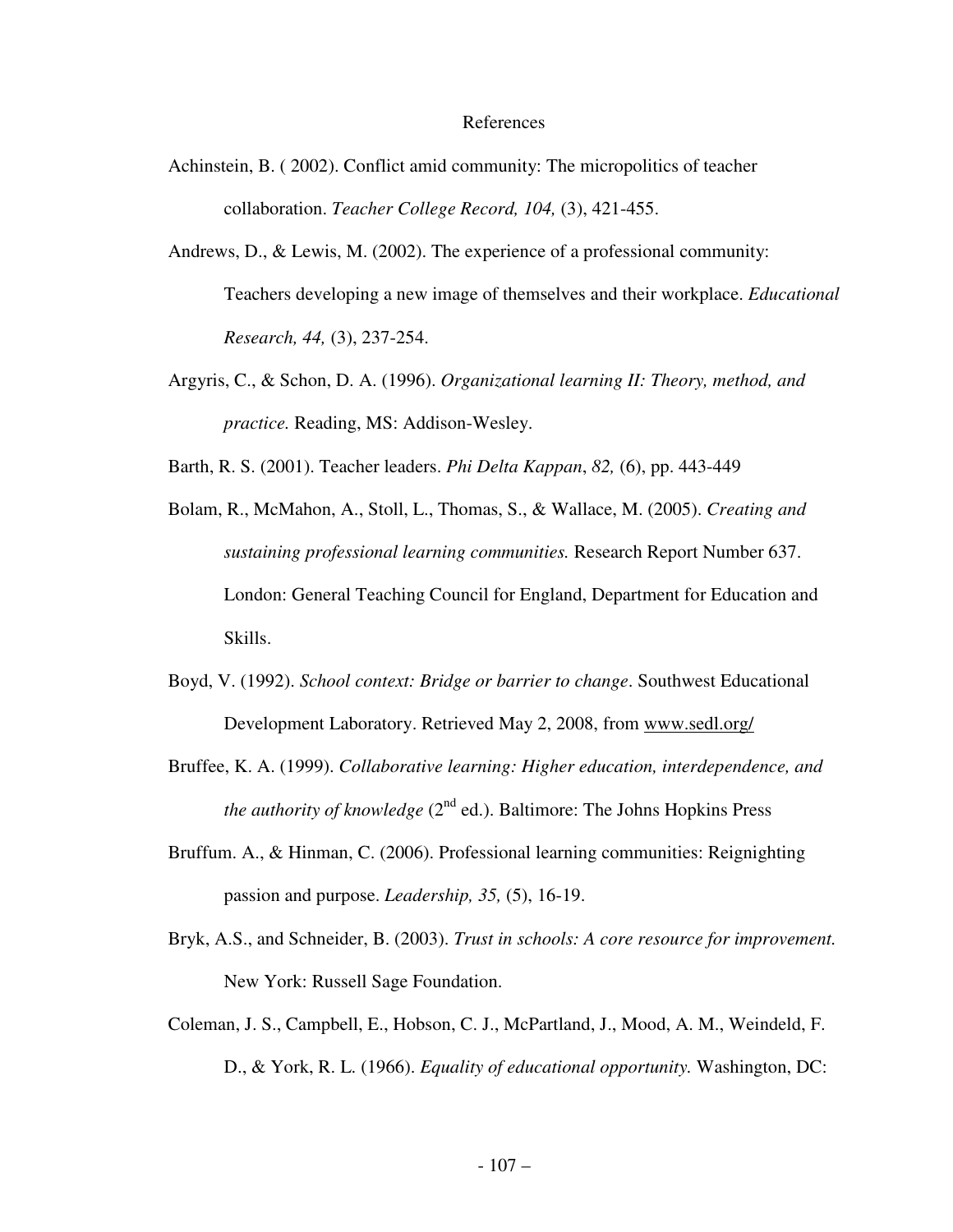National Center for Educational Statistics, Department of Health, Education, and Welfare.

- Cozemius, A., & O'Neill, J. (2002). *The handbook for SMART school teams.* Bloomington, IN: National Education Service.
- Chrisman, V. (2005). How schools sustain success. *Educational Leadership, (62),*5, 16- 21.
- Chrisman, J. B., & Supovitz, J. A. (2005). Small learning communities that actually learn: Lessons for school leaders. *Phi Delta Kappan, 86,* (9), 649-651.
- Creswell, J. W. (1998). *Qualitative inquiry and research design: Choosing among the five traditions.* Thousand Oaks, CA: Sage.
- Creswell, J. W. (2003). *Research design: Qualitative, quantitative, and mixed methods approaches* (2nd ed.). Thousand Oaks, CA: Sage.
- DuFour. R. (2005). "What is a professional learning community?" In DuFour, R., Eaker, R., & DuFour R. (Eds), *On Common Ground* (pp. 31-43). Bloomington, IN: National Education Service.
- DuFour, R., DuFour, R., Eaker, R., & Many, T. (2006) *Learning by doing: A handbook for professional learning communities at work.* Bloomington, IN: Solution Tree.
- DuFour, R., & Eaker, R. (1998). *Professional learning communities at work: Best practices for enhancing student achievement.* Bloomington, IN: Solution Tree.
- DuFour, R., Eaker, R. & DuFour, R. (2005). "Closing the knowing-doing gap". In DuFour, R., Eaker, R., & DuFour R. (Eds), *On Common Ground* (pp.225-252). Bloomington, IN: National Education Service.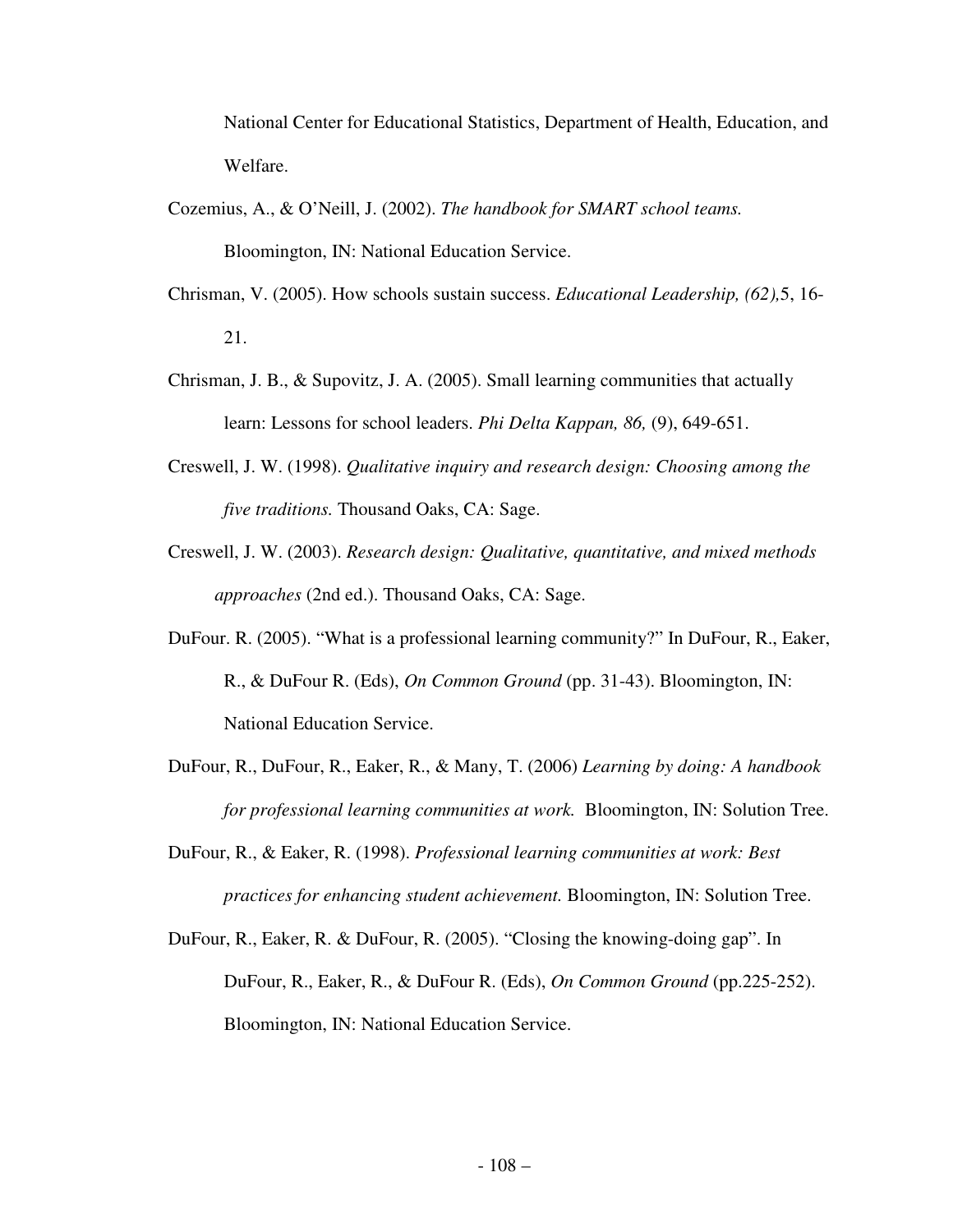- Eaker, R., DuFour, R., & DuFour, R. (2002). *Getting started: Reculturing schools to become professional learning communities.* Bloomington: Indiana: National Education Service.
- Elmore, R. (2002). *Bridging the gap between standards and achievement: The imperative for professional development in education.* Washington, DC: Albert Shanker Institute.
- Emerson, R., Fretz, R., & Shaw, L. (1995). *Writing ethnographic fieldnotes.* Chicago: University of Chicago Press.
- Englert, C. S., & Tarrant, K. L. (1995). Creating collaborative cultures for educational change. *Remedial and Special Education, 16,* (6), 325-336.
- Farrell, J. B., & Weitman, C. J. (2007). Action research fosters empowerment and learning communities. *The Delta Kappa Gamma Bulletin, 73 (3), 36-50.*
- Fisher, D., & Frey, N. (2007). Implementing a schoolwide literacy framework: Improving achievement in an urban elementary school. *The Reading Teacher.* (61 (1), 32-43.
- Fleming, G. L., & Thompson, T. L. (2004). The role of trust building and its relation to collective responsibility. In Hord, S., (Ed.), *Learning together, leading together: Changing schools through professional learning communities, (pp. 31-44).* Austin, TX: Southwest Education Department Laboratory.
- Fullan, M. (2001). *Leading in a culture of change.* Alexandria, VA: Association for Supervision and Curriculum Development.
- Fullan, M. (2002). The change leader*. Educational Leadership*. *59*, (8), 16-21.
- Fullan, M. (2006). Leading professional learning. *School Administrator*, 63(10), 10-14.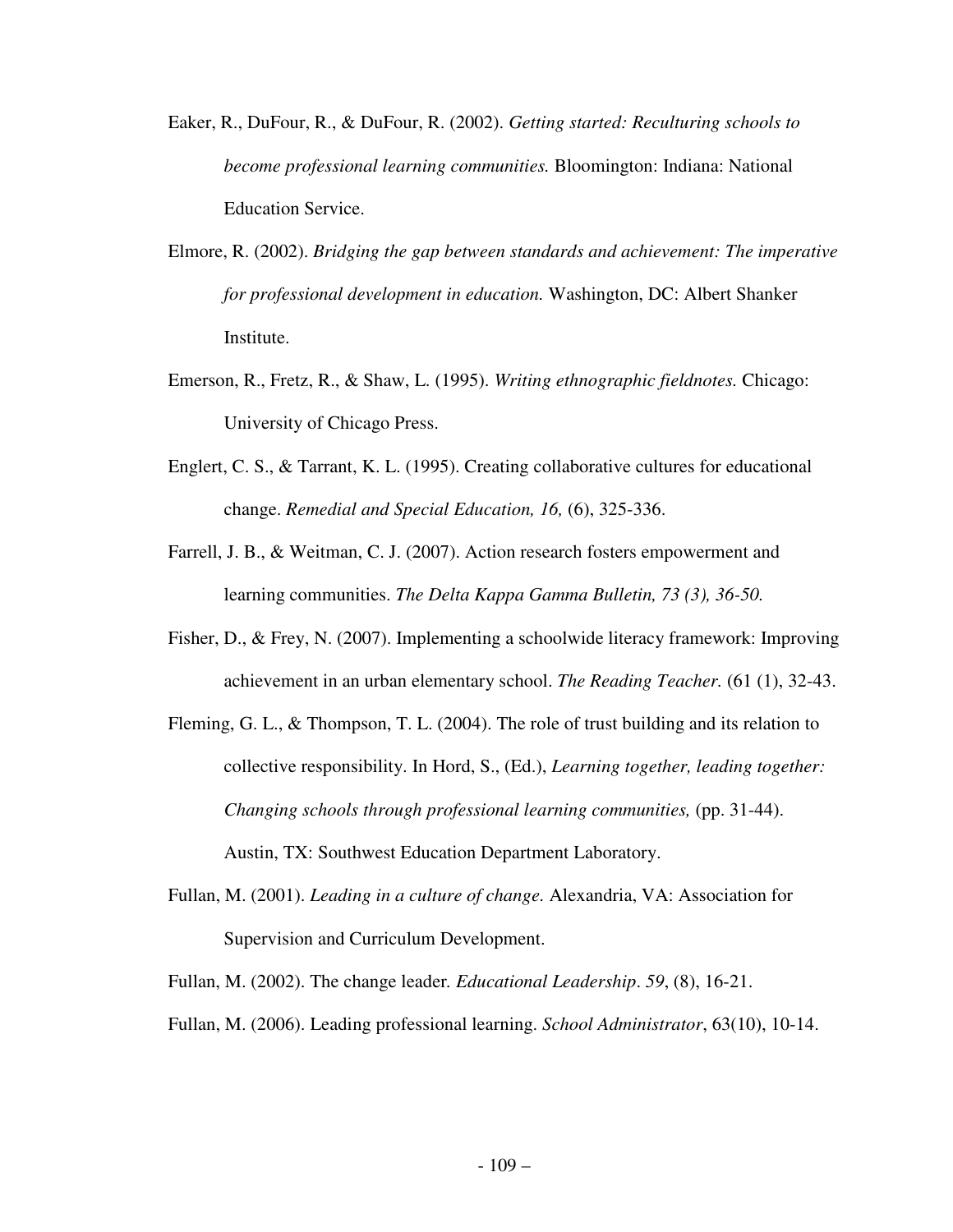- Garmston, R., & Wellman, B. (1999). *The adaptive school: A sourcebook for developing collaborative groups.* Norwood, MA: Christopher-Gordon.
- Giles, C., & Hargreaves, A. (2006). The sustainability of innovative schools as learning organizations and professional learning communities during standardized reform. *Educational Administration Quarterly*, *42,* (1), 124-56.
- Glickman, C. (2002). *Leadership for learning: How to help teachers succeed*. Arlington, VA: Association for Supervision and Curriculum Development.

Hackman, R. (2002). *Leading teams.* Boston: Harvard Business Review.

- Hathaway, R. S. (1995). Assumptions underlying quantitative and qualitative research: Implications for institutional research. *Research in Higher Education*, *36,* (5), 535-562.
- Haycock, K. (2002). Building collaborative learning communities. *Teacher Librarian, 29*, (4), 35-39.
- Hord, S. (1994). Staff development and change process: Cut from the same cloth. *Issues...about Change.* 4 (2). Southwest Educational Development Laboratory. Retrieved February 10, 2008 from,

http://www.sedl.org/change/issues/issues42.html

- Hord, S. (1997). Professional learning communities: Communities of continuous inquiry and improvement. Austin, TX: Southwest Educational Development Laboratory, 18-19. Retrieved March 13, 2008 from http://www.sedl.org/pubs/change34/*.*
- Hord, S., & Sommers, W. (2008). *Leading professional learning communities.* Corwin Press: Thousand Oaks, CA.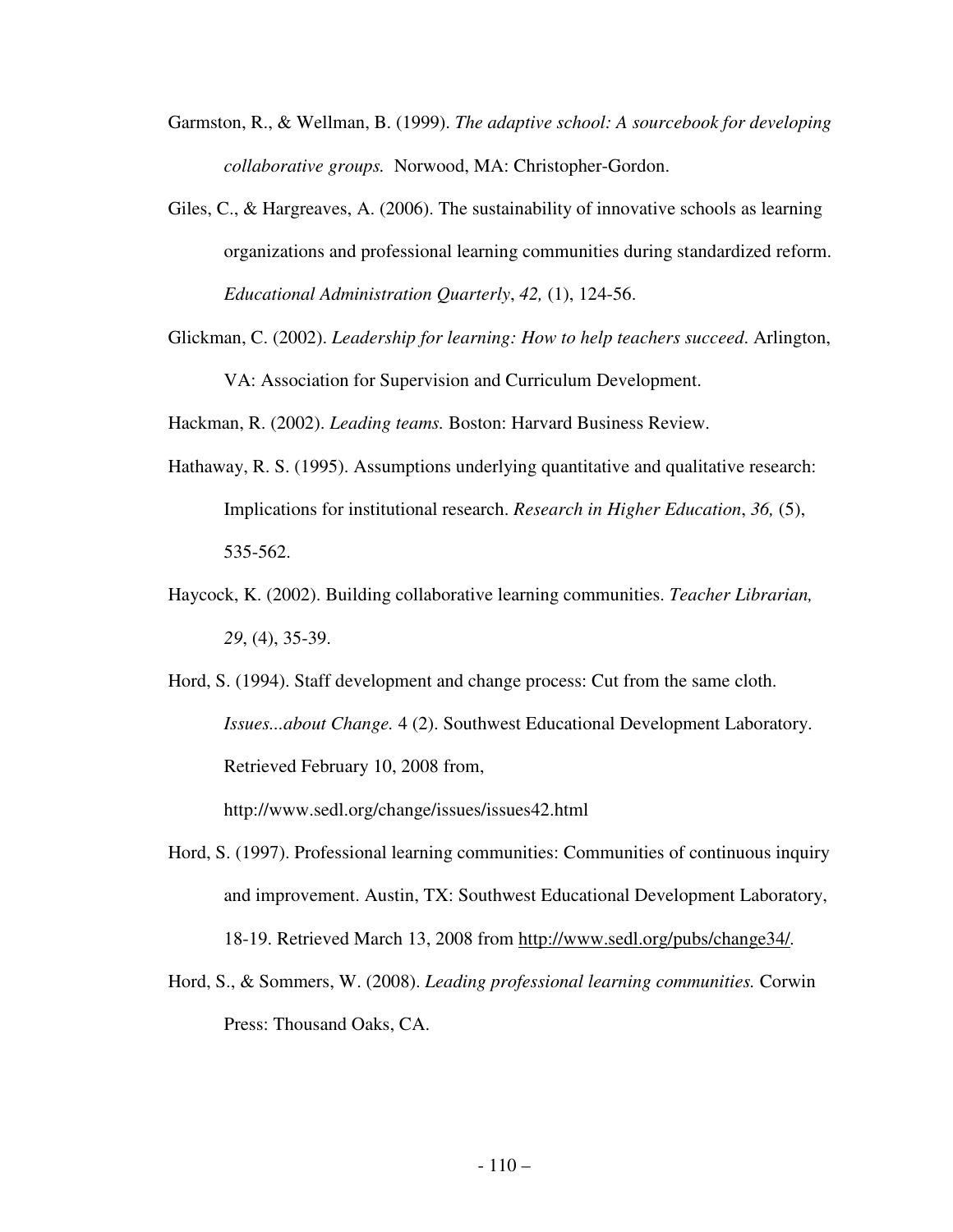- Huffman, J. B. & Hipp, K. K. (2003). *Reculturing schools as professional learning communities.* Lanham, MD: Scarecrow Education.
- Jennings, J. (2006). Ten big effects of the no child left behind act on public schools. Washington, DC: Center on Education Policy. Retrived February 11, 2008, from http://www.education.uiowa.edu/cea/documents/NCLB-TenBigEffects.pdf
- Johnston, J., Knight, M., & Miller, L. (2007). Finding time for teams: Student achievement grows as district support boosts collaboration. *Journal of Staff Development, 28,* (2), 14-18.
- Joyce, B., Mueller, L., Hrycauk, M., & Hrycauk, W. (2005). Cadres help to create competence. *Journal of Staff Development, 26,* (3), 44-49.
- Kezar, A. J., Carducci, R., & Contresras-McGavin, M. (2006). *Rethinking the "L" word in higher education: The revolution of leadership.* Hoboken, NJ: Wiley.
- Killion, J., & Harrison, C. (2006) *Taking the lead: New roles for teachers and schoolbased coaches.* Oxford, OH: National Staff Development Council.
- Katzenbach, J. R., & Smith, D. K. (1993). The discipline of teams. *Harvard Business Review, 71*(2), 111-120.
- Krueger, R. A., & Casey, M. A. (2000). *Focus groups: A practical guide for applied research.* (3<sup>rd</sup> ed.). Thousand Oaks, CA: Sage
- Lambert, L. (1998). *Building leadership capacity in schools.* Alexandria, VA: Association for Supervision and Curriculum Development.
- Lambert, L. (2003). *Leadership capacity for lasting school improvement.* Alexandria, VA: Association for Supervision and Curriculum Development.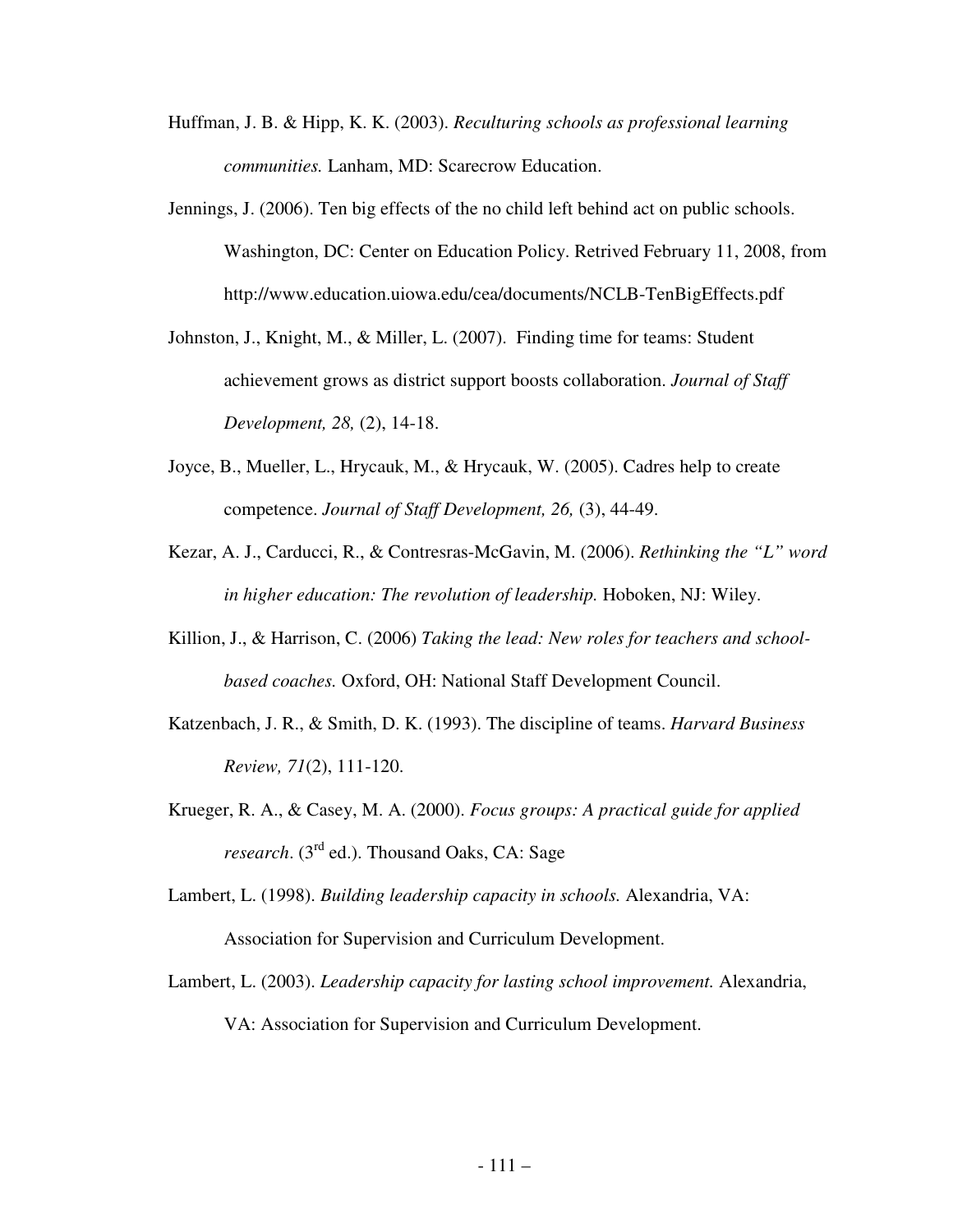- Lambert, L. (2005). What does leadership capacity really mean? *Journal of Staff Development, 26,* (2), 38-40.
- Leithwood, K., Jantzi, D., & Steinbach, R. (2000). Changing leadership: A menu of possibilities. In *Changing leadership for changing times* (pp. 3-20). Philadelphia, PA: Open University Press.
- Leithwood, K., & Lewis, K. S. (Eds). (1998). *Organisational learning in schools: Contexts of learning.* Netherlands: Svets and Zeitlinger.

Louis, K. S., Anderson, S., & Wahlstrom, K. (2004). *How leadership influences student learning: Review of research.* Center for Applied Research, University of Minnesota. Retrieved on March 14, 2008 from http://www.wallacefoundation.org/NR/rdonlyres/E3BCCFA5-A88B-45D3-8#27- B973732283C9/0/ReviewofResearchLearningFromLeadership.pdf

- Lencioni, P. (2002). *The five dysfunctions of a team.* San Francisco: Jossey-Bass.
- Leonard, L. J., & Leonard, P. E. (1999). Reculturing for collaboration and leadership. *Journal of Educational Research, 92,* (4), 237-242.
- Lezotte, L. (2005). More effective schools: Professional learning communities in action. In DuFour, R., Eaker, R., & DuFour R. (Eds), *On Common Ground* (pp. 177- 191). Bloomington, IN: National Education Service.
- Louis, K. S., Marks, H. M., & Kruse, S. (1996). Teachers' professional community in restructuring schools. *American Educational Research Journal, 33,* (4), 757-798.
- Martin, J. (2002). *Organizational culture: Mapping the terrain*. Thousand Oaks, CA: Sage.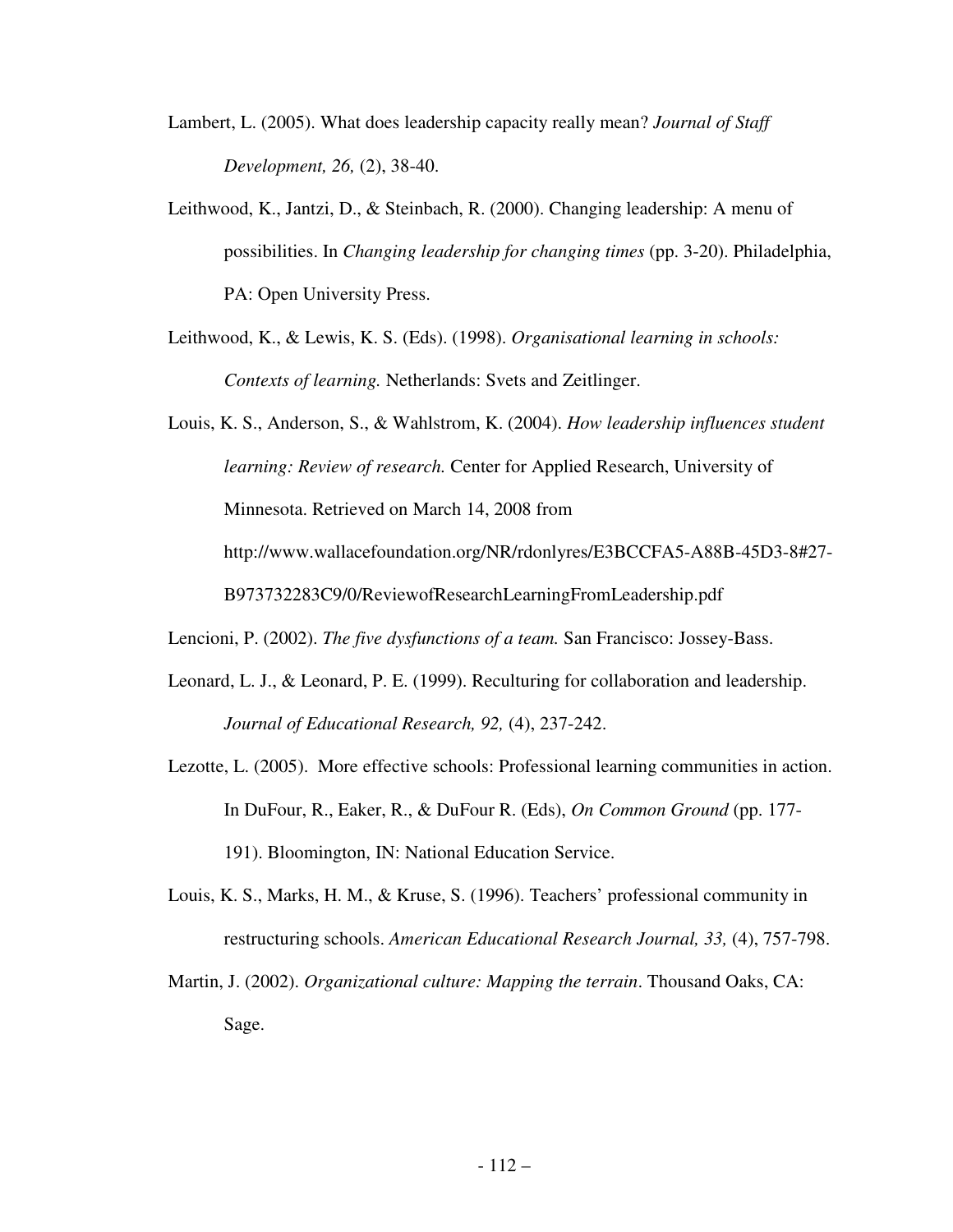- Marzano, R. J., & Kendall, J. S. (1997). National and state standards: The problems and the promise. *National Association of Secondary School Principals Bulletin, 81*: 26-41.
- Marzano, R. J., Pickering D. & Pollock, J.E. (2001). *Classroom instruction that works: Research based strategies for increasing student achievement.* Alexandria, VA: Association for Supervision and Curriculum Development*.*
- Marzano, R. J., Waters, T., & McNulty, B. A. (2005). *School leadership that works: From research to results.* Alexandria, VA: Mid-Continent Research for Education and Learning with Association for Supervision and Curriculum Development.
- Nonaka, I., & Takeuchi, H. (1995).*The knowledge-creating company.* New York: The Oxford University Press.
- Mendez-Morse, S. (1992). Leadership characteristics that facilitate school change. Austin, TX: *Southwest Educational Development Laboratory.* Retrieved on May 3, 2008 from http://www.sedl.org/change/leadership/welcome.html
- Merriam, S. B. (1998). *Qualitative research and case study applications in education.*  San Francisco: Jossey-Bass.
- Morrissey, M. S., & Cowan, D. (2004) "Creating and sutaining a professional learning community: Actions and perceptions of principal leadership." In Hord, S. (Ed.). *Learning Together, Leading Together* (pp. 45-57). Austin, TX: Southwest Education Department Laboratory.
- National Staff Development Council. (2001) *Standards for Staff Development.* Retrieved March 20, 2008 from www.nsde.org/standards/index.cfm?printPage=1&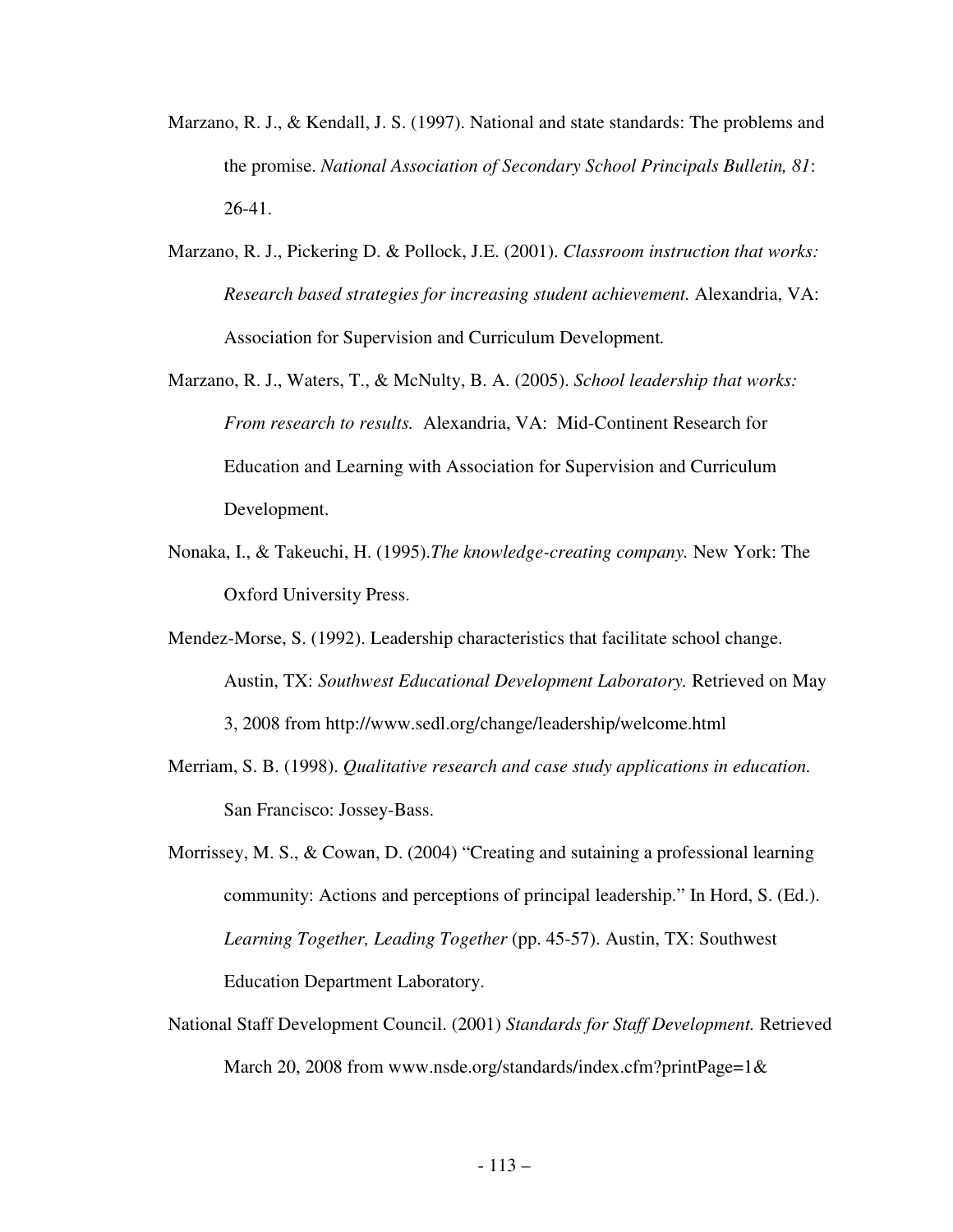- Neuman, M., & Simmons, W. (2000). Leadership for student learning. *Phi Delta Kappan, 81,* (1), 9-12*.*
- Neumann, F. M., & Wehlage, G. G. (1995). Successful school restructuring: A report to the public and educators. Center or Organization and Restructuring of Schools, Wisconsin Center for Education Research. Retrieved April 12, 2008 from http://www.wcer.wisc.edu/archiver/cors/Successful School Restruct.html
- Ogawa, R., & Bossert, S. (1995). Leadership as an organizational quality. *Educational Administration Quarterly*, *31,* 224-243.
- Patton, M. Q. (1997). *Utilization-focused evaluation: The new century text*. Thousand Oaks, CA: Sage.
- Pfeffer, J., and Sutton, R. (2000). *The knowing-doing gap: How smart companies turn knowledge into action.* Boston: Harvard Business School.
- Phillips, J. (2003). Creating learning communities in urban school reform. *Journal of Curriculum and Supervision,* 18, (3), 240-258.
- Preskill, H. & Torres, R. (1999). *Evaluative inquiry for learning in organizations*. Thousand Oaks, CA: Sage.
- Reeves, D. (2006). *The learning leader.* Alexandria, VA: Association for Supervision and Curriculum Development.
- Schmoker, M. (2004). Guest column: Start here for improving teaching*. The School Administrator*. American Association of School Administrators, November 2004.
- Schmoker, M. (2006). *Results now: How we can achieve unprecedented improvements in teaching and learning.* Alexandria, VA: Association for Supervision and Curriculum Development.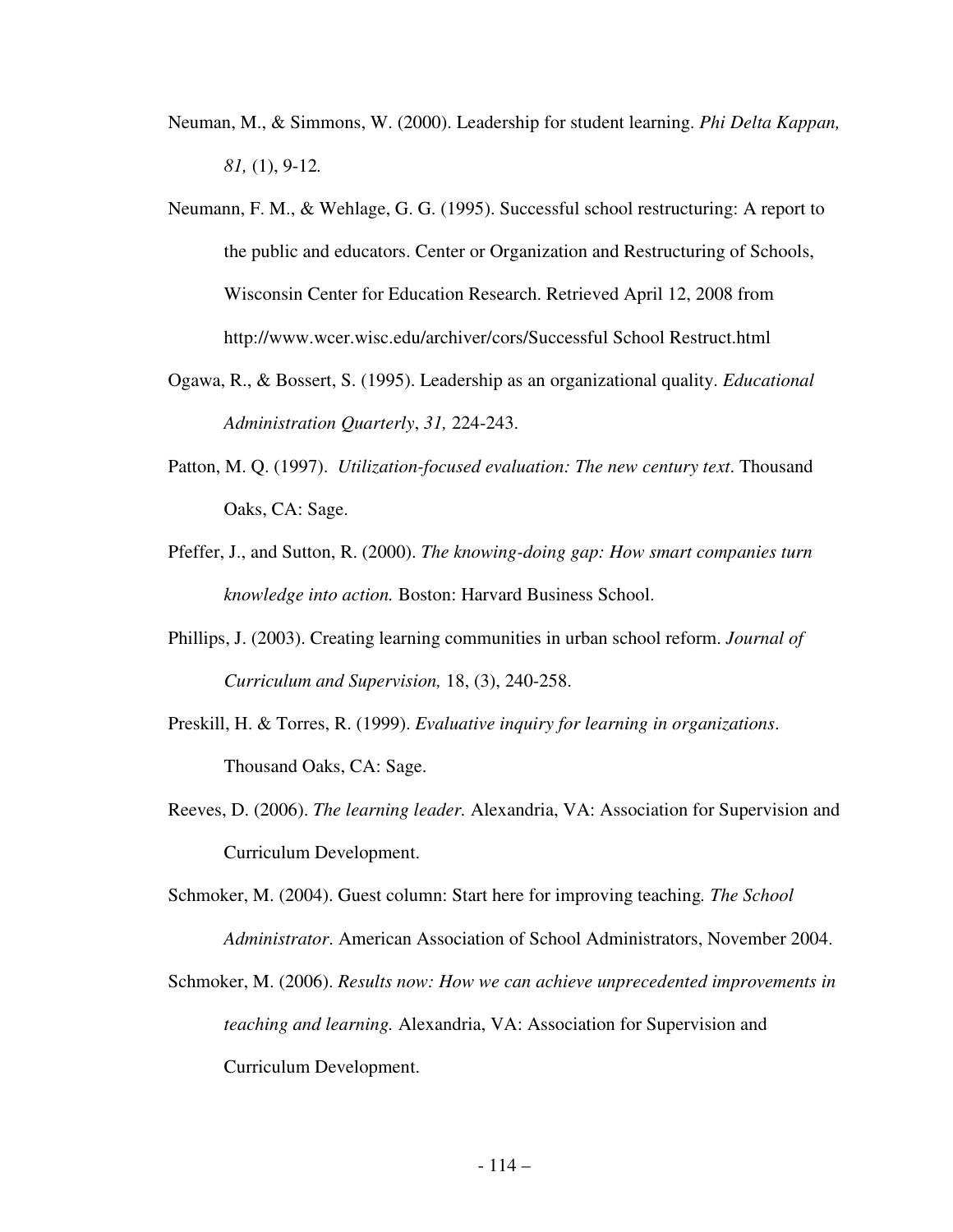- Scribner, J. P., Cockrell, K. S., Cockrell, D. H., & Valentine, J. W. (1999). Creating professional learning communities in schools through organizational learning: An evaluation of a school improvement process. *Educational Administration Quarterly*, *35,* (1), 130-160.
- Scribner, J. P., Hager, D. R., & Warne, T. R. (2002). The Paradox of Professional Community: Tales from Two High Schools. *Educatioanl Administration Quarterly. 38,* (1), 45-76.
- Senge, P. M. (1990). The leader's new work: Building learning organizations. *Sloan Management Review, 32,* (1), 7-23.
- Snow-Gerono, J. L. (2005). Professional development in a culture of inquiry: PDS teachers identify the benefits of professional learning communities. *Teaching and Teacher Education,* 21(3), 241-56.

Sparks, D. (2005). *Leading for results.* Corwin Press: Thousand Oaks, CA.

- Sparks, D., & Hirsh, S. (1997). *A new vision for staff development.* Alexandria, VA:Association for Supervision and Staff Development.
- Spillane, J. (2005). Distributed leadership. *The Educational Forum, 69* (Winter), 143- 157.
- Tierney, W. G. (1988). Organizational culture in higher education: Defining the essentials. *Journal of Higher Education, 59,(*1), 2-21.
- Togneri, W., & Anderson, S. E. (2003). *Beyond islands of excellence: What districts can do to improve instruction and achievement in all schools*. Alexandria, VA: Learning First Alliance.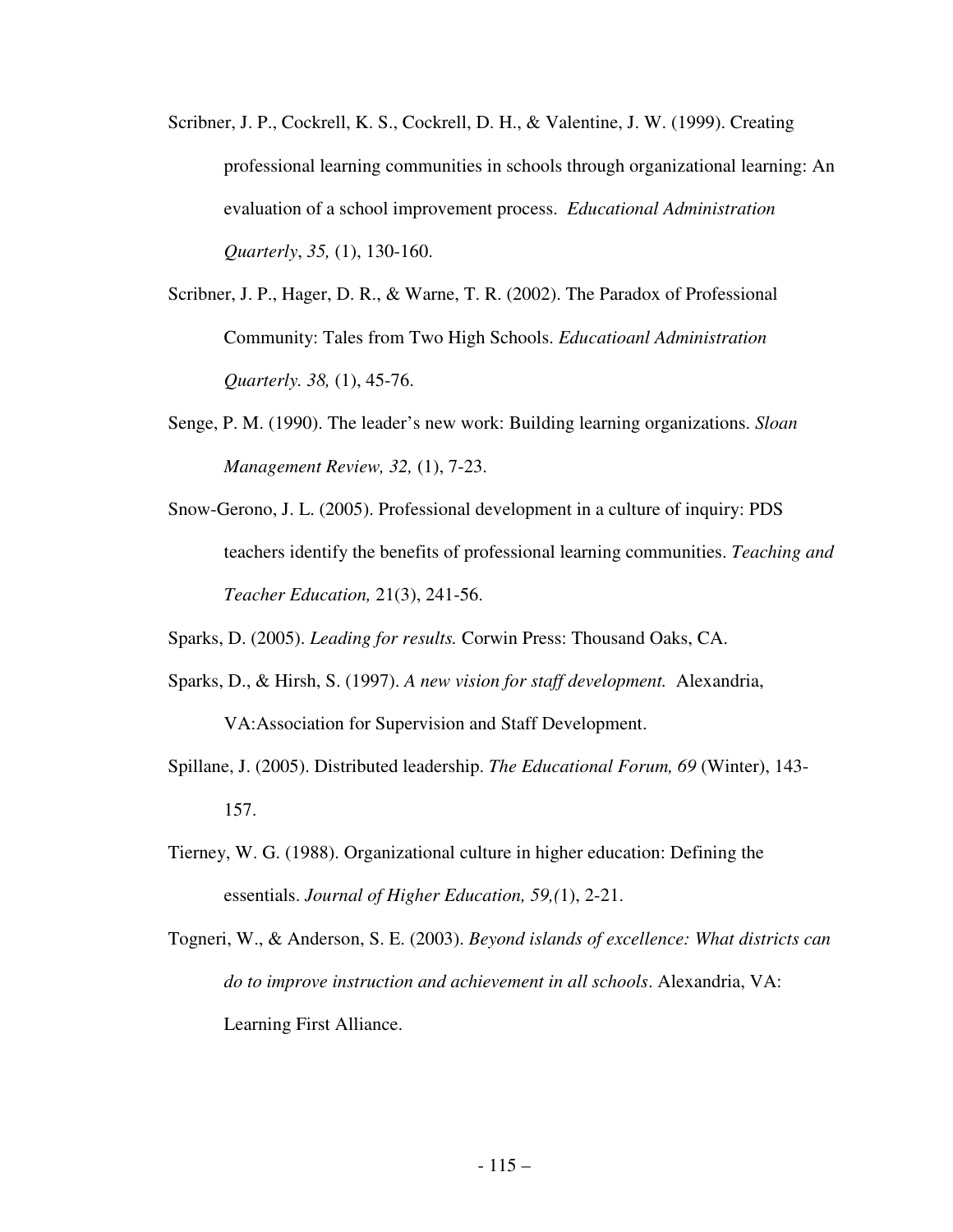- Vescio, V., Ross, D. & Adams, A. (2008). A review of research on the impact of professional learning communities on teaching practice and student learning. *Teaching and Teacher Education, 24,* (1), 80-91.
- Wells, C., & Feun, L. (2007). Implementation of learning community principles: A study of six high schools. *National Association of Secondary School Principals Bulletin, 91,* (2), 141-160.
- White, S. H., & McIntosh, J. (2006). Building freshman success: High schools working as professional learning communities. *American Secondary Education, 34,* (2), 40-49.
- Williams, J. (2007). Revolution from the faculty lounge: The emergence of teacher-led schools and cooperatives. *Phi Delta Kappan,* 210-216.
- Willhelm, T. (2006). Professional learning communities for schools in sanctions. *Leadership. 36,* (1), 28-30.
- Wood, D. (2007). Teachers' learning communities: Catalyst for change or new infrastructure for the status quo? *Teachers College Record*, *109*, (3), 699-739.
- Yukl, G. (2002). *Leadership in organizations*. Upper Saddle River, New Jersey: Prentice Hall.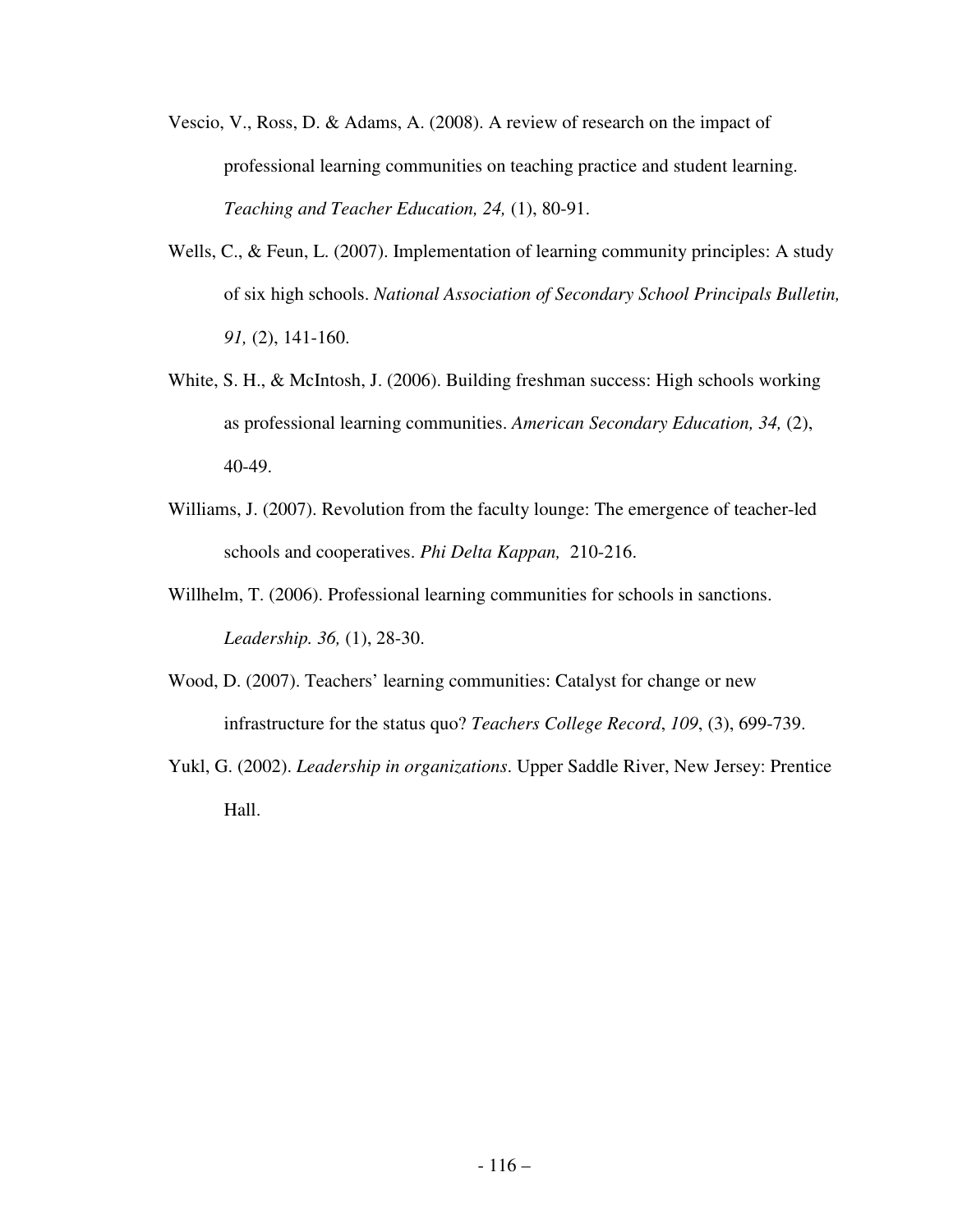#### Appendix A

#### **Preliminary E-mail to PLC Consultants**

Purpose: Aid in school selection. This e-mail will be sent to PLC Consultants in nearby regions of the state, each of whom works with multiple school districts implementing the professional learning communities process.

#### Dear Consultant,

As many of you know, I am in the process of finishing the degree requirements for an Ed D in Educational Leadership and Policy Analysis from the University of Missouri. I would appreciate your help in selecting a school to participate in a qualitative case study. This school should be one which has been implementing professional learning communities for at least three years; one which you feel exhibits characteristics of a learning community. The study will address the following research questions: 1). What is the nature of this school as a Professional Learning Community and 2). What factors influenced the development of this school as a Professional Learning Community? Participation in the case study will involve an individual interview with the principal of the school and possibly other educators, a focus group interview with the leadership team, and a focus group interview with other teachers at the school. In addition, I it would be beneficial to observe several collaborative meetings, as well as review documents the school has produced as a result of its work, such as agendas, meeting notes, analyses of data, etc.

I would appreciate the names of two or three buildings you believe might be interested in participating in the study, and I will follow up on this e-mail with a phone call to you in the next week to discuss this further.

Thank you,

Michelle Smith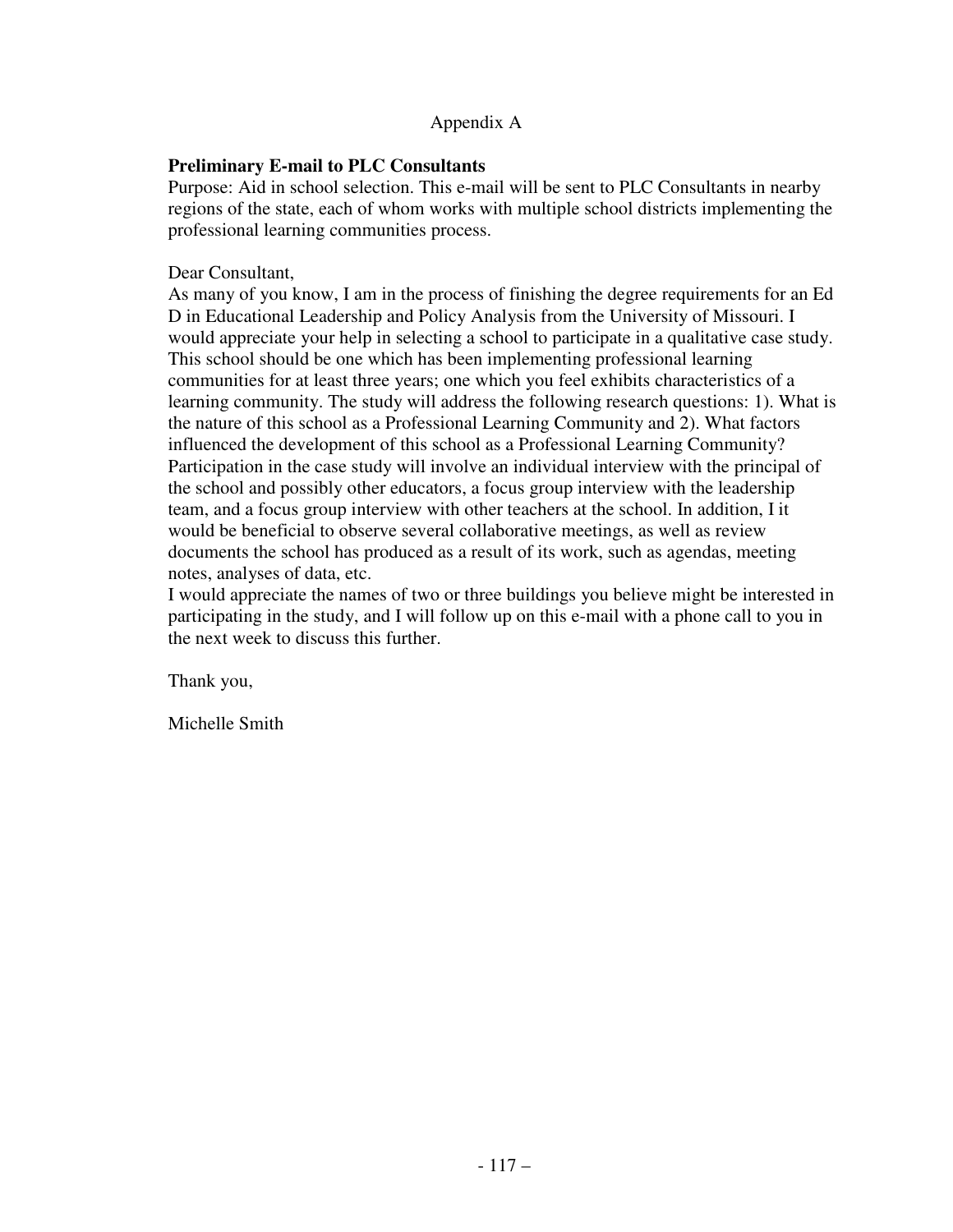## Appendix B

## **District Permission for School Participation Letter**

Dear School Administrator,

I am conducting a research study titled, *Professional Learning Communities: A Qualitative Case Study of One Midwestern School.* This study is part of my dissertation research for a doctoral degree in educational leadership and policy analysis from the University of Missouri-Columbia. The information gathered should be useful to schools implementing professional learning communities, or other team based school improvement efforts.

For the study, one school building will be studied in an in depth, qualitative manner. (School building here) was recommended to me by PLC consultants from the St. Louis RPDC as a building implementing PLCs comprehensively and thoroughly. An individual interview will be conducted with the principal, a focus group interview will be conducted with both the leadership team and a voluntary group of other teachers. I will also gather data by observing 1-2 leadership team meetings, as well as 2-3 collaborative group meetings. I would appreciate the opportunity to see meeting notes, agendas, and other documents of PLC work.

I am seeking your permission as the administrator of the <*Name Here>* School District to allow participation by faculty members. Participation in the study is completely voluntary. The participants may withdraw from participation at any time they wish without penalty.

 Participants' answers and the building's identity will remain confidential, anonymous, and separate from any identifyinginformation. I will not list any names of participants, in my dissertation or any future publications of this study.

Please do not hesitate to contact me with any questions or concerns about participation, either by phone at (573) 341-7270, or by email at  $mlsmith@mst.edu$ . In addition, you are also welcome to contact the dissertation advisor

for this research study, Dr. Jennifer Hart, who can be reached at 573-882-4225 or by email at hartil@missouri.edu. If you choose to allow participation in this study, please complete the attached permission form. A copy of this letter and your written consent should be retained by you for future reference.

Thank you for your time and consideration.

Michelle Smith Doctoral Candidate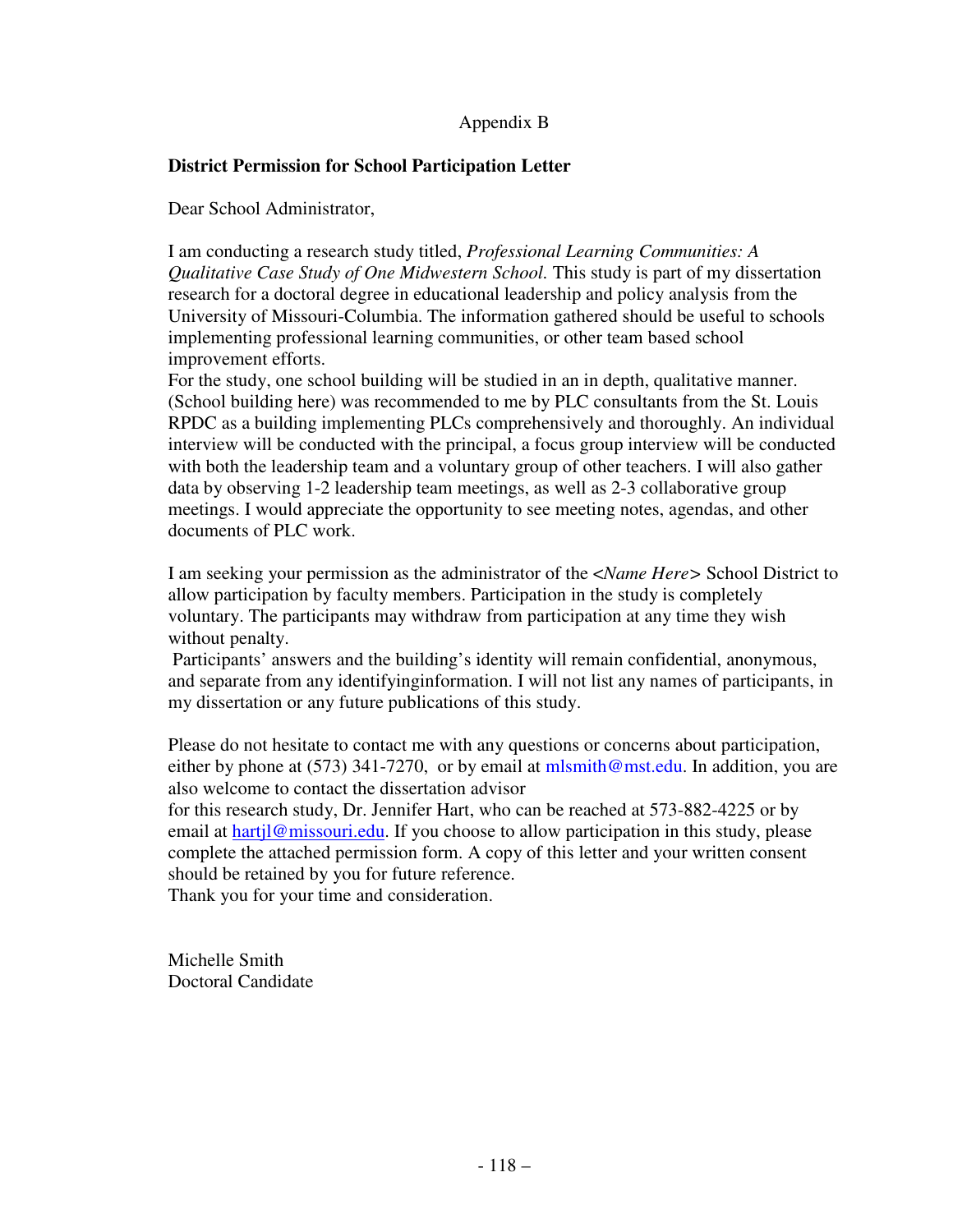## Appendix C

#### **Participant Consent Form**

Date

Dear Participants:

Thank you for considering participation in a research study titled, *Professional Learning Communities: A Qualitative Case Study of One Midwestern School.* This study is part of my dissertation research for a doctoral degree in educational leadership and policy analysis from the University of Missouri-Columbia. The information gathered should be useful to schools implementing professional learning communities, or other team based school improvement efforts.

*Researcher:* Michelle Smith, University of Missouri-Columbia Doctoral Candidate, mlsmith@mst.edu , (573) 437-3433.

*Advisor*: Dr. Jennifer Hart, 301C Hill Hall, University of Missouri, (660) 882-4225, hartjl@missouri.edu.

*Procedures:* For the study, your school will be studied in an in depth, qualitative manner. An individual interview will be conducted with the principal, a focus group interview will be conducted with both the leadership team and a voluntary group of other teachers. I will also gather data by observing 1-2 leadership team meetings, as well as 2-3 collaborative group meetings. I would appreciate the opportunity to see meeting notes, agendas, and other documents of your work. Your participation would take approximately 30 minutes for an interview.

*Participation:* Participation in the study is completely voluntary. You may withdraw from participation at any time you wish without penalty. Your consent to participate or refusal to participate will not affect your employment in any way. You may also decline to answer any questions that you feel uncomfortable answering. Please do not hesitate to contact me with any questions or concerns about your participation.You can call me at 573-473-3433. In addition, you are also welcome to contact the dissertation advisor for this research study, Dr. Jennifer Hart, who can be reached at 573-882-4225.

*Confidentiality:* Participants' answers will remain confidential, anonymous, and separate from any identifying information. Collected data will be kept locked and destroyed three years after completion of this study. Your identity and your building's identity will be confidential and remain anonymous in the reporting of results. I will not list any names of participants, or their corresponding institutions, in my dissertation or any future publications of this study. This research has been preauthorized by the Institutional Review Board-IRBs of the University of Missouri-Columbia. If you have further questions regarding research participants' rights, please contact the University of Missouri-Columbia Campus Institutional Review Board at (573) 882-9585, or visit http://www.research.missouri.edu/cirb/index.htm For inquiries about your participation, please contact the researcher Michelle Smith by phone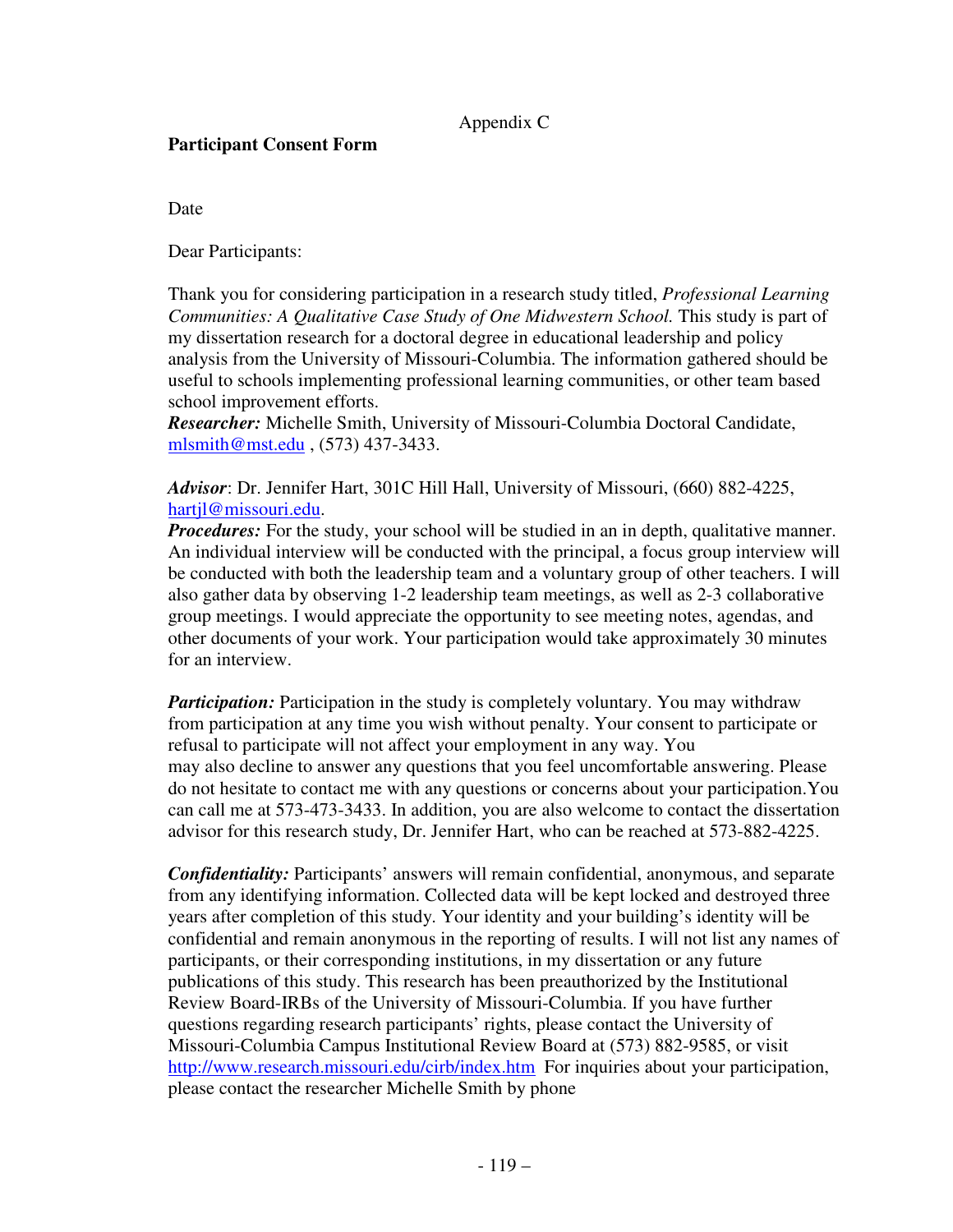at  $(573)$  437-3433, or by email at mlsmith@mst.edu.

*Injuries:* The University of Missouri does not compensate human subjects if discomfort eventually results from the research. Nonetheless, the university holds medical, professional, and general liability insurance coverage, and provides its own medical attention and facilities if participants suffer as a direct result of negligence or fault from faculty or staff associated with the research. In such unlikely event, the Risk Management Officer should be contacted immediately at (573) 882-3735 to obtain a review of the matter and receive specific information. Related ethical guidelines about Protection of Human Subjects set forth in the Code of Federal Regulations "45 CFR 46" will be upheld. This statement is not to be construed as an admission of liability.

*Risks and Benefits:* The risk of your participation in the study is minimal. The research gathered should be helpful in providing insight into the professional learning communities process. The findings could serve to assist schools engaged in these or other team based improvement efforts. If you have questions regarding your rights as a participant in research, please

feel free to contact the University of Missouri-Columbia campus Institutional Review Board at 573-882-9585.

If you choose to participate in this study, please complete the attached consent form. A copy of this letter and your written consent should be retained by you for future reference. Thank you for your time and consideration.

Sincerely, Michelle Smith, Doctoral Candidate

.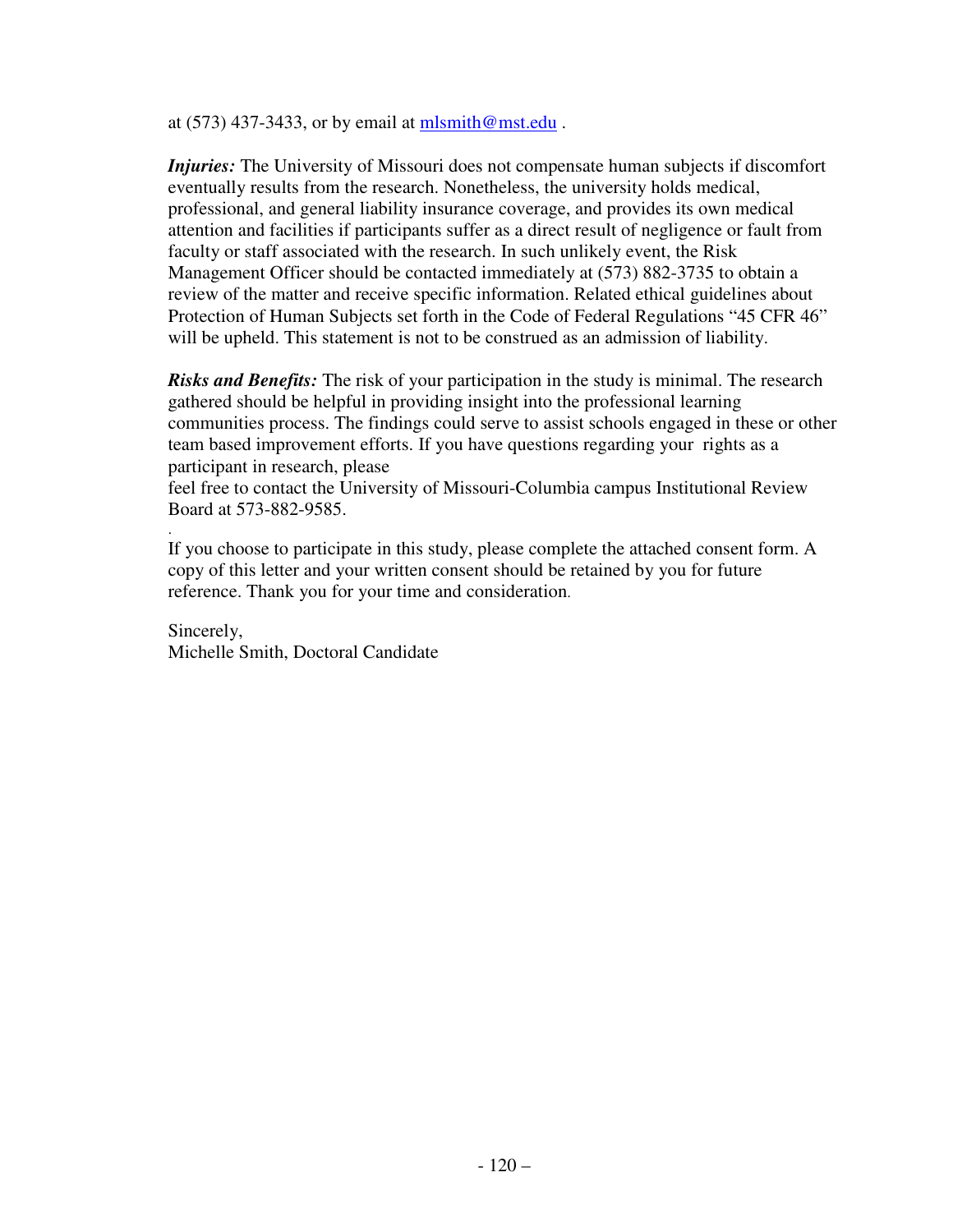I, \_\_\_\_\_\_\_\_\_\_\_\_\_\_\_\_\_\_\_\_\_\_\_\_\_\_\_\_\_\_\_\_\_\_\_\_agree to participate in the study of the professional learning communities process being conducted by Michelle Smith.

By signing this consent form and participating in the focus group interview, I understand the following safeguards are in place to protect me:

1. My responses will be used for dissertation research and potential future publications.

2. My participation is voluntary, and may be withdrawn at any point in the study prior to the interview.

3. My identity will be protected in all reports of the research.

4. My consent or refusal to participate in this study will not affect my employment in any way.

\_\_\_\_\_\_\_\_\_\_\_\_\_\_\_\_\_\_\_\_\_\_\_\_\_\_\_\_\_\_\_\_\_\_\_\_\_\_\_\_\_\_\_\_\_\_\_\_\_\_\_\_\_

Please keep the consent letter and a copy of the signed consent form for your records. I have read the material above, and any questions that I have posed have been answered to my satisfaction. I voluntarily agree to participate in this study.

Participant's Signature

\_\_\_\_\_\_\_\_\_\_\_\_\_\_\_\_\_\_\_\_\_\_\_\_\_\_\_\_

Date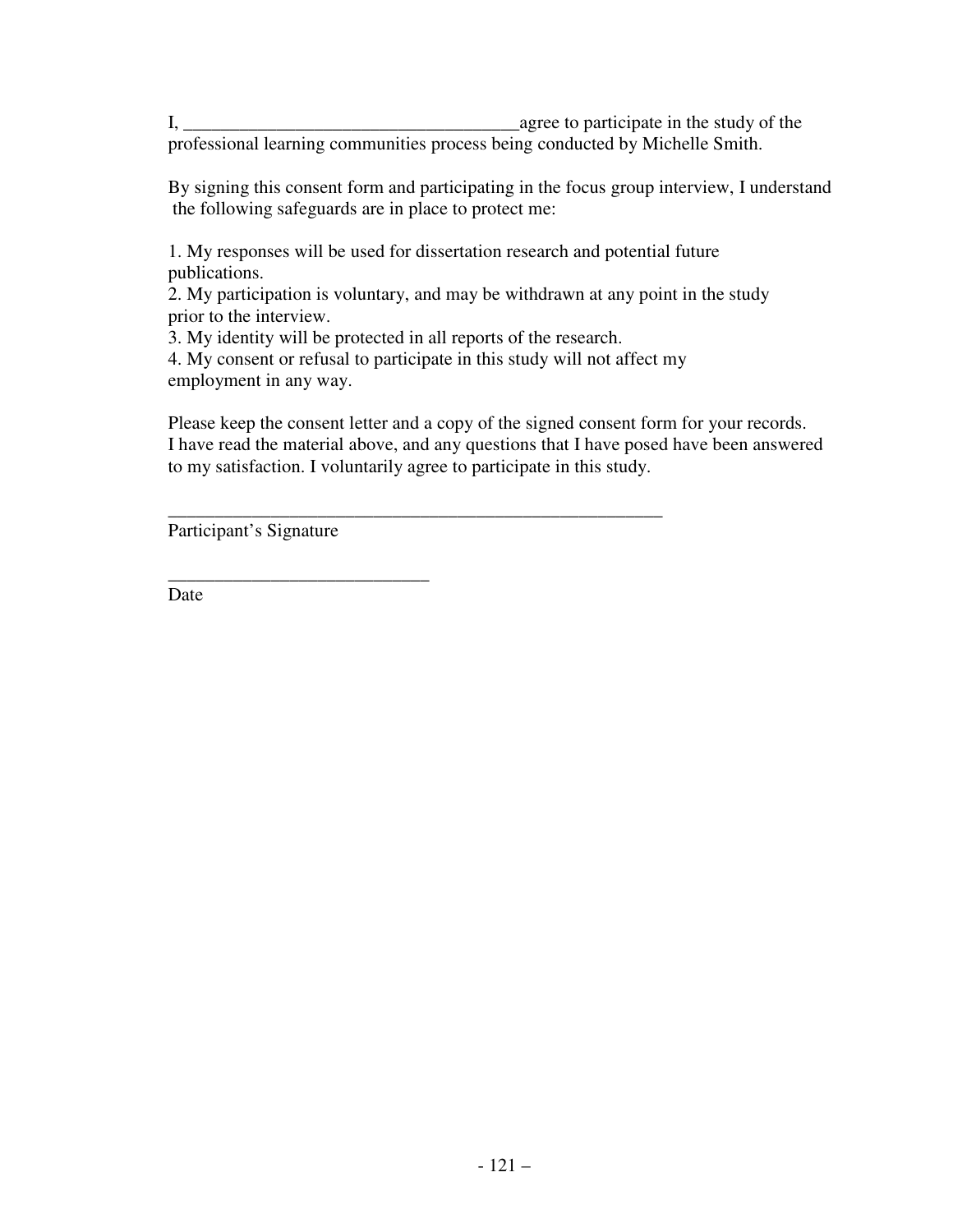# Appendix D

#### **Interview Questions**

The questions below will guide the individual interviews and focus groups:

Describe how your school decided to implement the PLC process.

Probe: Describe what a PLC is.

As a result of your work as a PLC, has your school undergone any changes in the last two to three years?

Probe: Describe the process used to implement that change.

How does your school assist struggling learners?

Probe: Describe the process you used to develop these structures.

Describe the way your principal involves teachers in decisions.

Describe a situation where teachers were in conflict with one another with respect to their collaborative work.

Probe: How was it resolved?

How do you recognize and celebrate accomplishments?

Probe: (If only accomplishments of students are described). Are teachers or groups of teachers recognized?

Describe the culture of your school, the way it feels to work here.

You have time set aside to work in collaborative groups. Talk about the way that time is used.

Probe: What are the expectations, structures, etc., for collaboration?

How is the use of time for group collaboration decided?

Describe your school's vision.

Probe: How does that influence collaboration?

What common expectations are there for those who work here?

Probe: In order to work here, what do you have to commit to?

(Assessments, curriculum, etc.) What guides student learning here?

Probe: Talk about the processes you use to focus on learning?

How does your organization look now compared to how it looked three years ago? Predict how it will look three years from now?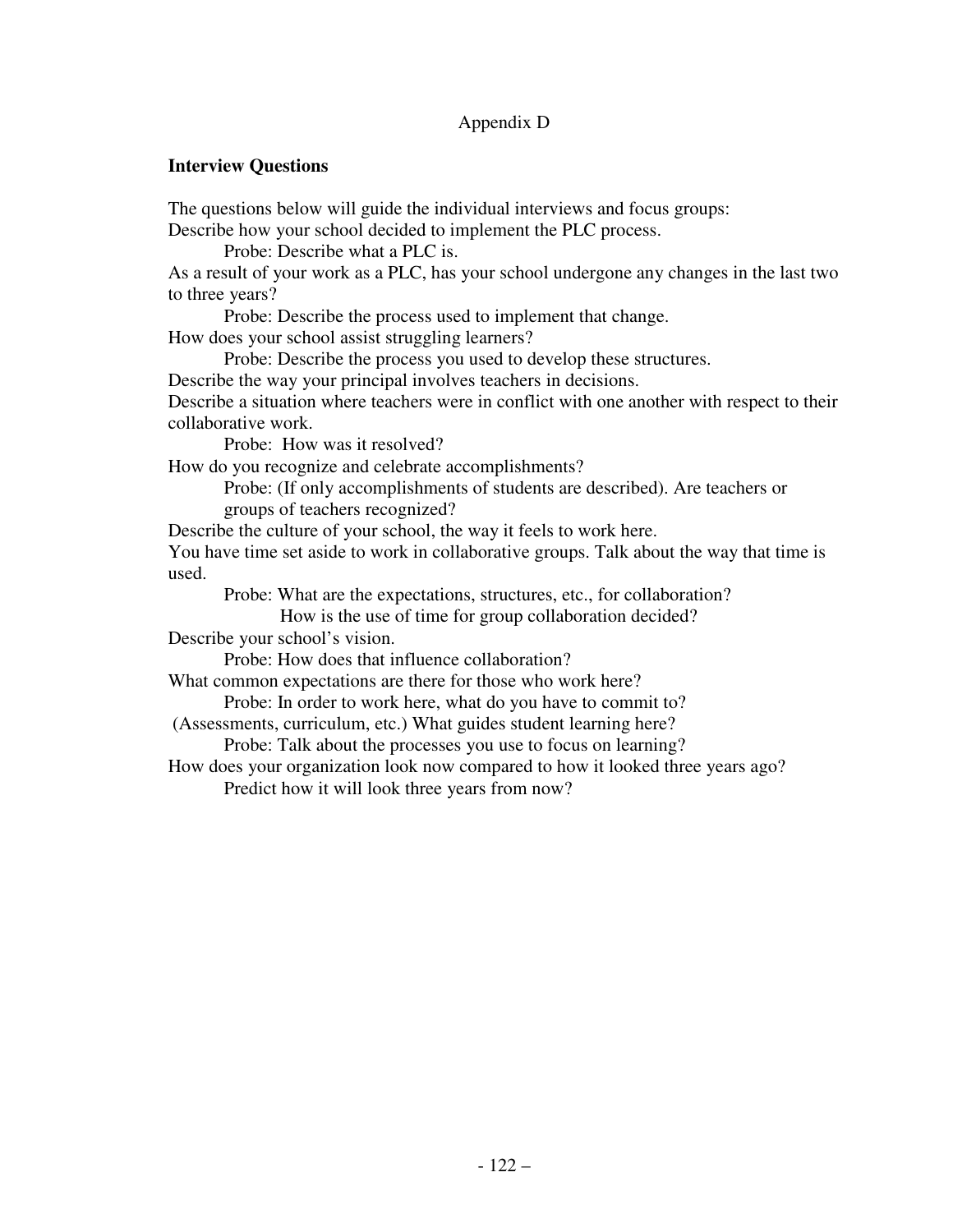# Appendix E

#### **Observation Protocol**

1. **Structures.** Describe what is used to guide the meeting, including any agendas, roles for participants, norms for the group, or discussion protocols. Attach documents for artifacts. Note the source of these structures, whether they were developed by the group or come from another source.

**2. Content/focus of meeting.** Describe the work of the group, particularly as it may or may not relate to student data, learning and instruction. Does the group stick to their intended plan or deviate from it. Note approximate times spent on each topic.

**3. Patterns of interaction.** Note how the participants work together, including formal and informal language patterns. Do members appear to communicate openly and honestly, how are disagreements handled? Observe body language of participants as well as levels of participation. To what degree do participants share ideas, plan to collaborate at other times, demonstrate an interest in implementing the work. What leadership patterns emerge?

**4. Resources/tools.** Describe technology or other resources used, including materials related to assist in their work, informational resources (include source).

**5. Products.** Does the time spent together produce any tangible products, including assessments, charts, graphs, instructional plans, planning documents, etc.

6. **Tone.** Describe the energy level in the room, enthusiasm, mood, etc.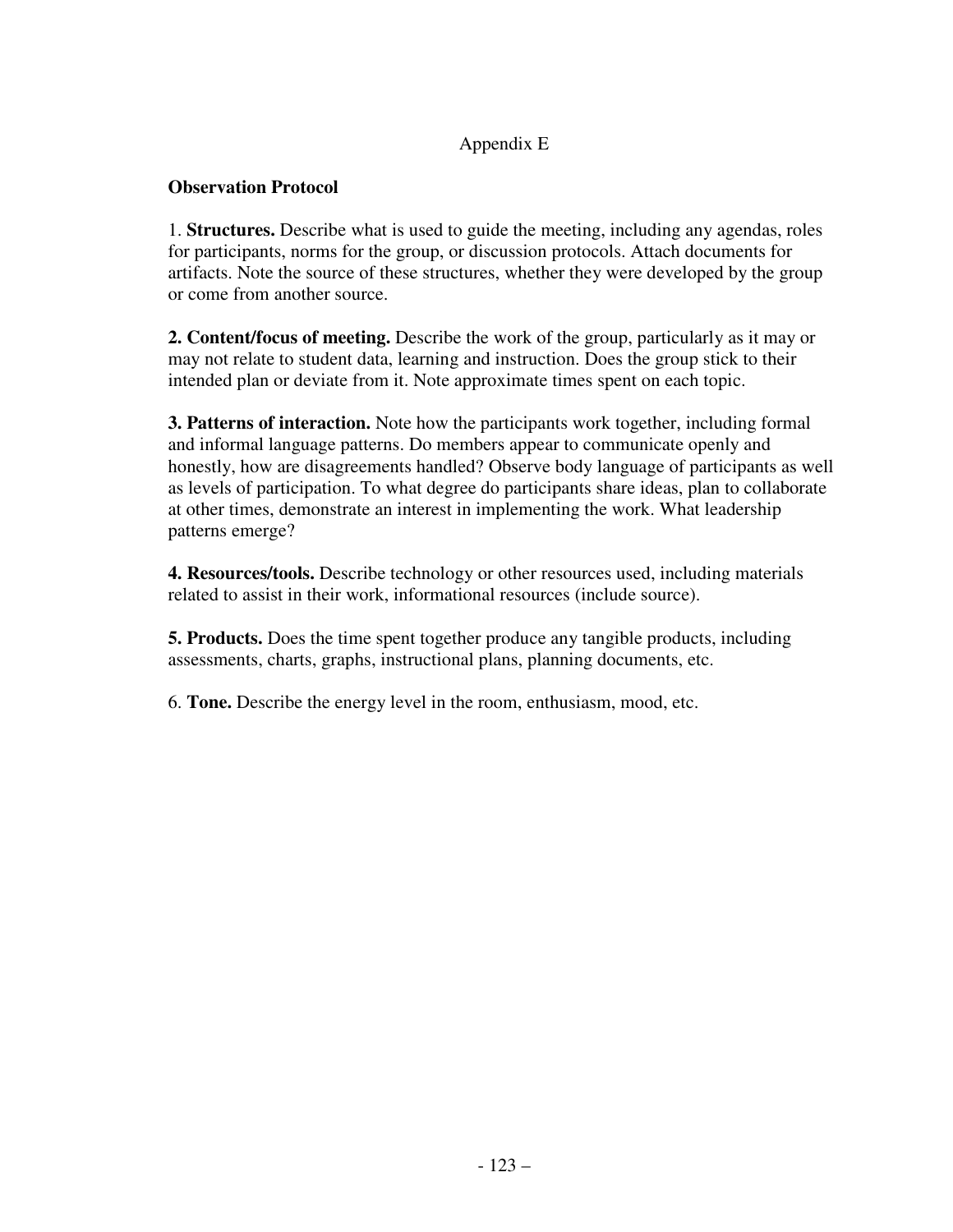# Appendix F

#### **List of documents reviewed:**

Collaborative team assignments and schedules

Minutes from leadership team meetings

 Minutes from collaborative team meetings (completed using form developed by leadership team)

Faculty meeting/inservice agendas and handouts

Informational materials given to faculty

Common assessments developed by collaborative teams

School newsletters

School website

Surveys administered to faculty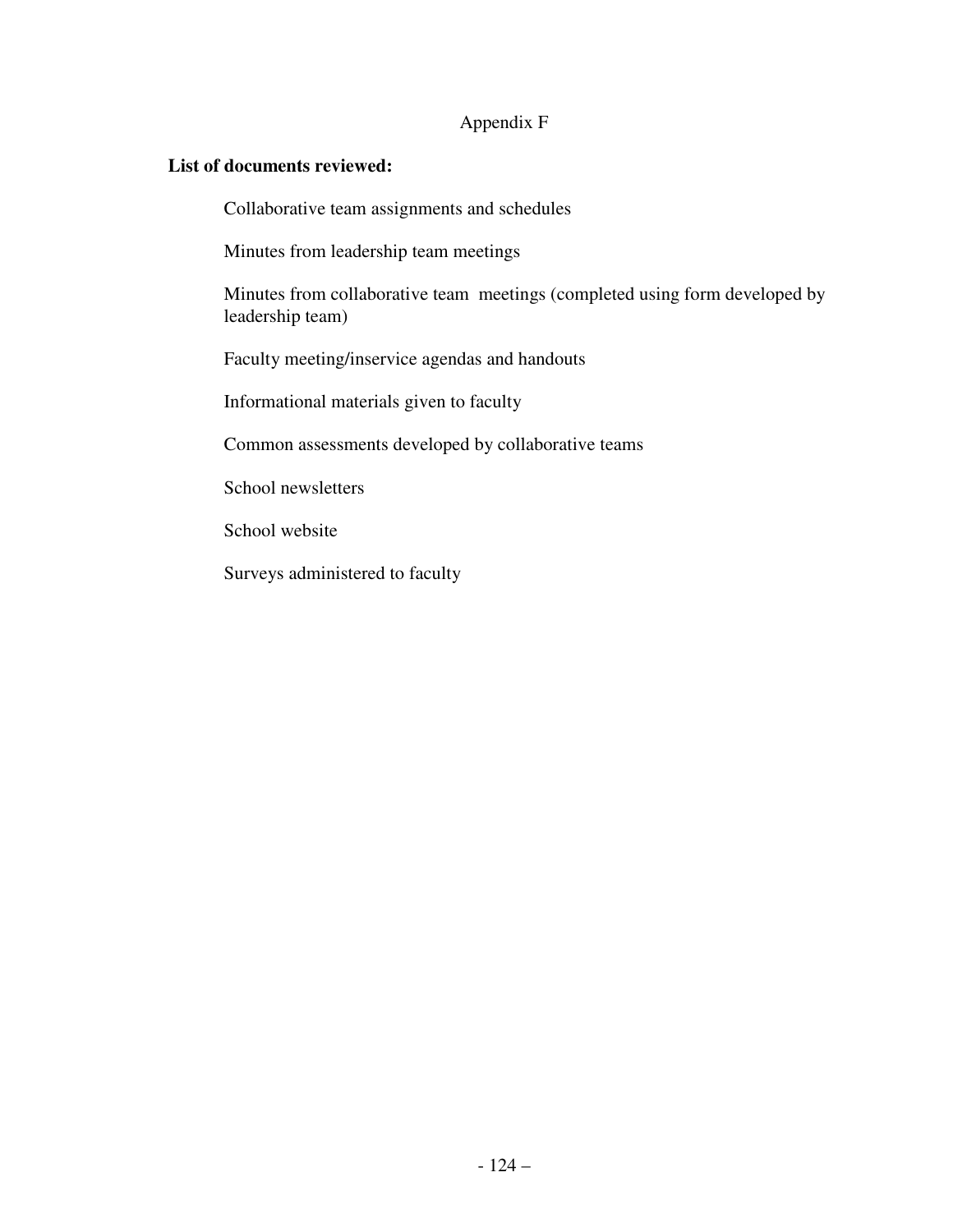# Appendix G

#### **Collaboration Report - Bryan Middle School**

| <b>PLC Group:</b>                                               | Date: January 20, 2009 |                                               |
|-----------------------------------------------------------------|------------------------|-----------------------------------------------|
| <b>Facilitator:</b><br><b>PLC Members Present:</b>              | Recorder:              | Mindy                                         |
| Emily, Debbie, Mindy and Sabrina                                |                        |                                               |
| Protocols/Strategies/Facilitation Tools (Check all that apply): |                        |                                               |
| <b>Common Assessment</b>                                        |                        |                                               |
| Create formative common assessments                             |                        | Data Analysis-Grade Level Group               |
| Data Analysis-District                                          |                        | Collaboration inquiry/action research         |
| <b>GLE's/ SMART Goals/Curriculum</b>                            |                        |                                               |
| <b>SMART Goal Progress</b>                                      |                        | Curriculum pacing                             |
| Refine lessons or unit design                                   |                        | Essential Course Outcomes (assess objectives) |
|                                                                 |                        |                                               |
| <b>MAP Strategies</b>                                           |                        |                                               |
| Teacher/Student Preparation for MAP                             |                        | Data Analysis of MAP                          |
| Discuss MAP standards implementation                            |                        |                                               |
| <b>Sharing (Best Practices)</b>                                 |                        |                                               |
| Study differentiation strategies                                |                        | Analyze student work                          |
| Discuss shared reading                                          |                        | Teaching Strategies                           |
| <b>Lesson Plans</b>                                             |                        | <b>Sharing Successes</b>                      |
| Other (explain below)                                           |                        | <b>Celebrating Successes</b>                  |
|                                                                 |                        |                                               |
|                                                                 |                        |                                               |
| Norms:                                                          |                        |                                               |
| Be on time<br>1.                                                |                        |                                               |
| Stay on topic<br>2.                                             |                        |                                               |
| 3.<br>Email if not coming (due to absence or meeting)           |                        |                                               |

- 
- 3. Email if not coming (due to absence or meeting)<br>4. Be prepared with your materials and selected topics<br>5. Don't work on anything but collaboration topics
- 6. Give everyone a voice

Today's Agenda:

# **For Next Time:**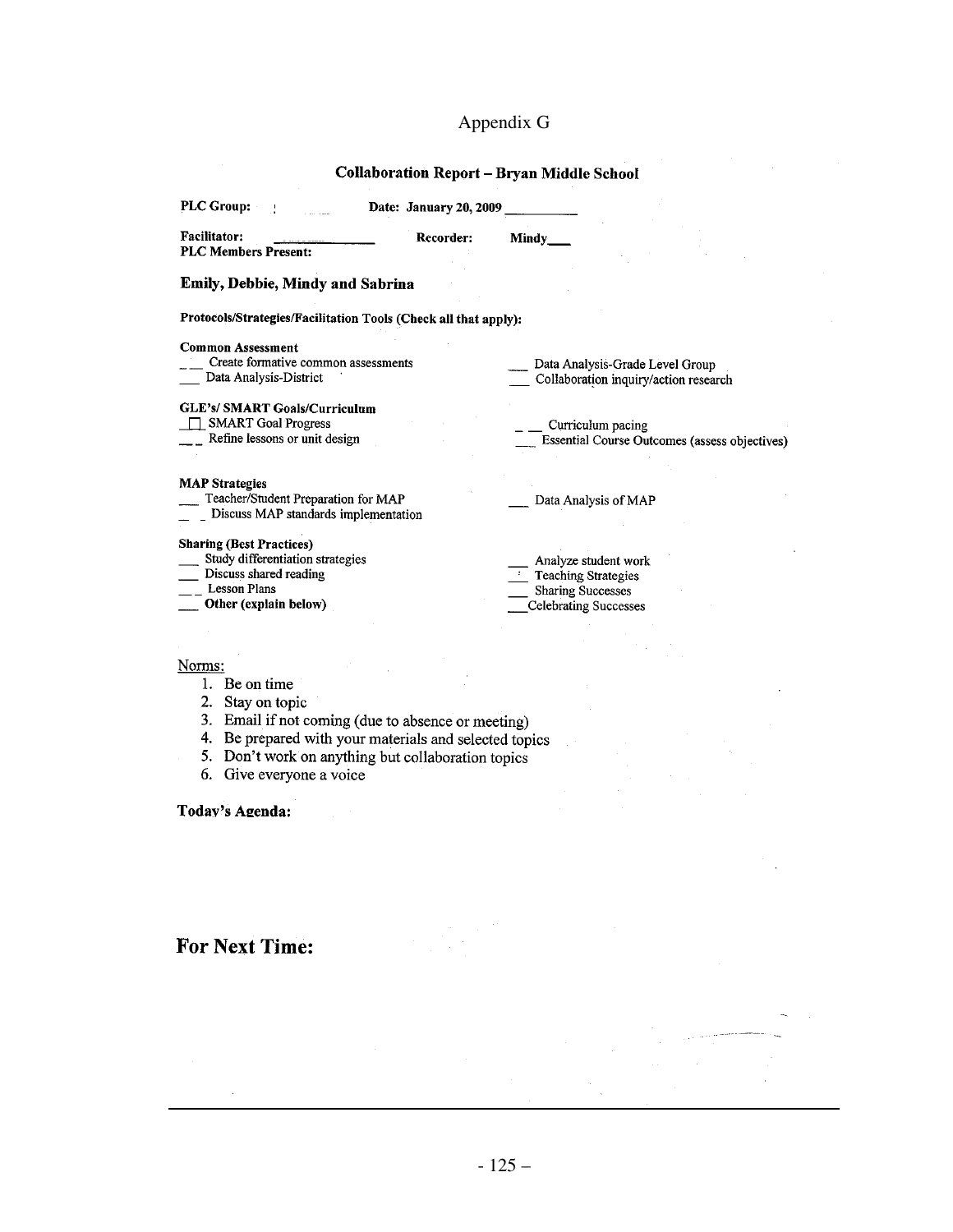#### Appendix H

# **MISSOURI PROFESSIONAL LEARNING COMMUNITIES**

# **CONCEPTUAL FRAMEWORK – TRAINING OUTLINE**

It is assumed that an overview of the conceptual framework (six components and three themes) is covered in the Summer Academy for PLC Coaches. Given eight monthly meetings for coaching teams, the following outline covers suggested topics for those meetings.

#### **1. Laying the Foundation / Clarifying Priorities**

- a) Examine the Four Pillars: Mission, Vision, Values and Goals
- b) Define Mission: Fundamental Purpose of Schools is Student Learning
- c) Discuss the four Corollary Questions:
	- $\triangleright$  What do we expect students to learn?
	- $\triangleright$  How will we know when they have learned it?
	- $\triangleright$  How will we respond when they don't learn?
	- $\triangleright$  How will we respond when they already know it?
- d) Define Vision: Create a Compelling Future
- e) Define Values: Generate Collective Commitments
- f) Examine the Change Process
- g) Establish Baseline Data (PLC Formative Assessment Tool)

## **2. Examining the Current Reality**

- a) Paint a Picture of the School with Data
- b) Examine Methods of Data Analysis
- c) Facilitate Data-Driven Dialogue
- d) Set School-wide Goals

#### **3.1 Forming Collaborative Teams**

- a) Build a Collaborative Culture
- b) Define Collaborative Teams
- c) Establish Norms and Protocols
- d) Discuss Meeting Management Strategies
- e) Examine Parameters of Time
- f) Use the Eighteen Critical Issues as a Guide

#### **3.2 Forming the Leadership Team**

- a) Model Collaboration (norms and protocols)
- b) Communicate and Coordinate
- c) Provide Data for Collaborative Teams
- d) Develop School-wide Systematic Interventions
- e) Monitor School-wide and SMART Goals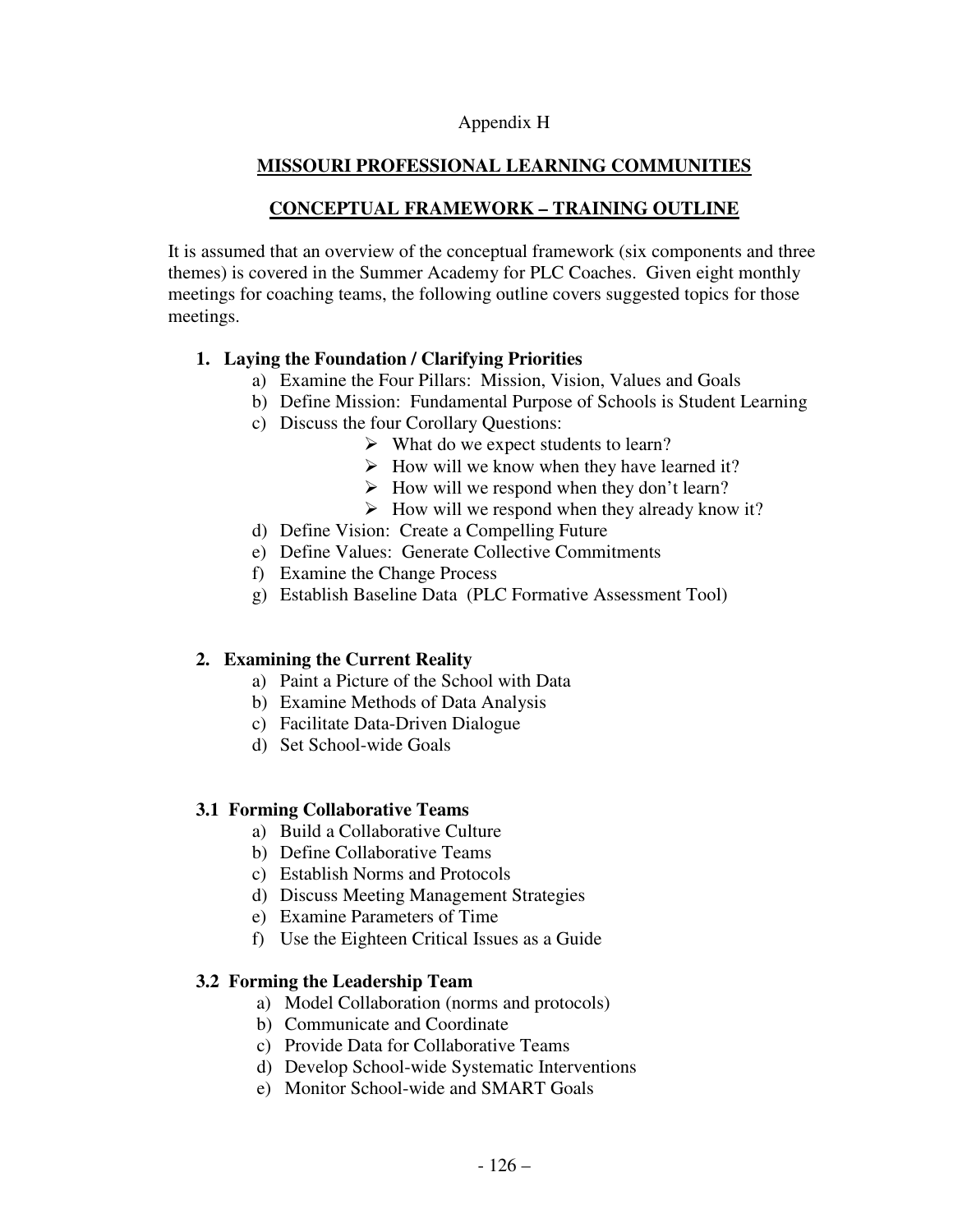f) Collect Collaborative and Leadership Team Artifacts

#### **4. Collaborative Teams Focus on Results**

- a) Engage in Collective Inquiry (Analyze Student Achievement Data)
- b) Establish Grade Level or Department Achievement Targets (SMART Goals)
- c) Clarify Essential Outcomes (Clear Targets)
- d) Understand the difference between Assessment **of & for** Learning
- e) Understand 5 Keys to Quality Classroom Assessment **for** Learning
- f) Develop Formative and Summative Common Assessments
- g) Focus on Continuous Improvement (Implement the PDSA Learning Wheel)

## **5. Mid-Year Review of Progress**

- a) Foster Results-Oriented Culture (Communication Audit)
- b) Benchmark Evidence of Progress on Goals
- **c)** Use Formative Assessment Tool for PLC

## **6. Refining the Work of Collaborative Teams**

- a) Focus on Active Student Engagement
- b) Examine Best Instructional Practices (Powerful Learning / Marzano)
- c) Discuss Tuning Protocols for Examining Student Work
- d) Discuss How Collaborative Teams are Using Data

## **7. Establishing a Pyramid of Interventions**

- a) Build Relationships with Students
- b) Identify Strengths and Build on Them
- c) Involve Students in Decision-Making and Measuring Progress (connection between assessment and student motivation)
- d) Response to students in need is systematic, school-wide and timely
- e) The response is increasingly directive (not invitational) and the number of students diminishes at the apex of the pyramid.

## **8. End-of-Year Review and Planning for Year Two**

- a) Examine Formative Assessment Tool for PLC
- b) Share Successes for Year One
- c) Examine Barriers to Progress
- d) Plan for Year Two

*A Project of the Statewide Department of Elementary and Secondary Education*